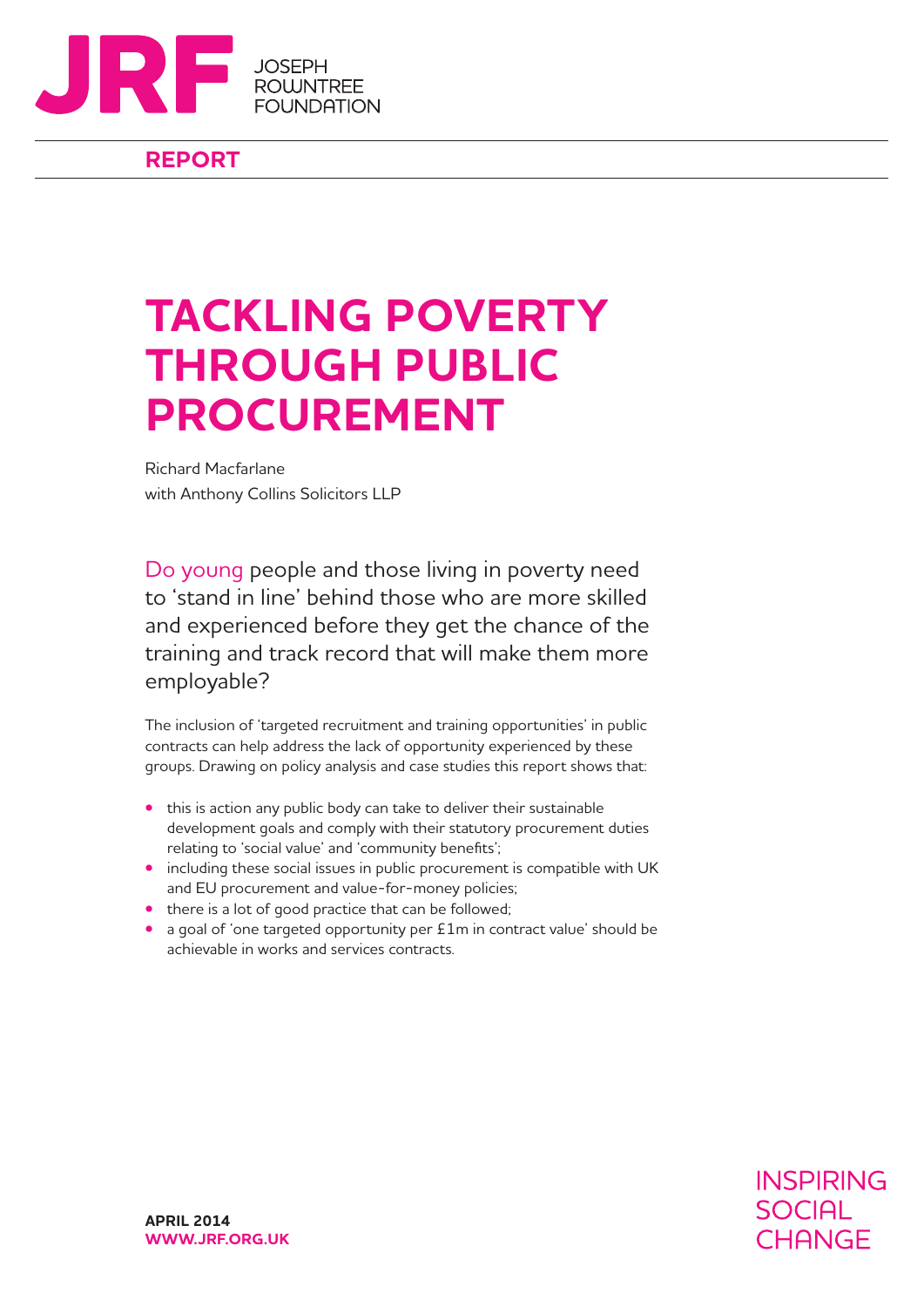### **Contents**

|  | List of abbreviations and acronyms                         | 04 |
|--|------------------------------------------------------------|----|
|  | Executive summary                                          | 05 |
|  |                                                            |    |
|  | 1 Addressing poverty and improving social mobility through |    |
|  | public procurement                                         | 09 |
|  | Skills, employment and poverty                             | 09 |
|  | Sustainable development                                    | 11 |
|  | The Public Services (Social Value) Act 2012                | 14 |
|  | Using public purchasing to tackle poverty                  | 14 |
|  | The 'one in a £ million' challenge                         | 15 |
|  | 2 Introducing this report                                  | 17 |
|  | Background                                                 | 17 |
|  | Terminology                                                | 17 |
|  | A permissive approach to procurement                       | 18 |
|  | Equalities and targeting UK residents                      | 20 |
|  | Transferring knowledge                                     | 21 |
|  |                                                            |    |
|  | 3 Key elements of good practice                            | 23 |
|  | Case studies                                               | 23 |
|  | Adopting explicit policy                                   | 24 |
|  | Value for money and affordability                          | 24 |
|  | Drafting social/community benefit requirements             | 25 |
|  | Facilitation                                               | 27 |
|  | Monitoring and reporting                                   | 29 |
|  |                                                            |    |
|  | 4 Delivering 'social value'                                | 30 |
|  | Transferring lessons                                       | 30 |
|  | Social value and social enterprise                         | 31 |
|  | SME-friendly procurement                                   | 32 |
|  | Procuring through 'lots'                                   | 33 |
|  | Addressing poverty and improving social mobility through   |    |
|  | procurement                                                | 34 |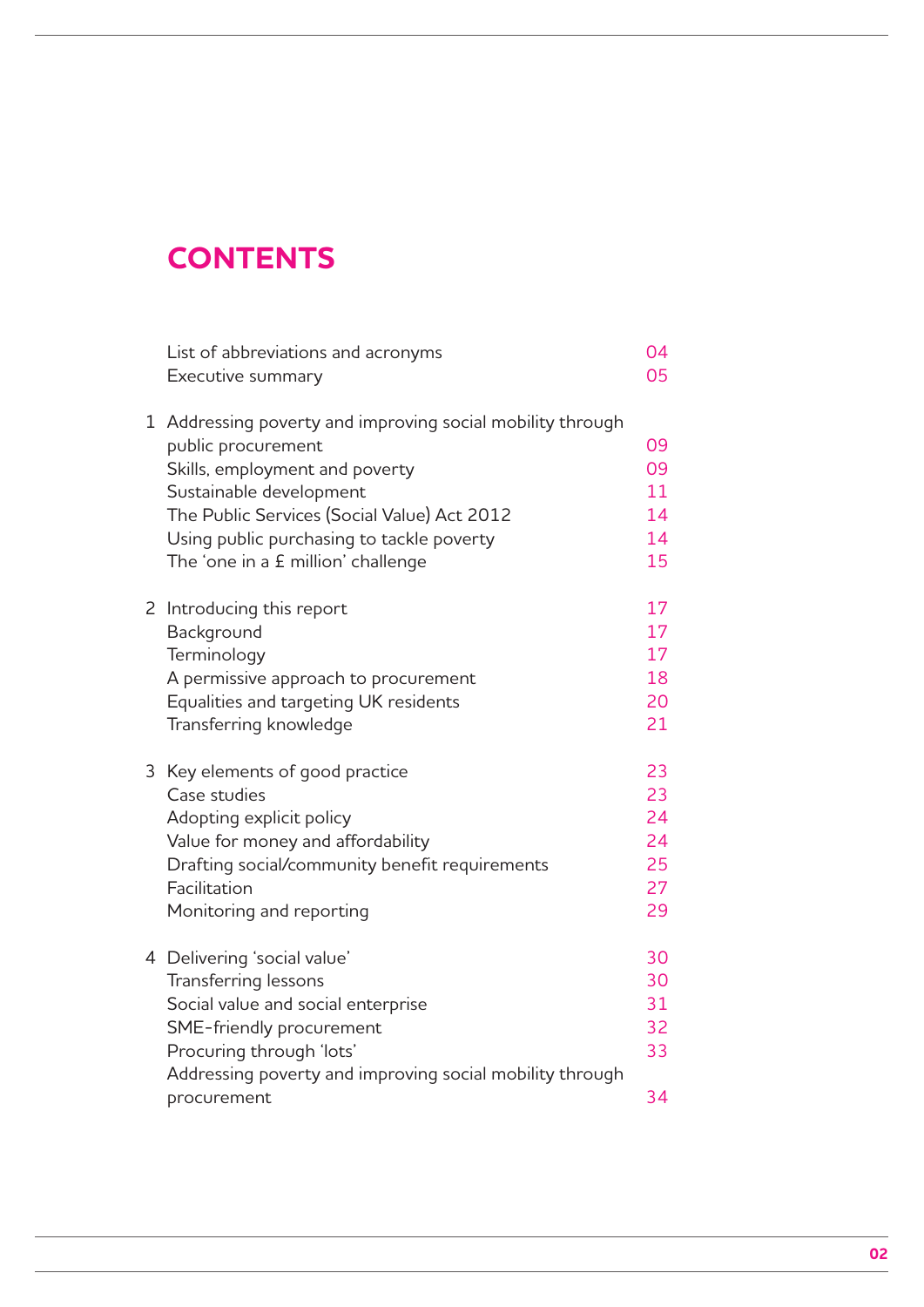|                                                                                                                            | 5 Procurement methodologies                                                              | 37 |  |
|----------------------------------------------------------------------------------------------------------------------------|------------------------------------------------------------------------------------------|----|--|
|                                                                                                                            | Legal frameworks                                                                         | 37 |  |
|                                                                                                                            | Conditions relating to the delivery of the contract                                      | 38 |  |
|                                                                                                                            | A core requirement                                                                       | 38 |  |
|                                                                                                                            | Voluntary commitments - corporate social responsibility                                  | 42 |  |
|                                                                                                                            | What a social/community benefit specification should include                             | 43 |  |
|                                                                                                                            | 6 Conclusions                                                                            | 45 |  |
|                                                                                                                            | Well-established methodologies                                                           | 45 |  |
|                                                                                                                            | UK government $-$ a more positive approach?                                              | 45 |  |
|                                                                                                                            | Extending the range of social/community benefits                                         | 46 |  |
|                                                                                                                            | Focusing on poverty                                                                      | 47 |  |
|                                                                                                                            | Appendix A: Case study 1 – Glasgow Housing Association                                   | 49 |  |
| Appendix B: Case study 2 - Birmingham City Council<br>55                                                                   |                                                                                          |    |  |
| Appendix C: Case study 3 - Knowsley Council<br>60                                                                          |                                                                                          |    |  |
| Appendix D: Case study 4 - United Welsh Housing Association<br>63<br>Appendix E: Case study 5 - The Peace Bridge in Derry- |                                                                                          |    |  |
|                                                                                                                            | Londonderry                                                                              | 67 |  |
|                                                                                                                            | Appendix F: Case study 6 - NHS Greater Glasgow and Clyde                                 | 71 |  |
|                                                                                                                            | <b>Notes</b>                                                                             | 75 |  |
|                                                                                                                            | 79<br>References                                                                         |    |  |
|                                                                                                                            | Acknowledgements                                                                         |    |  |
|                                                                                                                            | About the authors                                                                        | 82 |  |
|                                                                                                                            | List of tables                                                                           |    |  |
|                                                                                                                            | 1 Method 1 - Social value/community benefits as contract<br>performance condition (only) | 39 |  |
|                                                                                                                            | 2 Method 2 - Social/community benefits as core requirements 41                           |    |  |
|                                                                                                                            | 3 Method 3 - Post-award voluntary agreement                                              | 44 |  |
|                                                                                                                            | 4 Person-weeks outcomes from 35 GHA contracts                                            | 53 |  |
|                                                                                                                            | 5 Highest and lowest new entrant trainee outcomes                                        |    |  |
|                                                                                                                            | in each type of contract                                                                 | 53 |  |
| 6                                                                                                                          | Knowsley Council social value outcomes and measures                                      | 61 |  |
|                                                                                                                            | 7 United Welsh contracts awarded to local firms                                          | 64 |  |
| 8                                                                                                                          | Outcomes achieved to date (NHSGGC)                                                       | 73 |  |
|                                                                                                                            |                                                                                          |    |  |

List of figures

1 UK shared framework: principles for sustainable development 12

*Social value and public procurement: A legal guide* – a summary of the legal and policy frameworks and the relevant case law that underpin this report – is available free of charge from Anthony Collins Solicitors (www.anthonycollins.com/briefings/social-value-and-public-procurementlegal-guide).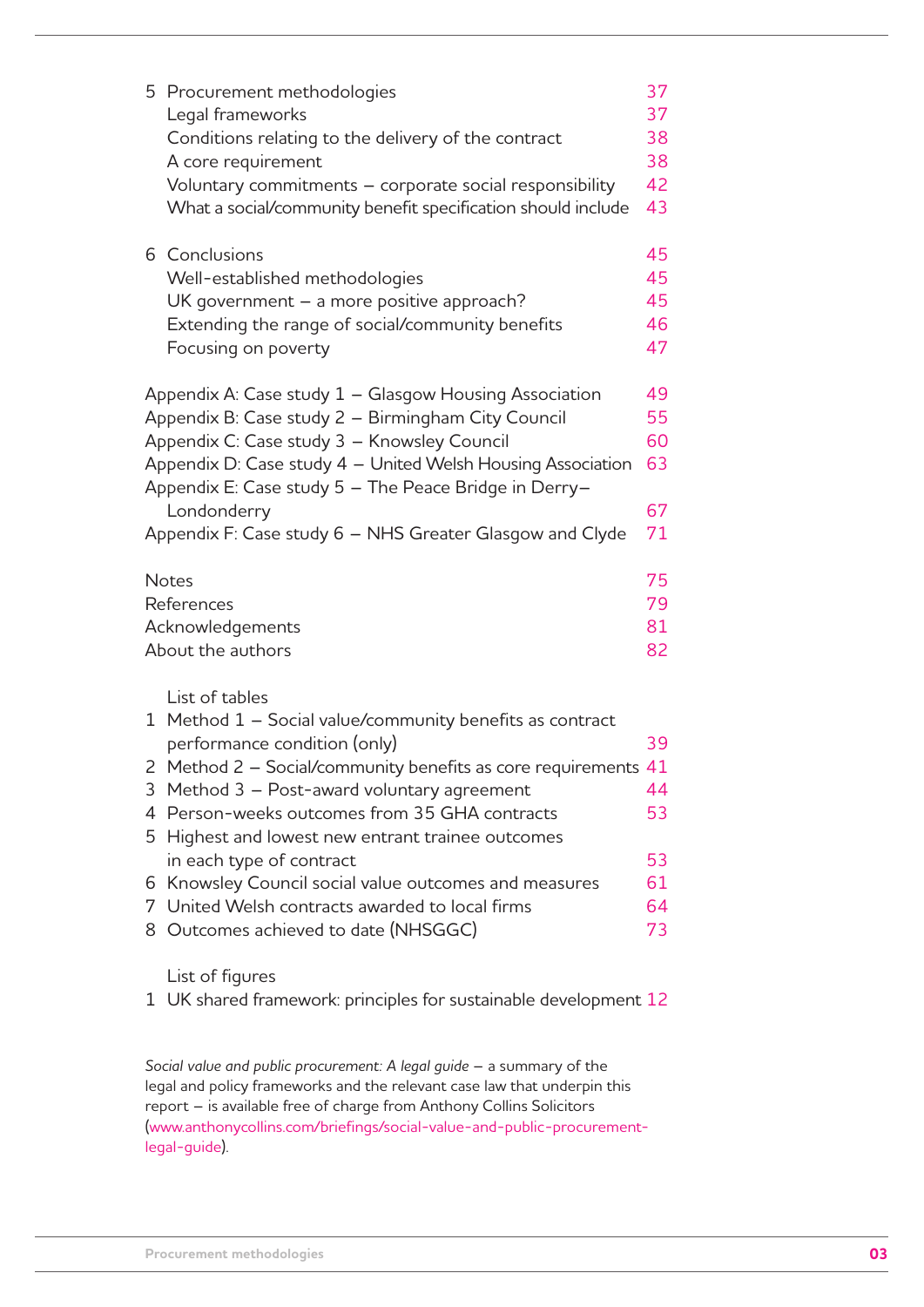# **List of ABBREVIATIONS AND acronyms**

| <b>ACS</b>             | <b>Anthony Collins Solicitors</b>                |
|------------------------|--------------------------------------------------|
| <b>BCC</b>             | Birmingham City Council                          |
| <b>CE<sub>i</sub>S</b> | Community Enterprise in Scotland                 |
| <b>CSR</b>             | corporate social responsibility                  |
| <b>CWM</b>             | <b>Constructing West Midlands</b>                |
| <b>EAT</b>             | <b>Employment Access Team</b>                    |
| EU                     | European Union                                   |
| <b>GHA</b>             | <b>Glasgow Housing Association</b>               |
| <b>JBG</b>             | Jobs & Business Glasgow                          |
| <b>JRF</b>             | Joseph Rowntree Foundation                       |
| <b>KPI</b>             | key performance indicator                        |
| <b>NEET</b>            | not in education, employment or training         |
| <b>NHSGGC</b>          | NHS Greater Glasgow and Clyde                    |
| NR.                    | Network Rail                                     |
| <b>NRT</b>             | Neighbourhood Renewal Team                       |
| <b>OJEU</b>            | Official Journal of the European Union           |
| <b>PPFJS</b>           | Procurement Policy Framework for Jobs and Skills |
| <b>PQQ</b>             | Pre-Qualification Questionnaire                  |
| <b>SEUK</b>            | Social Enterprises UK                            |
| <b>SIMD</b>            | Scottish Index of Multiple Deprivation           |
| <b>SMEs</b>            | small and medium-sized enterprises               |
| UK                     | United Kingdom                                   |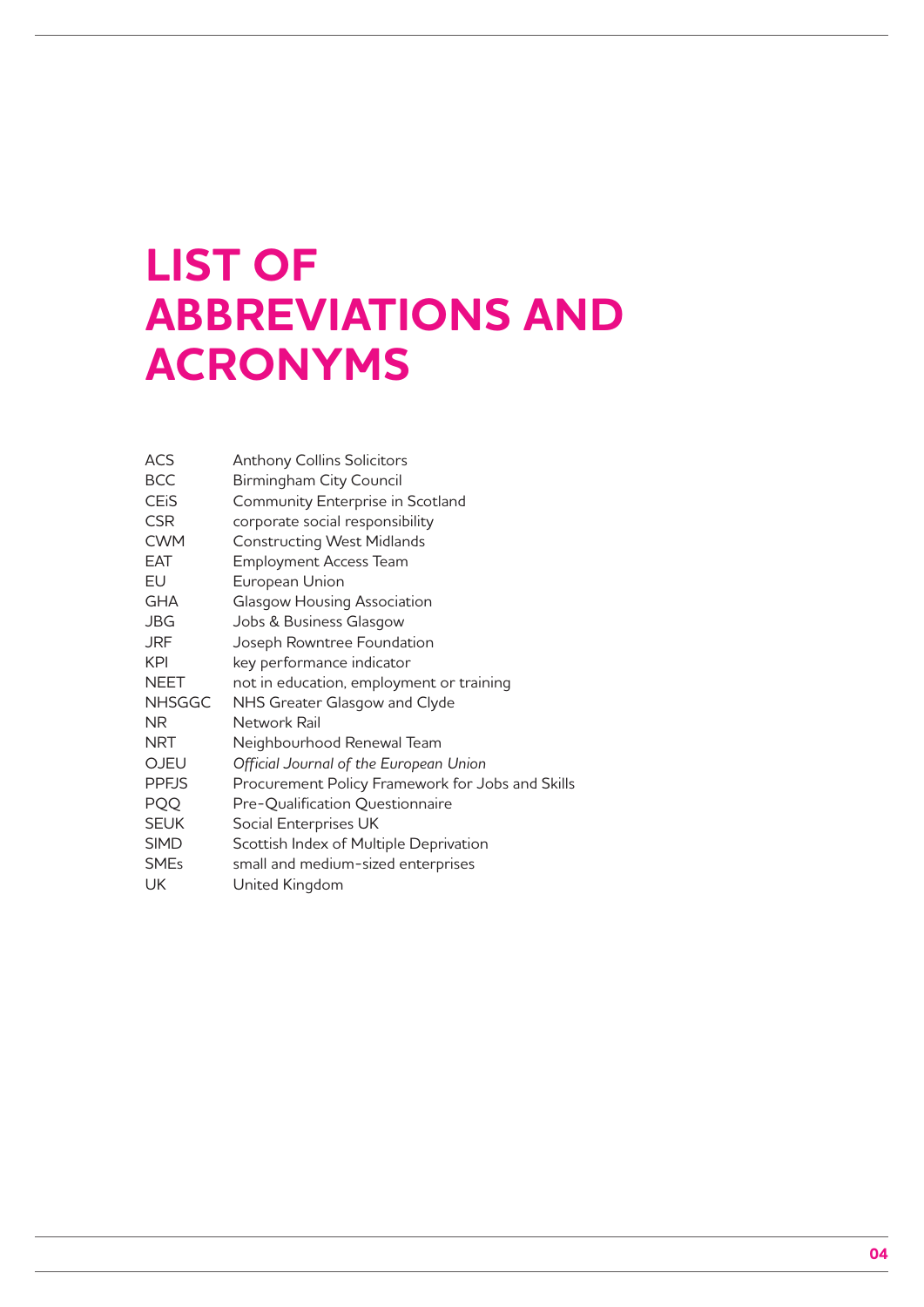## **Executive summary**

#### **Context**

The United Kingdom (UK) is experiencing a growth in poverty and a decline in social mobility and this is likely to continue even as the economy improves. The inclusion of targeted recruitment and training opportunities in public contracts can make a contribution to addressing these issues. This report draws on case studies and good practice to show how this can be done in a way that is compatible with UK and European Union (EU) procurement rules and good procurement practice.

#### **Policy basis**

- Tackling poverty through employment is an essential part of sustainable development. Personal wellbeing, social cohesion and inclusion, and 'opportunities for all' are part of the UK's principles for sustainable development that should be considered by all contracting authorities, not just those that have a 'poverty brief'. Targeted recruitment and training and procurement that is 'friendly' to small and medium-sized enterprises (SMEs) should therefore be a key consideration in sustainable procurement.
- The current processes for 'sustainable procurement' in England are relatively weak on these 'social issues' that can help to address poverty: the governments in Scotland and Wales have more developed policies and practices.

**Glasgow Housing Association (GHA) housing improvement contracts** 1,158 apprentices and trainees obtained 60,000 weeks of employment – 11.4% of the total labour used – with 48% of the opportunities taken by residents of areas of Glasgow with the highest levels of deprivation.

#### **Library of Birmingham construction contract**

A total of 306 jobs for Birmingham residents was obtained – including 82 apprenticeships – with 54% of opportunities taken by residents of Birmingham City Council's priority areas.

> Source: GHA and Birmingham City Council case studies (see Appendices A and B)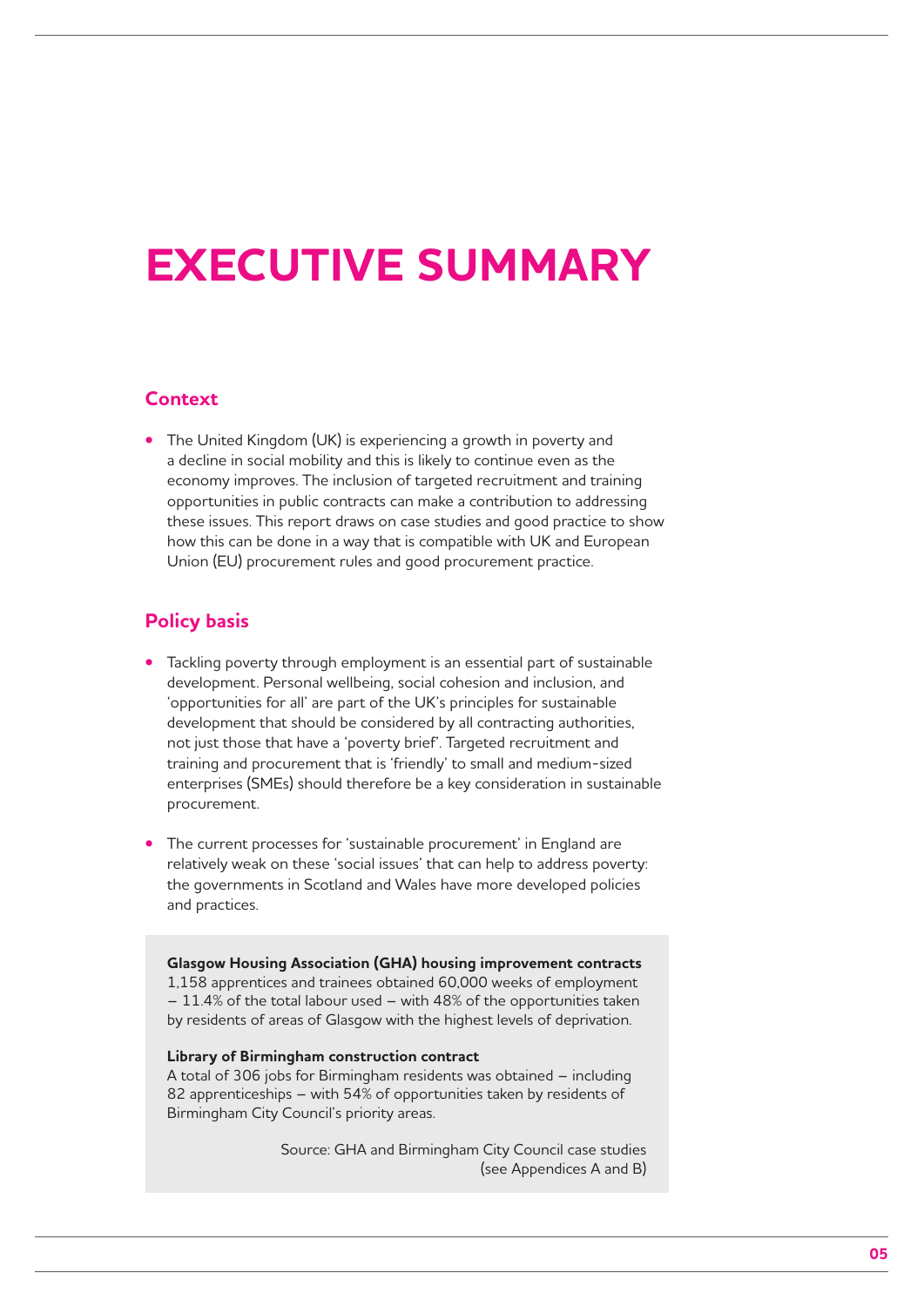- **•** The Public Services (Social Value) Act 2012 has the potential to improve the position in England, but is limited in its scope: it does not cover construction contracts and smaller services contracts. The scope can be widened through the adoption of 'social/community benefit' policies as a part of the sustainable procurement policy of each contracting authority.
- The term 'social/community benefits' is used to refer to contract requirements that are *innovative* and aim to achieve social, economic or environmental benefits for a target community.
- Facilitation of change is a key element in innovation: it will be more effective if key parts of the delivery process are supported, encouraged and rewarded. Value Wales, a division of the Welsh Government, provides good examples of how this can be done.

… the sustainable procurement duty is the duty of a contracting authority –

- (a) before carrying out a regulated procurement, to consider how in conducting the procurement process it can
	- (i) improve the economic, social and environmental wellbeing of the authority's area,
	- (ii) facilitate the involvement of small and medium enterprises, third sector bodies and supported businesses in the process …

Source: Scottish Government. Procurement Reform (Scotland) Bill 2013, section 9 (1)

#### **Good practice**

The case studies provide excellent examples of public bodies that have adopted policies and procurement processes that deliver social/ community benefits that contribute to poverty reduction.

The social value framework is part of a wider programme of social growth that aims to create a more resilient community: one that is more able to thrive without full dependence on the council and its services. It applies to all relevant council activities, including in-house services and asset transfers, not just procurement.

> Source: Knowsley Metropolitan Borough Council case study (see Appendix C)

- Current good practice has been developed in construction contracts, but this can be applied to services contracts albeit that work to develop suitable specifications and targets is required.
- Evidence shows that targeted recruitment and training requirements can be delivered at little or no extra cost and that the best contractors on a range of quality measures score highly on this requirement.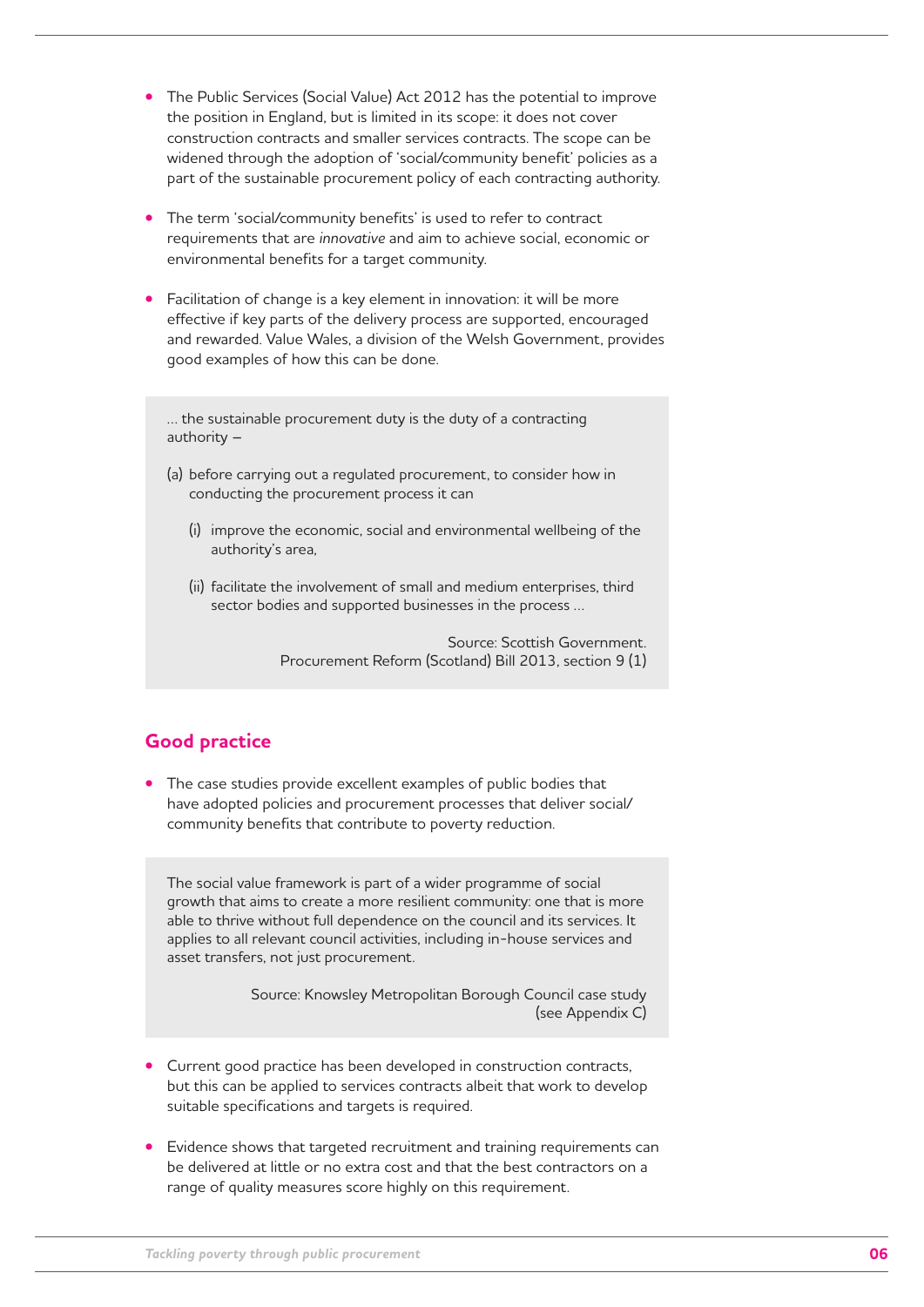**•** Contractors are willing to deliver social/community benefits and get better at doing so over time, in part because they recognise the business benefits.

Recent tender exercises indicate there is also growing understanding and support for the [community benefits] approach from contractors: many find imaginative ways to meet the targets even where the nature of the work makes this difficult. In part this is because they have seen the business benefits: they get a better and more committed workforce and they are better able to compete for other contracts – which are common in the West of Scotland – that include employment and training requirements.

Source: GHA case study (see Appendix A)

- UK and EU procurement frameworks support the inclusion of social/ community benefits in public procurement provided this is done in a way that does not disadvantage non-local bidders. This can be accommodated in the drafting of the specification, typically by requiring the successful contractor to work with named local agencies that make the links to the targeted community.
- **EU Treaty requirements on the freedom of movement of labour do** not prohibit public bodies from targeting their recruitment activity at selected areas, or agencies that work in a target area, or from asking their contractors to do likewise. Any named agency must be open to nationals of other EU countries and they must have equal treatment to UK nationals, but the agency can be proactive about getting registrations from a target community.
- In this context, the key to tackling poverty is the availability of local agencies that are committed to developing 'employability' within the target community and supporting employers in recruiting from this population.

A clear strength of Derry City Council's Kickstart to Work programme is the process for getting into the most disadvantaged communities and helping residents complete applications for opportunities coming through contracts. The volume of applications and successful appointments demonstrates the talent that can be found in disadvantaged communities.

> Source: The Peace Bridge in Derry–Londonderry case study (see Appendix E)

- Social enterprises are good at delivering social/community benefits but they face barriers in competing for larger contracts. More will be achieved by including social/community benefit requirements in larger contracts that are mostly delivered by private companies.
- The barriers to social enterprise participation in public procurement exercises are similar to those facing all small companies. The provision of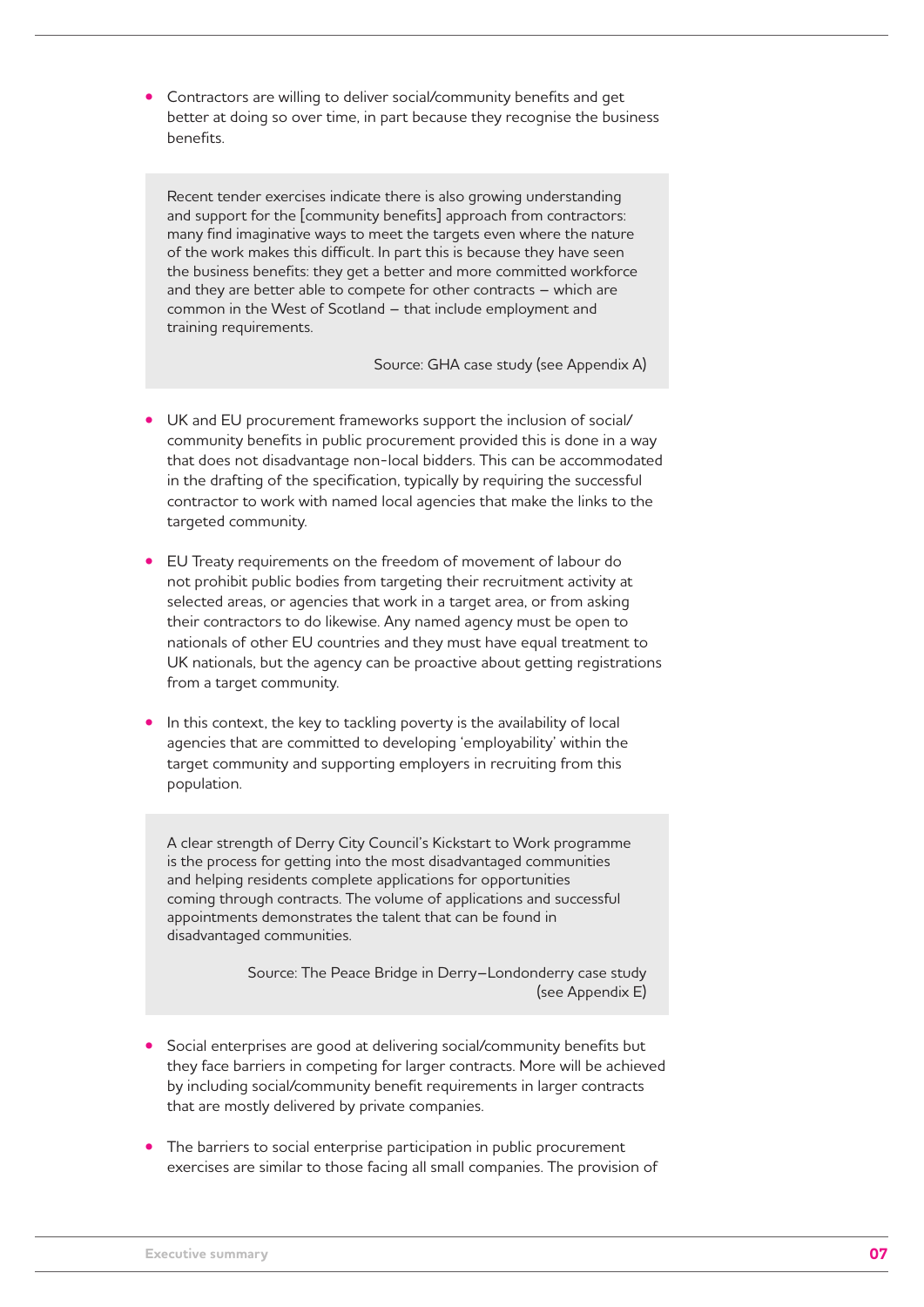some smaller 'lots' within each procurement exercise is key to increasing tender opportunities for these companies.

- There is a widely accepted approach for including social/community benefits as contract conditions. Where an explicit policy has been adopted they can also be part of 'the subject of the contract' and used in the award of the contract.
- These contractual approaches are more robust than a voluntary/charter or 'corporate social responsibility' approach, where the contractor, rather than the client, decides what will be delivered and what outcome information is provided.

Powys County Council agreed to procure its £4.6 million housing improvement works through a Framework Agreement divided into eight categories covering the north and south of the county, for kitchen replacements, bathroom replacements, rewiring and internal decorations. Five out of eight contracts were awarded to local SMEs.

In two housing refurbishments in Cardiff, United Welsh piloted a direct management approach – purchasing the materials and then procuring local SMEs on a labour-only basis. This maximised opportunities for local businesses and workers, provided the client with better control of the development process, and produced a 20% cost saving.

> Source: Chapter 4, section 'Procuring through lots' and United Welsh case study (see Appendix D)

#### **The 'one in a £ million' challenge**

**•**  A very significant impact on poverty and social mobility would be achieved if all of the public sector in the UK committed itself to generating 'one year of work for a person from a target community for each £1 million in contract value', with a strong focus on targeting people who are the most disadvantaged in the labour market.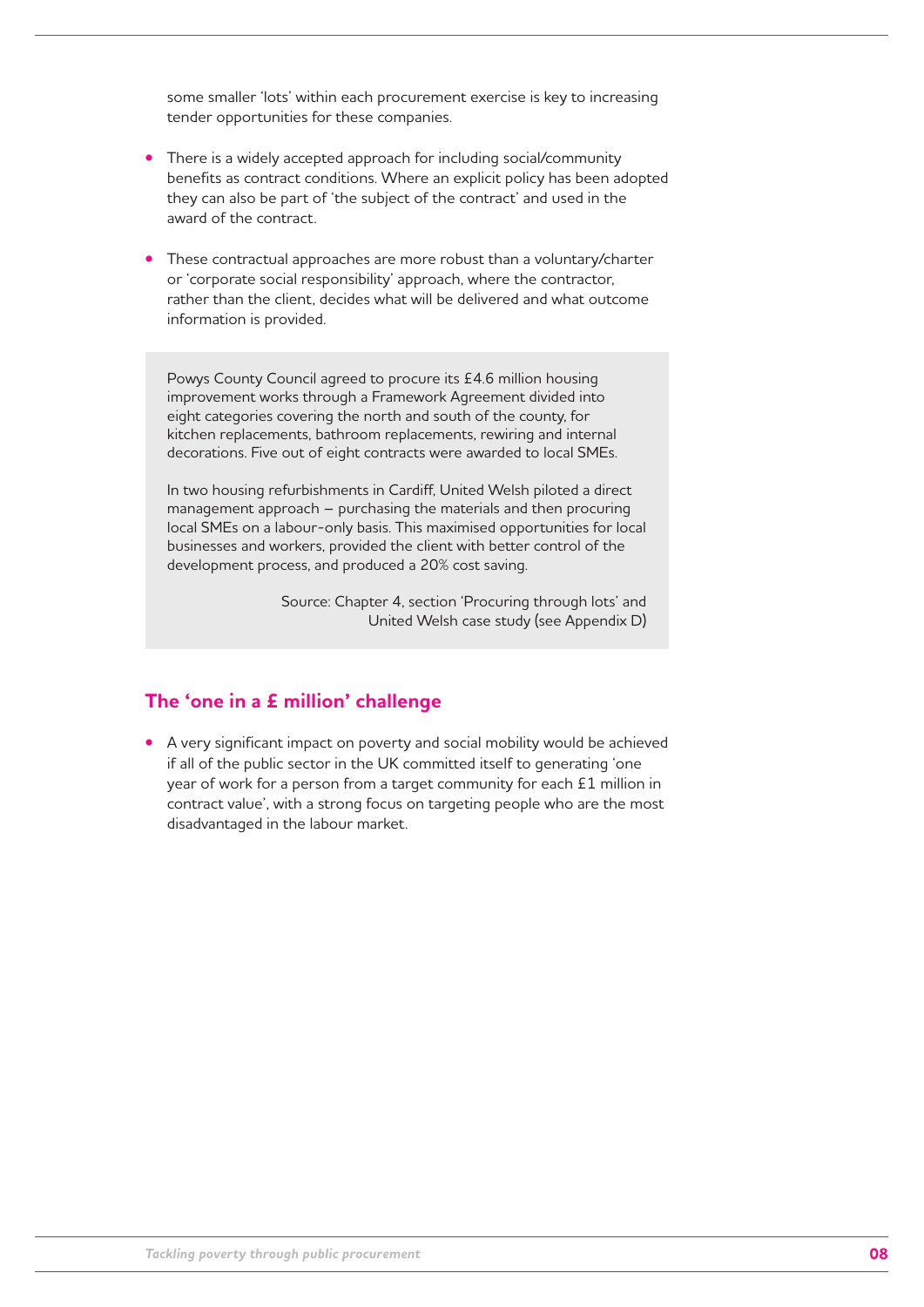### **1 Addressing poverty and improving social mobility through public procurement**

#### **Skills, employment and poverty**

#### **Underemployment**

The number of underemployed people in the first half of 2012 was 6.4 million, comprising three groups: unemployed people (2.6 million); economically inactive people who want to work (2.4 million); and people working part time because they cannot find full-time work (1.4 million).

#### **Young adult unemployment**

A million young economically active people aged 16–24 were unemployed in the first half of 2012, that is, 22% compared with 6% for those aged 25–64.

#### **Unemployment dynamics**

Although the number of people claiming Jobseeker's Allowance at any one time has been around 1.6 million, 4.8 million people claimed the benefit at some point between April 2010 and April 2012.

Source: Aldridge *et al*. (2012)

Recent research supported by the Joseph Rowntree Foundation (JRF) has sought to understand the causes of poverty and project future patterns, using the European measure of poverty – that is, individuals or households with an income that is less than 60 per cent of median household income.<sup>1</sup> This research can be downloaded from the JRF website – www.jrf.org.uk – and shows the following: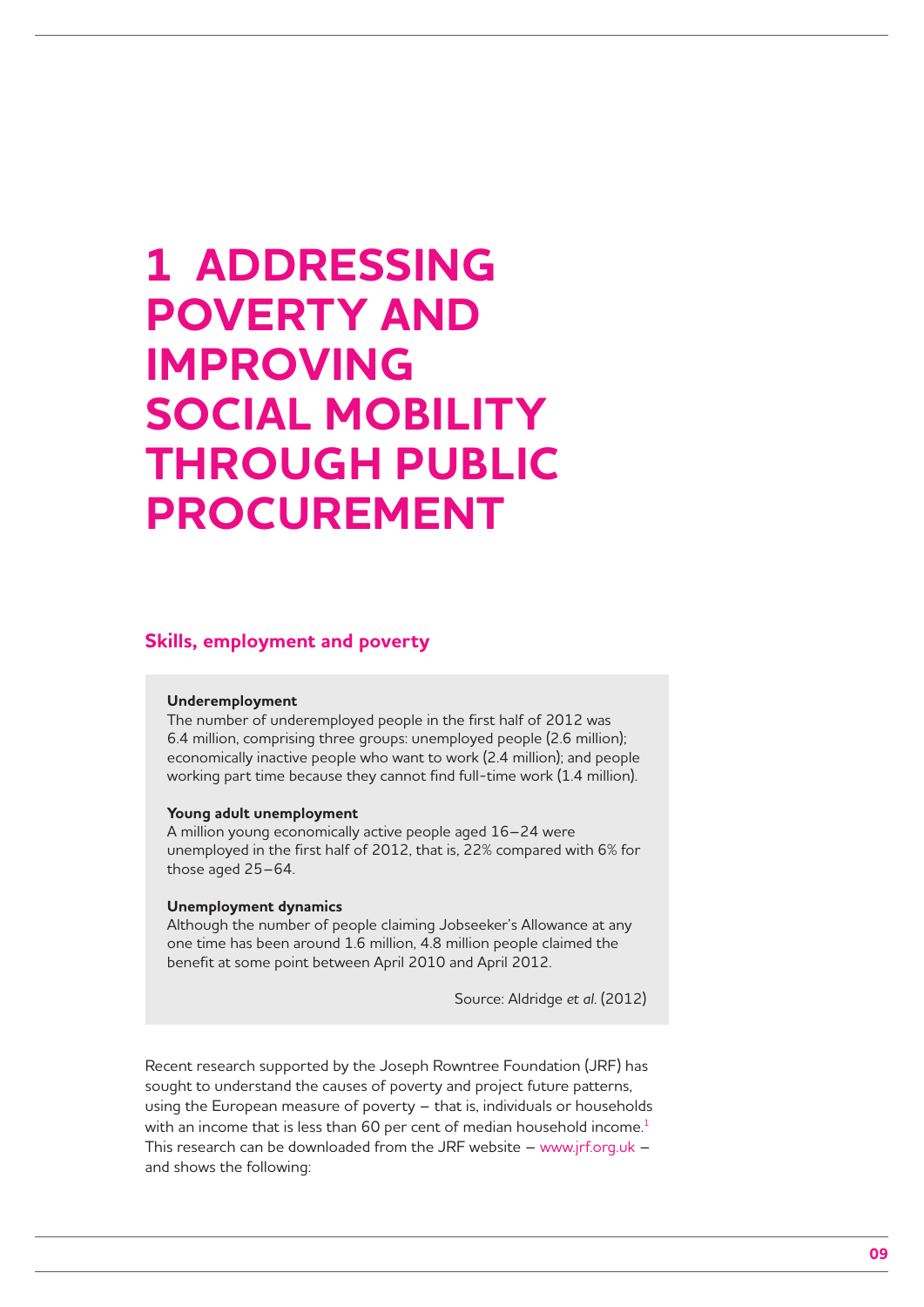- poverty in the UK is rising and is likely to continue to do so (Institute for Employment Research, 2012);
- **•** in part this is explained by a dual labour market, with an expansion of well-paid 'knowledge-based jobs' and low-paid 'service jobs', and fewer middle-income jobs, but it is also explained by the increasing gap between benefits and wages as benefits are cut (Institute for Employment Research, 2012);
- in-work poverty is the most distinctive characteristic of current poverty (Aldridge *et al*., 2012);
- limits to the hours of work available, rather than low pay, is the main issue among working households in poverty (Harkness *et al*., 2012).

While the research demonstrates that the causes and patterns of poverty are complex, it also reinforces the view that obtaining skills and work experience is the best route to help individuals and households escape poverty (Taylor *et al*., 2012a, 2012b). This holds true across a range of qualification levels. For example, people with basic literacy and numeracy do better than people without this basic education; and people with degreelevel education do better than others. However, these positive outcomes are not guaranteed: people with low-level skills do not necessarily progress to higher-skilled and more stable employment; and a significant proportion of graduates do not enter 'graduate employment' (Taylor *et al*., 2012a). Explanations for this include:

- variations in social skills and networks:
- the state of the labour market in and around the area where the person lives;
- **•** different capacities to move between labour markets;
- the impact of job availability on the working culture of an area: if there are few jobs then the expectation of progressing through work declines.

Work on the 'geography of poverty' has identified two explanations for concentrations of poverty:

- areas that were built to house low-paid workers (including traditional low-quality terraced housing and later 'social housing') where low rents and the allocation policies for social housing result in concentrations of residents with low skills and/or other barriers to employment (such as being disabled or a single parent);
- areas that have declined over time because of a loss of industry, and where declining rent levels and poor-quality housing mean that they attract residents with few other housing options (Harkness *et al*., 2012, pp. 23–5).

An important implication of the evidence is that people's life chances are determined in part by personal circumstances, but also by factors outside of the their control. The latter include:

- the overall number of jobs in the area where they live;
- **•** limited mobility because of housing and transport costs;
- the number of jobseekers in the labour market.

In an area with few jobs, the competition for lower-skilled opportunities will include skilled people 'trading down', including potentially those migrating from other areas. This is a key factor in rising youth unemployment.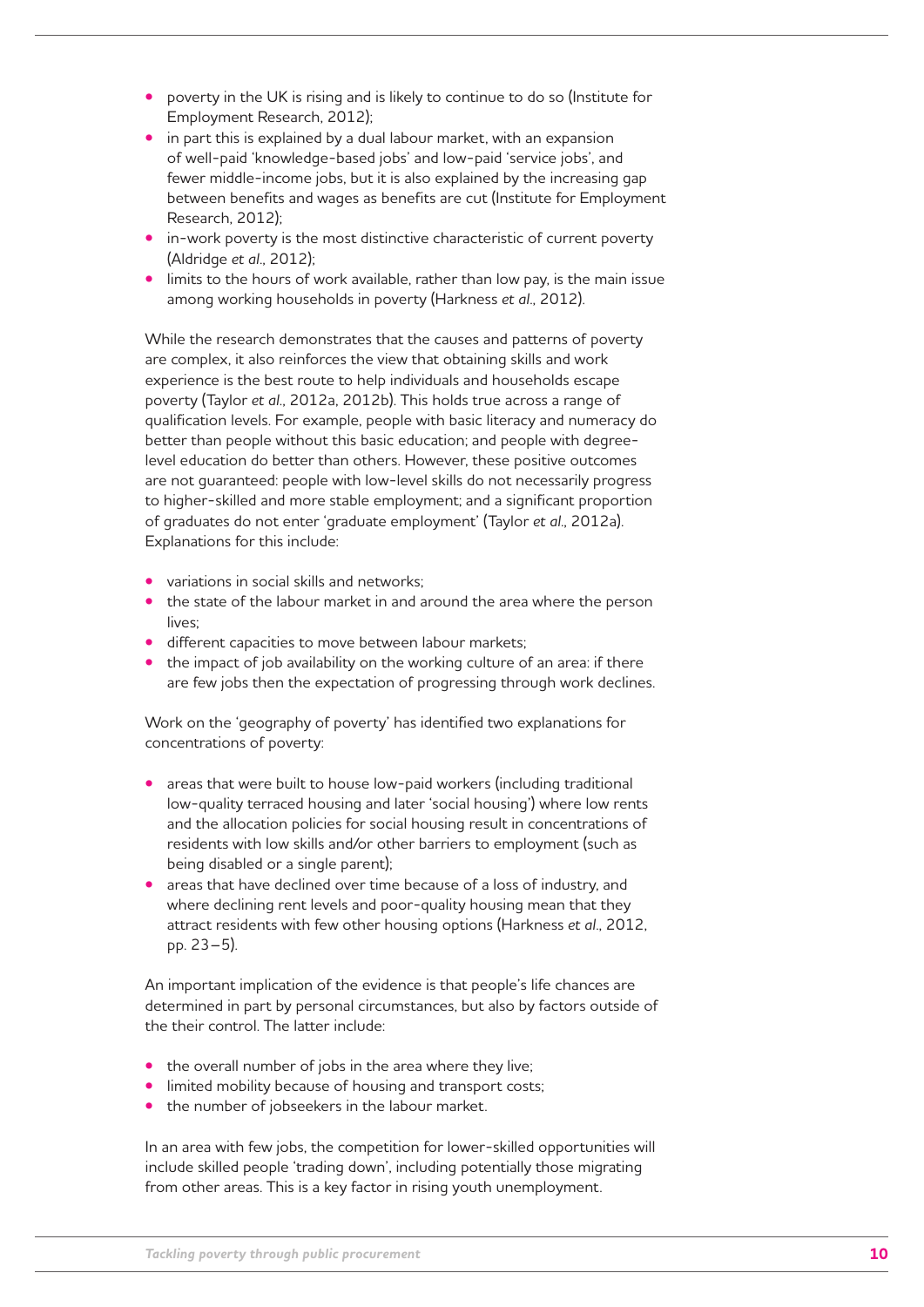For the least educated or those who are unlucky enough to experience long periods out of work, it becomes increasingly hard to get the break that opens the door to the labour market. This locks many young people out of work for long periods and raises concerns over 'scarring' effects, where a period of unemployment or deprivation damages future employment and wages prospects.

Source: Harkness *et al.* (2012)

The JRF-supported research referred to above chimes with the conclusions of the Social Mobility and Child Poverty Commission in its *State of the Nation 2013* report (SMCP Commission, 2013). This describes social mobility as 'a part of Britain's DNA' (SMCP Commission, 2013, Foreword), perhaps because it provides a way of justifying very significant income and wealth differentials within a democratic society: fairness is achieved when everyone has a chance to achieve the higher incomes through education and employment. The accepted goal is equality of opportunity rather than equality of outcome.

The *State of the Nation 2013* report identifies the following as the keys to social mobility:

- **•**  good parenting;
- access to education and skills;
- the provision of high-quality jobs with decent levels of pay;
- **•**  opportunities to develop wealth.

Public procurement cannot contribute to all of these elements, but the targeting of job and training opportunities that arise from public procurement so that they increase opportunities for the most socially disadvantaged will help to increase social mobility in Britain.

Britain remains a deeply divided country. Disadvantage still strongly shapes life chances. A balanced economic recovery, between different parts of Britain, is not currently within reach. If, as seems likely, the recovery sees the trend of the last decade continuing, where the top part of society prospers and the bottom part stagnates, inequality will grow and the rungs of the social ladder will grow further apart.

Source: SMCP Commission (2013, Foreword)

#### **Sustainable development**

Unemployment, underemployment, skills and productivity (i.e. training plus work experience) are therefore key issues in addressing poverty in the UK. Addressing poverty and providing opportunities for social mobility are key elements of 'social inclusion' and 'wellbeing', which are part of an overarching UK policy on sustainable development that all elements of government in the UK should address. There are economic and moral arguments for this. The economic case is that the UK cannot expect to compete globally if it does not maximise the potential contribution of all of its population: to rely on inward migration (as perhaps it does too heavily at present) implies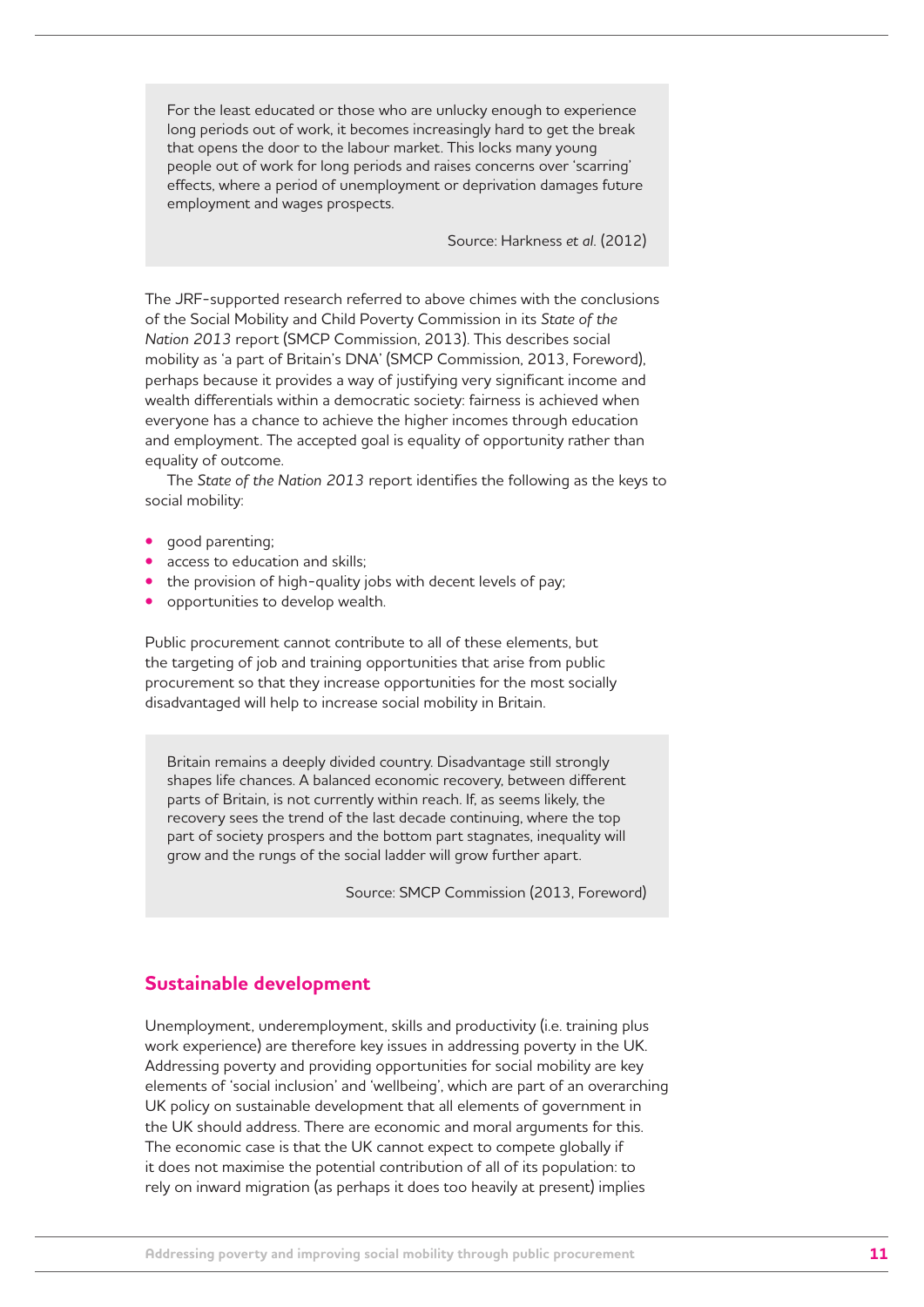unnecessary increases in social expenditure on housing, schools, health services etc. (for the rising population) and the risk of upward pressure on wage costs in order to compete for scarce skills in a global economy. There is also a moral argument for taking action to alleviate underemployment: if the government is cutting public sector jobs and reducing out-of-work benefits in order to 'make work pay', then it is morally obliged to do everything it can to ensure that there are employment opportunities that are available to the people and families who will be most impacted by these changes. These include, in particular, individuals with low skills and little work experience, many of whom live in social housing.

The UK's sustainable development framework is reflected in the following sustainable development indicators that all departments should be reporting on:

- economic prosperity, including median income;
- long-term unemployment: proportion of adults who are unemployed for over 12 months;
- poverty: proportion of children who are living in low-income households;
- knowledge and skills: human capital (Defra, 2013).

In the UK government and England the main responsibility for overseeing sustainable development rests with the Department for Environment, Food and Rural Affairs (Defra). Government information makes clear that all departmental business plans 'should contain actions that contribute to sustainable development' (Government UK, 2013). There is also an established Flexible Framework that provides advice for departments on the steps that should be taken to implement sustainable development, including the training of staff, the adoption of policy and implementation through the procurement process (Defra, 2011). These policies and guidance notes provide a means for adopting anti-poverty measures such as target recruitment and training in sustainable procurement, but at present the focus at the delivery stage is on



#### **Figure 1: UK shared framework: principles for sustainable development**

Source: Scottish Government (2005, p. 8)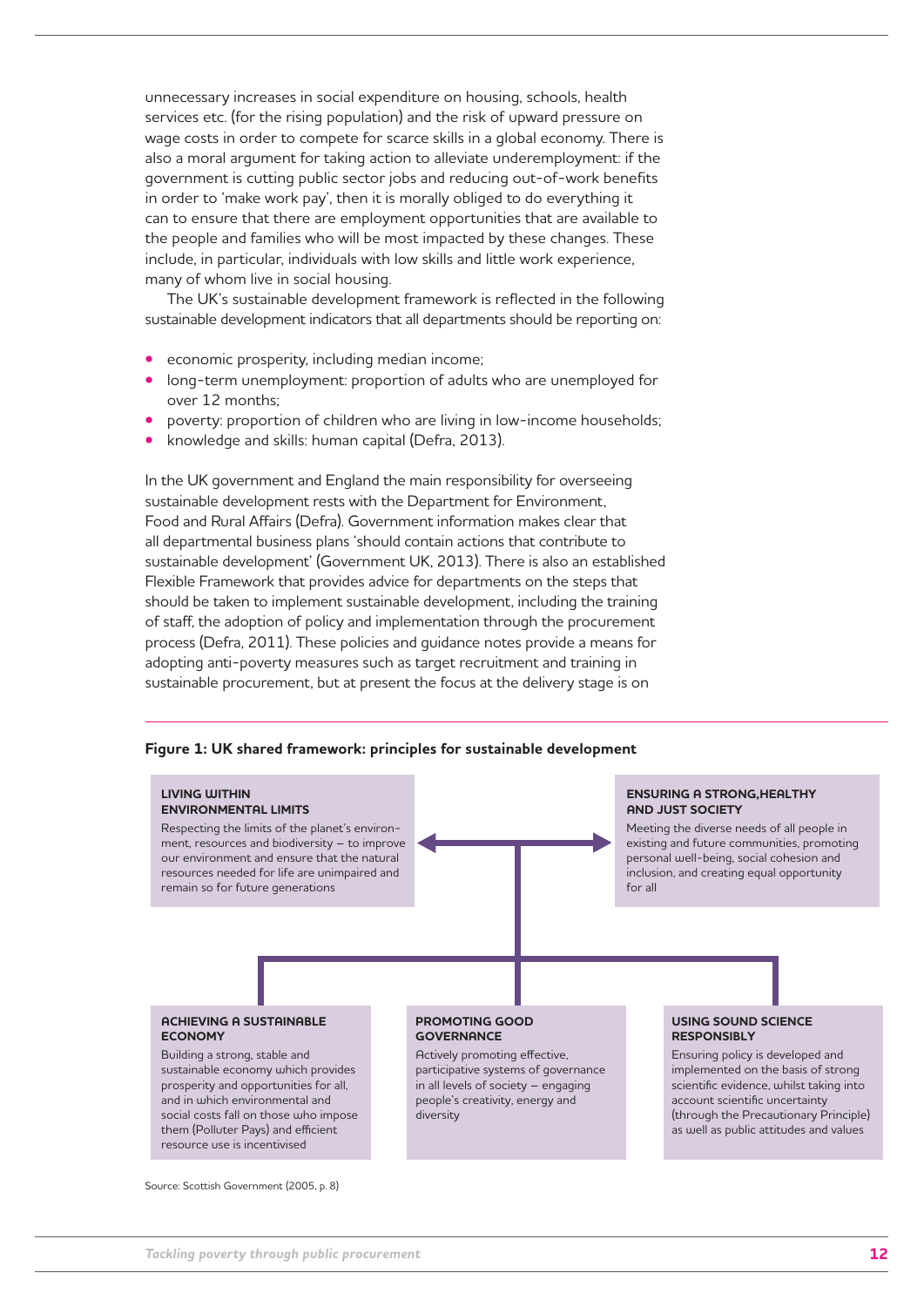'green procurement' rather than social/community benefits. This is a weakness that needs to be addressed, perhaps through leadership from departments with a particular interest in employability, social inclusion and place-based poverty such as the Cabinet Office, the Department for Communities and Local Government and the Department for Work and Pensions.

In Scotland and Wales the policy position and the commitment to using procurement to help achieve social justice are stronger, and there is experience of incorporating targeted recruitment and training requirements in public contracts, including government contracts.

The Scottish sustainable development strategy (Scottish Government, 2005) refers to employment as a key element of wellbeing, and this is carried into a Sustainable Procurement Action Plan (Scottish Government, 2013), which includes annexes dealing with social and economic benefits. This commitment is strengthened in the Procurement Reform (Scotland) Bill 2013, which includes a sustainable procurement duty that includes social, economic and environmental wellbeing and opportunities for SMEs (section 9), and a requirement that each contracting authority must have a procurement strategy that includes a statement on the use of community benefit requirements (section 5 [b]). The Scottish Government has also published a report on community benefits in public procurement along with a guidance note (Scottish Government, 2008a, 2008b) and has commissioned consultants to help develop procurement practice in relation to community benefits and market opportunities for the third sector.

In Wales the Procurement Policy Statement (Welsh Government, 2012) includes community benefits as one of nine 'policy principles', with the Welsh public sector expected to 'apply community benefits to all public sector procurements where such benefits can be realised' and report outcomes to the Welsh Government for all contracts over £2 million. To support this objective it has:

- adopted milestones to support and strengthen the roll-out of this policy across public sector organisations in Wales;
- **provided 'operational support training' on community benefits for the** public sector: 16 events involving 250 participants so far;
- provided a web-based 'community benefits mailbox' where procurement teams can post questions and get advice from Value Wales – the procurement service for the Welsh Government;
- developed wording to be included as grant conditions requiring the achievement of community benefits;
- supported the revision of the CAN DO toolkits to bring these in line with current Welsh Government policy;2
- developed a community benefits measurement tool that will be used to monitor the work of the public sector in implementing the community benefits elements of the Procurement Policy Statement.

Recognising public procurement as a major lever the aim is to change the way business is done in Wales, helping the public sector deliver contracts that result in re-investment in local communities, providing opportunities that help disadvantaged people back into sustained employment and foster strong local supply chains.

> Source: Value Wales Community Benefits Task and Finish Group (2012)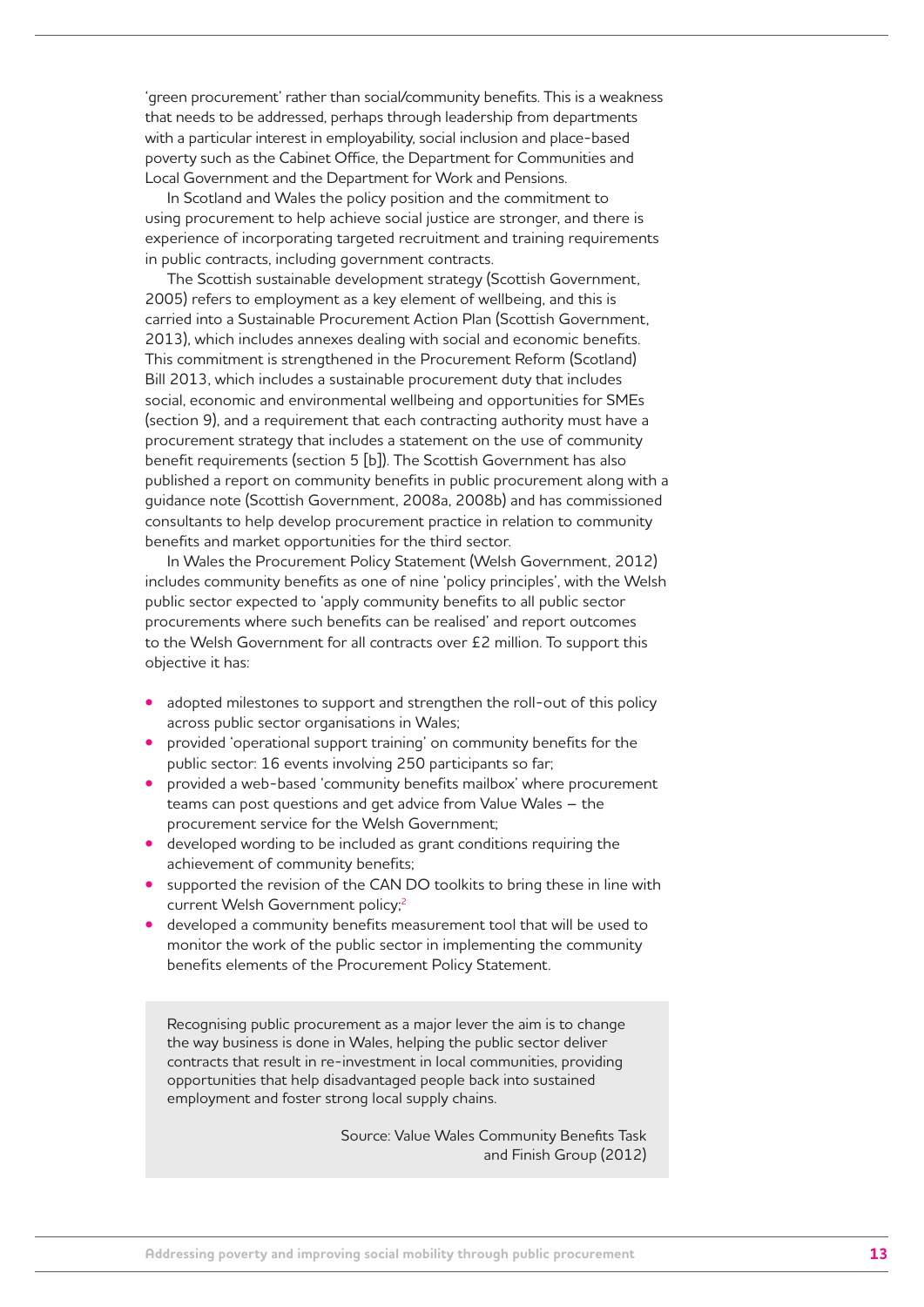The Welsh Government's community benefits policy won the UK Civil Service Awards' Procurement Award in 2012, which recognises good practice in public procurement.

In Northern Ireland, the Executive's Programme for Government 2011– 15 states that all public procurement contracts will include social clauses, as a part of its sustainability objectives. This is being taken forward by the Central Procurement Directorate: work is in progress to implement the policy commitment.

#### **The Public Services (Social Value) Act 2012**

In England and Wales there is a second rationale for public bodies to consider poverty and social mobility when undertaking procurement. The Public Services (Social Value) Act 2012 makes it a duty of all public bodies in England and some in Wales to consider what wider social value it could achieve when procuring services contracts (but not works or supplies contracts) that are covered by the Public Contracts Regulations 2006, and thereby provides them with a power to do so. Anti-poverty measures like those discussed in this report should be considered here, especially because they would also help achieve sustainable development and support government investment in pre-employment and job-matching activities.

As will be argued in Chapter 4, the provisions of the Act are very modest, but by adopting a suitable procurement policy they can be extended to a wider range of procurement. For example, it is understood that one reason why procurements that are subject to the influence of the Welsh Government have been excluded from the Act is because the policy and practice in Wales is already more comprehensive.3 For example, community benefits must be a consideration in all public procurement, including supplies.4

#### **Using public purchasing to tackle poverty**

In a context where in many areas there are far fewer job opportunities than jobseekers, how can people who lack skills and work experience hope to compete with jobseekers who can offer more skills and productivity? How can they 'get a start'? For those with family resources behind them and good social networks this may be through a period of voluntary work (e.g. internships), but people without these connections need entry-level employment opportunities where they compete with other new entrants to the labour market rather than competing with skilled/experienced workers.

The inclusion of targeted recruitment and training requirements in public contracts is one way of providing a pool of new-entrant opportunities. This would complement other labour market initiatives such as financial support for apprenticeships and vocational training, and pre-employment interventions such as the Work Programme, by generating more employment outcomes – especially for people facing significant barriers to entering the labour market. However, to maximise the impact on poverty the definition of a 'new entrant' has to ensure that opportunities are provided to people who would not otherwise be able to advance into the labour market. Being 'unemployed' is probably not a sufficient criterion since many potential beneficiaries would have the skills and experience to get a job after a few months without help.<sup>5</sup>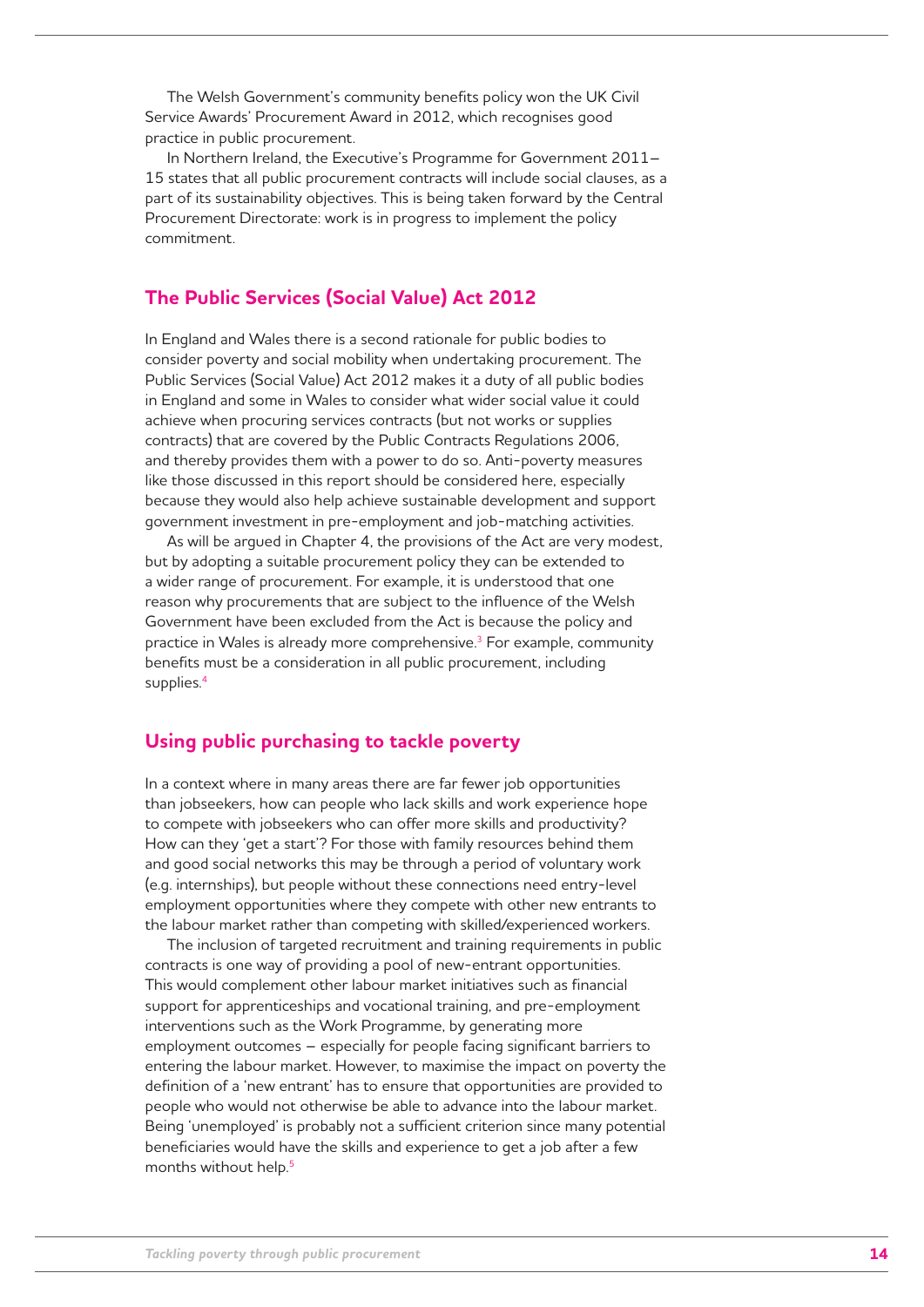Other procurement approaches and requirements can also have a positive impact. Adopting an approach that maximises opportunities for local firms, including social enterprises that have a particular commitment to overcoming poverty and unemployment,<sup>6</sup> can result in:

- increased local employment;
- greater retention of apprentices and trainees;
- an improved impact on the local economy.

Specifying training requirements may also have a beneficial impact on poverty.

The case studies in this report demonstrate that by including appropriate targeted recruitment and training requirements in specifications and contract conditions, public bodies can use their purchasing to make a positive impact on the employment prospects for disadvantaged communities.

For people with low educational achievement and others with 'barriers to employment', getting a job with training can significantly improve their life chances and those of their families, especially in a context where outof-work benefits are being reduced (Taylor *et al*., 2012a). While this holds true across all types of jobseeker, the benefits will be maximised where 'sustainable procurement' is used to create additional opportunities that are targeted at people who are least able to obtain these opportunities without this public sector intervention.

**GHA** obtained 60,000 weeks of employment –11.4% of the total labour used – with 48% of the opportunities taken by residents of areas of the city with the highest levels of deprivation.

#### **Library of Birmingham construction contract**

A total of 306 jobs for Birmingham residents were obtained – including 82 apprenticeships – with 54% of opportunities taken by residents of the council's priority areas.

> Source: GHA and Birmingham City Council case studies (see Appendices A and B)

Work with Manchester City Council demonstrates that 25 pence in every £1 of procurement spend was re-spent in the city through local workers and a local supply chain. If this impact was achieved across the average £172 million in local authority spend in England, Wales and Scotland, this would result in £43 million being spent in the local economy of the purchasing authority.

Source: Centre for Local Economic Strategies (2013)

#### **The 'one in a £ million' challenge**

Sustainable development provides a clear policy-to-practice line that public bodies can take if they wish to use their procurement to make a contribution to tackling poverty in the UK. There is a commitment to this in Scotland and Wales and an emerging approach in Northern Ireland, but there is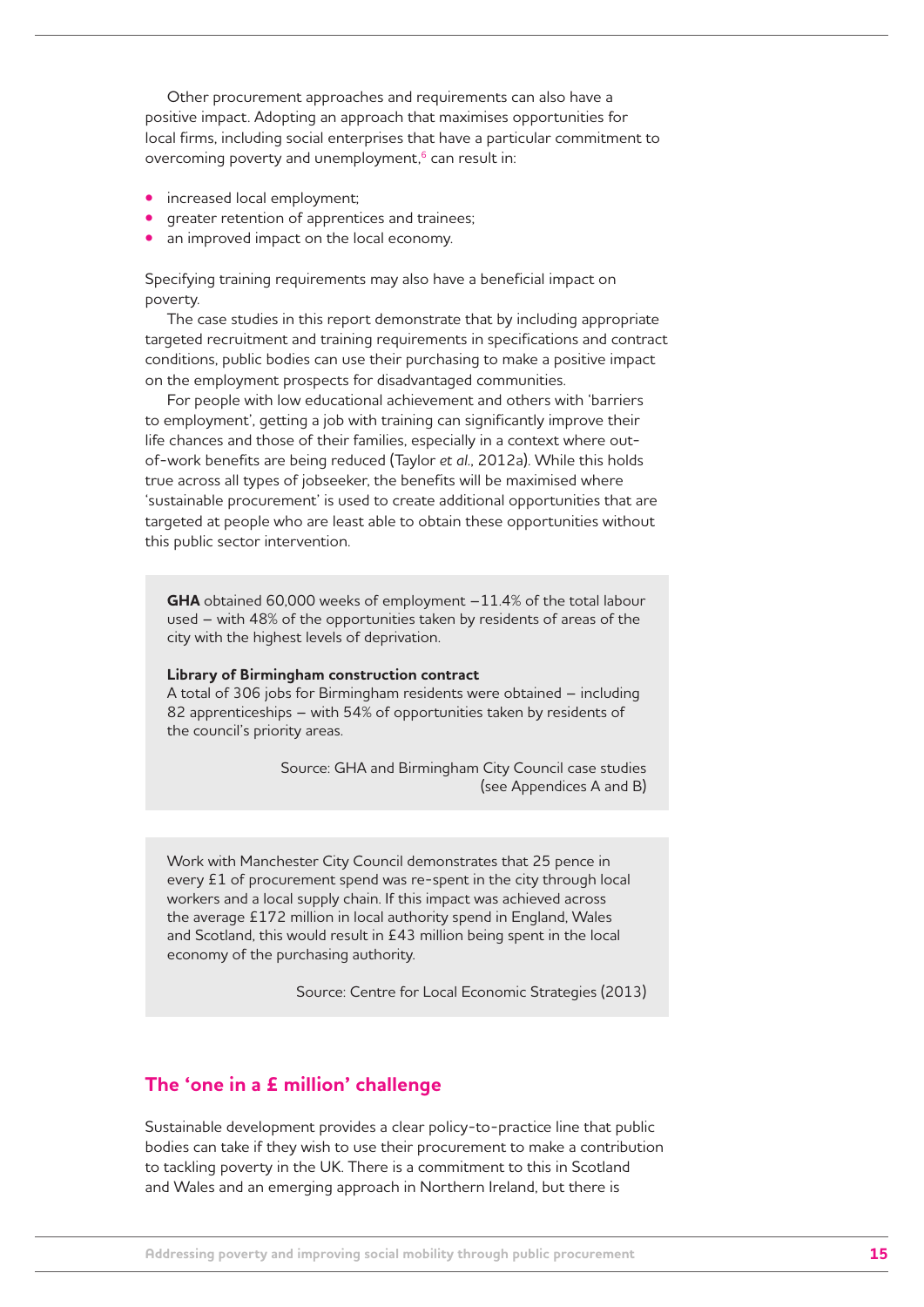much more potential for the UK government to use a wider 'sustainable procurement' approach to help achieve a 'just society'. In the context of the rising concerns about poverty and social mobility and the problems facing lower-skilled and less experienced workers in the labour market – including many young people – the 'just society' elements of sustainable development should be given a higher priority in public sector purchasing across the UK. This would be in line with the developing procurement policy in the EU that recognises the importance of common societal goals (European Commission, 2010).

'[Contract performance conditions] ... may in particular be intended to favour on-site vocational training, employment of people experiencing particular difficulties in achieving integration, to fight against unemployment or to protect the environment.'

Source: EU Consolidated Procurement Directive 2004, Recital 22

A very significant impact on the lack of opportunities could be achieved if each public body committed itself to generating one person-year of work for a 'targeted new entrant to the labour market' for each £1 million it spent in works or services. The case studies indicate that this is achievable across a range of works contracts, and in many services contracts it would be more easily achieved because a greater proportion of the contract sum is spent on labour costs.

In this context, the definition of a new entrant trainee is important. The more this definition restricts the benefits to people who do not have the skills or work experience to get a job and keep this until they are able to sustain themselves through the labour market, the greater the impact will be on poverty and social mobility. The GHA and Birmingham City Council case studies illustrate a tight definition, but in other case studies the definition allows unemployed people with skills and experience to be recruited to new entrant trainee positions.<sup>7</sup> This makes it harder for people who need to develop their skills and productivity through a period of work to 'get a start'.

The case studies demonstrate that contractors can and will react positively to a purchaser's employment requirements. What is sometimes absent is the willingness of procurement teams to include these social inclusion requirements in their procurements – possibly because it is not perceived as a priority. This needs to change.

'The Kickstart to Work employment programme really helped me. After being out of work for a while, they helped me to pick myself up again and gave me the confidence to enroll in night classes for book-keeping and payroll. I have now graduated and already started a part-time degree in Business Administration. I am still employed by Graham Construction.'

Aishleen McLaughlin – recruited to work on The Peace Bridge

Source: The Peace Bridge in Derry–Londonderry case study (see Appendix E), originally quoted in Derry City Council (2013)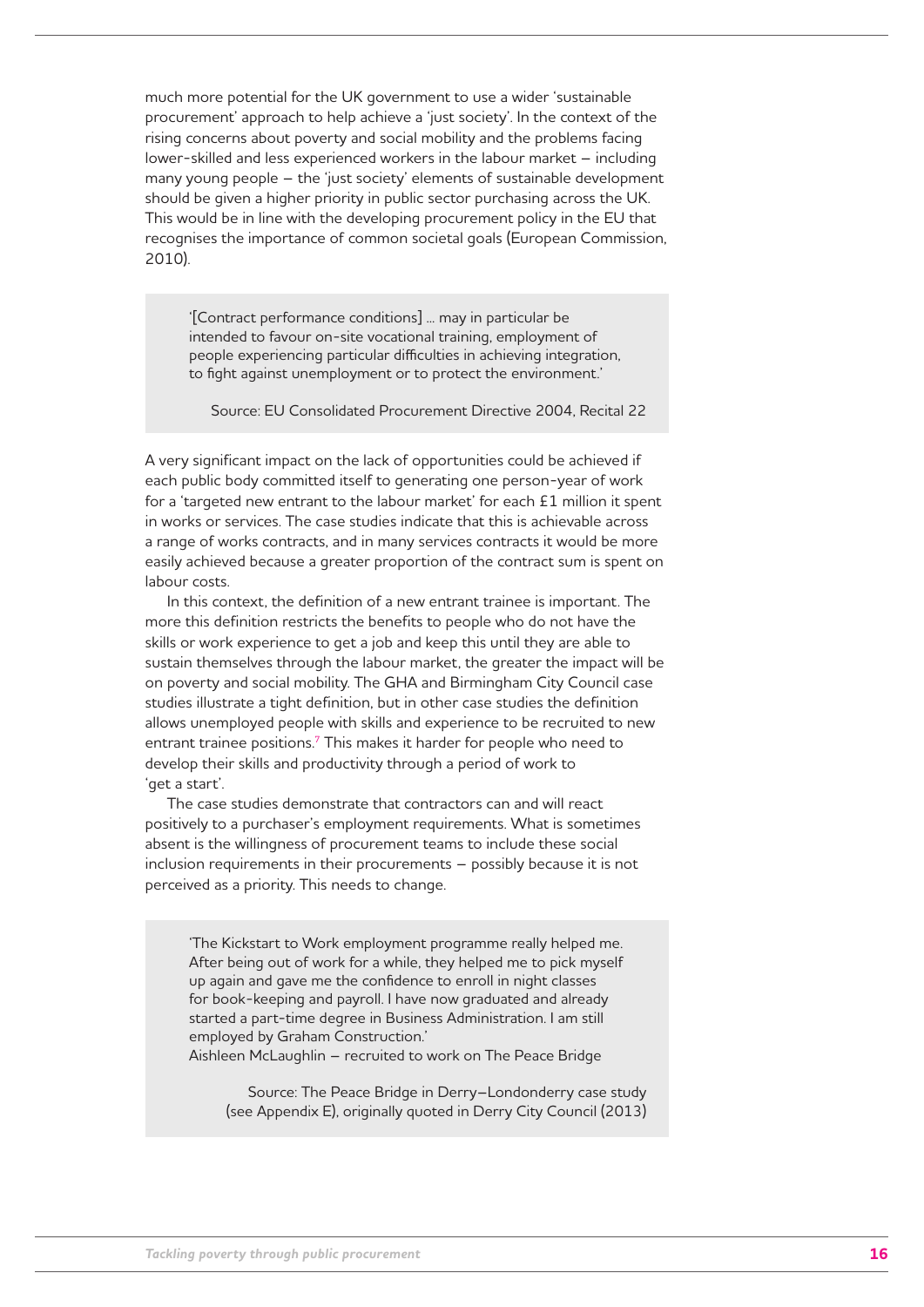### **2 Introducing this report**

#### **Background**

This report is a follow-up to *Achieving community benefits through contracts: Law, policy and practice* (Macfarlane and Cook, 2002), which was commissioned by the Joseph Rowntree Foundation and published in 2002. It aims to update the law, demonstrate outcomes and good practice, and reflect on the implications for delivering 'social value', which is now a consideration for all public sector bodies in England, and many in Wales, when procuring some services.<sup>8</sup>

As the original report made clear, there is a long history of social issues being incorporated in public procurement.<sup>9</sup> However, the effectiveness of this action is sometimes questionable because of poor understanding and advice, poor specification of what is required, and then a lack of monitoring and enforcement. Without attention to each of these elements, the impact of using a social clause may be limited.

This report aims to provide information that will expand and improve the use of social clauses in UK procurement. While it contains some further policy information and practical examples, some elements of the report are detailed and technical in nature because intervention in procurement has to be done carefully in order to comply with legal and policy frameworks and achieve the intended outcomes.

#### **Terminology**

The term 'community benefits' was used in the 2002 publication – and is now widely used in Scotland and Wales – because the UK government was more comfortable with the term than 'social clauses'.10 In 2006 the UK government used the term 'social issues in purchasing' (Office of Government Commerce, 2006)11 and finally in the Public Services (Social Value) Act 2012 (hereafter referred to as the Social Value Act) the term 'social value' is used to refer to economic, environmental and social benefits<sup>12</sup> to the area of operation of the procuring authority, excluding areas outside of the UK.

The UK government's procurement policy note on the Social Value Act (Cabinet Office, 2012b) also introduces the concept of 'additionality'. Much existing procurement aims to deliver wellbeing (e.g. social care and training/ job-matching contracts). 'Social value' therefore implies something additional: innovation relative to earlier practice. It follows that requirements that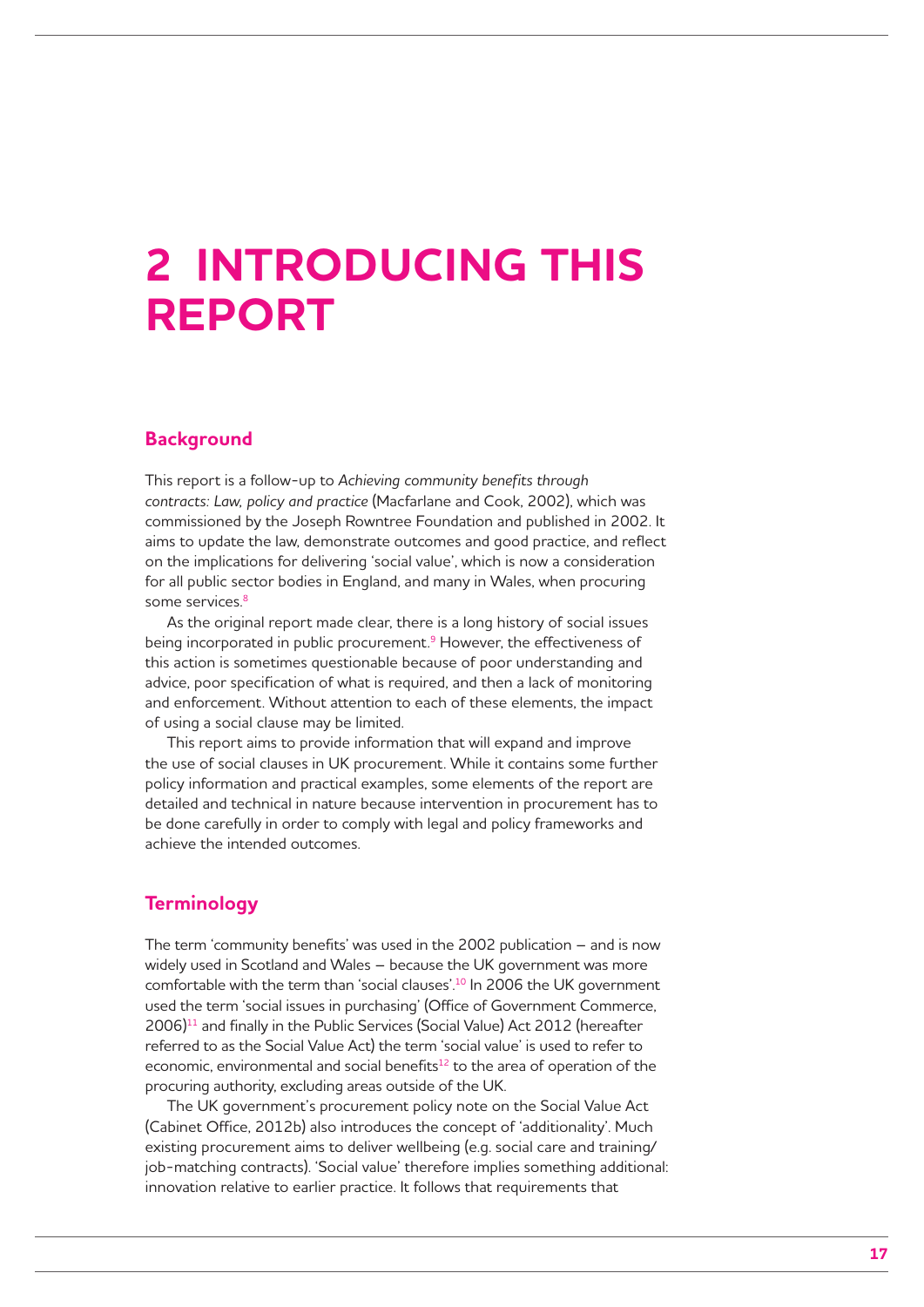start off as a part of social value/community benefit may, in time, become a normalised part of what is being purchased. This has already occurred in relation to many 'environmental' requirements, for example:

- recycling;
- **•** improved insulation;
- **•** energy efficiency;
- reductions in emissions.

So in this report the term 'social/community benefits' will be used. This can be defined as follows:

'Social/community benefits' are outcomes that will provide social, economic or environmental benefits for a target community that are linked to the other elements in the contract and/or supported by the powers and policies of the purchaser but have not conventionally been specified as a part of the contract requirements.

This encompasses the definition of community benefits used in the Procurement Reform (Scotland) Bill 2013.

For the purposes of this Act, a community benefit requirement is a contractual requirement imposed by the contracting authority –

- a. Relating to
	- (i) Training and recruitment, or
	- (ii) The availability of sub-contracting opportunities, or
- b. Which is otherwise intended to improve the economic, social or environmental wellbeing of the authority's area in a way additional to the main purpose of the contract in which the requirement is included.

Source: Scottish Government. Procurement Reform (Scotland) Bill 2013, section 19

#### **A permissive approach to procurement**

A key characteristic of public procurement in the UK is that purchasers are able to define what it is they want to purchase, within the context of their powers (i.e. their objects as laid down in statute and/or their constitution), and their adopted policies and procedures. This provides significant scope for innovation – subject to funding pressures and the threat of Judicial Review if actions are illegal, irrational or procedurally improper.

So, for example, a public body can decide whether its needs are best met by letting one large and comprehensive contract, or a series of smaller contracts each with a more narrow range of deliverables, or by recruiting an 'in-house' workforce as United Welsh Housing Association has done through its Celtic Horizons subsidiary (see Appendix D). Likewise, it can decide what mix of conventional and innovative requirements to purchase, with the latter including social/community benefits.

Government guidance and its local interpretation can have an important impact on the extent and pace of innovation. In relation to social/community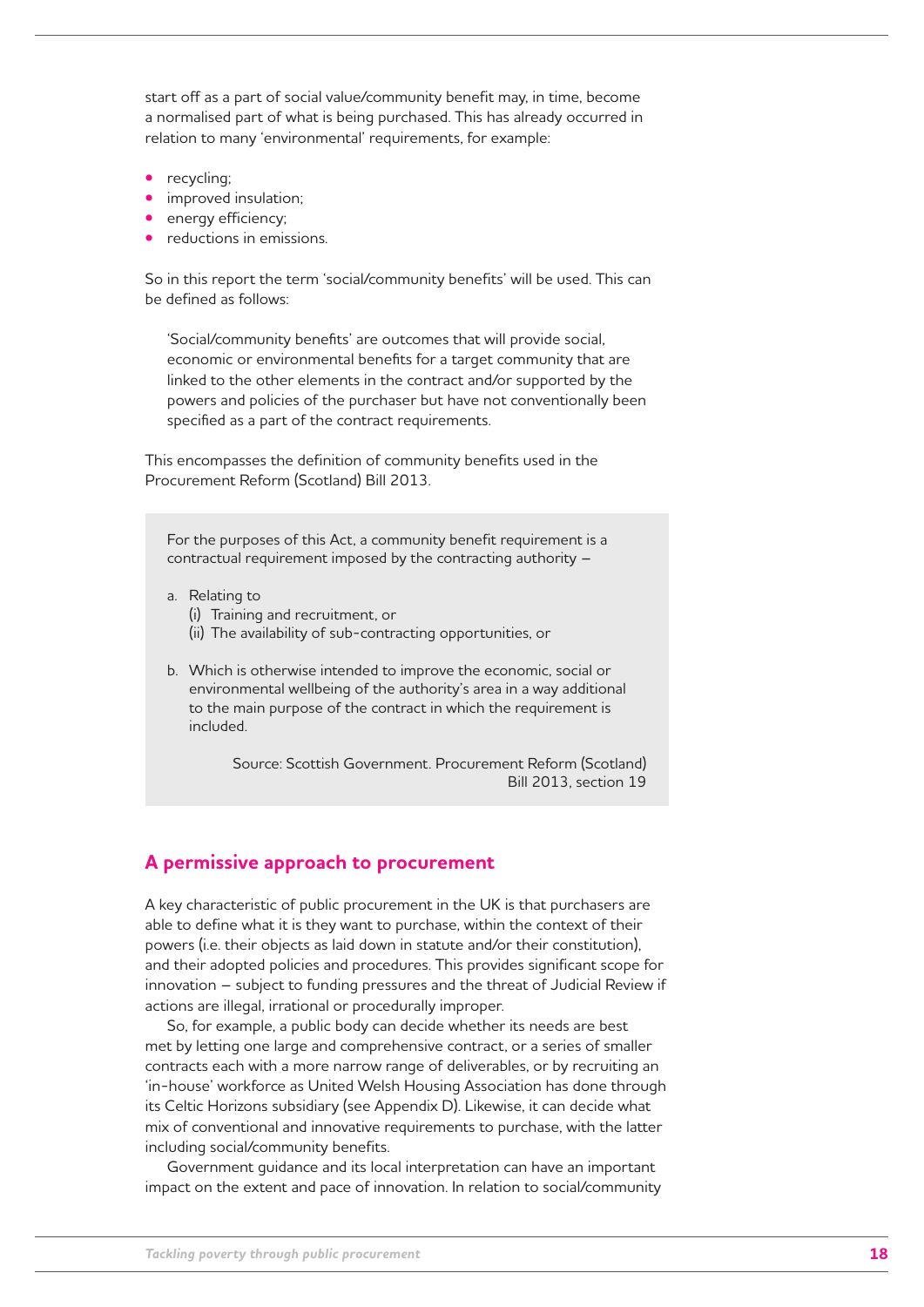benefits, the Scottish Government is ahead of the UK government because it operated a pilot programme from 2004 to 2008 and then published detailed good practice and positive guidance for public sector clients (Scottish Government, 2008a, 2008b). The Welsh government has also produced a community benefits buyer's guide (Welsh Government, 2011). However, the 'permissive approach' to public procurement allowed local authorities, social housing organisations and urban regeneration companies elsewhere to include social value and community benefits in their procurement procedures and contracts. The case studies in this report reflect some of this practice.

Experience of working with procurement teams on social/community benefits suggests that the rate of innovation in different areas is related to the message the relevant administration $13$  wants to give, and then the clarity of the guidance published. This may reflect innate conservatism, or a concern that value for money in relation to what has been purchased conventionally may be threatened by the inclusion of social value/community benefit requirements that are considered 'inappropriate'. The latter is a subjective view that is often based on little knowledge of the proposed social/ community benefits and runs against the principle that the purchaser is in the best position to decide what to buy with the available budget. The Welsh and Scottish Governments, and the local authorities in Birmingham and Knowsley (see Appendices B and C), provide examples of how to innovate to achieve greater use of social/community benefits in procurement.

In contrast, the UK government guidance is clear that only matters that are 'core requirements' (also termed as 'central to the subject of the contract' and 'the subject of the contract') should be used in the award of the contract (Office of Government Commerce, 2006, sections 4.2 and 6.3). Other requirements could be included as conditions relating to the delivery of the contract (Office of Government Commerce, 2006, section 4.5). However, the guidance does not make clear that a purchaser has the power to decide on the core requirements based on (for example) their powers, their legal obligations and their policies. The confusion created by this gap in guidance may have had a restricting effect on the inclusion of social/ community benefits in procurement within UK government contracts.

The Birmingham City Council and NHS Greater Glasgow and Clyde case studies provide examples of procurement policies that create a power to treat social/community benefits as a core requirement.

During community consultation on plans for a new £842 million hospital complex in South Glasgow, NHS Greater Glasgow and Clyde identified work for local people and businesses as a key concern. It commissioned a Social and Economic Impact Study and subsequently adopted an Employability and Health Strategy. On the basis of this it sought to include 'community benefits' in the procurement process and contract.

Source: NHS Greater Glasgow and Clyde case study (see Appendix F)

In the context of this purchaser-led approach to public procurement, the Social Value Act is limited in its scope, especially since the duties imposed are merely to consider and consult. A more fitting approach would have been to require public bodies to adopt a policy setting out how they will maximise social/community benefits in their procurement, for example as an element in a broader sustainable procurement policy. The public body could then decide the range (e.g. works and/or services, and/or supplies) and threshold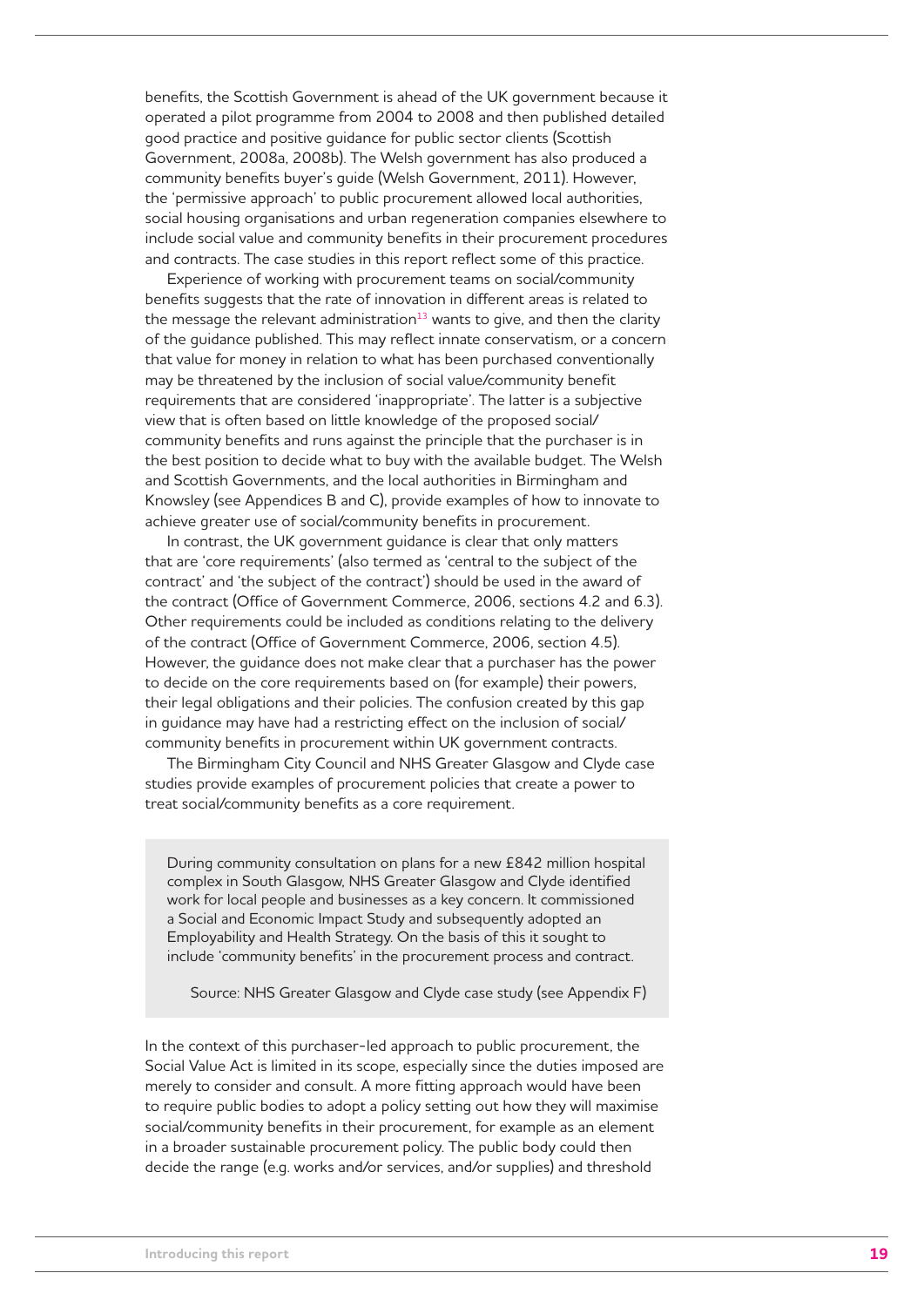value of contracts to be included. The Birmingham case study and the Bath and NE Somerset example (see Chapter 4) are examples of this approach.

At the heart of the Social Value Act is the UK government's apparent willingness to embrace policy-led procurement. It is hoped that this will provide a catalyst for government departments and agencies to recognise their responsibilities – especially to the social justice and social mobility elements of sustainable development – to the places and communities they serve.

#### **Equalities and targeting UK residents**

A barrier to target recruitment and training is an oversimplified interpretation of the EU Treaty requirements on the 'freedom of movement of labour' – i.e. residents of other EU countries having the right to work in the UK.

The EU freedom of movement requirements are directly enforceable against both public and private sector organisations. The key point to note is that targeting recruitment and training benefits at a particular locality does not impinge on an individual's freedom to move either within the country or more widely within the EU: the people within a locality who may benefit from targeted recruitment and training or other social/community benefit requirements could have originated from anywhere in Europe. The purpose behind a targeted requirement must be to benefit the community as a whole and tackle any areas of deprivation – not to discriminate on the basis of nationality or place of origin.

So the Treaty requirements on the freedom of movement of labour do not prohibit public bodies in the UK from targeting their recruitment activity at selected areas, or agencies that work in a target area, or asking their contractors and suppliers to do likewise. The key is that other EU nationals resident in the named area or registered with the named agency must be given equal consideration for vacancies as UK nationals. Any named agency must be open to nationals from other EU countries and they must have equal treatment to UK nationals. However, the agency can be proactive about getting registrations from a target community, perhaps in response to its policies and/or funding criteria.

This position does not mean that 100 per cent of targeted vacancies will be taken by people who are indigenous to the target area or community. However, the aim remains to fill vacancies from a local community – including with people living there who originate from elsewhere – and thereby to benefit that community as a whole.

In the context of discrimination it is also important to take into account UK equalities legislation as set out in the Equality Act 2010. The Act brought into force a public sector equality duty that requires all public bodies to, in the exercise of their functions, have due regard to the need to:

- eliminate discrimination (which could be either direct or indirect);
- advance equality of opportunity;
- foster good relationships.

This duty applies to age, disability, gender reassignment, pregnancy and maternity, race, religion or belief, gender and sexual orientation. It is important to recognise that procurement and commissioning are ways in which a public body exercises its functions, and so commissioning activity is captured by this duty.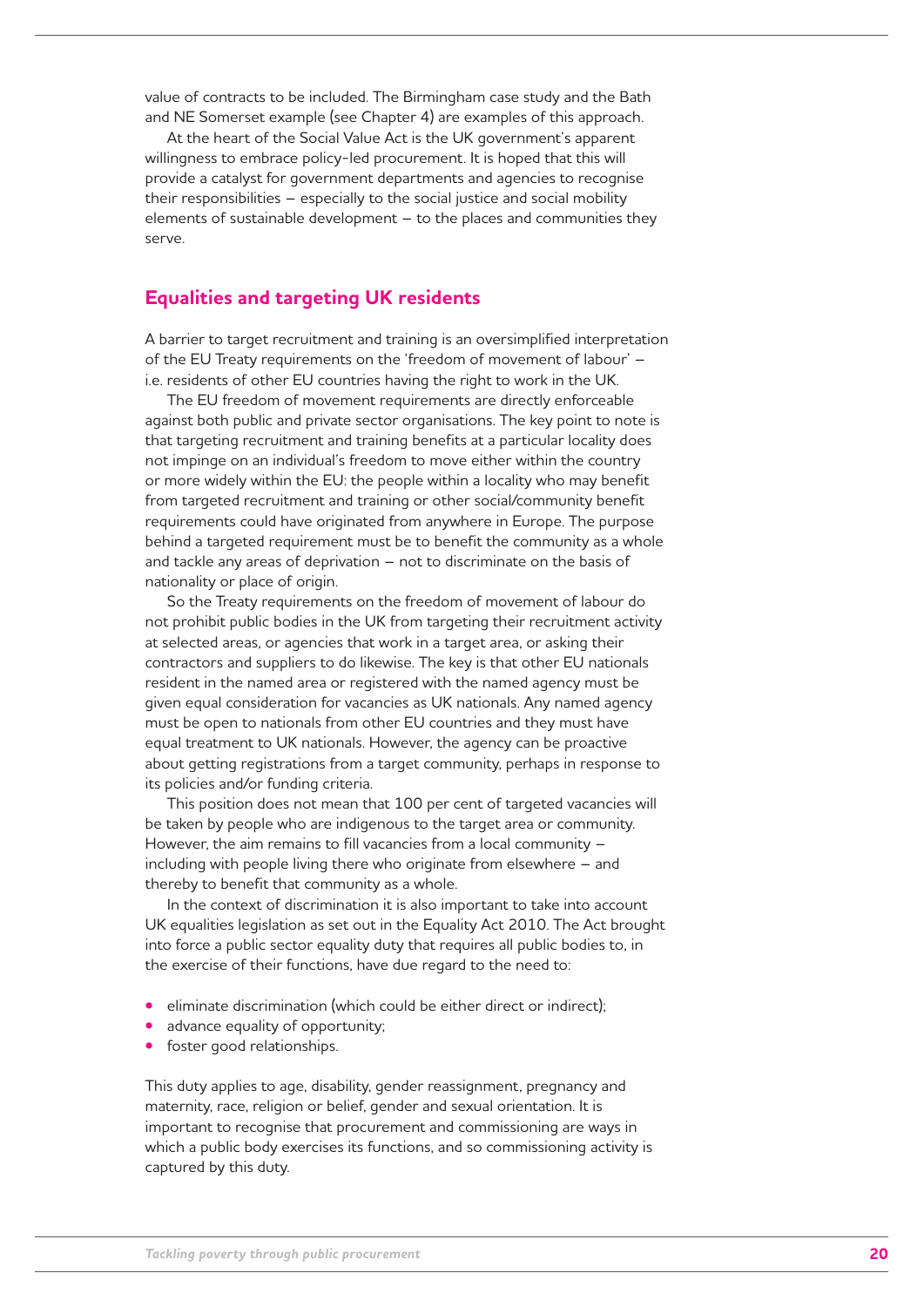There are some clear interfaces between seeking social/community benefits and complying with the public sector equality duty:

- **•** procurement can recognise and respond to the diverse needs of communities, and social/community benefits and equalities issues can therefore align very well;
- procurement activity can be designed to enable contracting authorities to promote equality of treatment as a social/community benefit;
- including targeted recruitment requirements in contracts can make work on contracts more accessible, thus complying with the public sector equality duty, but care must be taken to ensure that the targeted community has a mixed population to avoid a risk of challenge for indirect discrimination;
- **•** opening up opportunities to black and minority ethnic enterprises, SMEs, social enterprises and social firms can be a way of achieving social/ community benefits while also taking into account equality issues;
- agencies with a role in delivering social/community benefits should have an equal opportunities policy and focus their work on communities with high levels of disadvantage;
- targets that are set using 'social exclusion characteristics' such as longterm unemployment, under-achieving young people, people who lack skills and accreditation, satisfy the demands of European law (and the requirement not to discriminate on the basis of locality) and also the public sector equality duty.

A new entrant trainee is defined as:

'a person leaving school, college, training etc., people that are over 6 months unemployed and seeking a job with training (i.e. because they are new to the sector), or people that are recognized as "new entrant trainees" but need a new position to complete their allotted time (156 weeks for an apprentice or 52 weeks for an 'other trainee').'

> Source: Construction West Midlands framework contract (see Appendix B)

It should be noted that 'skills and experience' are not grounds for discrimination (as long as they are not clearly linked to age, gender etc.). Employers can select a workforce that has the skills and experience they need. On the other hand, they can also select new entrant trainees even though there may be skilled/experienced workers available in the labour market. This is important in a context where existing skilled workers can assume that they have a prior right to job opportunities.

#### **Transferring knowledge**

Although there is a decade of experience of including targeted social/ community benefits in public sector contracts in the UK, this is almost exclusively in construction contracts. However, in the context of the Social Value Act that is limited to services and some 'services plus works' or 'services plus supplies' contracts, it is important to provide advice that is relevant to contracting authorities – including for the first time many UK government departments and agencies – that have to implement this Act. In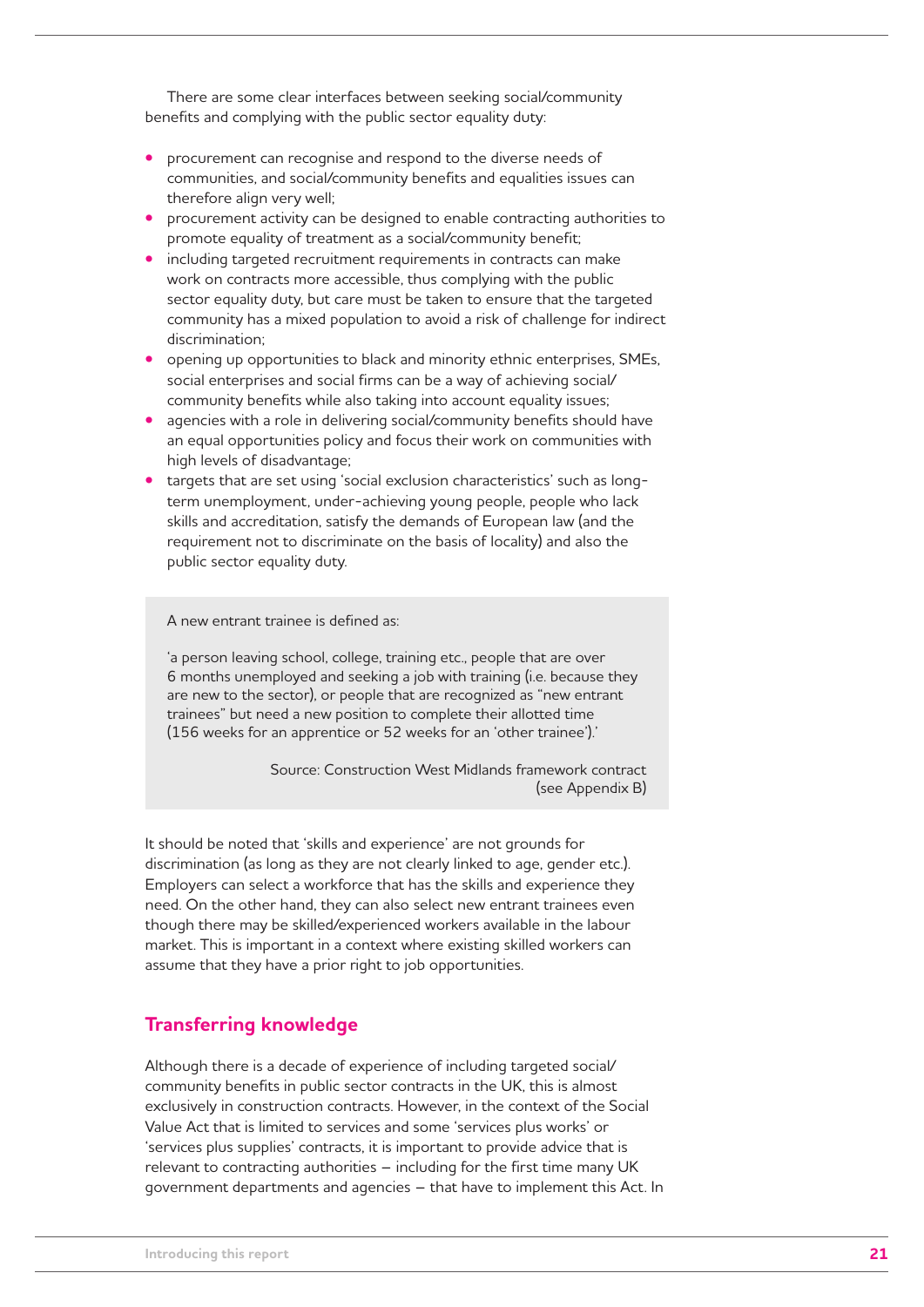Wales, social/community benefits requirements are being included in supplies contracts.

The position in this report is that there are lessons and 'principles of good practice' that are derived from case studies of social/community benefits in works contracts that are relevant to services and supplies contracts. Much of this good practice can be taken directly from the six self-contained case studies (see Appendices A to F), but to simplify this the next three chapters provide a summary of how to maximise social/community benefits from public procurement in a way that complies with UK and EU procurement frameworks.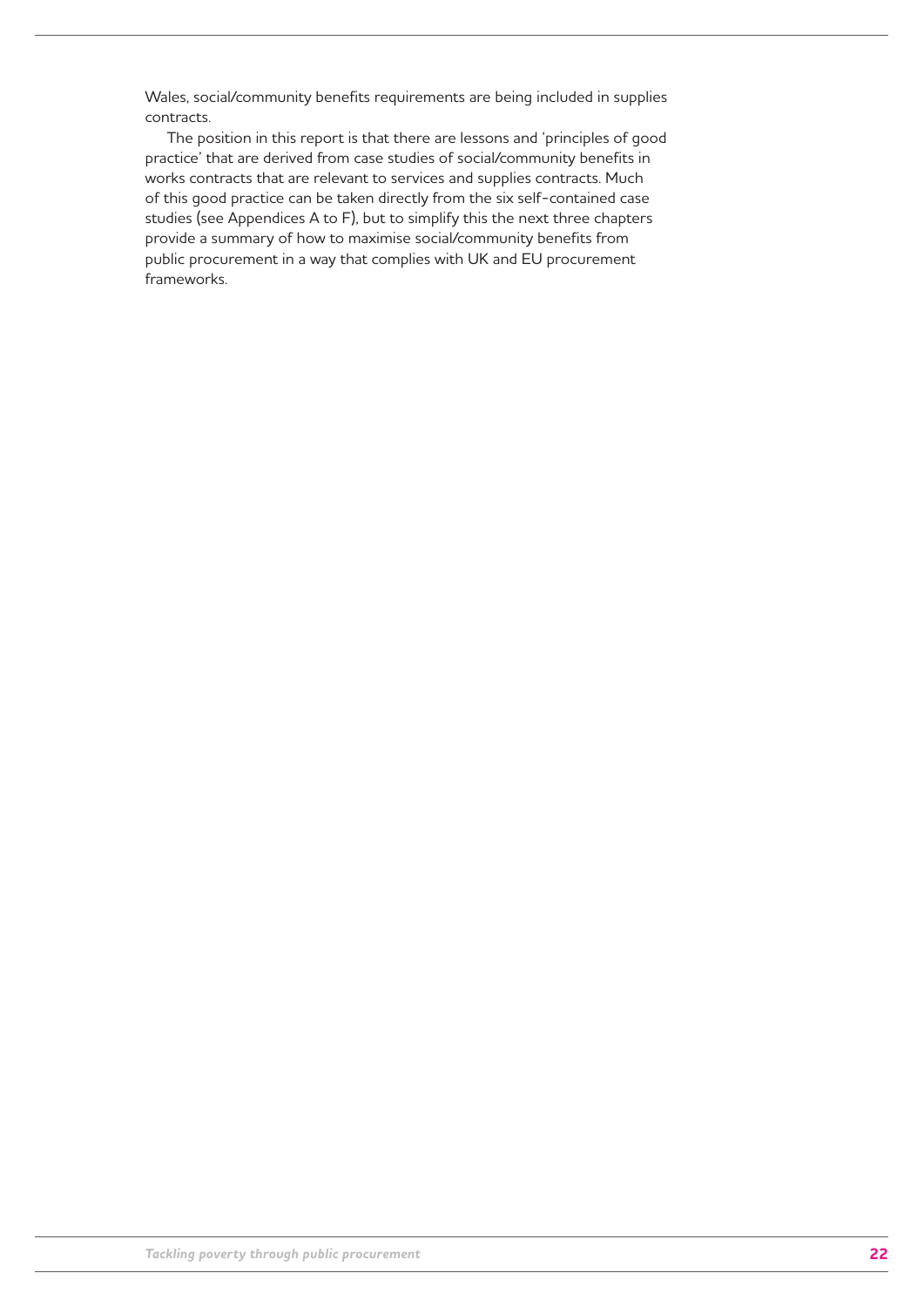### **3 Key elements of good practice**

#### **Case studies**

This chapter relies substantially on the six case studies presented in Appendices A to F, but also on three decades of working with public sector organisations seeking to use their procurement to achieve social benefit. The case studies were selected to reflect significant experiences in England and the devolved administrations. All but Knowsley focus on construction contracts – where most of the examples have been – and the intention in this chapter is to use knowledge gained from these works contracts to present good practice for the inclusion of social/community benefits in services contracts.<sup>14</sup>

Key characteristics of the case study organisations are as follows:

- **•**  GHA has one of the longest-running construction programmes that includes community benefits and answers some questions about setting targets and the impact on value for money (Appendix A).
- Birmingham City Council has led the way in implementing a mandatory Procurement Policy for Jobs and Skills, and has incorporated requirements in the Construction West Midlands framework contract (Appendix B).
- **•** Knowsley Metropolitan Borough Council is a pioneer in developing a council-wide response to the Social Value Act (Appendix C).
- **•**  United Welsh Housing Association has split the procurement of materials from labour in works contracts to produce smaller value contracts that local SMEs can bid for, and developed an in-house works/training organisation that carries out maintenance works (Appendix D).
- **•** Ilex, the Derry–Londonderry Urban Regeneration Company, has pioneered the use of community benefit clauses in Northern Ireland (Appendix E).
- **•** NHS Greater Glasgow and Clyde has implemented the approach in a non-local authority context and sought to provide opportunities for social enterprises (Appendix F).

There are many other organisations that could have been used as case studies, and many would have an equally good tale to tell.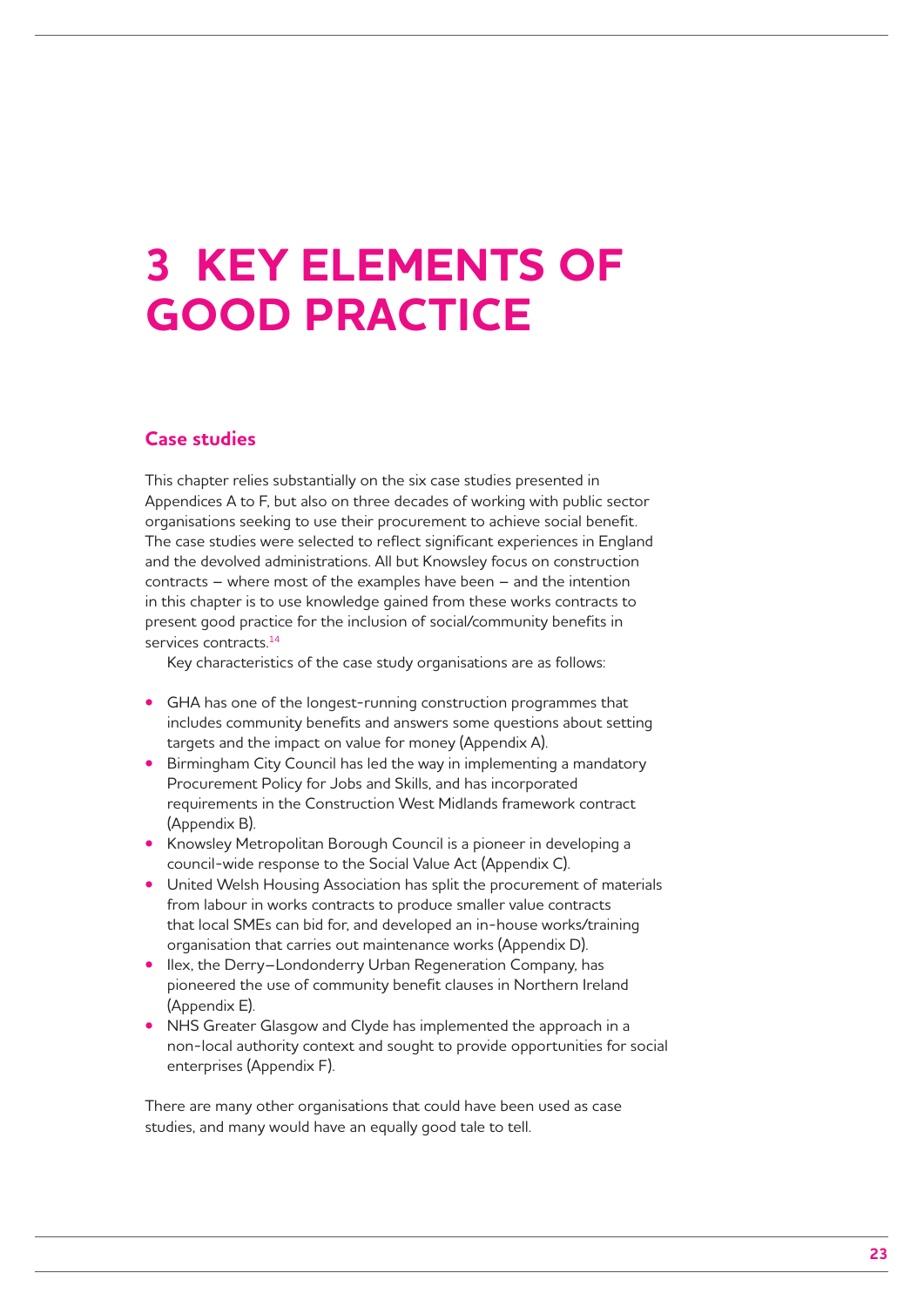#### **Adopting explicit policy**

In Chapter 5 significant weight is given to the benefit of adopting a specific policy to support the treatment of social/community benefits in procurement. In part these policies provide a legal foundation for the inclusion of social/community benefits as 'core requirements' (see ACS, 2014, section 3.13), but as important is their role in developing the knowledge and commitment of staff and consultants whose support is needed in order to deliver the social/community benefits. So it is a part of the normal and necessary process of innovation.

The policy also gives notice to 'the market' of the wider social value that the purchaser is seeking to achieve through its procurement.

The Procurement Policy for Jobs and Skills was championed by Birmingham City Council's chief executive and corporate management team as a way of achieving the commitment in the Community Strategy and the Local Area Agreement to 'reducing worklessness and raising skill levels'. It was developed by senior officers from Regeneration, Corporate Procurement and Legal Services and establishes a position where Birmingham City Council can include jobs and skills as part of the subject of the contract and therefore part of 'best value', and in the award of the contract.

Source: Birmingham City Council case study (see Appendix B)

#### **Value for money and affordability**

The core requirements of a contract reflect what the purchaser has decided to buy – including social/community benefits – and value for money (and 'best value' for a local authority) can properly reflect the cost of delivering all of the core requirements. Social/community benefits that are not 'core requirements' should not be part of the value for money decision, although they can of course improve the value for money being achieved.

However, the fact that social/community benefits are 'core requirements' does not in itself make them affordable, and a lot of the resistance to including these requirements may reflect a concern that budgets provided for what was traditionally purchased will now be spent, in part, on these 'innovations'. This can apply to the incremental extension of the specification (e.g. adding new tasks to a care services contract) as well as adding completely new requirements (e.g. adding targeted recruitment and training to a care services contract).

Affordability is not the only such concern. Procurement teams will also want to consider the potential impact on quality and timely delivery, although, as the United Welsh case study demonstrates (see Appendix D), there can be positive outcomes here also.

It is important to consider these other procurement issues when developing the specification for social/community benefit requirements, for example by:

focusing on benefits that can be achieved by different ways of working rather than by additional requirements that could add cost;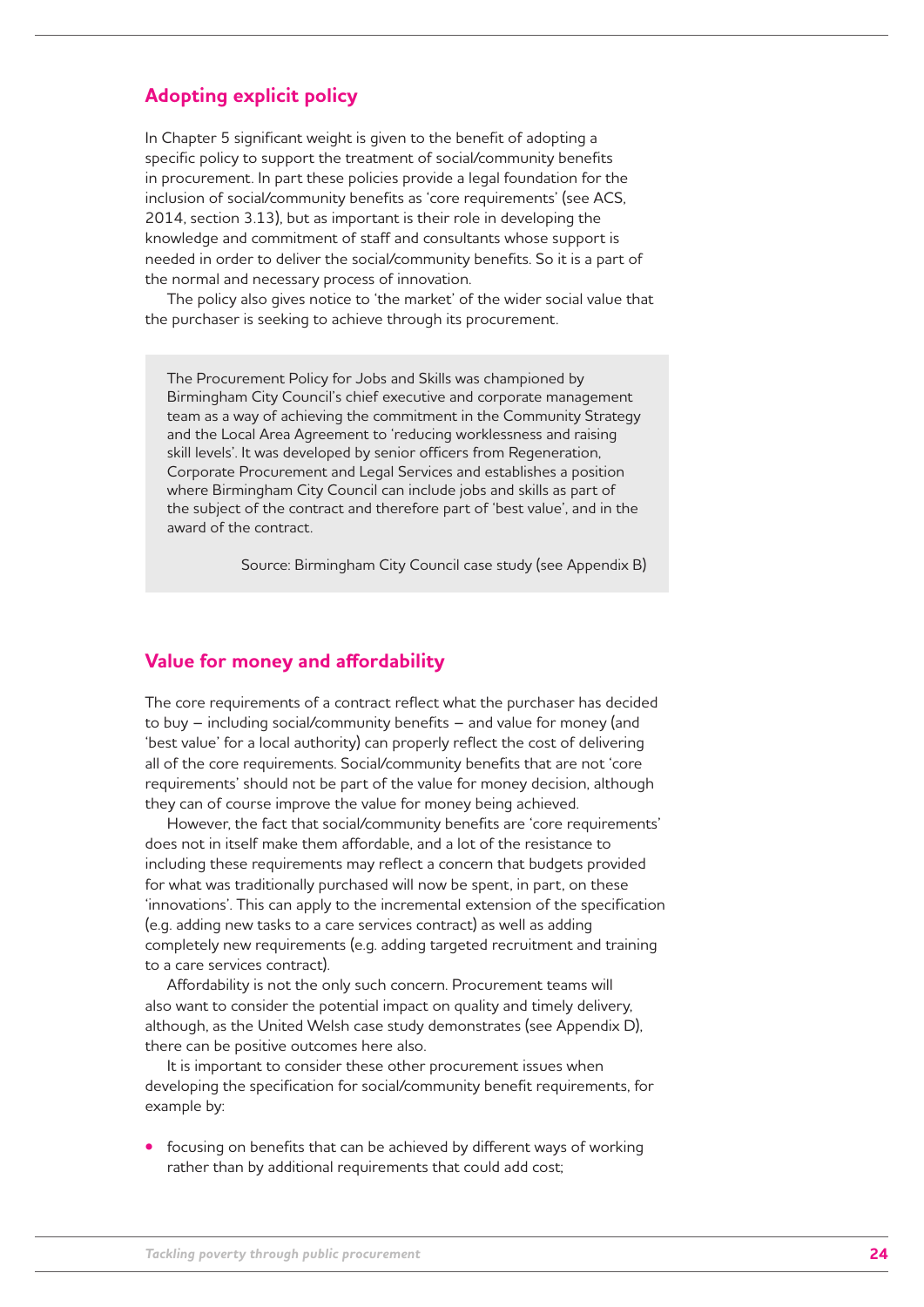- **•** encouraging contractors to contact organisations (e.g. training, jobmatching and business development agencies) that already have resources that can help deliver the social benefits;
- **•**  identifying additional budgets that can be used to fund the additional requirements.

Since the employment and training elements are part of 'the subject of the contract', the value for money assessment includes any costs associated with this element. However, if there is an additional cost it seems that this is not significant. Each year, GHA commissions external consultants to benchmark its major investment programme and this demonstrates that the association's costs are below national benchmark levels.

Source: GHA case study (see Appendix A)

#### **Drafting social/community benefit requirements**

A key characteristic of social/community benefit requirements is that they are innovative: they extend the contract requirements beyond what has been procured conventionally. This implies a need to develop new text for the specification that:

- will achieve the social/community benefits, including local targeting;
- **•** is measurable, or at least capable of comparative evaluation;
- will not disadvantage non-local bidders through their lack of local knowledge.

A common response to this is tender requirements that ask contractors how they will address the social/community aspirations of the purchaser. This assumes that bidders have knowledge of what will work best, which may not be the case and can result in responses that are long on positive rhetoric but short on measurable commitments. Another response is to utilise a package of requirements put together by another organisation, but do these really reflect the purchaser's priorities, especially around targeting?

The best results will be where a champion for the social/community benefit leads the work to draft the specification. Key elements of this role include:

- **•**  identifying colleagues or partners who have relevant knowledge and resources to commit to the work;
- **•** identifying other organisations that have adopted similar requirements or prepared useful material;
- talking to existing or potential suppliers as part of the preparation for the tendering exercise – what have they learnt from earlier experiences?

Once the champion has collected examples and ideas, and perhaps partners to work with, they should consult their procurement team on how best to draft the requirements so that they are clear, measurable and provide a 'level playing field' for bidders.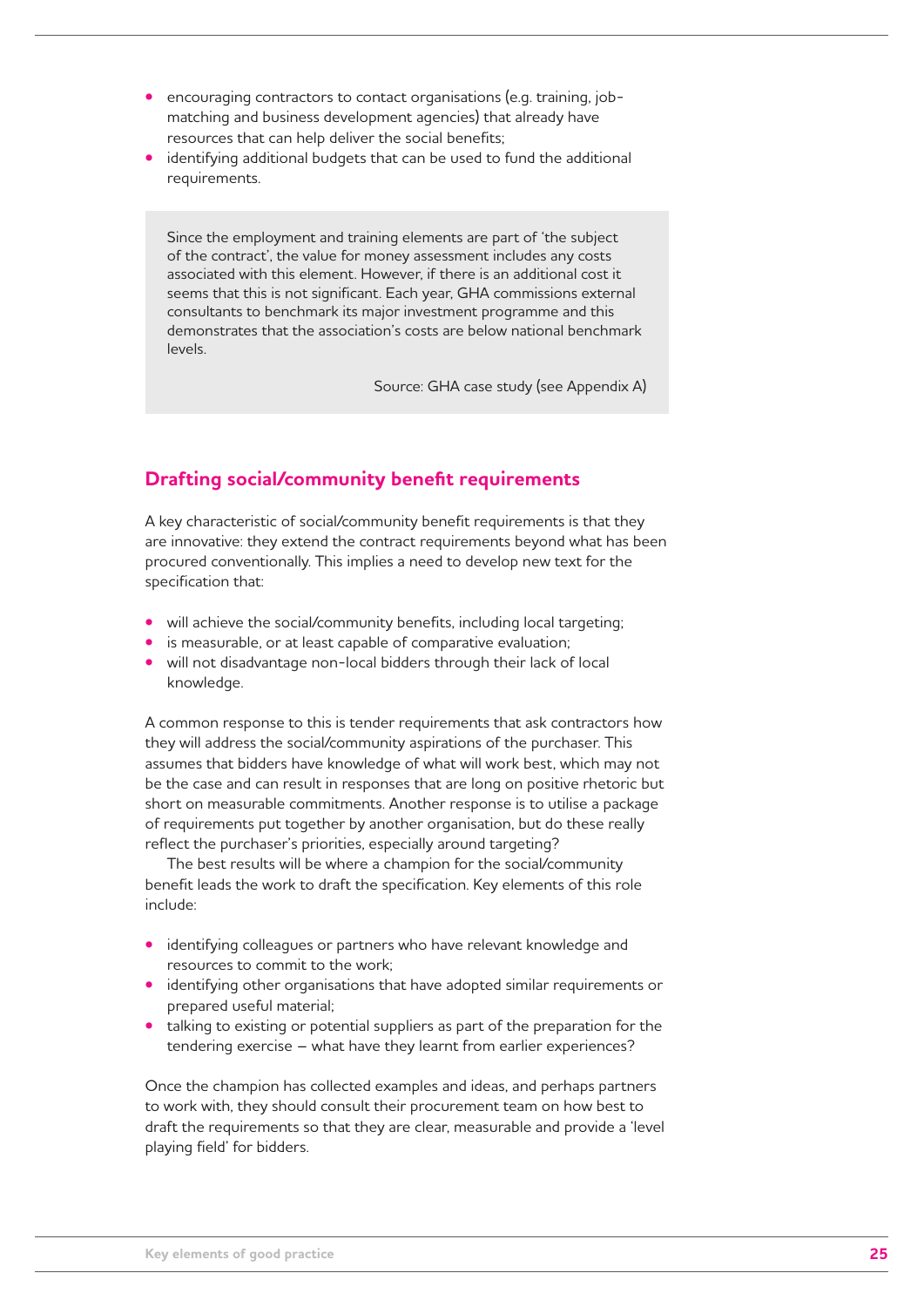At the tender stage, bidders had to submit a Targeted Recruitment and Training and Supply-chain Opportunities Method Statement that would achieve the following:

- 60 person-weeks of paid employment for a new entrant trainee per £1 million in invoiced contract value;
- every vacancy arising from the contract to be notified to the client for the contract;
- **•** notification of all subcontract and supply opportunities to a portal site identified by the employer (e.g. Find it in Birmingham);
- **•** registration of each new entrant trainee with the employer for contract monitoring purposes.

Source: Construction West Midlands framework contract. See Birmingham City Council case study (Appendix B)

In the construction sector the specification of targets for new entrant trainees<sup>15</sup> has been worked into a formula, and one firm of cost consultants has developed this into a database that uses the value and type of the construction contract, and a target percentage for trainees, to provide person-week targets for trainees by trade area for the contract. Value Wales is currently developing benchmarks for employment-related community benefits in construction contracts. This will help with setting minimum targets to be included in future Welsh Government grants.

For targeted recruitment and training requirements – including those in services contracts – the following questions may be useful in determining targets and identifying 'partners':

- **What proportion of the contract value is used in wages and salaries to** deliver the contract?
- **•**  How many full-time equivalent workers/trainees are required to deliver the contract, or what is the average wage cost per person (to calculate the number of full-time equivalent workers/trainees required)?
- What pre-recruitment training and accreditation is needed and who delivers this locally?
- **•**  Is there a 'stock' of local skilled/experienced workers available and/or is there a stock of local trained people seeking their 'first job'? How is each group best recruited?
- **•**  How long does it take for a new entrant to become productive enough to cover their costs, including any training-related costs? For how long is a new entrant a new entrant?
- How many trainees can be used safely on a contract?

It will take time to develop the methodology for setting social/community benefit requirements in an appropriate and measurable way, but this is as necessary with these requirements as it is with the conventional elements of the contract. In construction there is now a good degree of established practice (see the GHA case study in Appendix A) because the pioneering work has been done, but there is very little experience of setting specifications for targeted recruitment and training and supply-chain opportunities in services contracts.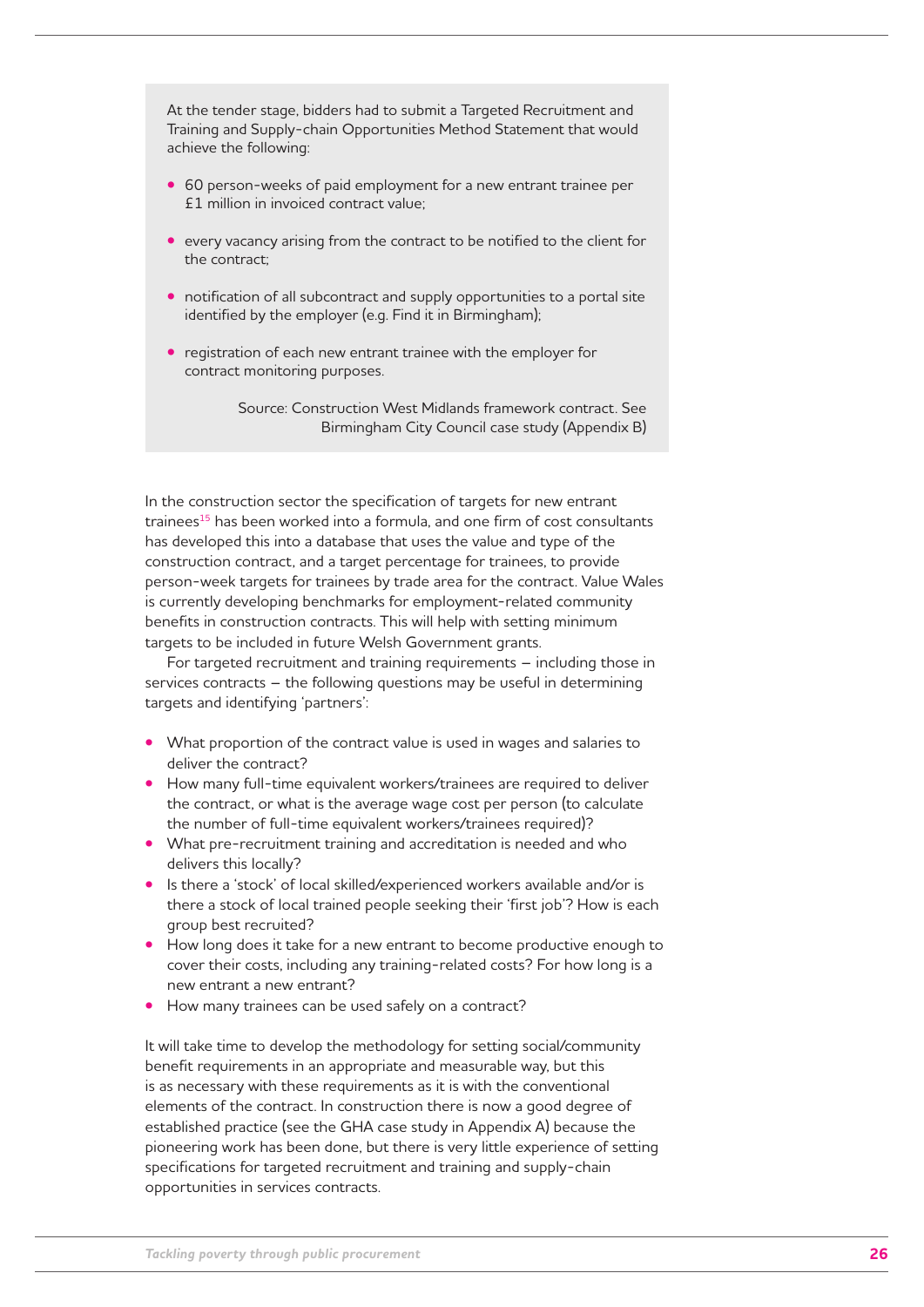The Social Value Statement does not at this stage provide examples of texts that can be included in specifications. Instead, commissioners (i.e. client departments) and procurement officers, with support from the council's Social Inclusion team leading this work, develop these on a case-by-case basis, consulting clients and potential contractors as necessary. The intention is that examples will be collected and shared after a period of operation and more proactive work is then done to fill in the gaps.

> Source: Knowsley Metropolitan Borough Council case study (see Appendix C)

However, one important lesson from the GHA case study is that the outcomes reflected the commitment and capability of the contractor more than the type of work they were delivering. Setting reasonable targets is important, but getting contractors' commitment and compliance is key to achieving the outcomes. And the evidence is that contractors get better with experience.

The improved quality of method statements received in recent tender exercises indicates there is also growing understanding and support for the approach from contractors: many find imaginative ways to meet the targets even where the nature of the work makes this difficult. In part this is because they have seen the business benefits: they get a better and more committed workforce and they are better able to compete for other contracts – which are common in the West of Scotland – that include employment and training requirements.

Source: GHA case study (see Appendix A)

#### **Facilitation**

Facilitation is a critical element in innovation. It will be more effective if key parts of the delivery process are supported, encouraged and rewarded. The facilitation needs to happen at two levels:

- within the procurement/client team, at the pre-procurement, procurement and contract delivery stages;
- with the contractor and any external delivery partners they are working with.

This has resource implications that must be considered.

Birmingham City Council's Employment Access Team (EAT) supports the implementation of the employment and skills element within the procurement process from the outset, devising appropriate employment and skills contract clauses, evaluating tender responses, supporting the recruitment process, and monitoring and evaluating outcomes.

Source: Birmingham City Council case study (see Appendix B)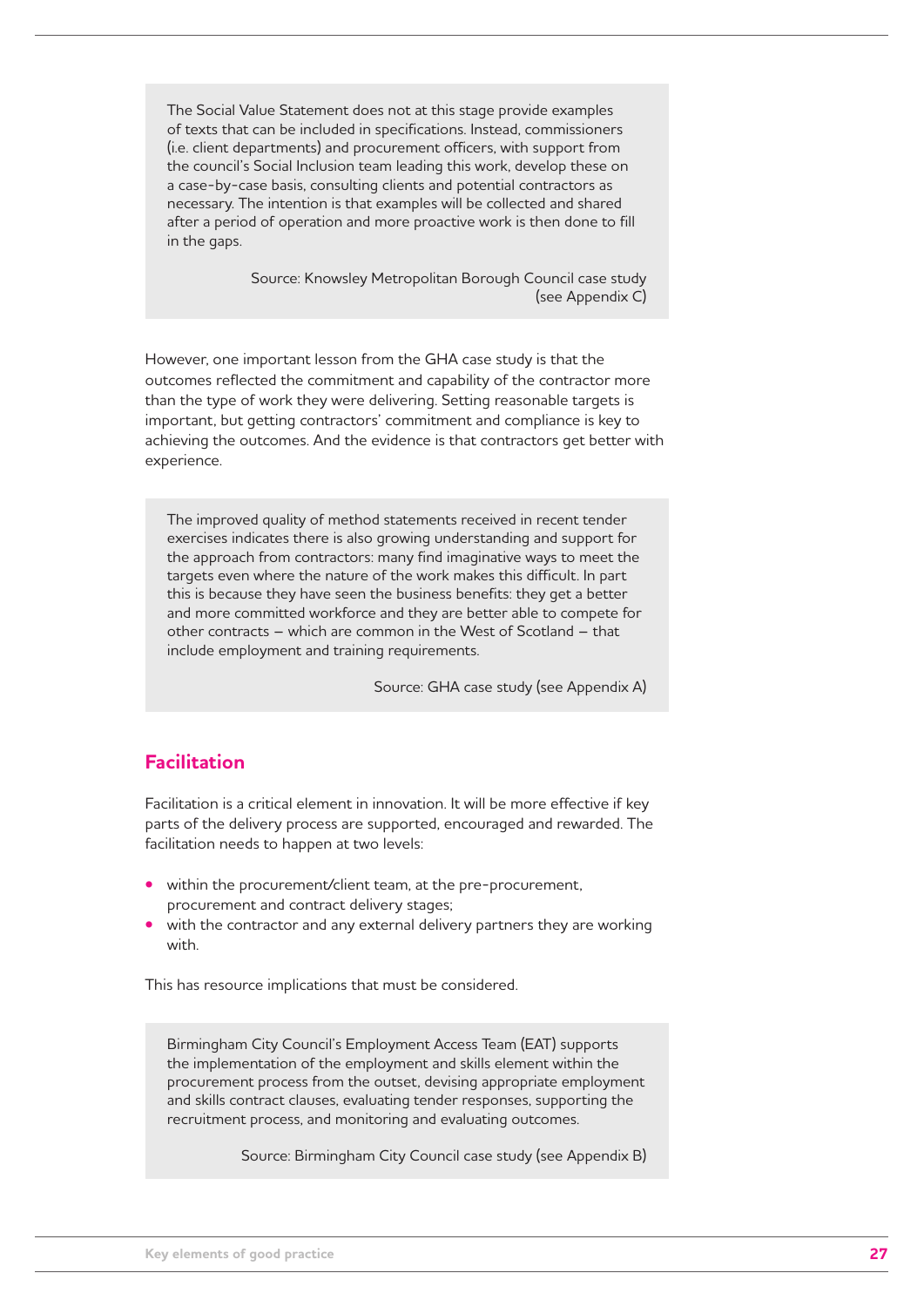In some of the case studies the support for the procurement team has come from within the organisation: in GHA it was the Neighbourhood Renewal Team; within Birmingham City Council it was the Employment Access Team. In other cases it has come through partner organisations: in Derry– Londonderry this was the city council's Kickstart Team; for NHS Greater Glasgow and Clyde it was Jobs & Business Glasgow and the city council. External consultants may also play a key role, bringing detailed knowledge and good practice gained in other contexts.

The approach adopted by Value Wales was outlined in Chapter 1 in the section entitled 'Sustainable development', while in Scotland the government has appointed consultants to promote and support the roll-out of the use of community benefit requirements and the development of markets for 'third sector enterprises'.

A similar pattern can be seen in facilitating delivery by the contractor. Again there are two stages:

- **providing advice and support during the tender stage that helps** contractors develop their methodology and price with an awareness of the local context;
- providing services to the contractor during contract delivery.

GHA named Jobs & Business Glasgow (JBG) as its preferred partner. During the bidding process, tendering firms are referred to JBG for information on recruitment services and funds that the contractor could potentially access if they take on trainees etc. JBG is acting as an adviser to potential contractors and not working on behalf of GHA.

Source: GHA case study (see Appendix A)

In the bidding stage it is likely that one support organisation will be approached by several bidders, perhaps because all are given contact information in the tender documentation. In this context it is clearly important that they provide similar information to all bidders and do not disclose confidential information from one bidder to others. Where organisations are new to this role they may require the procurement manager to provide clear guidelines.

In the contract delivery process, a key danger is that the support organisation does not give sufficient attention to the contract requirements, perhaps favouring their own organisational priorities. This can result in significant underachievement of the original policy intentions and where the facilitation organisation is within the purchasing organisation this can amount to an unauthorised change to the contract conditions.

In relation to targeted recruitment and training it could be argued that GHA has the strongest approach. It does not get involved in contractors' recruitment processes but instead focuses its resources on recording and verifying outcomes. Its staff are not put under pressure by contractors to renegotiate the requirements as circumstances change, which may help explain the robust outputs over many years.

An unexpected problem may be the lack of willing partners that are prepared to support contractors and help deliver the outputs, perhaps because they see the 'contract condition approach' as a threat to their existing 'goodwill' relationships with contractors/employers.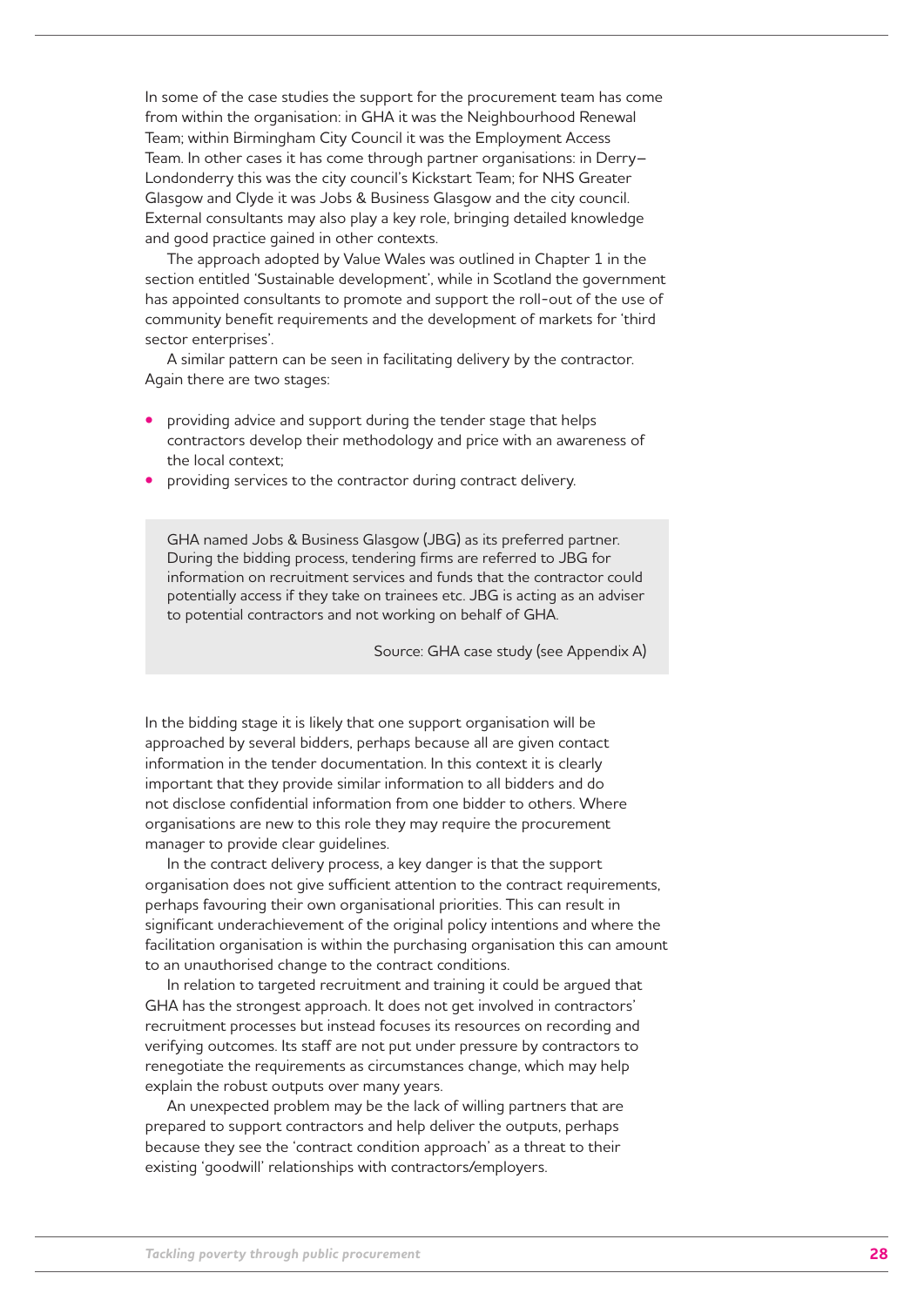#### **Monitoring and reporting**

It is important that the tender specification and contract conditions set out what monitoring information is required, and at what intervals. However, to be useful the client needs to have the means to assess and respond to the information, and too often this is not the case.

GHA employs a person full time on this activity. At the earliest stage they set up a computer system for data management and analysis. Quarterly data from each contractor is fed into this and reports are produced. These are discussed at director level within GHA, and action is taken at a senior level to ensure that contractors address any underachievement.

A key issue here is resources. Monitoring and reporting are important, but they are expensive for both the client and the contractor. In response, client organisations could consider:

- limiting the range of social/community benefits they seek prioritise one or two;
- limiting the information that is required from contractors to assess outcomes;
- obtaining other data on a one-off basis (e.g. registration of new entrant trainees) which may allow the client to verify outputs and produce information on beneficiaries.

One implication of this is that it may be impractical to collect the range of data that is required to implement 'social return on investment'16 or the Local Multiplier 3  $(LM3)^{17}$  measure of social impact – which may be useful in establishing the case for including social/community benefits in procurement but impractical in the routine monitoring of contracts.

It is understandable that governments would want to collect data on the outcomes from a policy of including social/community benefits in a wide range of public procurement. For example, Value Wales has developed a Community Benefits Tool – effectively a monitoring report – which has to be completed for contracts valued at £2 million or above.<sup>18</sup> This collects output data for ten sustainable development measures from clients and contractors/suppliers, and uses a local multiplier to measure the impact on the economy of Wales. However, how well the data is verified will depend on the contract management team.

One danger of adopting a standard monitoring document that covers a range of potential social/community benefit requirements is that procurement teams may use this in drafting future specifications, leading to an overload of requirements! Value Wales emphasises that its data collection form is a menu rather than a list of what should be included: procurement teams should consider what social/community benefits are appropriate for the contract to be procured and will deliver added value for the local community.

Also, national monitoring/reporting arrangements necessarily focus on quite wide areas (e.g. the Value Wales approach is seeking to collect information on the benefits to Wales) whereas the monitoring of outcomes for an individual contract may want to be more fine-grained and locally focused.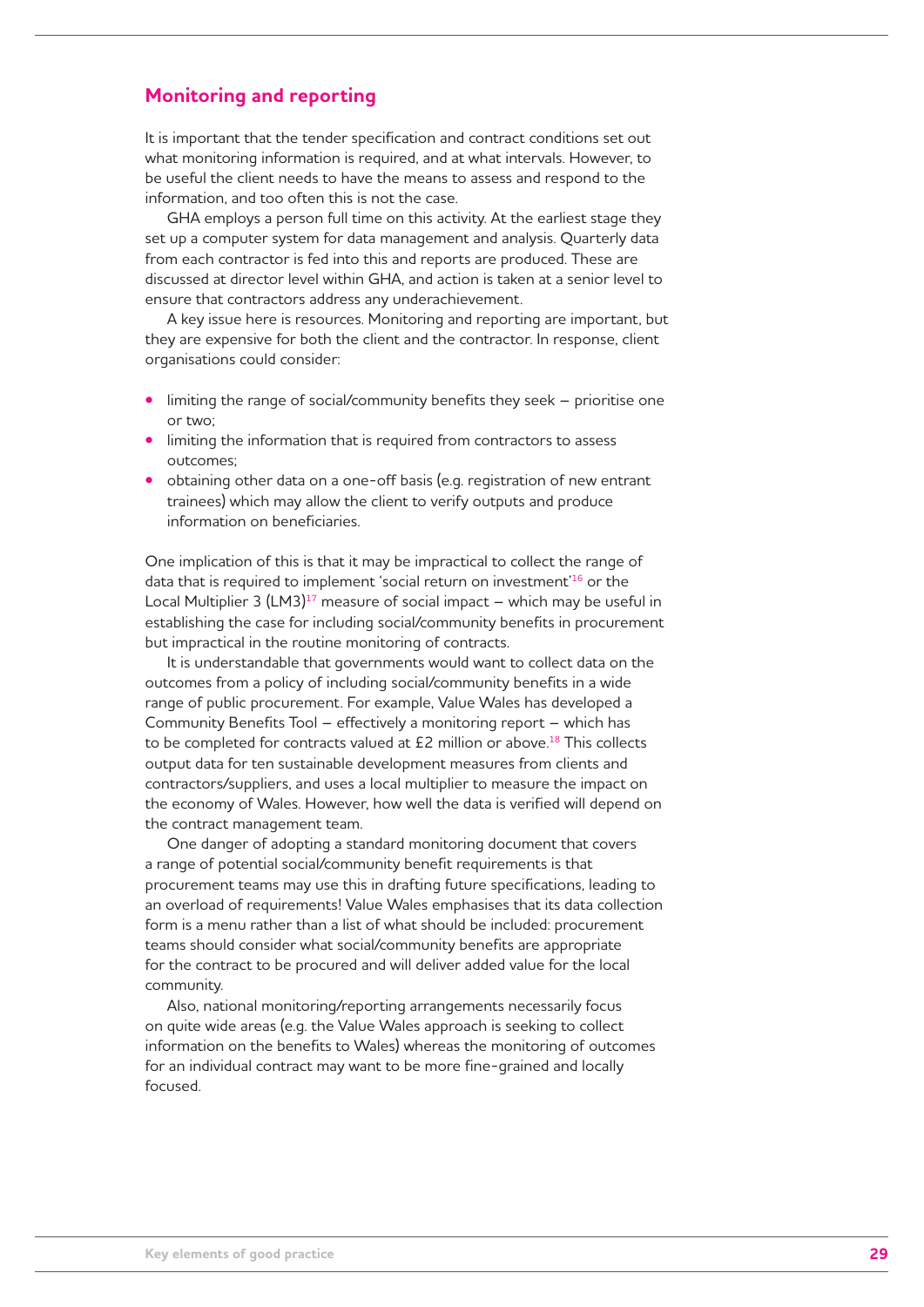## **4 Delivering 'social value'**

#### **Transferring lessons**

The above material suggests that there are transferrable lessons from the extensive use of social/community benefits in works contracts for the implementation of the Social Value Act in services contracts, including the following:

- select a small number of requirements that properly reflect the social/ community issues to be addressed;
- establish support and training for procurement teams, and implementation support for contractors;
- commit time to researching how to draft appropriate and measurable requirements and key performance indicators (KPIs) for the specification/ contract conditions;
- set up monitoring and reporting systems early in the process, and use resulting information to enforce the contract conditions;
- watch out for 'policy drift' a loss of the intended outputs over time because the arrangements for targeting the intended beneficiaries are not robust or get skewed to meet the priorities of delivery support organisations;
- consider how each of the above activities will be resourced, either internally or through partner organisations.

Some of these lessons are reflected in the draft Social Value Procurement Policy being considered by Bath and North East Somerset Council.

The Council's initial priority is to implement this Social Value Procurement Policy in relation to targeted recruitment and training and targeted supply-chain opportunities. Implementation will be extended to other social value outcomes where the following tests are met:

- **•** seeking added social value outcomes appears to the Council to be likely to improve the economic, social and environmental well-being of the Council's administrative area or any part of it;
- **•** the Council has access to appropriate expertise in the 'social value outcomes' to be secured, either internally or through a partner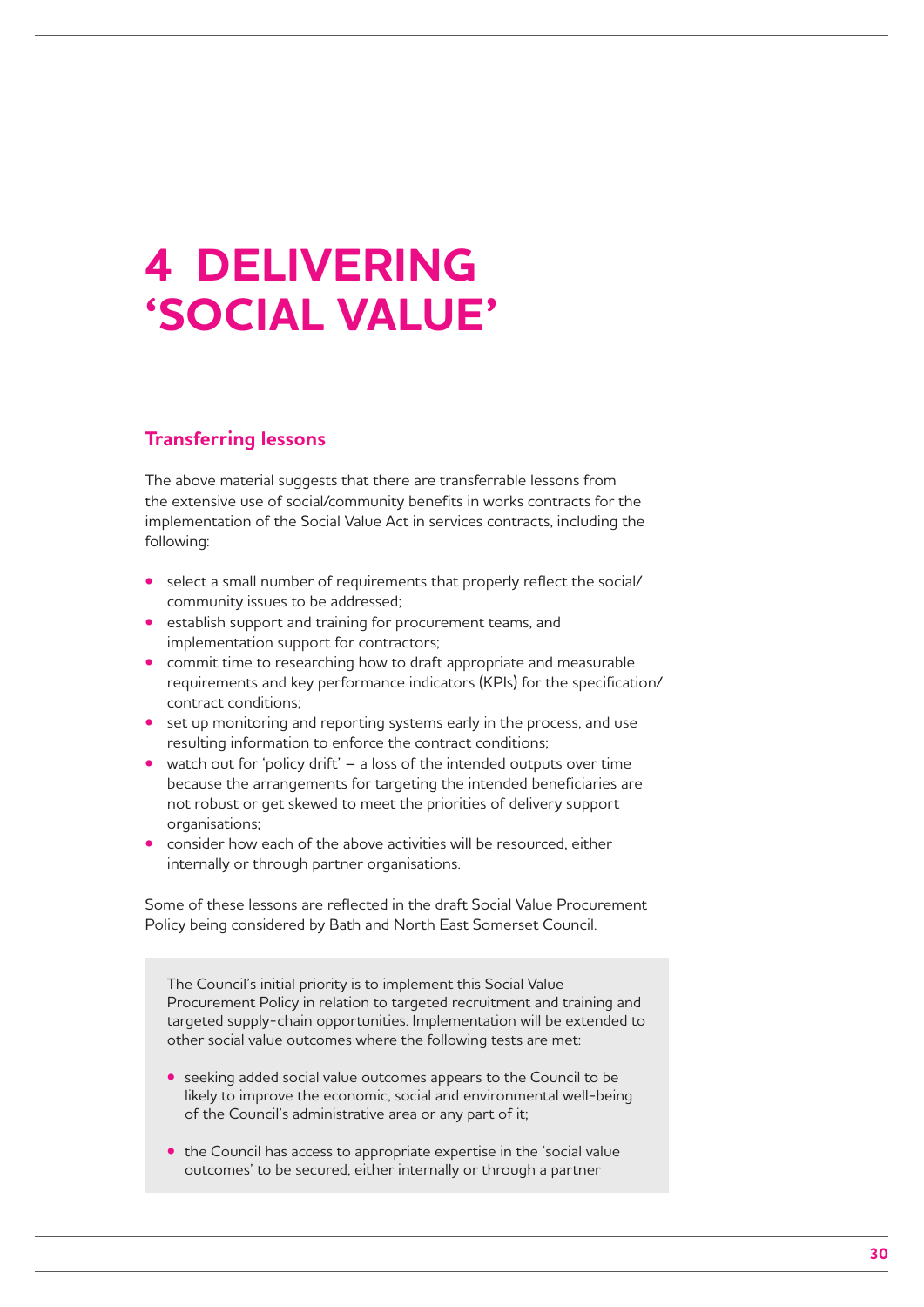organisation, so that proper support can be given to both the procurement team and service teams during the commissioning process and in the delivery of the contract;

- the potential benefits to the Council or to the target community justify any additional work and expense incurred by the Council;
- the proposed requirements are affordable; and
- **•** the social value outcomes are not inconsistent with the Council's wider policy goals (including the Sustainable Communities Strategy and the Procurement Strategy), and/or the Council has identified the outcomes as a specific policy goal.

Source: Bath and North East Somerset Council, draft policy

#### **Social value and social enterprise**

A number of umbrella organisations within the third sector $19$  have sought to emphasise the social/community benefits that the sector can deliver. This has been important in winning support for the Social Value Act in England and Wales. However, in terms of procurement processes social enterprises must bid for contracts in the same way as any other organisation. Once a procurement has been started, a contracting authority cannot favour any type of organisation.

A purchaser's decision to procure social/community value may improve a social enterprise's chances of bidding for a public contract successfully, because they may be better equipped to deliver this element of the outcomes. However, the NHS Greater Glasgow and Clyde case study (see Appendix F) shows that if a contract or subcontract is critical to the delivery of the works/services,<sup>20</sup> the purchaser and main contractor will probably want to impose conditions that will ensure that its 'critical path' outcomes can be met. These conditions may not be acceptable to the social enterprises in the market.<sup>21</sup>

The objective of providing subcontract opportunities for local social enterprises has been difficult to achieve. This indicates that good intentions may not be sufficient to enable social enterprises to take on commercial subcontracts within the construction sector. The latter will also need:

- **•** an appropriate operational model, including a reliable and adequately skilled workforce;
- the financial resources to commit to the contract terms and the associated risks;
- the management skills to prepare a robust costing and subsequently manage the delivery within budget;
- **•**  established quality and environmental practices.

Source: NHS Greater Glasgow and Clyde case study (see Appendix F)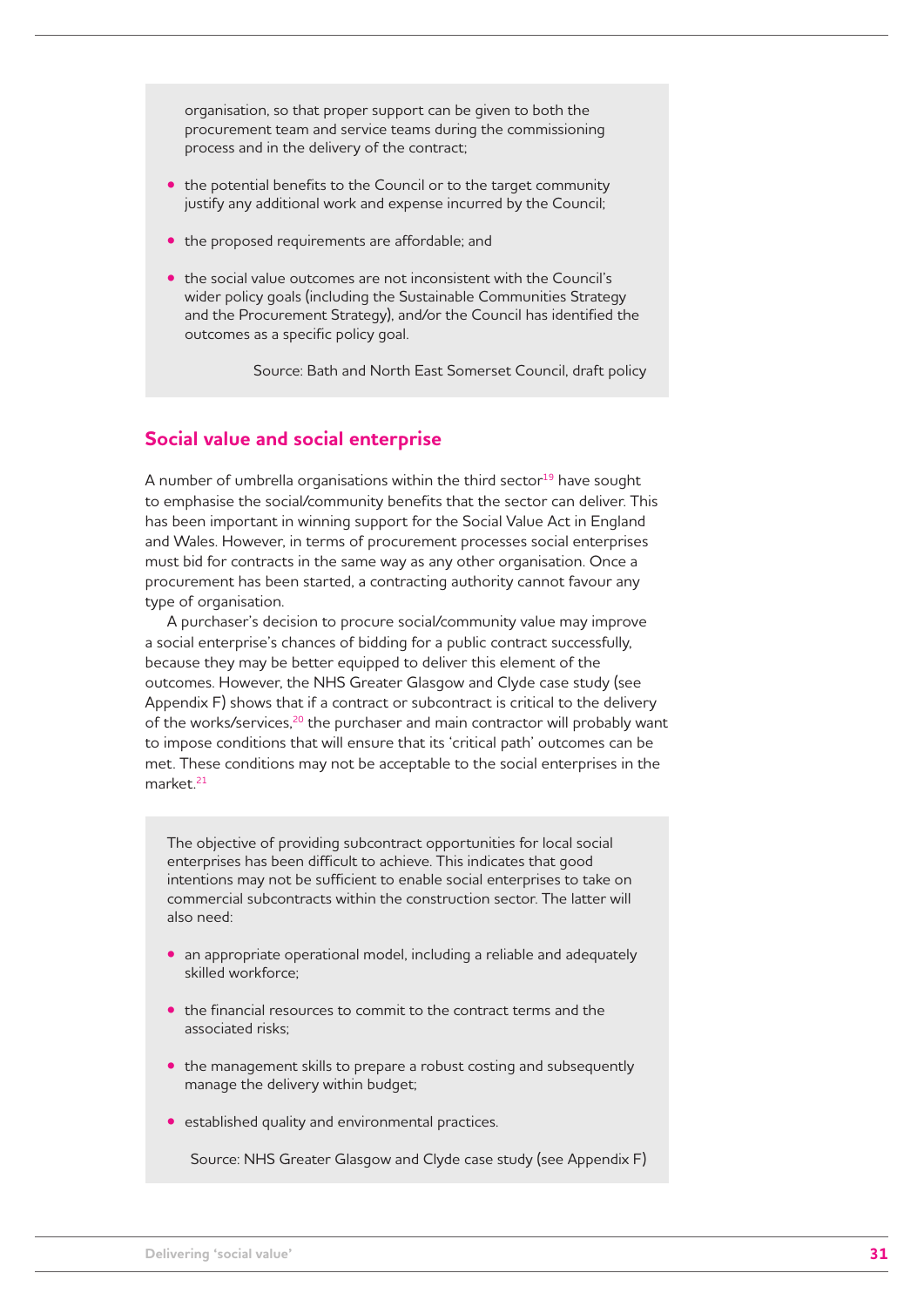For some services, third sector organisations are already major suppliers. This includes many health and social care services where large charities, universities and hospitals are already key providers and have sufficient capital and track record to bid for larger contracts. However, these may not be considered 'social enterprises' by Social Enterprises UK (SEUK) since the majority of their income is not obtained by trade (Social Enterprises UK, no date).

Government data suggest that there are 68,000 social enterprises in the UK, but the government's definition is wider than SEUK's and its data suggests that 97 per cent of this wider category are micro firms and small firms.22 So when it comes to attracting social enterprise bids for a particular contract in a particular area, the number of suitable bidders – even for carefully selected packages of work – may be very small. And the number will fall as the size and scope of the contract increase.

In this context it is important for public bodies to focus on the additional social/community benefit they seek rather than on the capacity of social enterprises to deliver. More social/community benefits can be achieved by intervening in larger contracts that are mainly delivered by the private sector and some large third sector organisations than by focusing solely on potential 'social enterprise contracts'. One lesson from GHA is that private sector organisations – and perhaps especially the larger organisations – are adroit at adapting their delivery when the market requires social/community benefits to be delivered.

What is critical for social enterprises are the barriers to their participation that result from:

- the scale and value of contracts being let;
- **•** the technical and financial criteria that they have to satisfy.

In this they share common cause with other SMEs.

#### **SME-friendly procurement**

The provision of contract opportunities for SMEs<sup>23</sup> has been the subject of concern within the 'public procurement community' and has generated research, recommendations and initiatives. The Glover Report – *Accelerating the SME economic engine* (HM Treasury 2008) – collected and commissioned relevant research and reflects the key rationale for government in promoting opportunities for SMEs: increasing competition that will lead to better value for money for the public sector in the longer term.

In this literature the problems for SMEs are identified as:

- accessing information on forthcoming opportunities:
- **pre-qualification: too much information is required and there is too little** standardisation across the public sector;
- **taggregation' (combining similar requirements into a larger contract) and** 'bundling' (putting together different requirements into a larger contract) results in larger contracts that are beyond the scope of SMEs (and especially micro and small enterprises) to deliver e.g. because they do not have the financial backing or track record.

The 'solutions' proposed to overcome these barriers for SMEs typically include: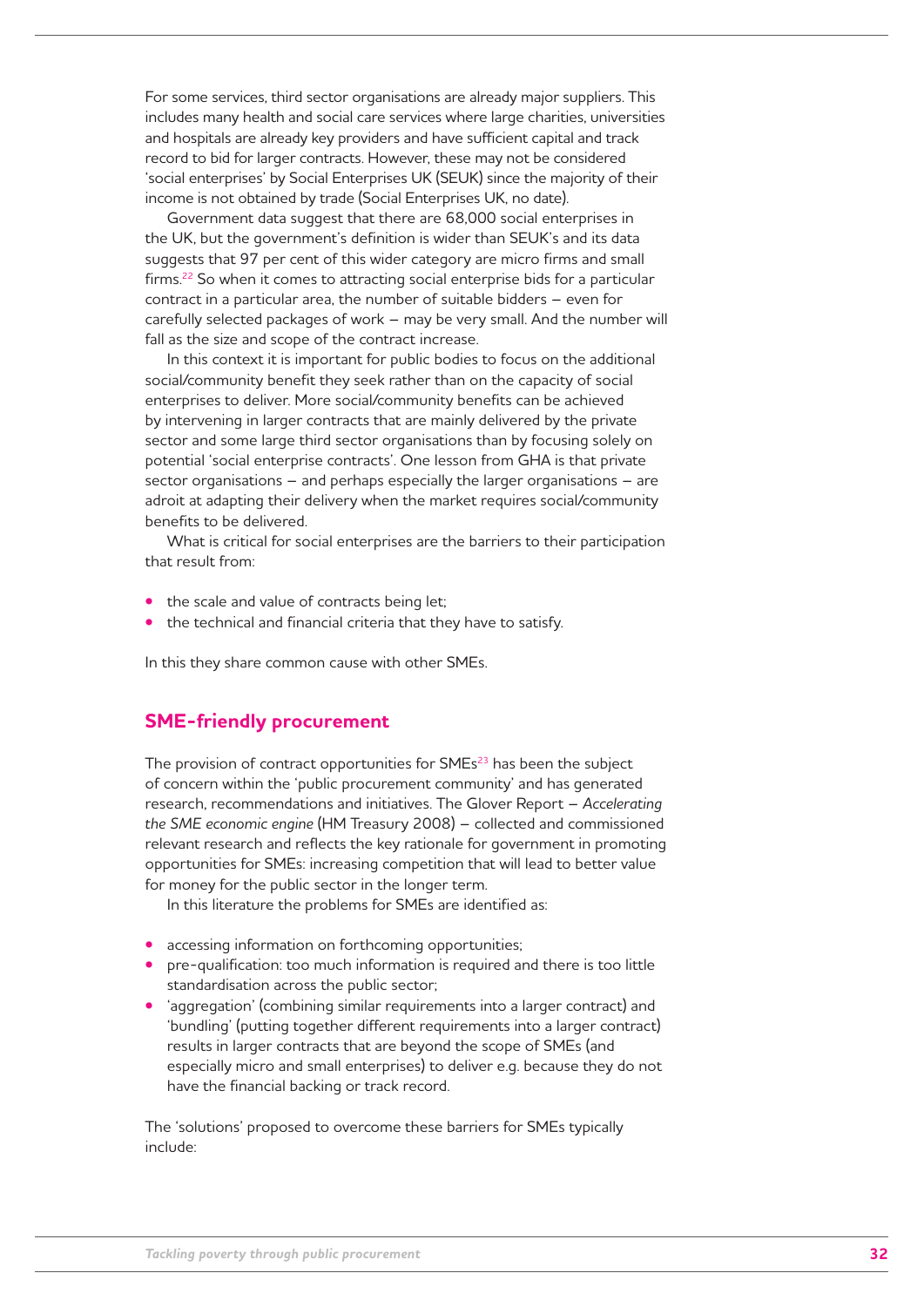- advertising contract opportunities through websites, and increased e-procurement;
- **pruning and standardising the pre-qualification information requirements;**
- **•** reversing the trend towards aggregation and bundling;
- encouraging main contractors to advertise their subcontract and supply opportunities;
- increased use of outcome-based specifications and procurement processes that encourage innovation.

#### **Procuring through 'lots'**

While progress on some of these recommendations has been made, the trend towards the aggregation of contracts continues, especially in the environment of year-on-year budget cuts for the public sector. In this context the key to generating more opportunities for a local supply chain – including social enterprises – relies on purchasers breaking contracts into 'lots'.

#### **Using frameworks for maximising opportunities for SMEs – Powys County Council**

To achieve its commitment to support the local economy, Powys County Council agreed to procure its £4.6 million housing improvement works through a Framework Agreement. This was divided into eight categories covering the north and south of the county, for kitchen replacements, bathroom replacements, rewiring and internal decorations. Contracts were issued in these eight categories over the next four years with an annual expenditure of each contract typically under £400,000.

Through this process, three contracts were awarded to larger and nonlocal suppliers, and five were awarded to local SMEs, where 'local' is defined as based in Powys or an adjoining authority.

The council also procured framework contractors for property maintenance and construction jobbing and small projects with a value of less than £25,000. The framework has four lots: two for 'jobbing works' (north and south) and two for small projects. To provide service managers with appropriate local options, 61 contractors have been appointed to the frameworks, of whom 59 are 'local' and most are SMEs.

Source: Unpublished case study

Some public bodies such as Powys County Council have been successful in enabling the continued participation in contract delivery by local SMEs through the use of 'lots'. Others have achieved this by splitting their contracts in other ways. For example, United Welsh Housing Association decided to procure the materials and main components (e.g. bathroom and kitchen fittings) for the refurbishment of a sheltered housing development separately from the labour to build and install these.<sup>24</sup> This meant that the value of each supplies or labour contract was much smaller and therefore viable for local SMEs to bid for. United Welsh recognised that it needed more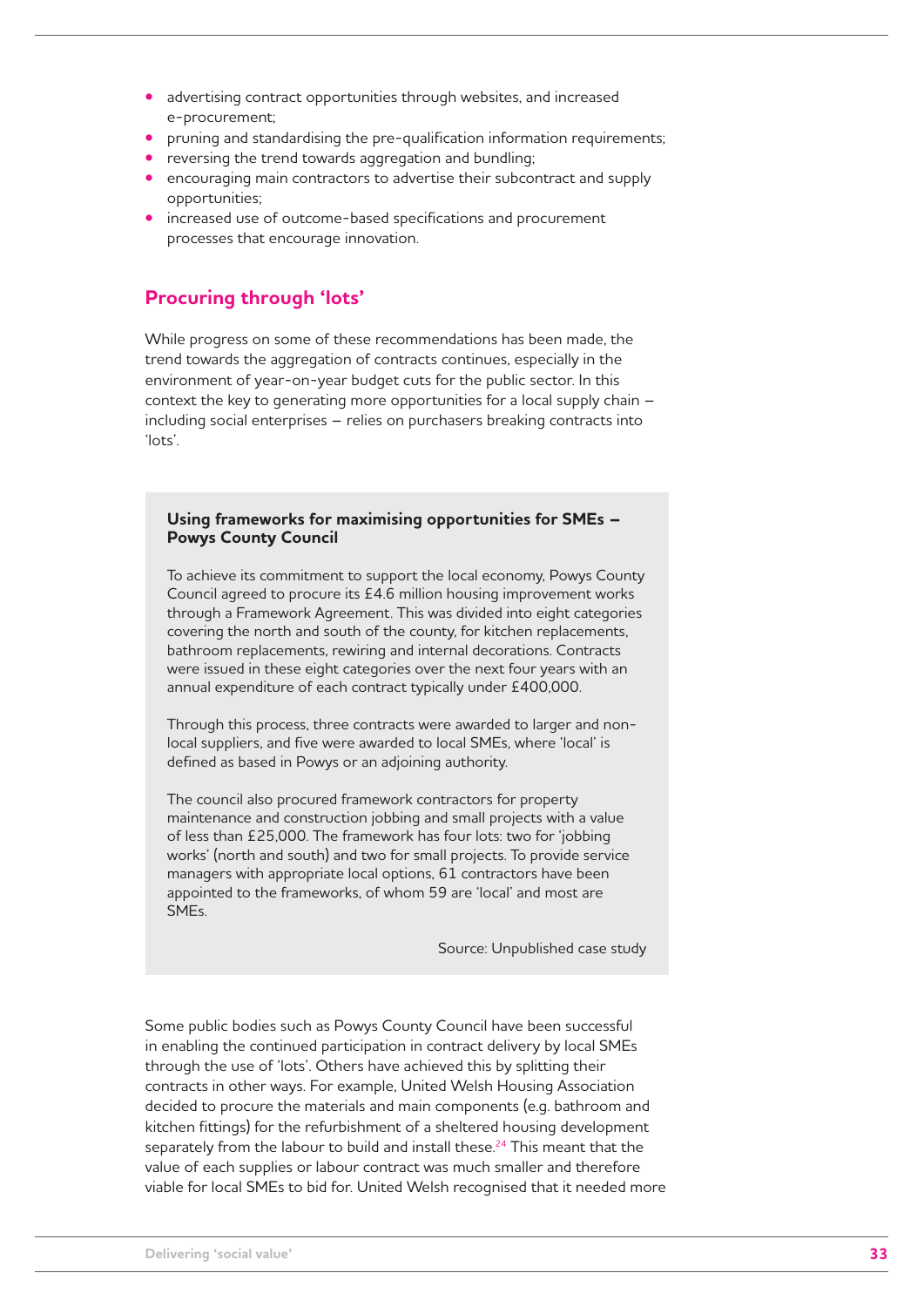in-house staff to manage the procurement and development, but calculated that the savings it could achieve by purchasing the materials and components direct meant that the approach would deliver better overall value for money as well as supporting local firms and jobs.

In two housing refurbishments in Cardiff, United Welsh piloted a direct management approach – purchasing the materials and then procuring local SMEs on a labour-only basis. This maximised opportunities for local businesses and workers, provided the client with better control of the development process and produced a 20% cost saving.

Source: United Welsh case study (see Appendix D)

In one London Borough of Haringey contract the challenge of procuring and managing multiple suppliers was contracted out. This contractor was tasked with procuring a range of small and medium-sized employment agencies – many of which would be local – and then managing the distribution of recruitment requests to these. This enabled the council to establish a better quality of supply, and standard terms and conditions for suppliers, while maintaining the business opportunities for many small local agencies – including many minority-ethnic-owned businesses  $-$  within the borough.<sup>25</sup>

As the above examples demonstrate, it is possible to develop a procurement process that allows a contracting authority to aggregate demand, but disaggregate the supply. Contracts that include 'lots' may also include social/community benefit requirements and it seems likely that this combination – smaller contract options and the inclusion of social/ community benefits – will maximise opportunities for social enterprises.

In this context it seems strange that the Social Value Act only applies to larger services contracts. Many of these will be considered too small to break into 'lots', but too large for most social enterprises to realistically bid for.

#### **Addressing poverty and improving social mobility through procurement**

The material in this report demonstrates that including social/community benefits in contracts can deliver significant additional value and that over the last decade a substantial body of good practice has been developed, mainly in works contracts. The lessons learnt can be applied to services and supplies contracts at a general level, but in each sector there will be a need to develop skills and experience in drafting and facilitating social/community benefit requirements.

"Our social objectives have one main aim: to put money into the pockets of local people through the investment made by the organisation in its development and maintenance programmes."

> Source: Richard Mann, Director of Development, United Welsh Housing Association

Perhaps the most important and transferable lesson is that the best outcomes will be achieved where the principles of good procurement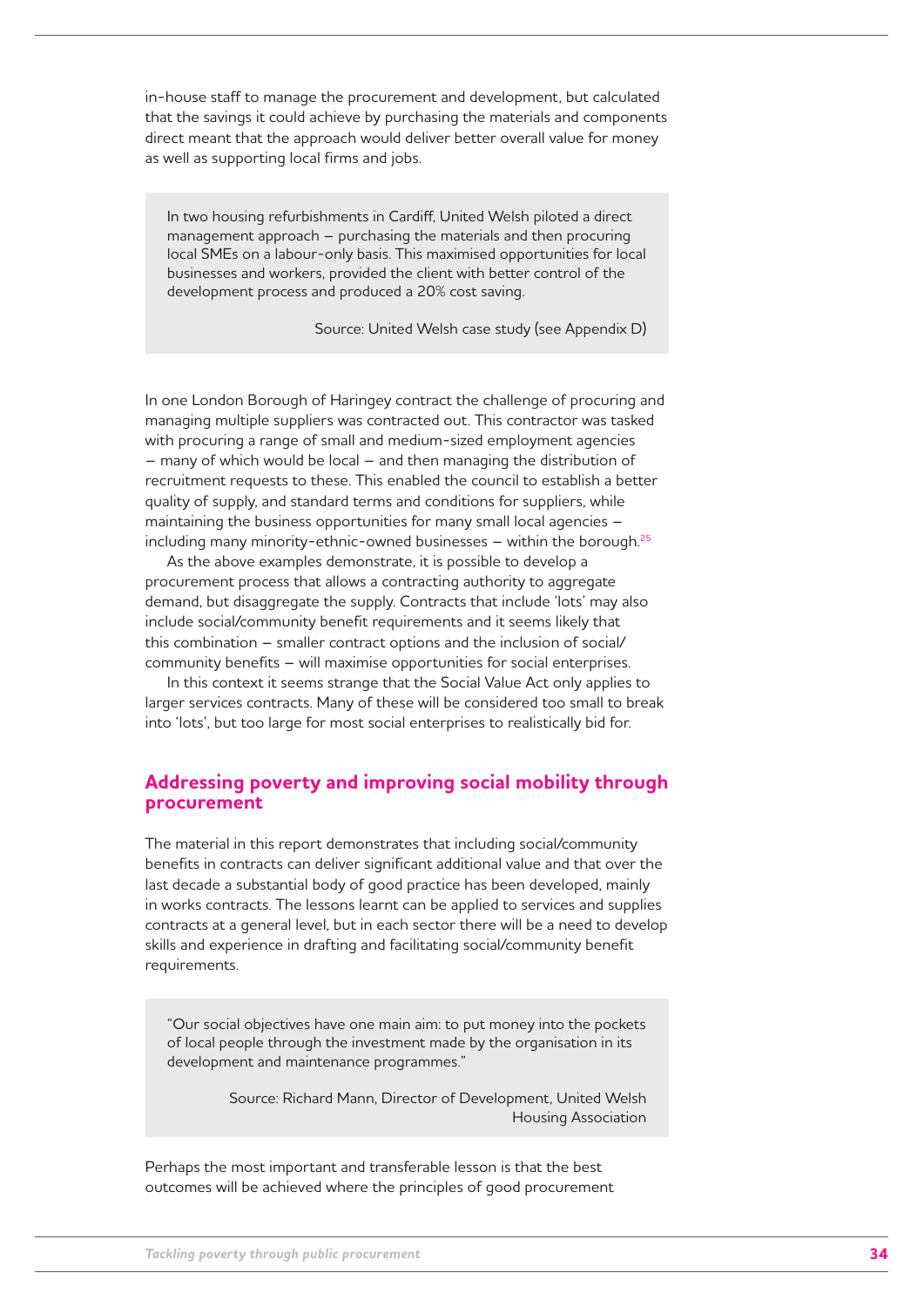are applied to the social/community benefits requirements, including the following:

- **•**  adopt a clear and ideally measurable specification;
- select a list of bidders to tender who have experience and/or commitment to delivering the requirements;
- give weight to the social /community benefit requirements in the award process;
- enforce the contract requirements.

These principles will be easiest to apply where the requirements are a part of the subject of the contract, i.e. a core requirement. This can be widely achieved by the purchaser adopting an explicit corporate policy on what social/community benefits it will seek from its procurements so that these can be considered core requirements (see the Birmingham City Council, Knowsley Council and NHS Greater Glasgow and Clyde case studies – Appendices B, C and F).

The construction case studies suggest that approximately 50 per cent of the beneficiaries of the target recruitment and training requirements came from localities with high levels of deprivation. This use of public procurement to help address poverty relies on three interventions in the contracting process:

- **•** understanding what is required to make a difference to poverty and using this in the drafting of the specification and contract conditions;
- **•**  identifying a 'supply chain' of organisations that help the contractor to deliver the requirements;
- the collection of monitoring data and using this to enforce the relevant contract conditions.

The impact of the approach will be weakened if these interventions are not in place, which can lead to:

- a drift in objectives: what is included in the specification will not really impact on poverty and social mobility;
- **•** a drift in outcomes: these seem to be achieved, but deeper analysis shows that the actual beneficiaries are not those that were intended;
- **•** disappointing results: the contractor and supply chain are not actually required to deliver the social/community benefits elements of the contract.

There are three characteristics of a good social/community benefits 'system' that can help avoid this 'drift':

- high-level leadership within the purchasing organisation that is committed to using procurement to achieve reductions in poverty and improvements in social mobility;
- a 'systems approach' whereby the use of social/community benefits requirements to address poverty and improve social mobility becomes a part of 'business as usual' for the procurement team;
- delivering support to contractors in-house or through partners that share the aim of bearing down on poverty and improving social mobility.

The last of these has resource implications that are likely to get more critical as purchasers face further public sector cuts.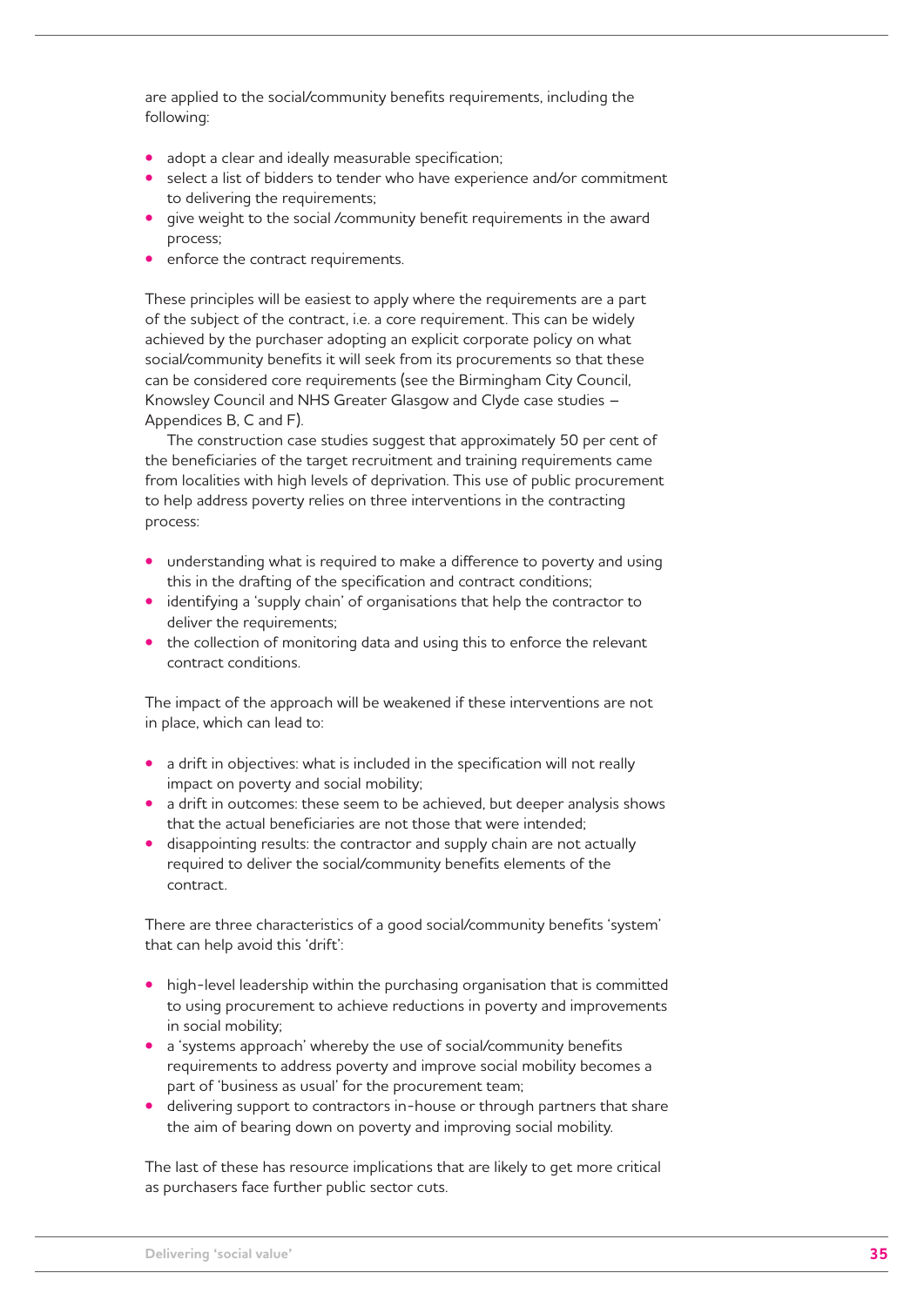A clear strength of the Derry–Londonderry approach is the process for getting into the most disadvantaged communities and helping residents complete applications for opportunities coming through contracts. The volume of applications and successful appointments demonstrates the talent that can be found in disadvantaged communities.

> Source: The Peace Bridge in Derry–Londonderry case study (Appendix E)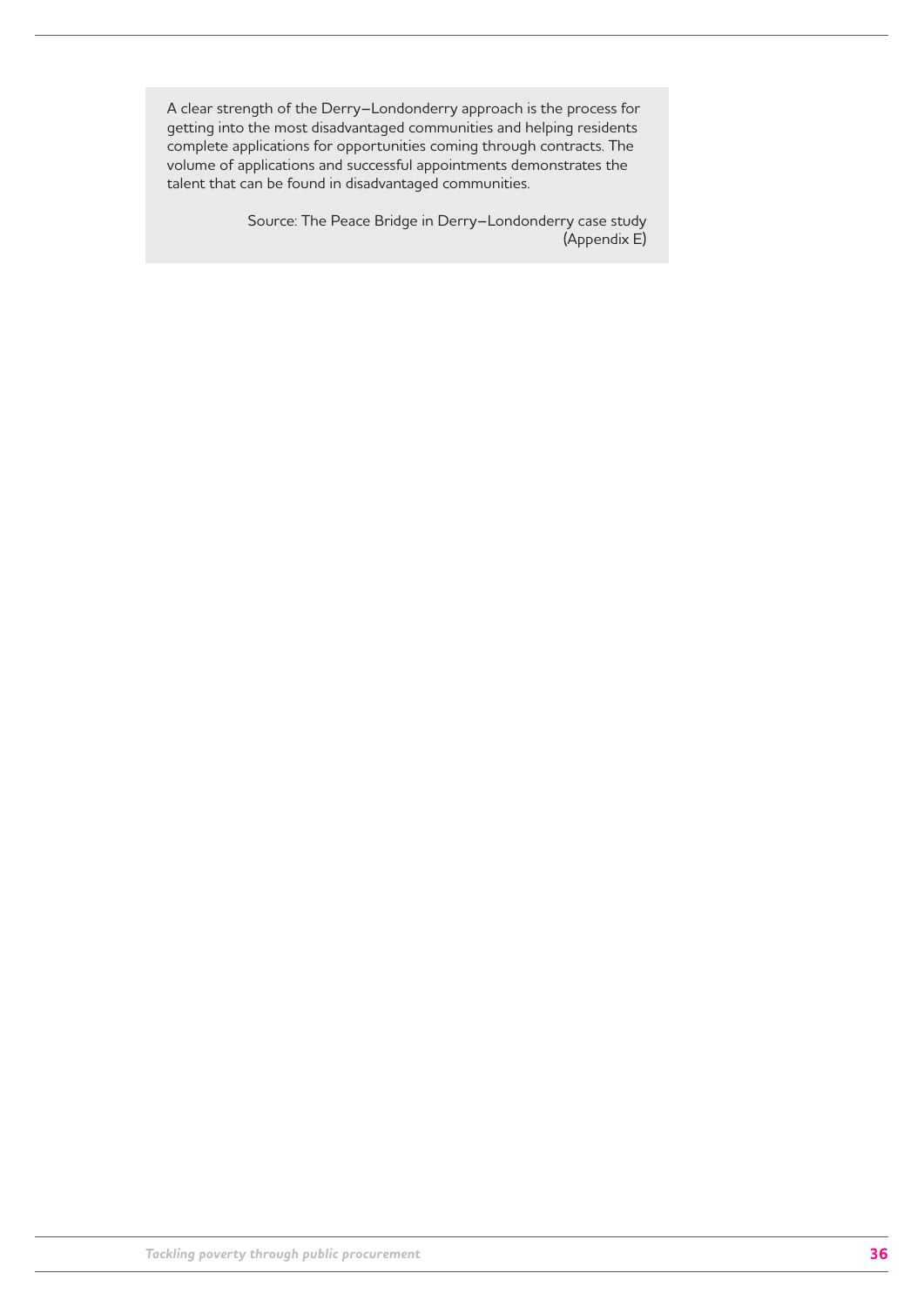# **5 Procurement methodologies**

# **Legal frameworks**

The legal and policy frameworks for public procurement in the UK are derived from:

- **•** the EU Treaties that set out requirements for all procurements, and the Procurement Directive that sets out specific obligations for procurements with an anticipated value that exceeds financial thresholds (see ACS, 2014, section 3);
- **•** the various Procurement Regulations that incorporate the Directive into UK law and cover England and the devolved administrations in Wales, Scotland and Northern Ireland;
- **procurement policy and guidance issued by the UK government (currently** the Cabinet Office) and devolved administrations.

These frameworks are typically interpreted through procurement policies and financial regulations adopted by individual public bodies. These guide the procurement activity within the organisation and reflect its powers, obligations and wider policies.

A summary of the legal frameworks prepared by Mark Cook and colleagues at Anthony Collins Solicitors (ACS), who have been at the forefront of discussions about how to incorporate social/community benefit into public procurement since they developed the approach in the 2002 JRF report, is provided separately – see *Social value and public procurement: A legal guide* (ACS, 2014).

Despite a degree of common ground on how to incorporate social/ community benefits in the guidance coming out from the UK government and the devolved administrations, it is common to experience very conservative advice on this subject from solicitors in both the public and private sectors. This is inhibiting the development of practice and the achievement of outcomes for communities. So in this chapter the primary aim is to set out three clear pathways for procuring social/community benefits and to explain how to accommodate some of the key constraints on the actions of public bodies.

These pathways are presented as three tables so that a procurement team can select the method they consider best reflects their powers, policies and approach, and follow this through.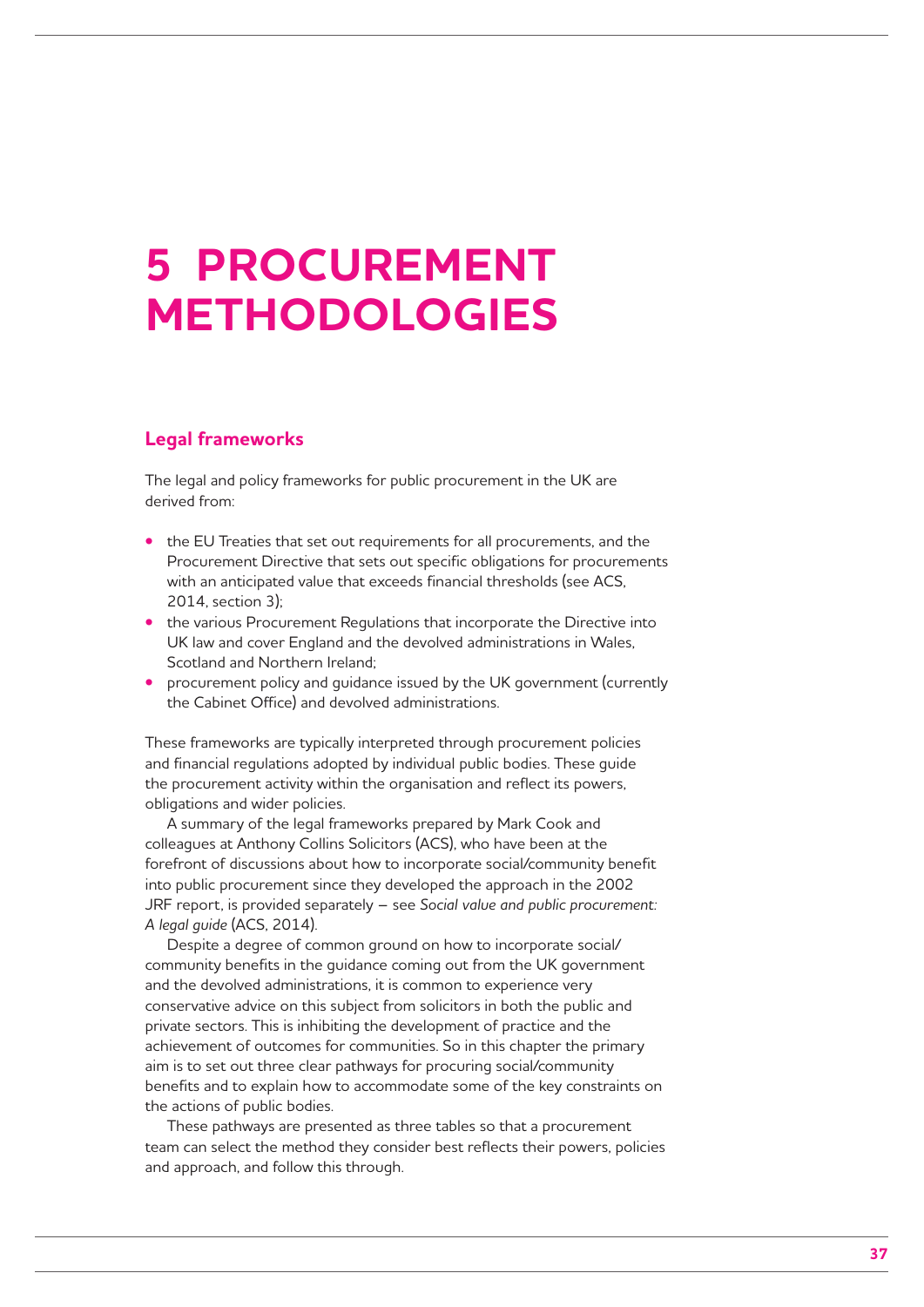## **Conditions relating to the delivery of the contract**

This methodology recognises that non-core matters that are linked to core requirements<sup>26</sup> can be included as contract performance conditions to be delivered by the successful contractor, but they are not used in the award of the contract.

These requirements should also be proportionate and within the powers and policies of the purchaser (see ACS, 2014, section 3.13). There is support for this approach within the UK government and the devolved administrations.<sup>27</sup>

It is also important that the specifications for all social/community benefit requirements are drafted so that they are capable of being delivered by a contractor from anywhere in the EU. For example, a contract condition that 'the contractor shall engage 14 trainees from the area of delivery of the contract' would not be permissible because it could disadvantage nonlocal bidders. However, a condition that 'the contractor shall seek to engage 14 trainees from the XYZ training centre (or an equivalent) and shall give equality of opportunity to applicants from that training centre' would level the playing field between local and non-local bidders: each would have to recruit from the same source or argue why their intended source is 'equivalent'.

To achieve the 'targeted outcomes' the named source would target its activities at the intended 'area of benefit' of the purchaser. It could be part of the client organisation (e.g. the Birmingham City Council Employment Access Team) or independent (e.g. Jobs & Business Glasgow, and Community Enterprise in Scotland).

The above approach can be enhanced by requiring a Social/Community Benefit Method Statement to be delivered as a part of each valid tender, provided that it is not taken into account in the award decision. The advantage of this is that the bidder would need to consider how they will deliver the social/community benefits when developing their contract methodology. If they do not do it at this stage then the options for delivering the social/community outcomes may be constrained by the contract methodology that was used in preparing the tender.

Where the social/community benefit includes 'workforce matters' such as target recruitment and training, local authorities and some other public bodies in England need to consider the constraints imposed by section 17(5) of the Local Government Act 1988.<sup>28</sup> This can be set aside for contracts covered by the Social Value Act<sup>29</sup> or any contract where the social/ community benefit 'is necessary to achieve best value' (DCLG, 2011).

A step by step methodology for this approach is set out in Table 1.

### **A core requirement**

To include social/community benefits as a part of the core requirements of a contract, and as award criteria, the procuring body must:

- have the 'power' to procure the social /community outcome;
- have adopted a policy that it will seek to do so (see ACS, 2014, pp. 6–7).

It follows that a purchaser can create 'core requirement' status for social/ community benefits by adopting suitable policies, provided this is within its powers as established by statute or through its constitution. This may also provide a 'best value' justification in workforce matters.<sup>30</sup>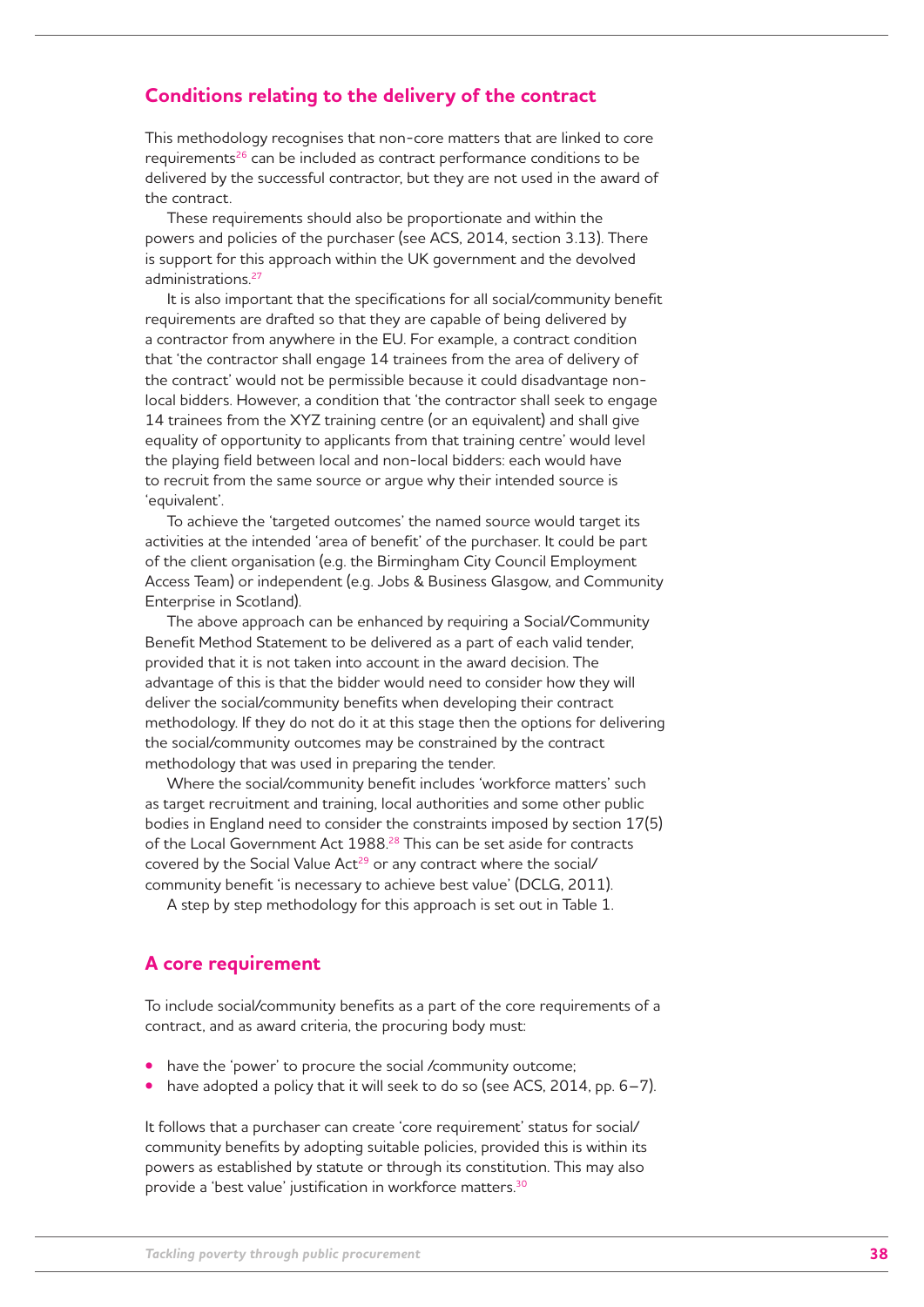| <b>Stage of procurement</b>        | <b>Actions</b>                                                                                                                                                                                                                                                    | <b>Reasons</b>                                                                                                                                                                                                                                                              |  |
|------------------------------------|-------------------------------------------------------------------------------------------------------------------------------------------------------------------------------------------------------------------------------------------------------------------|-----------------------------------------------------------------------------------------------------------------------------------------------------------------------------------------------------------------------------------------------------------------------------|--|
| Pre-procurement                    | Identify what the subject matter of the contract is to<br>be. Consider what community benefits/social value<br>could be obtained through the contract in order to<br>achieve the organisation's objectives and policies,<br>within the budget available.          | The requirements should be within the<br>powers of the organisation, and ideally<br>should have a basis in its policies. There<br>should be a considered and consistent<br>approach. Consultation with the client(s)<br>and potential contractors is possible. <sup>a</sup> |  |
|                                    | Consider how the procurement should be undertaken.<br>For example, use smaller contracts or divide the<br>contract into 'lots' to maximise SME and social<br>enterprise opportunities.                                                                            |                                                                                                                                                                                                                                                                             |  |
| Contract notices                   | Routinely include a statement that social/community<br>benefits relating to the area of the delivery of the<br>contract may be included in the contract conditions.<br>No marks should be indicated in the scoring<br>framework for the contract.                 | This alerts potential contractors to the<br>client's focus on these issues.                                                                                                                                                                                                 |  |
| Pre-Qualification<br>Questionnaire | Do not include questions relating to the social/<br>community benefit.                                                                                                                                                                                            | It is legal to ensure that all bidders have<br>the technical and managerial competence<br>to comply with the contract conditions,<br>but this is not critical.                                                                                                              |  |
| Specification (or<br>equivalent)   | Detail the social value or community benefit<br>requirements so that all bidders provide a price that<br>reflects the same specification.<br>The drafting should be such that non-local bidders are                                                               | Good procurement practice suggests<br>that these should be expressed as<br>measurable requirements so that<br>outcomes can be monitored and the<br>contract conditions enforced.                                                                                            |  |
|                                    | not disadvantaged.<br>Include references to organisations that can help<br>contractors to deliver the social/community benefit<br>specification and target the benefits.                                                                                          | It is good practice that the requirements<br>do not disadvantage non-local bidders.<br>Enabling them to make links with local<br>organisations can target the benefits and<br>provide access to resources.                                                                  |  |
| Mid-tender interviews              | If mid-tender interviews with bidders are organised,<br>these should include clarification of the social/<br>community benefit requirements.                                                                                                                      | Because social/community benefit<br>requirements are (by definition)<br>innovative, every opportunity should be<br>taken to explain what is required. This<br>will help 'level the playing field' between<br>bidders.                                                       |  |
| Scoring of the tenders             | No action.                                                                                                                                                                                                                                                        | The award of the contract must be based<br>only on the core requirements.                                                                                                                                                                                                   |  |
| Contract conditions                | Include the social/community benefit requirements in<br>the contract conditions.                                                                                                                                                                                  | Although they have not been used in the<br>selection of the contractor, the social/<br>community benefit requirements have to<br>be delivered by the successful contractor.                                                                                                 |  |
| Pre-contract discussion            | Engage with the contractor during the pre-contract<br>stage to agree a methodology for delivery of the<br>social/community requirements and the provision<br>of monitoring information. Broker contacts with<br>organisations that can help deliver the outcomes. | Outcomes are derived from these early<br>relationships. The contractor's staff<br>involved at the bidding stage may not<br>be the same as those responsible for<br>delivery. The latter may need induction.                                                                 |  |
| Enforcement                        | Monitor the outcomes and routinely discuss progress<br>at contract review meetings.<br>If necessary the client's contract manager must exert<br>pressure on the contractor's senior staff to obtain<br>compliance.                                                | Enforcement will largely come through<br>the building of positive relationships with<br>the contractor and local 'supply chains'.                                                                                                                                           |  |

### **Table 1: Method 1 – Social value/community benefits as contract performance condition (only)**

Note:

<sup>a</sup> The Social Value Act requires relevant contracting authorities to consider the social value that can be achieved **before** procurement commences.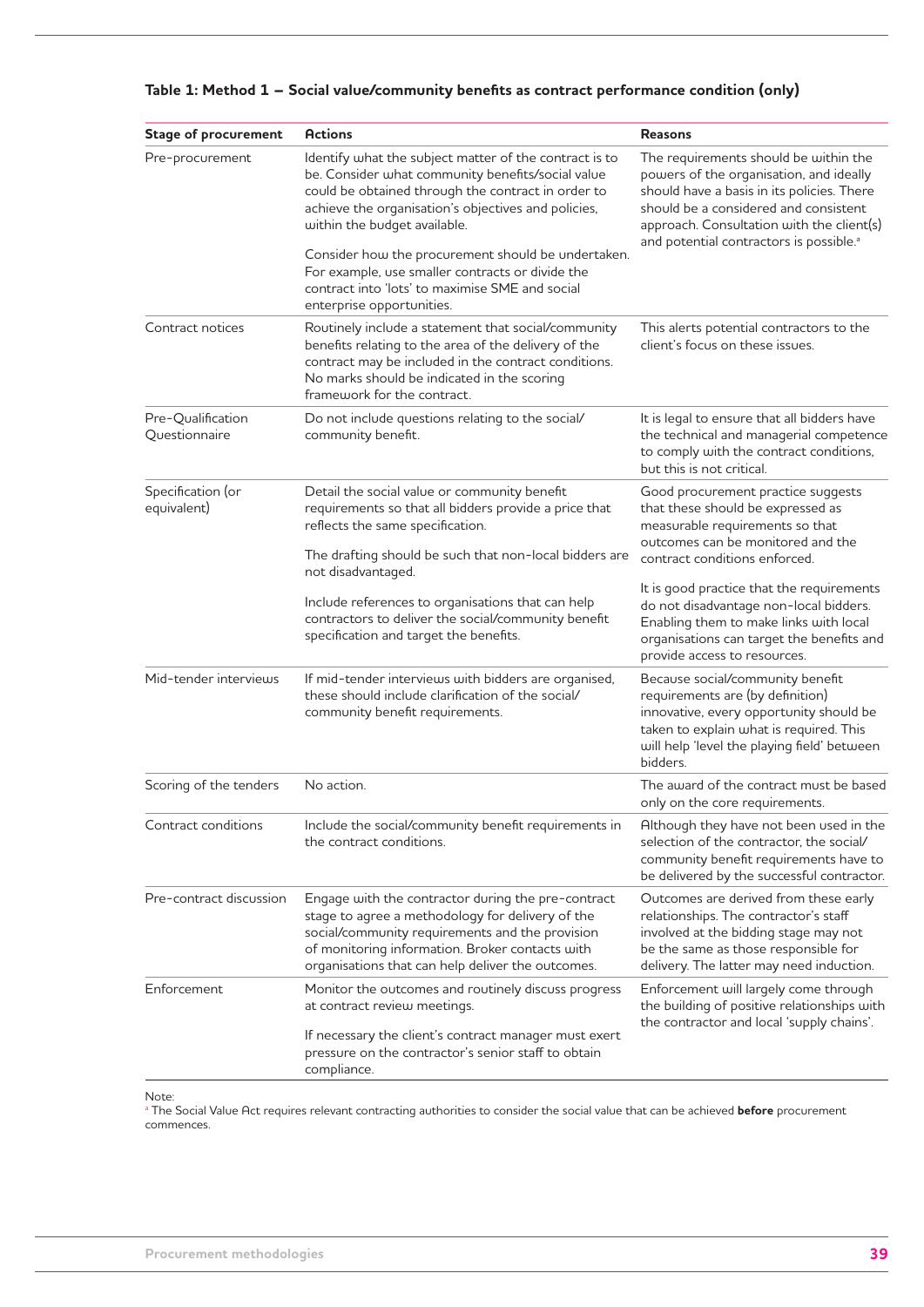Use of the approach set out in the previous section is often based on an assumption that the inclusion of the social/community benefit requirements are not covered by the powers and policies of the procuring body. This is far from the case. For example:

- all 'contracting authorities' in England and some in Wales now have a duty to consider the inclusion of social value in their procurement of some services under the Social Value Act, and thereby have a power to procure social value where the Act applies (see ACS 2014 Section 4);<sup>31</sup>
- the Welsh Government has adopted a policy that requires social/ community benefits as a core requirement, as the 'default position';
- **•** many public bodies will have adopted a Sustainable Procurement Strategy that could include references to social/community benefits, and this may become a requirement in Scotland;<sup>32</sup>
- **•** many local authorities have the power to take actions that will promote the wellbeing of their area;<sup>33</sup>
- government departments and agencies and other contracting authorities can consider whether their powers extend to the procurement of social/ community benefits – see the NHS Greater Glasgow and Clyde case study (Appendix F).

Since the use of these duties and powers in relation to social/community benefits may be new to the purchasing body, it is useful to develop an explicit corporate policy which demonstrates that the organisation intends to use its purchasing to secure social/community benefits. In Birmingham City Council this was the Procurement Framework for Jobs and Skills; in the NHS Greater Glasgow and Clyde this was an Employability and Health Strategy.

The NHS Greater Glasgow and Clyde case study is especially important in illustrating how a government department or agency might need to implement its duties under the Social Value Act.<sup>34</sup> This could vary depending on the innovation. For example, an incremental extension of existing procured services should not raise issues in relation to powers, but the addition of something new – such as targeted recruitment and training requirements – could do. Local authorities have very wide powers but other contracting authorities may need to go through a process that includes:

- clarifying the powers and objects<sup>35</sup> of the client organisation to identify the 'hooks' for adding in the social/community benefit requirements;
- **•** undertaking or otherwise commissioning research to demonstrate how the social/community benefits could contribute to the objectives of the client organisation;
- **•**  drafting and adopting explicit policy that justifies the addition of the specific social/community benefits in subsequent procurements.

The adoption of policies can extend the use of the social/community benefit requirements beyond that provided for in legislation. For example, the scope for intervention provided by the Social Value Act can be extended to works or supplies contracts, and lower-value services contracts.

So with a positive approach many contracting authorities can establish a position where the social/community benefits can be core requirements. This gives the requirements a higher profile in the mind of bidders: they must address these requirements or risk the allocated percentage of the tender scoring framework, which could result in them losing the contract. As the GHA case study shows, most contractors take this seriously and over time improve their capacity to deliver these new market requirements.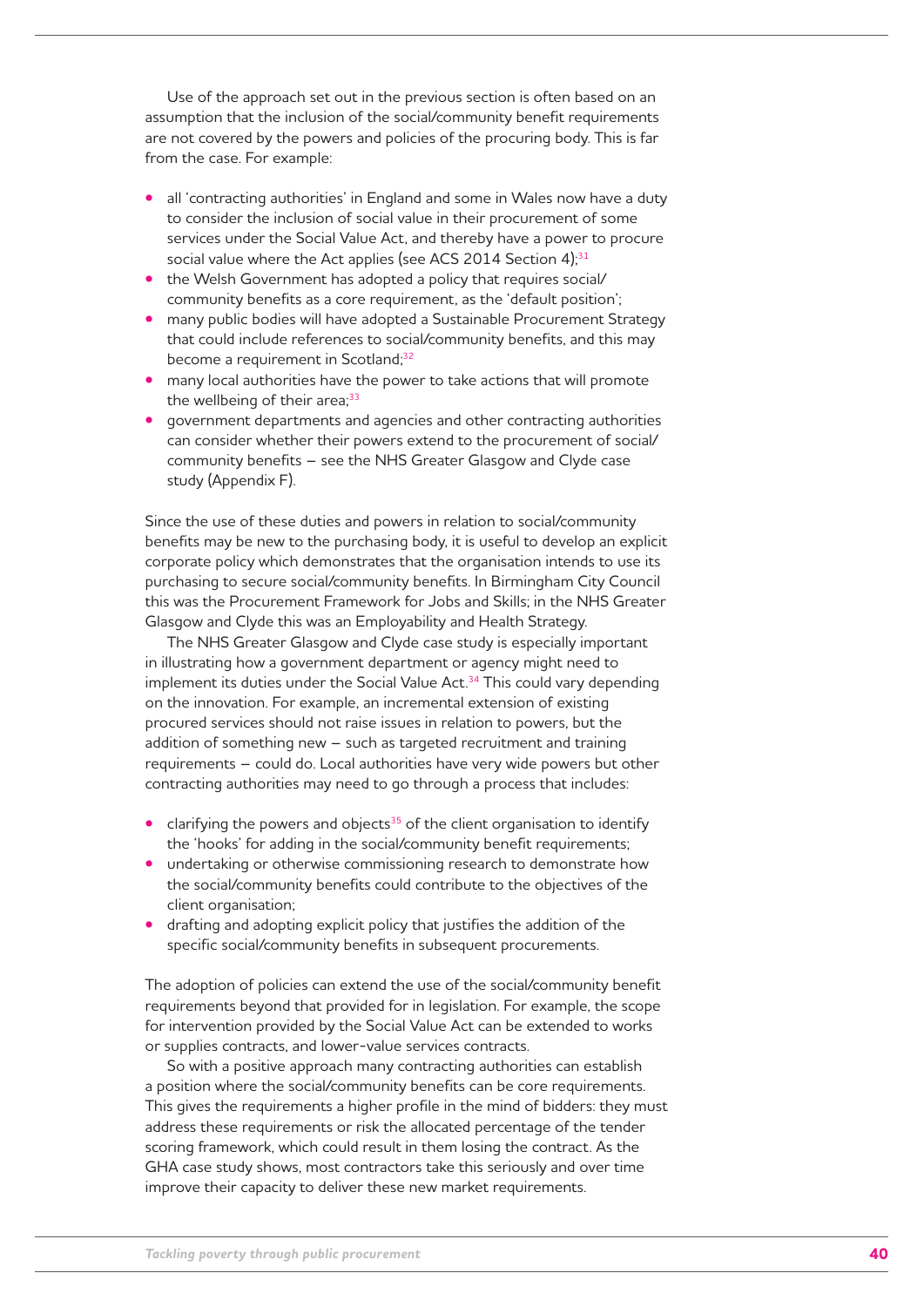The converse is also true. If social/community benefit is not an award criterion it is difficult to justify its place as a key performance indicator (KPI), and this will signal to the contractor that it is of less significance to the client.

It should be noted that under EU case law a contracting authority does not need to demonstrate that the social/community benefit requirements will deliver a financial/economic benefit. If the outcomes help meet a policy objective this is sufficient to be included in the 'most economically advantageous tender' assessment. This is important in a context where considerable work has been invested in ways of measuring social/community benefit.36

A step by step methodology for this approach is set out in Table 2.

| Stage of<br>procurement                                                                                                                                                                                                                                                                                                                                                                                                                                                | <b>Actions</b>                                                                                                                                                                                                                                                                                                                                                                                                 | <b>Reasons</b>                                                                                                                                                                                                                                                              |  |  |
|------------------------------------------------------------------------------------------------------------------------------------------------------------------------------------------------------------------------------------------------------------------------------------------------------------------------------------------------------------------------------------------------------------------------------------------------------------------------|----------------------------------------------------------------------------------------------------------------------------------------------------------------------------------------------------------------------------------------------------------------------------------------------------------------------------------------------------------------------------------------------------------------|-----------------------------------------------------------------------------------------------------------------------------------------------------------------------------------------------------------------------------------------------------------------------------|--|--|
| Identify what the subject matter of the contract is to be.<br>Pre-<br>Consider what community benefits/social value could be<br>procurement<br>obtained through the contract in order to achieve the<br>organisation's objectives and policies, within the budget<br>available.<br>Consider how the procurement should be undertaken. For<br>example, use smaller contracts or divide the contract into<br>'lots' to maximise SME and social enterprise opportunities. |                                                                                                                                                                                                                                                                                                                                                                                                                | The requirements should be within the<br>powers of the organisation, and should<br>ideally have a basis in its policies. There<br>should be a considered and consistent<br>approach. Consultation with the client(s)<br>and potential contractors is possible. <sup>a</sup> |  |  |
| Contract notices                                                                                                                                                                                                                                                                                                                                                                                                                                                       | Identify what the subject matter of the contract is, and what<br>social/community benefit is relevant to this. Routinely include<br>a statement that social/community benefits relating to the<br>area of the delivery of the contract may be included in the<br>contract conditions.<br>Indicate what proportion of the scores in the award process<br>will be given for specified social/community benefits. | Use every opportunity to let potential<br>bidders know that social/community<br>benefits will be part of the contract.                                                                                                                                                      |  |  |
| Pre-<br>Qualification<br>Questionnaire                                                                                                                                                                                                                                                                                                                                                                                                                                 | Include questions relating to the technical and professional<br>competence of the bidder to deliver social/community<br>benefit, and set out what percentage of the selection marks<br>will be given for this.                                                                                                                                                                                                 |                                                                                                                                                                                                                                                                             |  |  |
|                                                                                                                                                                                                                                                                                                                                                                                                                                                                        | Score the Pre-Qualification Questionnaire responses<br>to ensure that contractors invited to tender have the<br>competence to deliver the social/benefit requirements.                                                                                                                                                                                                                                         |                                                                                                                                                                                                                                                                             |  |  |
| Specification (or<br>equivalent)                                                                                                                                                                                                                                                                                                                                                                                                                                       | Detail the social value or community benefit requirements<br>so that all bidders provide a price that reflects the same<br>specification.                                                                                                                                                                                                                                                                      | A requirement to provide 'local benefits'<br>can disadvantage non-local bidders that<br>may have little knowledge of relevant                                                                                                                                               |  |  |
|                                                                                                                                                                                                                                                                                                                                                                                                                                                                        | Include requirements for monitoring and KPIs.                                                                                                                                                                                                                                                                                                                                                                  | supply chains and resources (e.g. for<br>recruitment, training and subcontractors).                                                                                                                                                                                         |  |  |
|                                                                                                                                                                                                                                                                                                                                                                                                                                                                        | The drafting should be such that non-local bidders are<br>not disadvantaged, so include references to organisations<br>that can help contractors to deliver the social/community<br>specification and target the benefits.                                                                                                                                                                                     | Naming organisations that must be used<br>to deliver the targeted social/community<br>benefit is a means of ensuring that any<br>bidder can deliver the required benefits. <sup>b</sup>                                                                                     |  |  |
|                                                                                                                                                                                                                                                                                                                                                                                                                                                                        | Require the submission of a pro-forma Method Statement<br>for the social/community benefits with each valid tender. This<br>will make standardised scoring easier.                                                                                                                                                                                                                                             | Good procurement practice suggests<br>that requirements should be measurable<br>so that delivery can be monitored and<br>the contract conditions enforced.                                                                                                                  |  |  |

## **Table 2: Method 2 – Social/community benefits as core requirements**

(continued)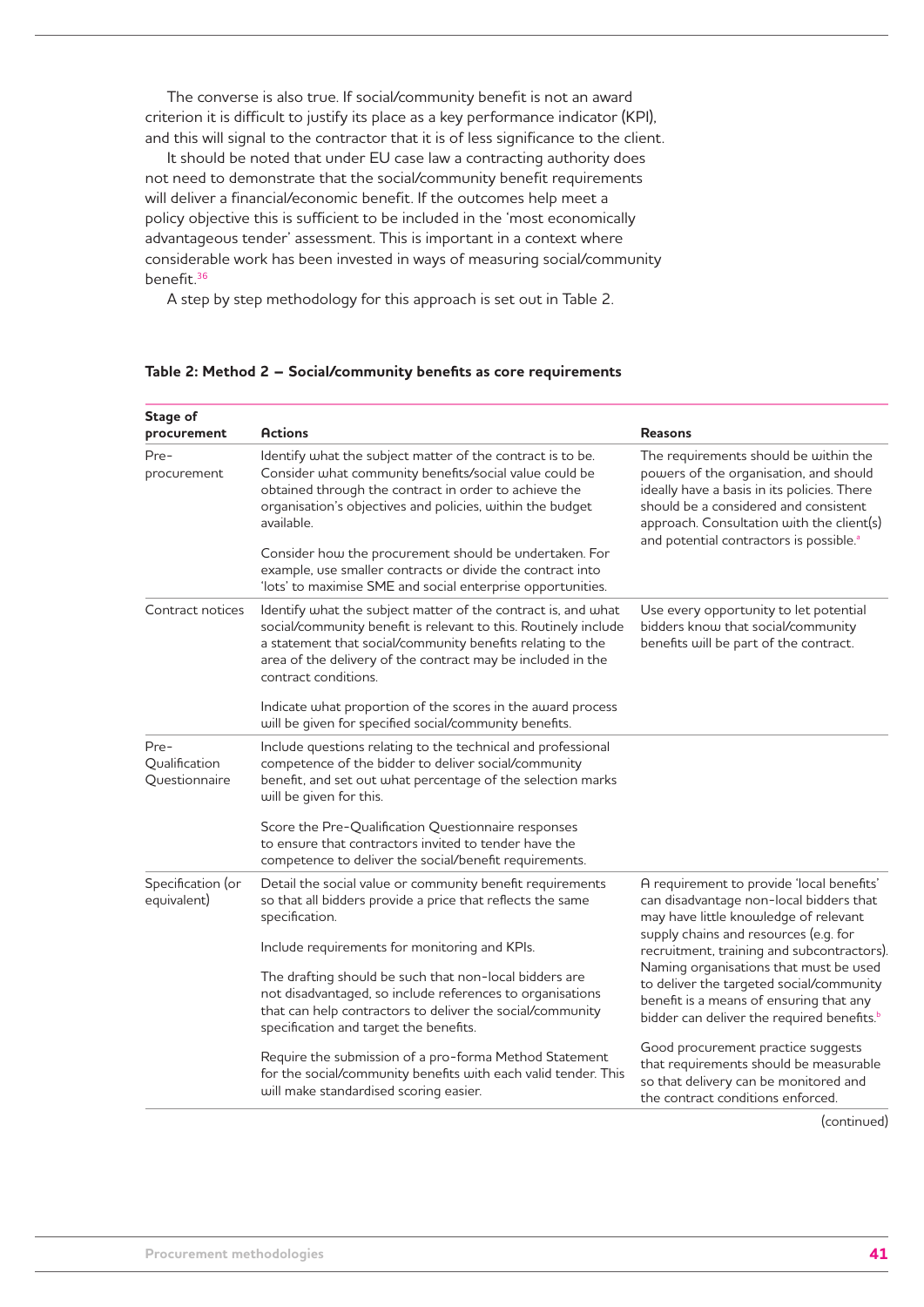| Stage of<br>procurement   | <b>Actions</b>                                                                                                                                                                                                                                                                                                            | <b>Reasons</b>                                                                                                                                                                                                                                                                                                               |
|---------------------------|---------------------------------------------------------------------------------------------------------------------------------------------------------------------------------------------------------------------------------------------------------------------------------------------------------------------------|------------------------------------------------------------------------------------------------------------------------------------------------------------------------------------------------------------------------------------------------------------------------------------------------------------------------------|
| Mid-tender<br>interviews  | If mid-tender interviews with bidders are organised these<br>should include clarification of the social/community benefit<br>requirements.                                                                                                                                                                                | Because social/community benefit<br>requirements are (by definition)<br>innovative every opportunity should be<br>taken to explain what is required. This<br>will help 'level the playing field' between<br>bidders.                                                                                                         |
| Scoring of the<br>tenders | Develop a scoring framework for the social/community<br>benefits with 'experts' in these requirements before the<br>tender process begins. The scoring process must be robust as<br>it could be challenged.<br>Score the social/community Method Statement and<br>incorporate this in the overall tender evaluation.      | The award of the contract must be based<br>on the subject of the contract - the 'core<br>requirements' - which now includes the<br>social/community benefits.                                                                                                                                                                |
| Contract<br>conditions    | Include the social/community benefits in the contract<br>conditions.                                                                                                                                                                                                                                                      | The social/community benefit<br>requirements have to be delivered by the<br>successful contractor.                                                                                                                                                                                                                           |
| Pre-contact<br>discussion | Engage with the contractor during the pre-contract stage<br>to agree a methodology for delivery of the specification<br>and the provision of monitoring information based on the<br>contractor's tender submissions.<br>Broker contacts with organisations that can help deliver the<br>outcomes and target the benefits. | Outcomes are derived from these early<br>relationships. The contractor's staff<br>involved at the bidding stage may not be<br>those responsible for delivery. The latter<br>may need induction and encouragement.<br>However, the methodology must<br>be based on the contractor's tender<br>submissions to avoid challenge. |
| <b>Enforcement</b>        | Monitor the outcomes and routinely discuss progress at<br>contract review meetings.<br>If necessary the client's contract manager must exert<br>pressure on the contractor's senior staff to obtain<br>compliance.                                                                                                        | Recognise that enforcement will largely<br>come through the building of positive<br>relationships with the contractor's team<br>and delivery-support organisations.<br>However, in framework contracts<br>poor delivery of social/community<br>requirements could influence the<br>allocation of further work.               |

#### **Table 2: Method 2 – Social/community benefits as core requirements (continued)**

Notes:

<sup>a</sup> The Social Value Act requires relevant contracting authorities to consider the social value that can be achieved **before** procurement commences.

 $^{\rm b}$  See the Beentjes case (ACS, 2014, Appendix 1).

# **Voluntary commitments – corporate social responsibility**

There is a clear difference between the two contractual approaches set out above and a corporate social responsibility (CSR) approach. The former allows the purchaser to decide what they want to see delivered and, where these are core requirements, to make a judgement on the proposed delivery arrangements in the award of the contract. In a CSR approach the contractor can decide what they will deliver and how, and what information on outcomes they will provide to the client.

In the procurement process the client can express their aspirations for CSR contributions but they cannot consider any offer by bidders in relation to these as part of the award of the contract. After contract award a contractor can decide what, if anything, they will deliver. In this context the client needs to take every opportunity to clearly express their aspirations and encourage bidders to develop links with organisations that can help deliver the intended benefits.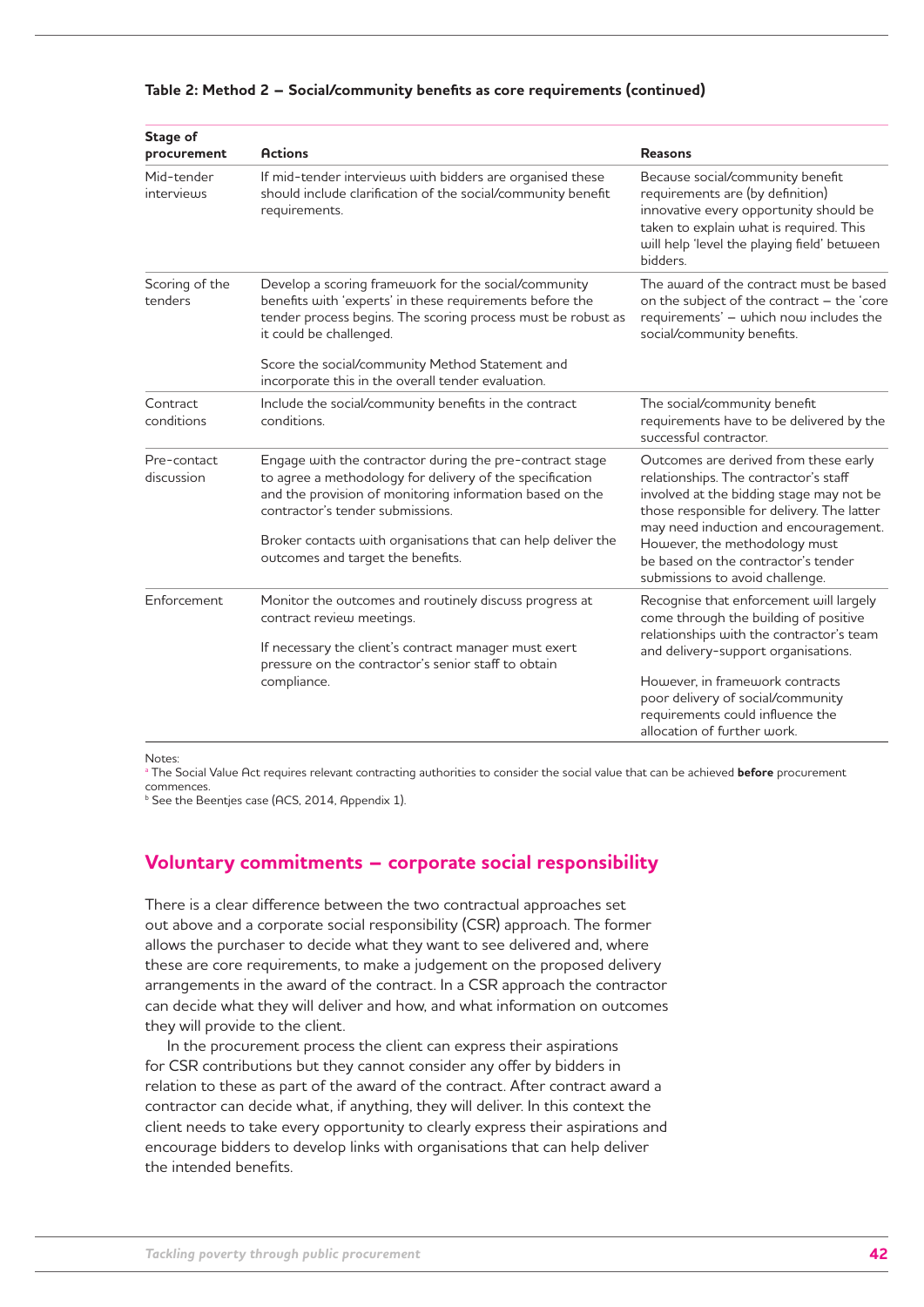This approach is much weaker than models 1 and 2 above: outcomes are far less certain, and there is little (if any) recourse if a contractor fails to achieve the aspired-for benefits (see Table 3).

A step by step methodology for this approach is set out in Table 3.

# **What a social/community benefit specification should include**

The following matters should be considered for inclusion in a specification:

- the policy background (for social/community benefits);
- the requirements, set out in a way that will ensure that tenders are prepared on the same basis and that outcomes can be measured against the requirements;
- **•** monitoring/KPI information that must be delivered;
- information on organisations that could be contacted to assist in the delivery;
- **•**  a requirement to provide a Method Statement either prior to commencement of the contract or with the tender (essential under Method 2), ideally using a pro forma provided;
- a 'disclaimer' protecting the client from claims if an organisation they name, or people/subcontractors who are recruited through a named organisation, do not perform to the contractor's expectations.

In some cases, clients include a net cost schedule that has to be completed for the social/community benefits. This identifies the cost of delivering the requirements and how this cost is being offset through grants and the use of local organisations that already have resources (e.g. training organisations and job-matching agencies).

Some examples of clauses that have been used to include social/ community benefits in all stages of the procurement process can be found in Chartered Institute of Housing Cymru (2008) and Scottish Government (2008a, 2008b).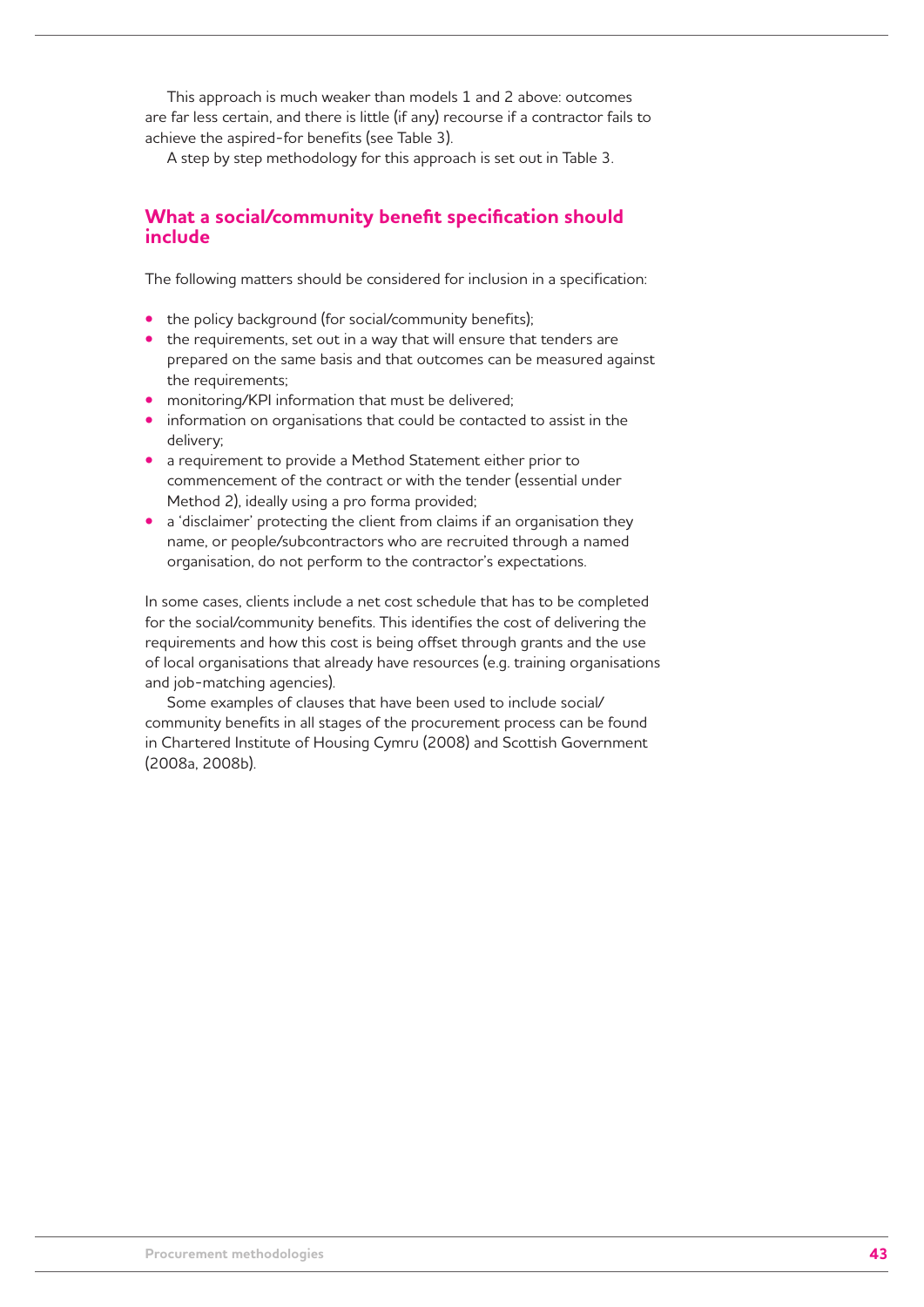| <b>Stage of procurement</b>        | <b>Actions</b>                                                                                                                                                                                                                                                     | <b>Reasons</b>                                                                                                                                                                                                                                                                              |  |
|------------------------------------|--------------------------------------------------------------------------------------------------------------------------------------------------------------------------------------------------------------------------------------------------------------------|---------------------------------------------------------------------------------------------------------------------------------------------------------------------------------------------------------------------------------------------------------------------------------------------|--|
| Pre-procurement                    | Identify what the subject matter of the contract is to<br>be. Consider what community benefits/social value<br>could be obtained through the contract in order to<br>achieve the organisation's objectives and policies,<br>within the budget available.           | Always consider what action could be<br>taken, before choosing a particular<br>method.<br>Any action sought from a contractor,                                                                                                                                                              |  |
|                                    | Consider how the procurement should be<br>undertaken. For example, use smaller contracts or<br>divide the contract into 'lots' to maximise SME and<br>social enterprise opportunities.                                                                             | even on a voluntary basis, should be<br>within the powers of the organisation,<br>and should ideally have a basis in its<br>policies.                                                                                                                                                       |  |
| Contract notices                   | Routinely include a statement that social/community<br>benefits relating to the area of the delivery of the<br>contract may be discussed after the award of the<br>contract on a voluntary basis.                                                                  | This is not necessary, as it does not form<br>part of the contract, but it is worthwhile<br>alerting contractors to the client's focus<br>on social/community benefits.                                                                                                                     |  |
| Pre-Qualification<br>Questionnaire | No questions.                                                                                                                                                                                                                                                      | As the social/community benefit<br>requirements are not to be part of the<br>contract, the experience of bidders is not<br>relevant.                                                                                                                                                        |  |
| Specification (or<br>equivalent)   | Include text referring to the purchaser's policies and<br>priorities for social/community benefits and stating<br>that the contractor will be asked to make a voluntary<br>contribution to the achievement of these if appointed.                                  | This information may encourage bidders<br>to consider how they can contribute to<br>the purchaser's policies and priorities<br>when they are developing their<br>methodology and tender price.                                                                                              |  |
|                                    | Include references to organisations that can help<br>contractors to deliver the social/community benefit<br>aspirations.                                                                                                                                           |                                                                                                                                                                                                                                                                                             |  |
| Mid-tender interviews              | If mid-tender interviews with bidders are organised,<br>these should include clarification of the social/<br>community benefit aspirations, while making clear<br>that these are not contract conditions or award<br>criteria.                                     | Every opportunity should be taken to<br>encourage a positive response to the<br>social/community aspirations from<br>potential contractors. However, the<br>contracting authority must be confident<br>that it can do this in a way that does not<br>influence the contract award decision. |  |
| Scoring of the tenders             | Disregard in the evaluation of tenders.                                                                                                                                                                                                                            | Because delivery is an aspiration, not<br>a contract condition, any 'offer' from<br>a bidder in relation to the aspiration<br>must be disregarded in the award of the<br>contract.                                                                                                          |  |
| Contract conditions                | Nothing is included in the contract.                                                                                                                                                                                                                               | The contractor is not obliged to deliver<br>any outcomes.                                                                                                                                                                                                                                   |  |
| Pre-contract<br>discussions        | There is no reference to the social/community benefit<br>aspirations.                                                                                                                                                                                              | The aspirations should not influence any<br>stage of the award of the contract.                                                                                                                                                                                                             |  |
| Post-award discussion              | Engage with the contractor to agree a methodology<br>for delivery of the social/community benefit<br>aspirations and the provision of monitoring<br>information. Broker contacts with organisations that<br>can help deliver the outcomes and target the benefits. | It is at this stage where any voluntary<br>agreement with the contractor can be<br>made.<br>The contractor can legitimately decide<br>not to offer any outcomes.                                                                                                                            |  |
| Enforcement                        | Work with the contractor to maximise the outcomes,<br>for example by maximising links to 'delivery<br>organisations'.<br>Organise regular reviews of progress with the                                                                                             | Recognise that enforcement will largely<br>come through the building of positive<br>relationships with the contractor's team<br>and delivery-support organisations.                                                                                                                         |  |
|                                    | contractors and delivery organisations.                                                                                                                                                                                                                            | The contractor can disengage at any<br>point.                                                                                                                                                                                                                                               |  |

# **Table 3: Method 3 – Post-award voluntary agreement**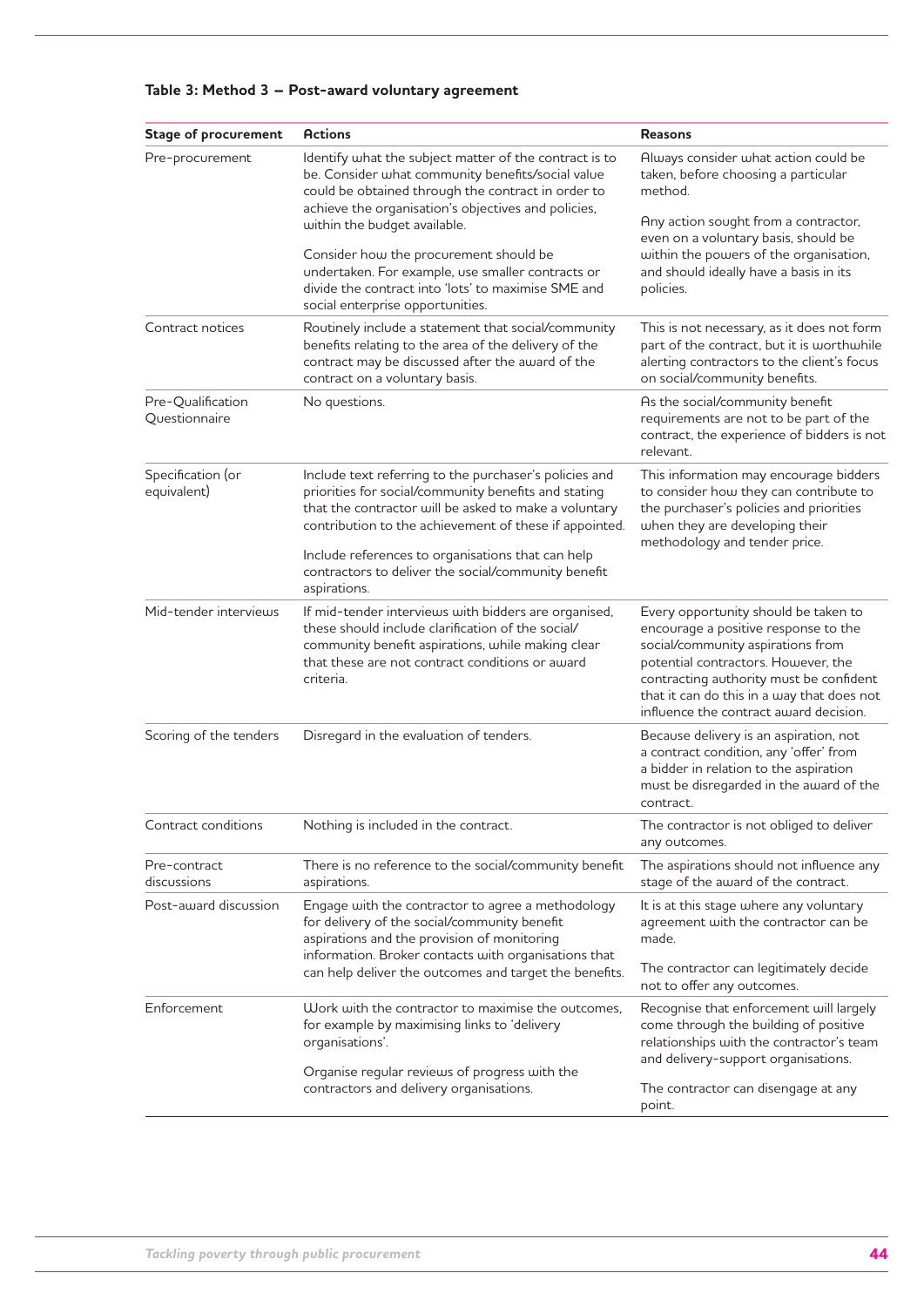# **6 Conclusions**

## **Well-established methodologies**

Since the publication of *Achieving community benefits through contracts* in 2002 (Macfarlane and Cook, 2002), there has been extensive use of social/ community benefit clauses in public contracts to achieve target recruitment and training, most especially in Scotland and Wales and by some local authorities and social housing bodies in England – public bodies that are more aware of local economic issues and the importance of making all public expenditure contribute to the fight against poverty. Chapter 5 summarised the main approaches used: including the social/community benefits as a core part of the contract requirements and as award criteria, or alternatively including them as contract conditions only. A third approach – where the social/community benefits are requested as a voluntary commitment – can be useful as a means of obtaining social/community benefits from contracts that have been already awarded.

Existing practice has demonstrated that targeted recruitment and training and other social/community benefits can be included in procurements that are subject to the EU Treaties and the Procurement Directive. As with other elements of the procurement it is important to follow the prescribed procedures and make sure that the social/community benefit requirements are capable of being delivered equally by a contractor from anywhere in the EU. This requires a degree of sophistication: information on suitable approaches is provided in Tables 1 to 3 above.

In political discussion it is common for a policy wish to be stated too bluntly, e.g. 'we will ensure that local people and contractors are employed on local contracts'. This is a legitimate policy objective but would be better served by a more sophisticated use of language. 'We will maximise the job and supply-chain opportunities made available through local organisations' might seem rather less punchy but would avoid statements being attacked as illegal (under EU frameworks) and therefore undeliverable, an accusation that this report demonstrates is untrue but which nevertheless generates unease and procrastination among procurement teams.

### **UK government – a more positive approach?**

The extent to which the above approaches are used reflects the commitment of the procurement advisers within government bodies. This has been strongest in Scotland and Wales, and here the use of the 'core requirements' approach is common.<sup>37</sup> The advice in Whitehall/England has been more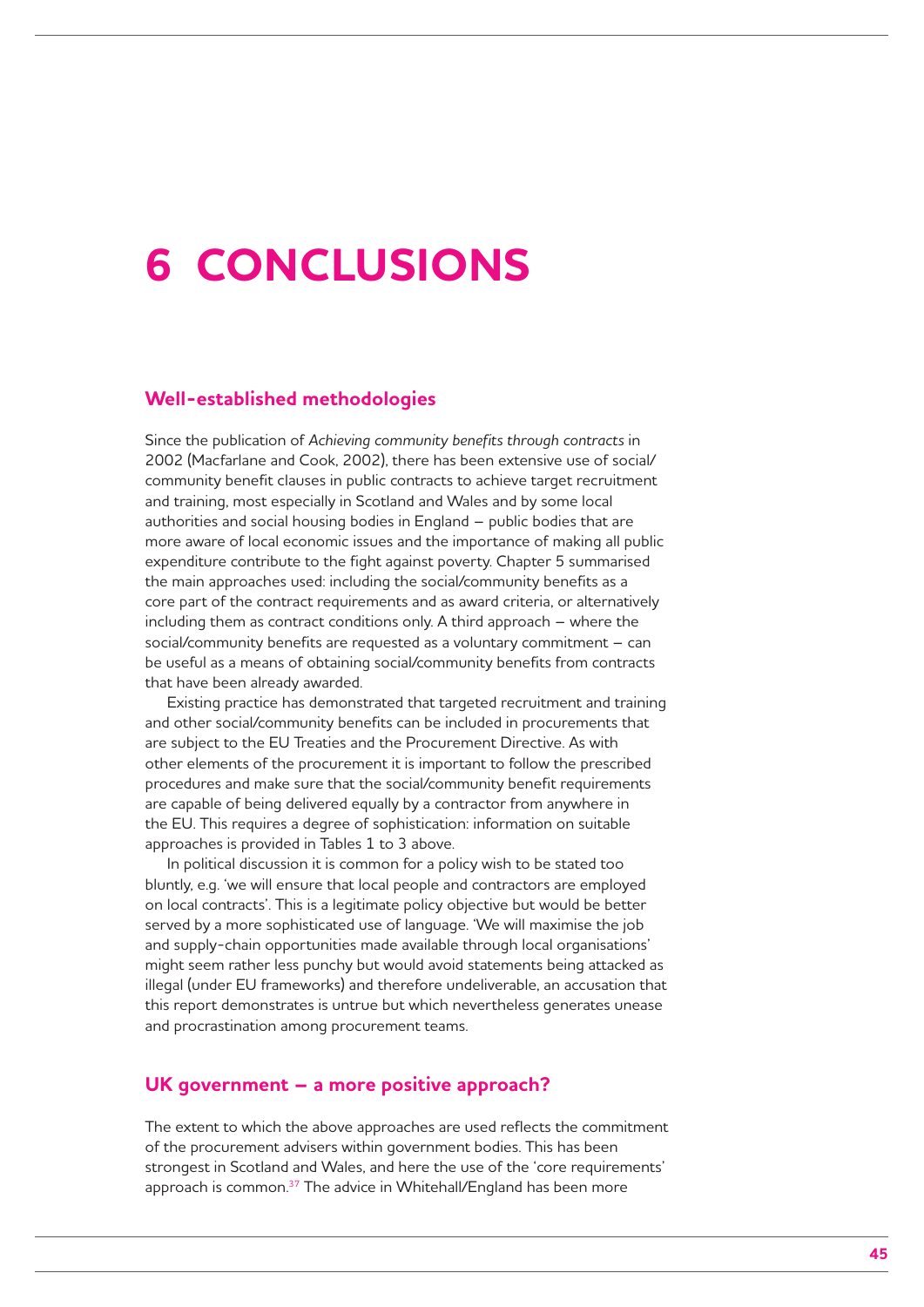conservative, with published advice focusing on the 'contract conditions' approach, and this is reflected in the more limited use of clauses, especially in contracts issued by government departments and agencies. The latter now have a duty to consider the potential to achieve additional social value through their procurements,<sup>38</sup> but this requirement applies only to larger services contracts.39

In Scotland, Wales and Northern Ireland, commitment to a UK Shared Framework for Sustainable Development<sup>40</sup> is used as a basis for including social/community benefits – and specifically targeted recruitment and training opportunities – in public contracts. This framework also covers UK government departments and agencies and provides a basis for incorporating a commitment to delivering social value within their sustainable procurement policies or plans. In the longer term, the Social Value Act should be amended to:

- extend the duty to all works and services contracts, including smallervalue contracts: 41
- provide a more explicit power for bodies covered by the Act to procure social value;
- require all public bodies covered by the Act to adopt a social value procurement policy – perhaps as a part of a wider sustainable procurement policy.

# **Extending the range of social/community benefits**

What is surprising is how little use of social/community benefit clauses there has been outside of the construction sector. However, this is beginning to happen, for example through the Birmingham City Council Procurement Policy for Jobs and Skills and the response to the Social Value Act in England e.g. by Knowsley Council (see Appendix C) and Bath and North East Somerset Council (see Chapter 4).

There are two ways of 'extending the application':

- **•** including targeted recruitment and training requirements in contracts in new sectors, e.g. health and social care; environmental services; education and employment services; defence, catering and hospitality etc.;
- **•** using social/community benefit clauses to tackle other social issues, e.g. requirements to pay a living wage or address equal opportunities matters.

Each 'extension' requires some upfront commitment of time, first by the client and then by the contractor and support agencies they work with to deliver the contract – see Chapter 3. This has happened in the construction sector over numbers of years so that in Scotland and Wales it is sufficiently commonplace for clients to be able to access local knowledge and skills in drafting the specification and adopting a safe procurement process, and for contractors to have developed expertise in how to deliver the social/ community benefits. The market has been changed from 'construction' to 'construction with social/community benefits'. Over the next decade this position needs to be achieved in other sectors and for other social/ community benefits.

In promoting this extension of activity it is important to address the issue of affordability – see the section 'Value for money and affordability' in Chapter 3. It is not the case (as many procurement officers initially assume)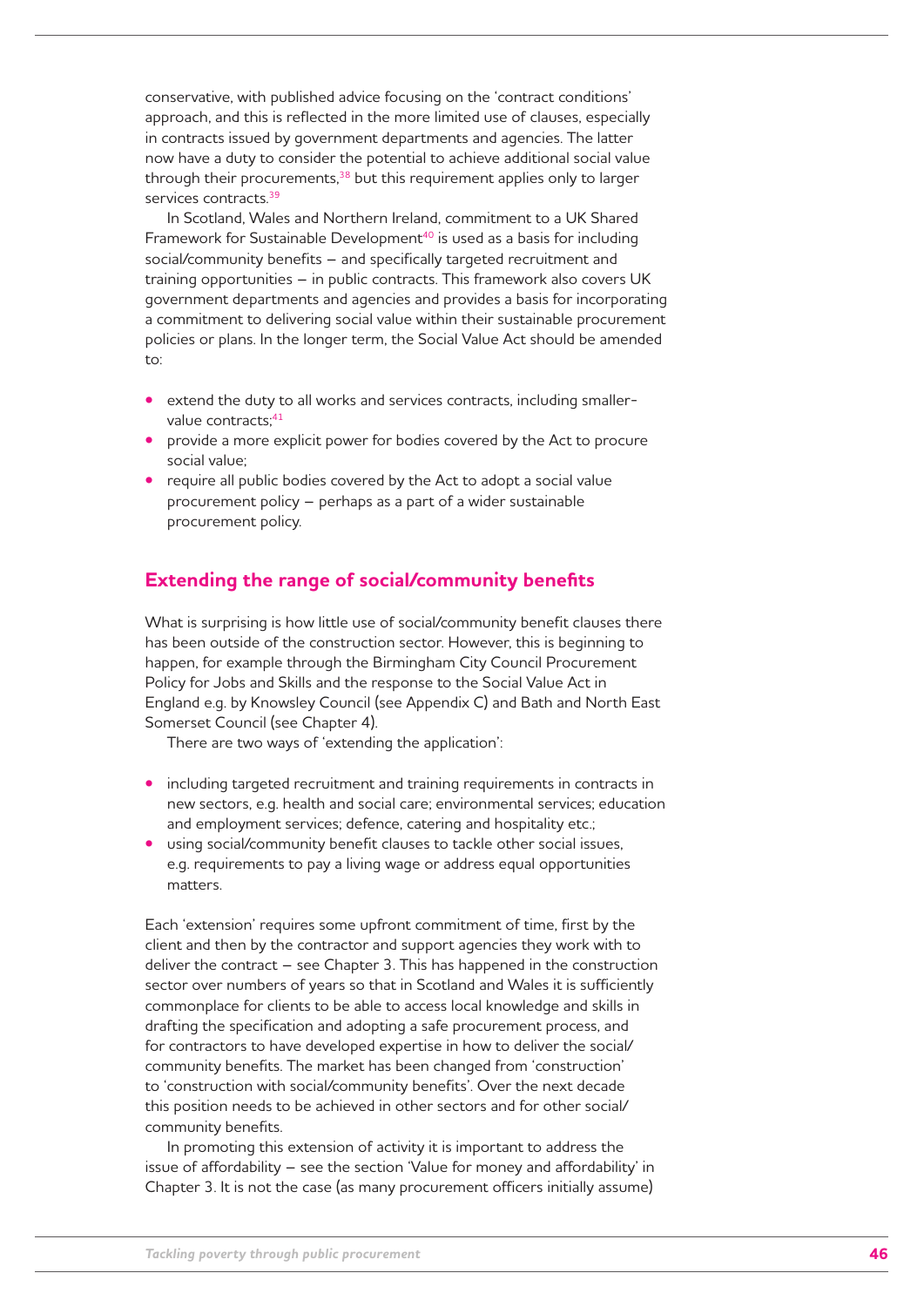that social/community benefits will always cost more. Such additional expenditure may be legitimate<sup>42</sup> and may result in better value for money for the taxpayer overall, $43$  but whether or not there are additional costs will depend on what is required, and what alternative resources – e.g. for training and mentoring – can be accessed by the contractor.

In Chapter 1 this aim of extending the use of targeted recruitment and training requirements was presented as 'the one in a £1 million challenge'. If all of the public sector that is procuring works and services committed to obtaining one year of work for a new entrant – someone who needs training/retraining and a period of supported employment to become fully productive – for each £1 million in contract value, this would have a very significant impact on youth unemployment and long-term unemployment. Using a wide range of public expenditure to provide opportunities for these new entrants is critical at a time when funding for welfare and other antipoverty programmes is being cut.

This would not necessarily equate to one opportunity per £1 million because some beneficiaries would need several years of training and support to get to the point where they can sustain themselves through the labour market  $-$  e.g. trade apprentices  $-$  but the impact would nevertheless be very significant.

With sufficient government and client support, the target could be the subject of a voluntary agreement with existing contractors, allowing a quick build-up of opportunities.

### **Focusing on poverty**

Finally, there is a need for practitioners to maintain a focus on tackling poverty and disadvantage, not just on placing people from a target community into work. To be fair, the expressed intent of the social/ community benefit requirements in the case studies was not usually expressed as reducing poverty. More typically the intention was to target opportunities at neighbourhoods with high levels of deprivation and the candidates selected by the employer – probably the best available from the area – may or may not have had significant barriers to employment.

In the 'employability industry' the targeting of opportunities at people who are more distant from employability is measured by 'additionality', which has been described as "... the net changes that are brought about over and above what would have happened anyway" (Scottish Enterprise, 2008). This is in a context where most employability schemes have historically benefited the most able unemployed people – many of whom would statistically have got a job within a few months without specific help – rather than those with significant barriers. To date there is no known analysis of the additionality achieved by including social/community benefits in contracts, but the Scottish Government is currently commissioning research on this.

It would be worthwhile for all organisations using targeted recruitment and training requirements in their contracts to focus more on the additionality achieved. This will:

- **•** provide better value for money for the time and resources invested in the inclusion of targeted recruitment and training requirements in contracts;
- better support other publicly funded employability programmes and help to achieve better value for money from this investment;
- maximise the reduction in poverty and reliance on state benefits, and improve the local and national economies.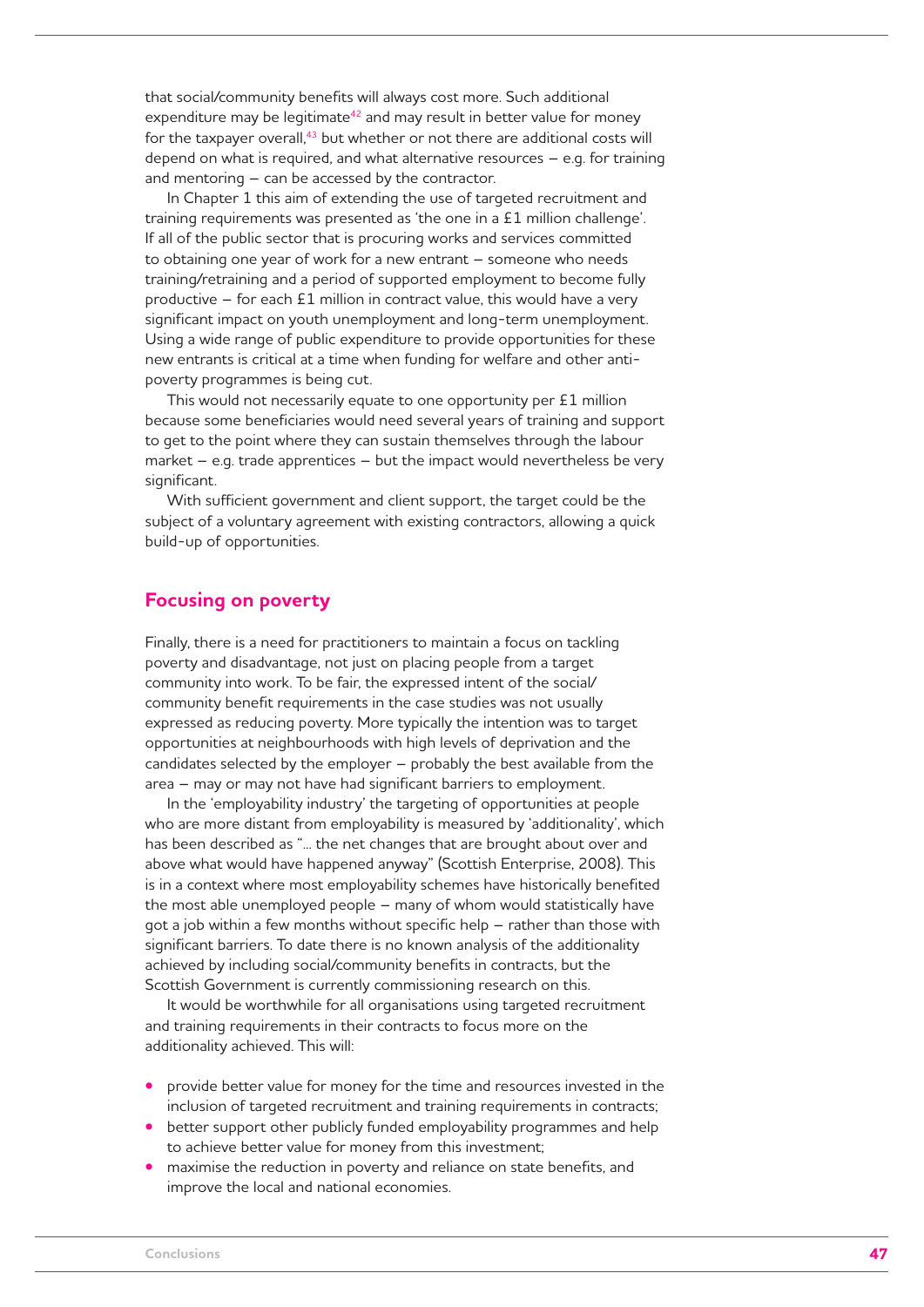To refocus efforts in this way requires a different message to be given to contractors and the job-matching agencies they work with to fulfil the contract conditions – through the specification, through engagement and through monitoring and feedback arrangements.

In a labour market that is now at least EU-wide, there are always likely to be candidates – often self-employed or agency workers – who have the skills and work experience required by a contractor, and agencies exist in many sectors to make such recruitment easy. If there is no attempt to set aside and sustain new entrant opportunities for people that do not already have the characteristics that the employer is seeking, then these people can never get the start they need, and therefore never get the skills and experience that will help them sustain reasonable employment through the labour market: employment that will help lift them and their family out of poverty. This should be the focus of targeted recruitment and training requirements in public contracts across the UK.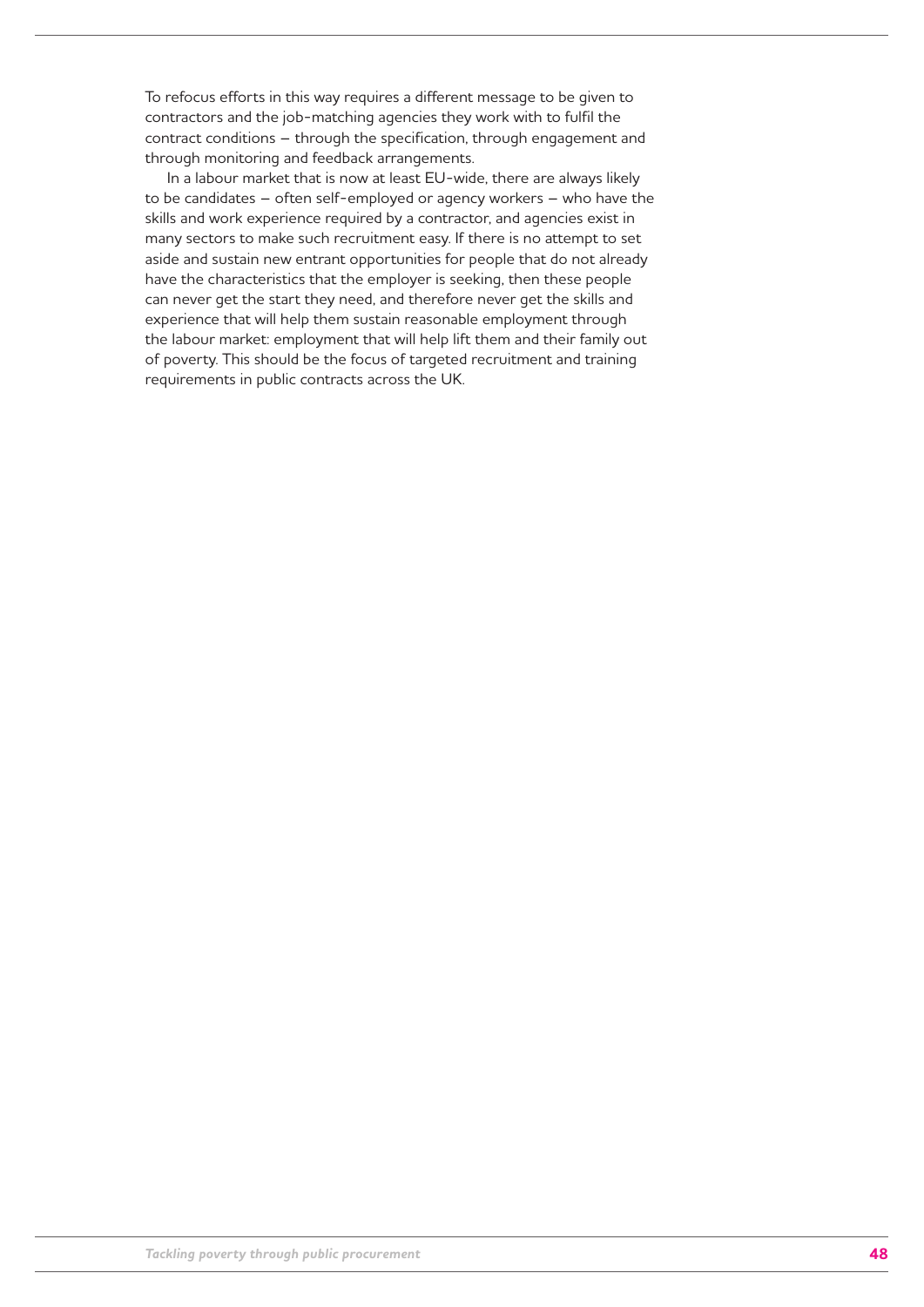# **Appendix A: Case study 1 – Glasgow Housing Association**

### **Introduction**

Glasgow Housing Association (GHA) was created as the housing stock transfer organisation for Glasgow, with initially over 80,000 homes to improve and manage. This number was reduced to 42,000 through demolition of unpopular/unsustainable stock and transfers to neighbourhood housing associations after improvement. However, GHA has now become part of a newly created Wheatley Housing Group, which is expanding to incorporate other housing management organisations, both in Glasgow and elsewhere in Central Scotland.

GHA's Neighbourhood Renewal Team (NRT) has been in place since the creation of the organisation in order to deliver the training and employment and wider community development elements that were offered to tenants during the 'transfer vote'. The principal focus of its work is employment and training, including the scoring and monitoring of related requirements in the construction and refurbishment contracts.

GHA set up a computer-based monitoring and reporting system in 2005, which is fundamental to its employment and training activities. Each beneficiary has to be registered with the NRT using a pro forma that includes personal information. Main contractors are responsible for collecting these from subcontractors. Any person who is not registered is not counted towards the contract target.

The GHA example is of particular importance because it has been operating virtually unchanged for nine years and has been well documented: a detailed case study covering the initial procurement and operation was published in 2008 (Scottish Government, 2008a) and monitoring data has been collected from 34 contracts across 15 types of work, including technical disciplines (electrical, plumbing, heating, lifts), roofing and environmental work, demolitions, repairs and new build.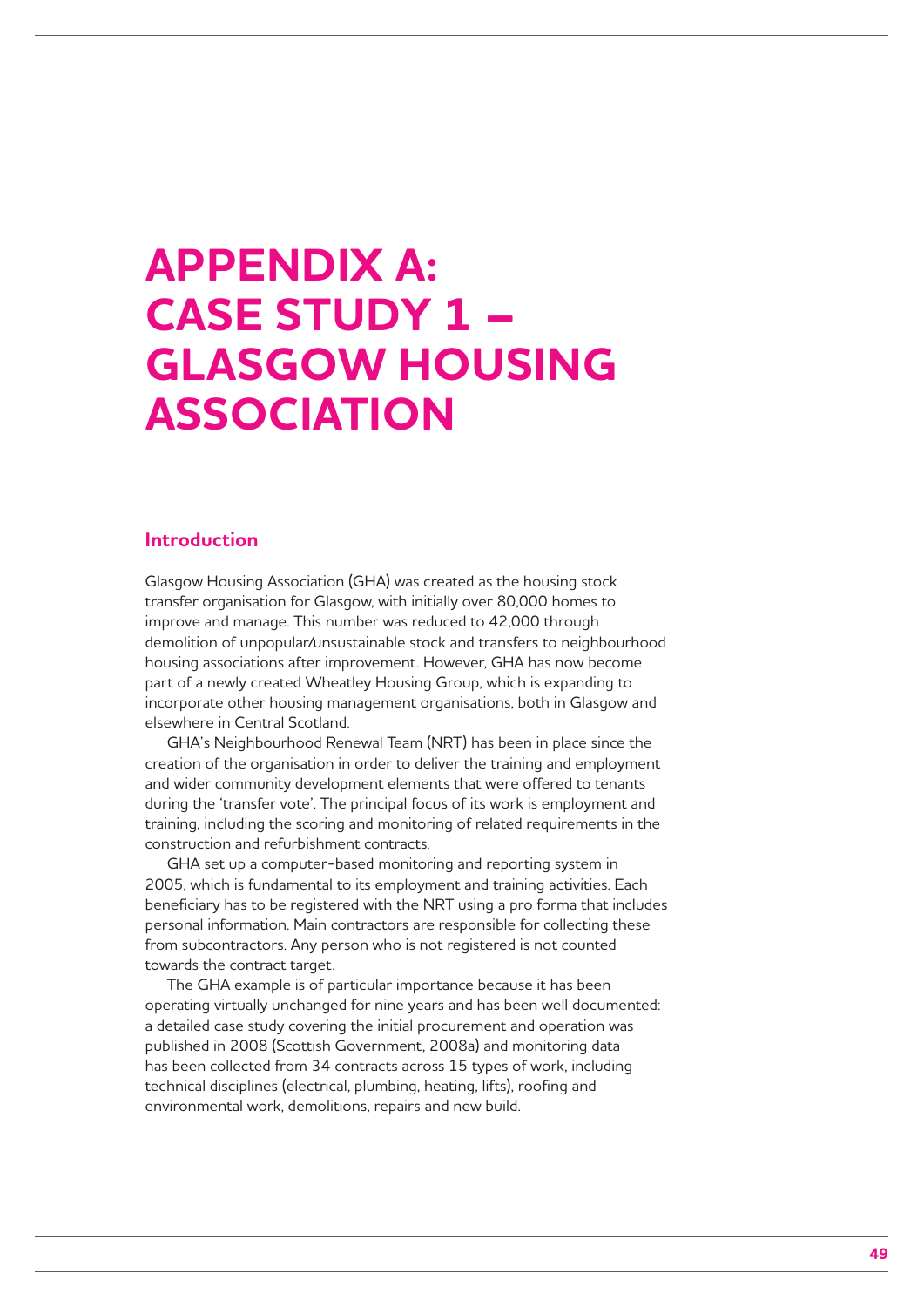## **The procurement process**

GHA has always regarded the employment and training requirements as core to its purpose. They were critical in the offer made to tenants ahead of the 'transfer vote' and therefore critical to the way GHA set about delivering services. In this context, GHA refers to the community benefit requirements in the contract notices<sup>44</sup> and the Pre-Qualification Questionnaire (PQQ).

'The successful economic operator and its supply chain will be required to assist in the achievement of the contracting authority's social and environmental objectives. Accordingly, economic operators should be aware that contract performance conditions and evaluation criteria may include social and environmental considerations. Details will be set out in the contract documents.'

Wording from OJEU section lll.1.4 'Other particular conditions'

The PQQ responses are not now scored but usefully flag up the importance of employment and training to GHA, but the employment and training 'offer' in the tender is assessed using a standard scoring framework, and this typically accounts for about 40 per cent of the 'quality score' – about 12 per cent of the overall score.

GHA has included the following requirements in its tenders for construction work:

- **•**  every vacancy to be notified to agencies named by GHA;
- 10 per cent of person-weeks delivered by new entrant trainees engaged in a training programme agreed by GHA;
- the equivalent of 5 per cent of person-weeks to be available for work experience placements;
- the provision of records (personal data) for monitoring purposes.

A new entrant trainee is defined in the documents as 'a person leaving an educational establishment … or a training provider, or a non-employed person that is seeking employment that includes … training'. These can be in one of two categories: an apprentice (who can be counted as a new entrant for up to 104 weeks); or an 'other operative/trainee' (who can be counted for 52 weeks). These definitions are a key part of achieving the GHA objective of maximising employment and training opportunities for people facing barriers in the labour market.

A pro-forma Community Benefits Method Statement has to be submitted with the tender showing how the above will be achieved, including projected job numbers for different trade areas. Many contracts have been tendered as 'frameworks' whereby the actual amount of work to be undertaken is not known at the tender stage. In this context the Community Benefits Method Statement has to be prepared for a notional value of work of a type described in the tender.

Each main contractor also has to submit a quarterly report to the NRT that includes outcome information relating to the above requirements. This information is aggregated for each contractor and provided to the GHA contract management team. The percentage of new entrant trainee person-weeks delivered is included in the KPIs for each contract, and underachievement can influence the award of subsequent work under framework contracts.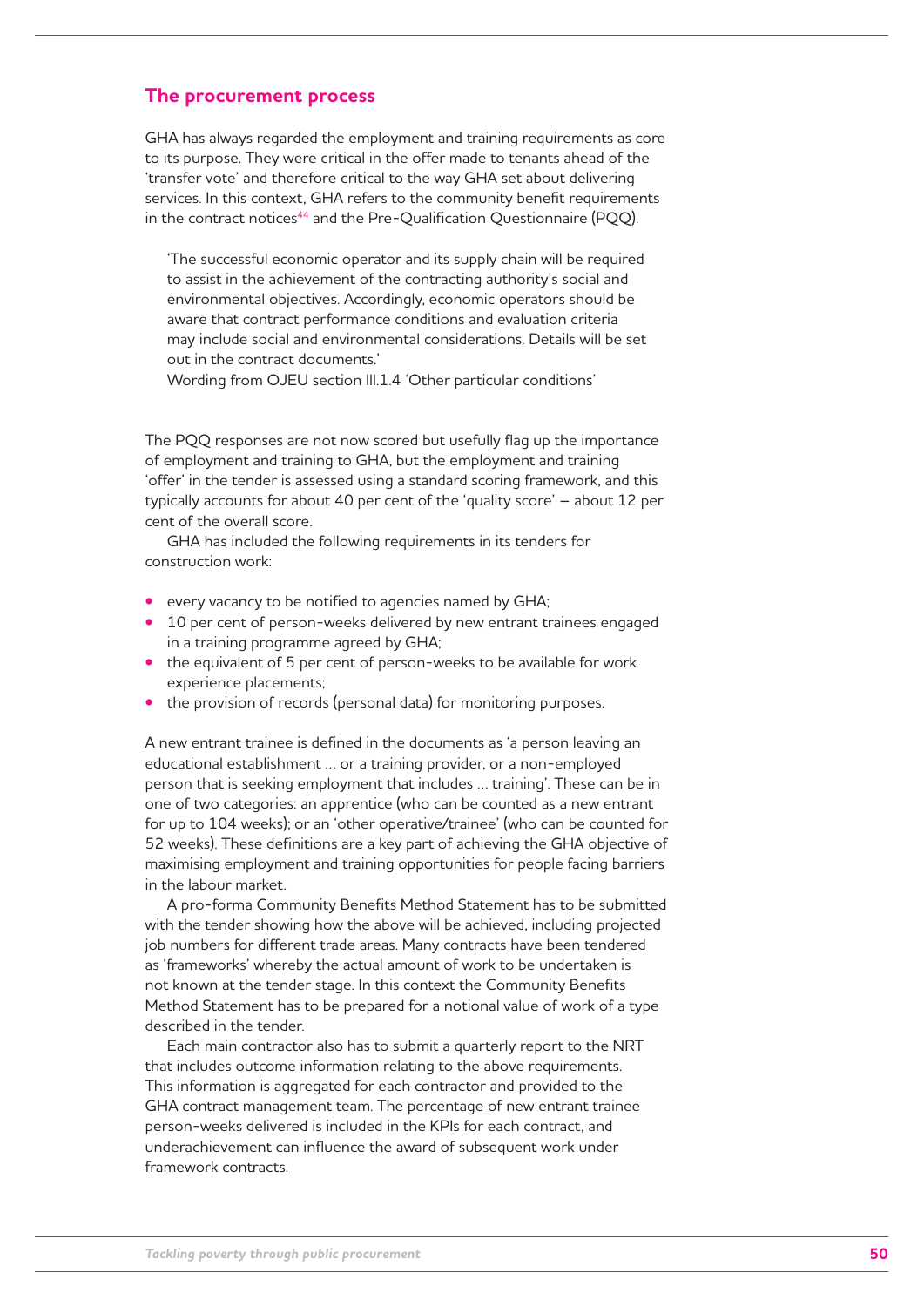GHA named Jobs & Business Glasgow (JBG) as its preferred partner. During the bidding process, tendering firms are referred to JBG for information on recruitment services and funds the contractor could potentially access if they take on trainees etc. JBG is acting as an adviser to potential contractors and not working on behalf of GHA. If a question on the employment and training requirements is raised by a tenderer then this is referred to the procurement team and they ensure that any additional information is given to all bidders.

Nine years on, many bidders have already done contracts with GHA and have therefore worked with JBG, and so they know how the system works.

When a contractor first starts working for GHA, the NRT will have a meeting to explain the registration and reporting system and requirements. After this the contact with contractors will mainly be if they are not providing reports and/or meeting their targets.

### **Job matching**

A distinctive characteristic of the GHA approach is that the NRT staff do not get involved with contractors in the recruitment of people to fulfil the new entrant trainee obligations. As a consequence they do not come under pressure to negotiate a variation to the contract requirements. As with other elements of the contract, the employment and training requirements are set out in the contract and NRT staff check and report outcomes. They will progress-chase if information is not being received, and get GHA contract managers to intervene if the contractor is unresponsive. But ultimately the contractor has a strong commercial interest to deliver the KPI target, and this is non-negotiable.

JBG is a charitable arm's-length organisation of Glasgow City Council with a brief to focus on Glasgow residents who are disadvantaged in the labour market, including long-term unemployed people, lone parents, people who are not in education, employment or training (NEET), care-leavers and ex-offenders. It covers the whole city from 20 local offices and has a proven track record of assisting contractors to deliver on their commitment to engage new starts and new entrant trainees.

The organisation has a client-centred approach, providing personal development, motivation and life skills, vocational training and job-search support. To maximise outcomes for Glasgow residents, JBG provides preemployability training to ensure that clients meet the requirements of the post.

JBG uses the Hanlon database system for recording jobseekers, matching to vacancies and tracking clients. There are two categories flagged on the database, from which different types of vacancy can be filled:

- **•** a jobs portal where any UK resident can register an interest in Glasgow jobs;
- a listing of long-term unemployed people and other priority candidates from the Glasgow area.

When vacancies arise for a skilled worker or a new entrant trainee, the database identifies potential candidates with the relevant experience. JBG pre-screens clients based on the contractor's vacancy notification to create a shortlist of job-ready candidates. A special feature of the database is that it records a person's skills and experience as well as their qualifications, and job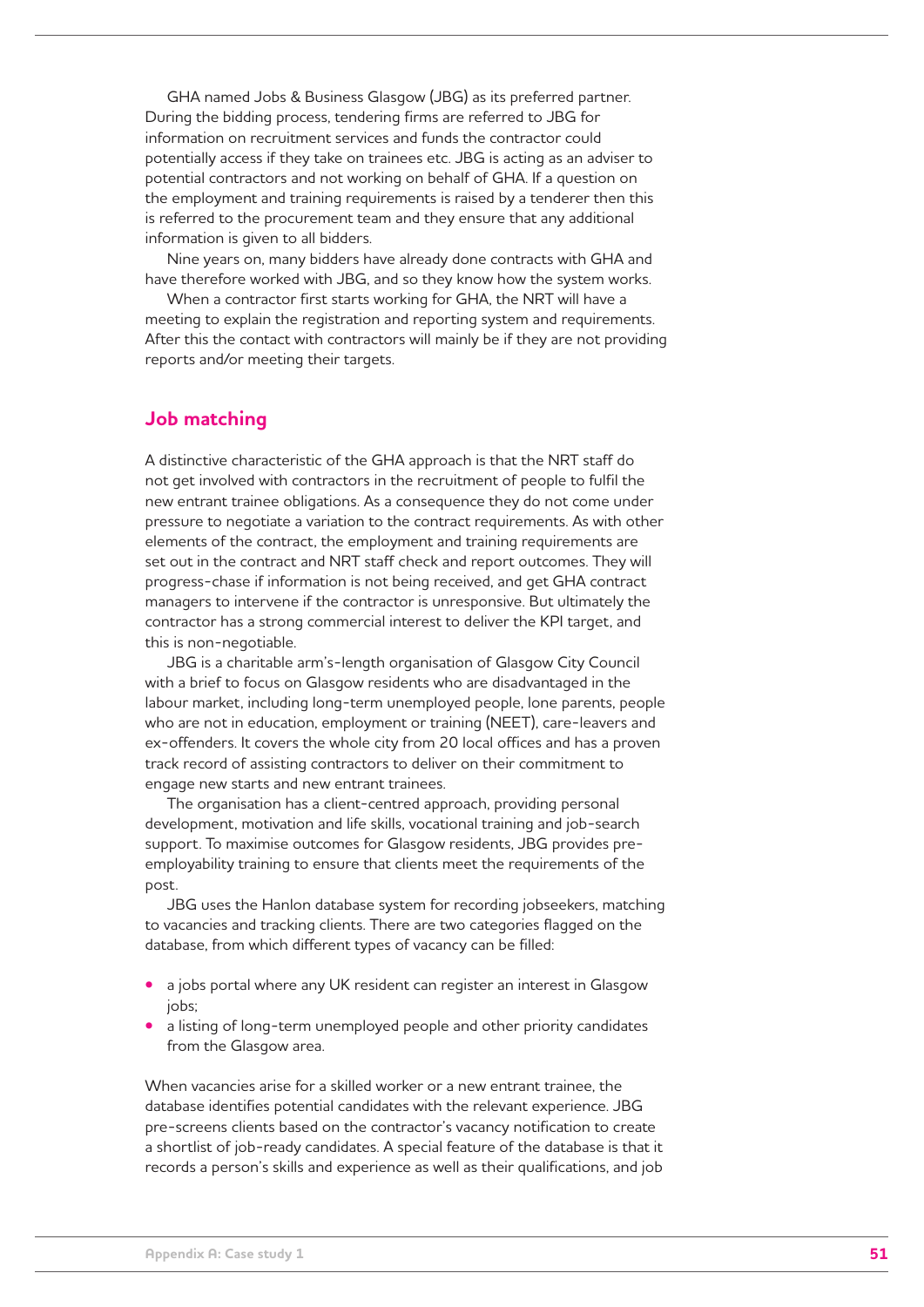matching is done through an analysis of the skills and experience required for the job, rather than qualifications.

### **Impact on costs**

One argument that has been raised against the inclusion of community benefits in the tender award process is that it could result in the appointment of a contractor that only won the contract because they scored highly on the community benefits element. This could result in less good value for money in terms of the primary purpose for which the public money was made available. An analysis of the first 13 GHA works packages demonstrates that at both the PQQ (344 submissions) and the award (84 tenders) stages the highest scoring contractors in relation to community benefits were also among the highest scoring across a range of quality measures (Scottish Government, 2008, pp. 37–7).

Since the employment and training elements are part of 'the subject of the contract' – i.e. what GHA is buying – the value for money assessment should include any costs associated with this element. However, if there is an additional cost it seems that this is not significant. Each year GHA commissions external consultants to benchmark its major investment programme and this demonstrates that the GHA costs are below national benchmark levels.

### **Outcomes**

Between 2005 and 2013 a total of 657 apprentices obtained an average of 74 weeks' engagement, while 501 'other new entrant trainees' obtained an average of 22 weeks' employment. In total these new entrant trainees obtained just under 60,000 person-weeks of employment: 11.4 per cent of the total weeks used on all contracts, against a target of 10 per cent. Apprentices provided 81 per cent of new entrant trainee person-weeks.

An additional 843 people were recruited to fill vacancies for experienced staff. Of these, 37 per cent came from Glasgow and 82 per cent came from the Glasgow travel-to-work area.

From Table 4 it can be seen that there was some variation in the outcomes between types of contract, but the target was met in twothirds of these. However, Table 5 demonstrates there were often greater differences in the outcomes achieved by contractors carrying out similar types of work. Some of this may be the result of the specific content of the contract, but it seems likely that much of this is to do with the commitment and management skills of the contractor. One low-achieving contractor with a significant-sized contract could significantly lower the norm for the type of work. For example, in the electrical rewiring contracts, two contractors achieved about 19 per cent of the works delivered by new entrant trainees; the third achieved only 4 per cent and the average dropped to 9.6 per cent.

A critical issue for GHA is the extent to which the job-matching process delivered opportunities for the most disadvantaged communities in Glasgow. Defining the latter as the bottom 15 per cent of areas in the Scottish Index of Multiple Deprivation (SIMD), 48 per cent of opportunities went to residents of these target areas. Again there was significant variations between types of contract, with the 'technical trades' recruiting lower proportions from the target areas (electrical rewiring 42 per cent, kitchens and bathrooms 44 per cent, lift maintenance 35 per cent) and less technical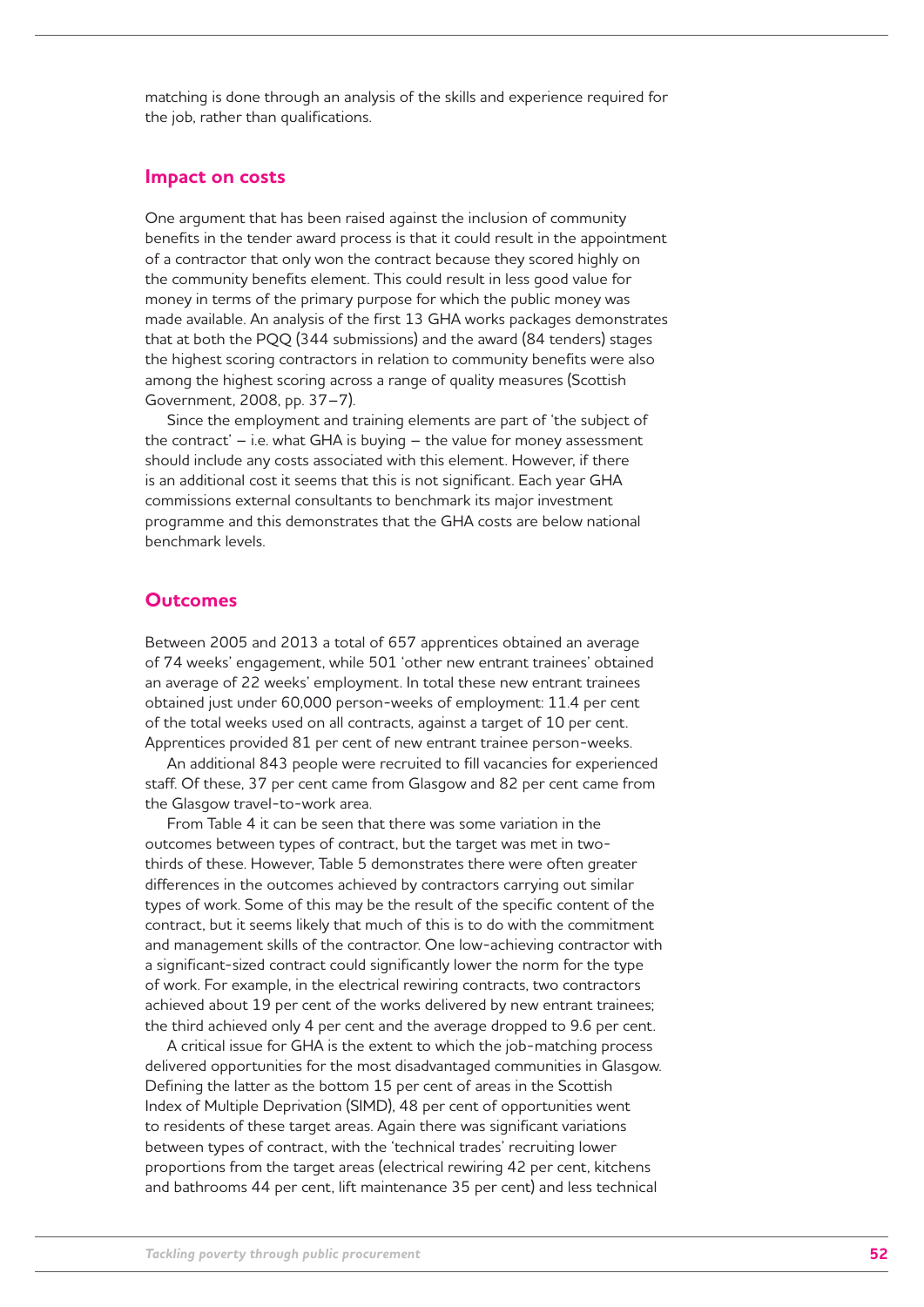### **Table 4: Person-weeks outcomes from 35 GHA contracts**

|                                |                  | New entrant trainee person-weeks |                   |                       |                   |                  |      |
|--------------------------------|------------------|----------------------------------|-------------------|-----------------------|-------------------|------------------|------|
|                                | Total            | <b>Apprentices</b>               |                   | <b>Other trainees</b> |                   | <b>Total</b>     |      |
| <b>Contract type</b>           | person-<br>weeks | Person-<br>weeks                 | $\%$ <sup>a</sup> | Person-<br>weeks      | $\%$ <sup>a</sup> | Person-<br>weeks | %    |
| Electrical rewiring            | 71,305           | 6,203                            | 91.0              | 611                   | 9.0               | 6,814            | 9.6  |
| Environmentals                 | 19,306           | 224                              | 9.3               | 2,174                 | 9.0               | 2,398            | 12.4 |
| Kitchen and bathrooms          | 95,988           | 13,823                           | 91.8              | 1,229                 | 8.2               | 15,052           | 15.7 |
| Roofing and cladding           | 102,695          | 8,718                            | 83.7              | 1,697                 | 16.3              | 10,415           | 10.1 |
| $T84c$ improvements            | 5,170            | 39                               | 11.5              | 299                   | 88.5              | 338              | 6.5  |
| MSFs <sup>d</sup> improvements | 35,140           | 104                              | 13.5              | 665                   | 86.5              | 769              | 2.2  |
| Low-rise demolitions           | 4,249            |                                  |                   | 191                   | 100               | 191              | 4.5  |
| High-rise demolitions          | 19,476           | 24                               | 1.4               | 1,657                 | 98.6              | 1,681            | 8.6  |
| New build                      | 30,425           | 1,942                            | 50.4              | 1,911                 | 49.6              | 3,853            | 12.7 |
| Boiler replacement             | 5,110            | 664                              | 94.5              | 39                    | 5.5               | 703              | 13.8 |
| Lift maintenance               | 9,236            | 1,494                            | 100               |                       |                   | 1,494            | 16.2 |
| Electrical upgrade             | 3,147            | 394                              | 100               |                       |                   | 394              | 12.5 |
| Repairs and maintenance        | 111,515          | 13,935                           | 98.9              | 156                   | 1.1               | 14,091           | 12.6 |
| Handyperson                    | 1,135            |                                  |                   | 390                   | 100               | 390              | 34.4 |
| Wingets                        | 6,227            | 788                              | 91.0              | 78                    | 9.0               | 866              | 13.9 |
| Total                          | 520,124          | 48,352                           | 81.3              | 11,097                | 18.7              | 59,449           | 11.4 |

Notes:

<sup>a %</sup> of all new entrant trainee person-weeks.

**b**% of total person-weeks used.

c Tower blocks.

<sup>d</sup> Multi-storey flats.

### Table 5: Highest and lowest new entrant trainee outcomes<sup>a</sup> in each type of contract (%)<sup>b</sup>

|                        | New entrant trainee outcomes |                                                  |                                   |  |  |
|------------------------|------------------------------|--------------------------------------------------|-----------------------------------|--|--|
| <b>Contract type</b>   | contractor                   | Highest-achieving Lowest-achieving<br>contractor | Average across<br>all contractors |  |  |
| Electrical rewiring    | 19.2                         | 4.6                                              | 9.6                               |  |  |
| Environmentals         | 12.5                         | 12.3                                             | 12.4                              |  |  |
| Kitchens and bathrooms | 217                          | 9.2                                              | 15.7                              |  |  |
| Roofing and cladding   | 18.6                         | 4.7                                              | 10.1                              |  |  |
| Low-rise demolition    | 19.1                         | Ω                                                | 4.5                               |  |  |
| High-rise demolition   | 172                          | 2.0                                              | 8.6                               |  |  |

Notes:

<sup>a</sup> new entrant trainee person-week as a % of total person-weeks utilised.

**b** where three or more contractors carried out the works.

works a higher proportion (environmentals 56 per cent, handyperson 63 per cent). However, the new-build contracts also achieved 60 per cent.

These outcomes have been achieved with approximately 1.5 full-time equivalent staff dedicated to the facilitation and monitoring activity within GHA.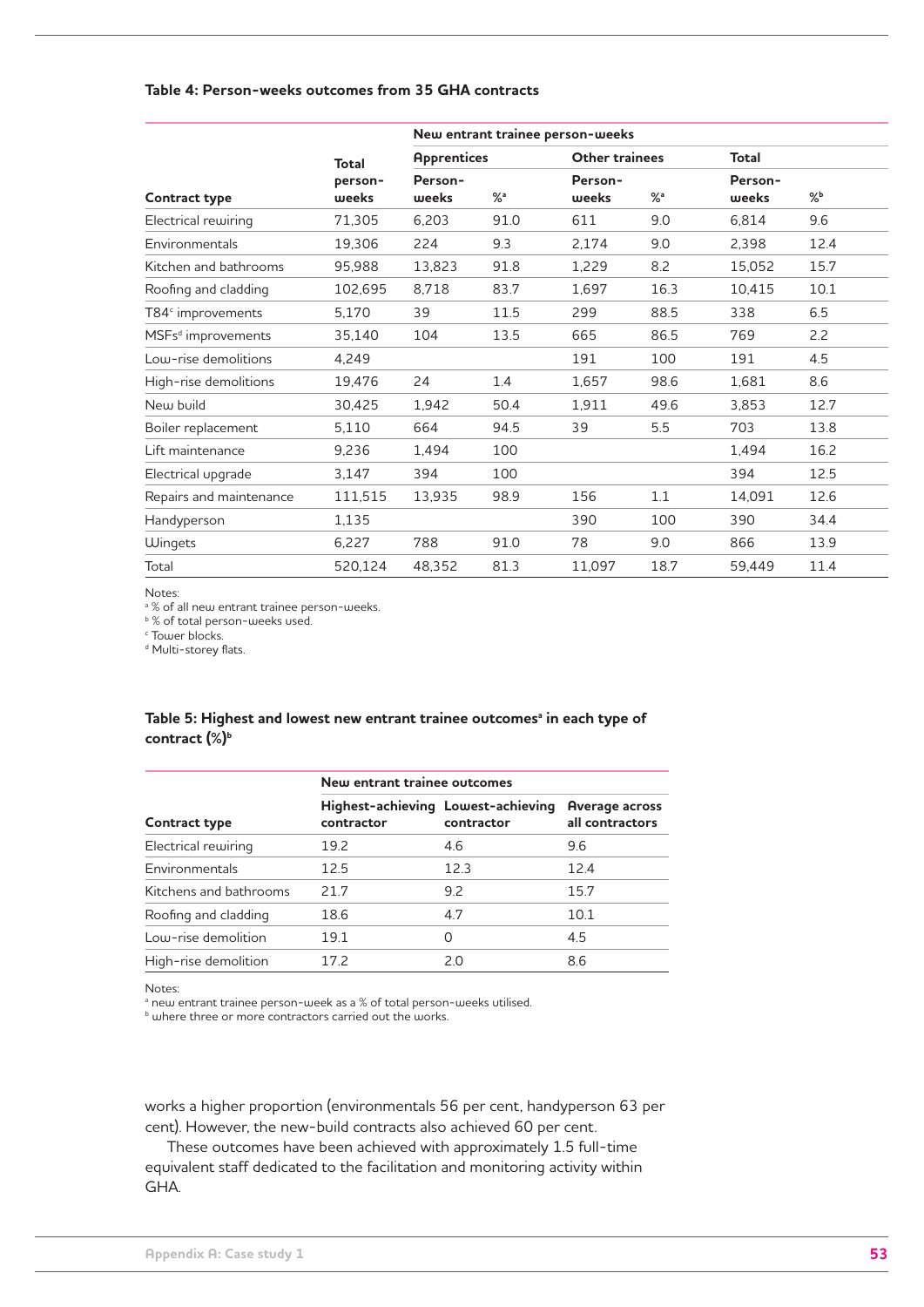### **Strengths and weaknesses**

The GHA approach demonstrates what can be achieved where targeted recruitment and training outcomes are given a high priority within the client organisation and this is reflected in the procurement process and contract management. Resources were made available in the earliest days of GHA to develop a methodology that dovetailed with the procurement process and was given weight within that process, while maintaining a level playing field for contractors from across the EU. Resources were also made available to ensure that contractors' outcomes were properly recorded and reported and that contractors were held to account through the KPI process. Poor performance has a commercial impact for contractors.

Compared with 2005/06 there is now a widespread acceptance of the community benefit requirements within tenders and contracts in GHA. Evidence of this is as follows:

- **Procurement staff approach the NRT when new procurements are taking** place;
- guarterly reports are seen by the Executive Group and the Board of GHA;
- director-level staff are happy to get involved if a contractor is not performing.

The improved quality of method statements received in recent tender exercises indicates that there is also growing understanding and support for the approach from contractors: many find imaginative ways to meet the targets even where the nature of the work makes this difficult. In part this is because they have seen the business benefits: they get a better and more committed workforce and they are better able to compete for other contracts – which are common in the West of Scotland – that include employment and training requirements.

The tender scoring team have also learned to identify contractors that may have a poor understanding and commitment. Key signs are a lot of copied and pasted text, the use of the ambiguous 'could' rather than the more positive 'will', and a failure to name the appointed recruitment route.

It could be argued that one reason for the success of the GHA approach is that NRT staff have not got involved in negotiating outcomes with contractors. A standard 10 per cent new entrant trainee target has been applied across the board, and even where contractors at first argued that this was not deliverable in their type of work, most have then gone on to deliver good outcomes. By holding fast to the KPIs and encouraging contractors to solve the problem of how to achieve the target, the overall target has been met.

However, this points to the importance of having a job-matching partner that is equally committed to targeting opportunities at people with significant barriers to entering the labour market. JBG – largely funded outside of mainstream government programmes that may dictate other priorities – provides an ideal partner. There is a small downside to this: the NRT does not meet and work with the beneficiaries.

A final sign of success is that the approach developed by GHA will now be rolled out across the Wheatley Group.

#### **Enquiries**

Helen Scott, Programme Coordinator, Neighbourhood Services, Wheatley Housing Group. Tel: 0141 274 6491. Email: Helen.Scott@gha.org.uk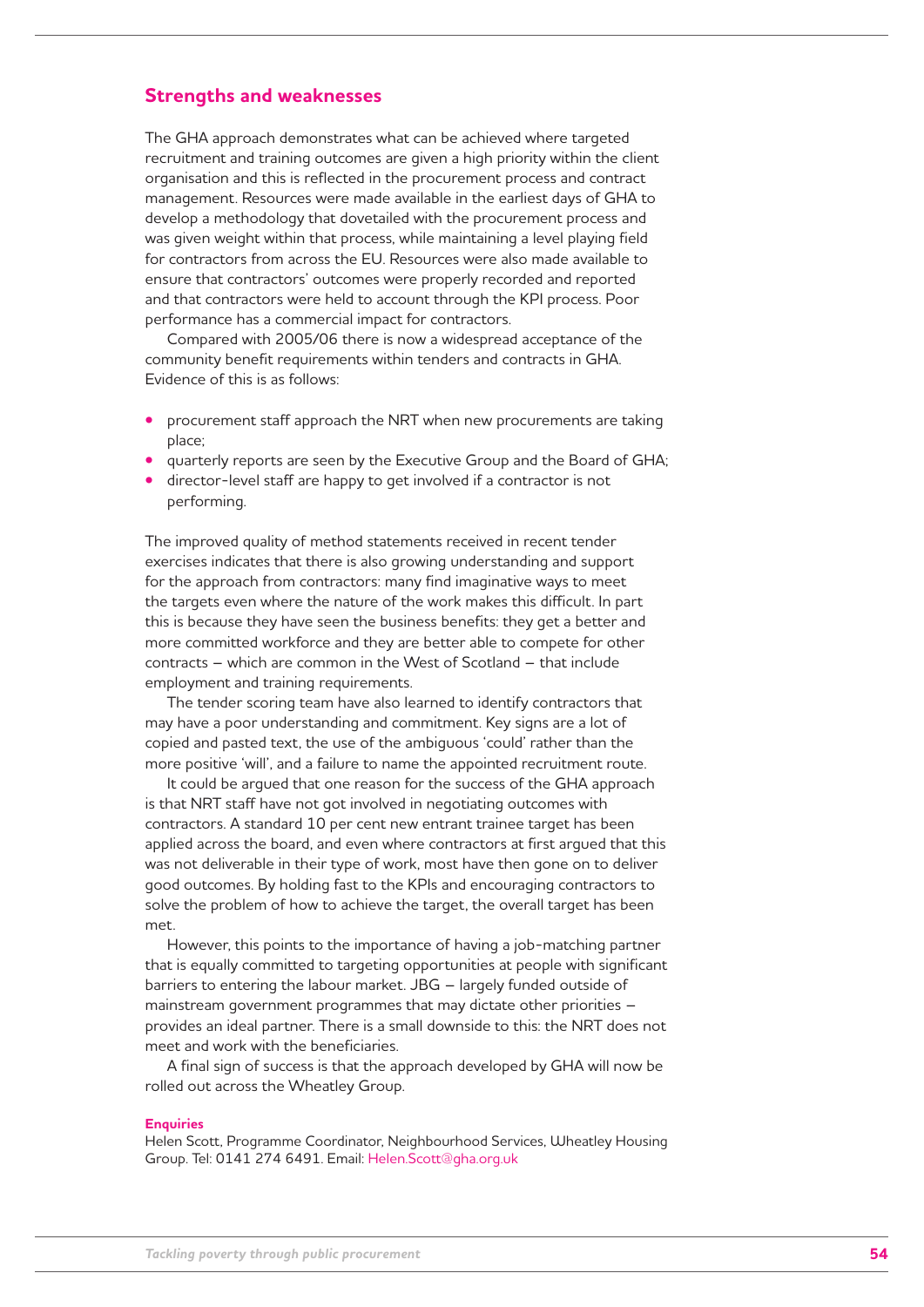# **Appendix B: Case study 2 – Birmingham City Council**

## **Background**

Birmingham City Council (BCC) has a long track record in working with employers in targeting recruitment, including the negotiation and implementation of voluntary Jobs and Skills Charters. In 2009–10, BCC included jobs and skills requirements as contract conditions in the new £193 million Library of Birmingham project and after appointment negotiated a target of 250 jobs for local unemployed people, and a subtarget of 25 apprenticeships, with the contractor. These have been delivered as part of a National Skills Academy for Construction. At project completion, 306 jobs had been achieved, including 82 apprenticeships, of which 54 per cent were taken by residents of the council's priority areas.

This work is carried out through BCC's Employment Access Team (EAT) that supports the implementation of the employment and skills element within the procurement process from the outset, devising appropriate employment and skills contract clauses, evaluating tender responses, negotiating suitable targets, supporting the recruitment process and monitoring and evaluating outcomes.

## **The Procurement Policy Framework for Jobs and Skills (PPFJS)**

The PPFJS was championed by the council's chief executive and Corporate Management Team as a way of achieving the commitment in the Community Strategy and the Local Area Agreement to 'reducing worklessness and raising skill levels'. It was developed by senior officers from Regeneration, Corporate Procurement and Legal Services and was underpinned by the power to 'promote the social well-being of the area' in section 2 of the Local Government Act 2000. It establishes a position where BCC can include jobs and skills as part of the subject of the contract and therefore part of 'best value', and they can be used in the award of the contract.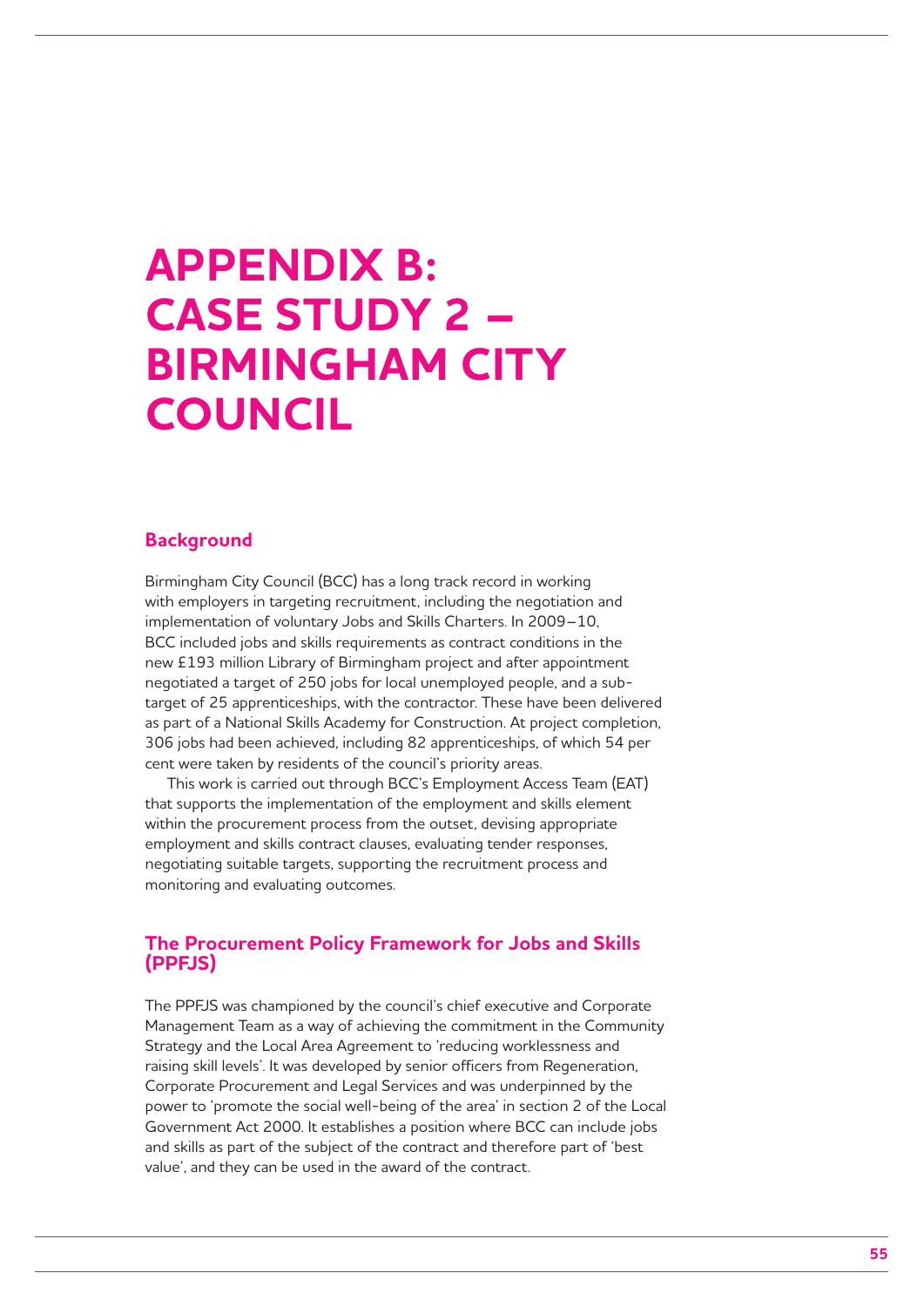The PPFJS is mandatory for all council procurement teams to consider during the commissioning and procurement process. It requires them to engage contractors in the jobs and skills agenda through contract clauses (the default position), voluntary agreements or a charter. The following threshold values were agreed for the initial implementation of this policy:

- all new service and construction contracts for a value of more than £1 million will be subject to the full application of the policy  $-$  i.e. that jobs and skills contract clauses are always considered first;
- all goods/product supply contracts for a value of more than £1 million will be subject to a negotiated Jobs and Skills Charter;
- all existing service and construction contracts with a value more than £5 million will be subject to negotiated voluntary agreements;
- all existing service and construction contracts with a value of £1 million to £5 million will be subject to a negotiated Jobs and Skills Charter.

Where a procurement team consider that the PPFJS requirements are inappropriate, they can submit an exemption report to the relevant cabinet member.

A major benefit of the PPFJS approach is that contract managers and procurement teams approach the EAT for help, rather than the latter having to approach each team to ask for action on jobs and training.

Working with Corporate Procurement, the EAT has:

- supported training and awareness sessions for commissioning teams;
- **•** prepared a 'how to do it' toolkit that is on the council's intranet system;
- helped to develop the jobs and skills elements of specifications;
- **•** set up jobs and skills monitoring and reporting arrangements;
- undertaken the scoring of jobs and skills method statements, which often have a weighting in the contract award process (varying from 5 to 19 per cent).

# **Targeted recruitment**

When a contractor is appointed, an EAT officer meets with them to discuss and agree a targeted recruitment and training schedule. As each opportunity becomes available a job and person specification will be obtained and this is circulated to around 100 community-based training and employability agencies. These agencies send candidates' 'expression-of-interest' forms and CVs through to the EAT who register them on a database, shortlist suitable candidates and arrange interviews.

Where lead-in time permits and the opportunities warrant it, customised pre-employment training courses leading to a guaranteed interview or a place in an employer assessment centre are delivered in partnership with the jobcentre, colleges and training providers.

In creating an interview list of people who meet the employer's requirements, the EAT look first at applicants from the council's priority areas and wards, and then at other Birmingham candidates. If there is a shortfall then people who do not have a Birmingham postcode are included. The employer then selects from the shortlist of interviewees and advises the EAT who they have appointed. This is logged on the database through a registration form completed at the person's induction session for those contracts that are measured by job outcomes.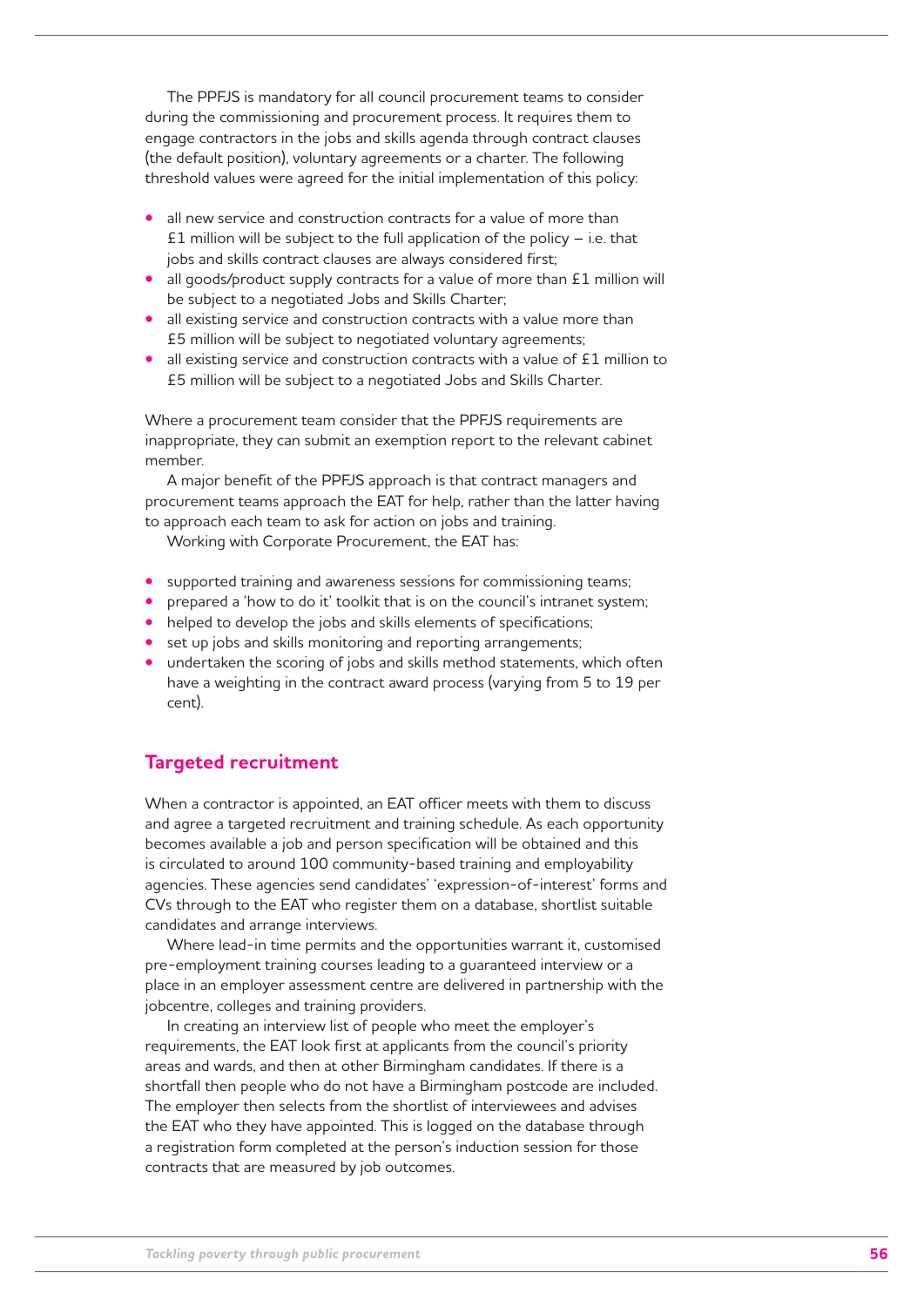Outcomes are collected through a monitoring form provided by the main contractor. They have responsibility for collecting information from subcontractors.

# **Constructing West Midlands (CWM) framework contract (post policy adoption)**

An early contract affected by the PPFJS was the CWM framework that BCC was procuring but can be used by neighbouring West Midlands authorities and other public bodies. At the tender stage, bidders had to submit a Targeted Recruitment and Training and Supply-chain Opportunities Method Statement that would achieve the following:

- 60 person-weeks of paid employment for a new entrant trainee per £1 million in invoiced contract value;
- **•**  every vacancy arising from the contract to be notified to the employer (i.e. the client for the contract);
- notification of all subcontract and supply opportunities to a portal site identified by the employer (e.g. Find it in Birmingham);
- registration of each new entrant trainee with the EAT for contract monitoring purposes.

A new entrant trainee was defined as:

'a person leaving school, college, training etc., people that are over 6 months unemployed and seeking a job with training (i.e. because they are new to the sector), or people that are recognized as "new entrant trainees" but need a new position to complete their allotted time (156 weeks for an apprentice or 52 weeks for an "other trainee").'

The Method Statement included a projection of the person-weeks to be delivered by new entrant trainees (split between apprentices and other trainees), for a notional £50 million contract and a 'net cost schedule' relating to the targeted recruitment and training elements. This was scored as a part of the contract award process.

Individual work packages are procured through call-down projects. One framework contractor may undertake many contracts and the aggregate jobs and skills targets are calculated by the framework manager as projects are invoiced. These are then compared with the outputs achieved and the results form a part of the contract KPIs and inform future work allocations. This helps to keep the focus of contractors.

In a context where more procurement is taking place through multi-client framework contracts, the CWM contract is important in demonstrating how jobs and skills can be fully incorporated, embedded and implemented.

By June 2013, the accumulated target was 2,757 person-weeks and 3,493 person-weeks had been achieved through 111 opportunities: 71 jobs, 27 apprenticeships and 13 work placements.

# **Birmingham Gateway – Network Rail**

Network Rail (NR) is leading the development of Birmingham Gateway that includes the regeneration of New Street Station and surrounding property. It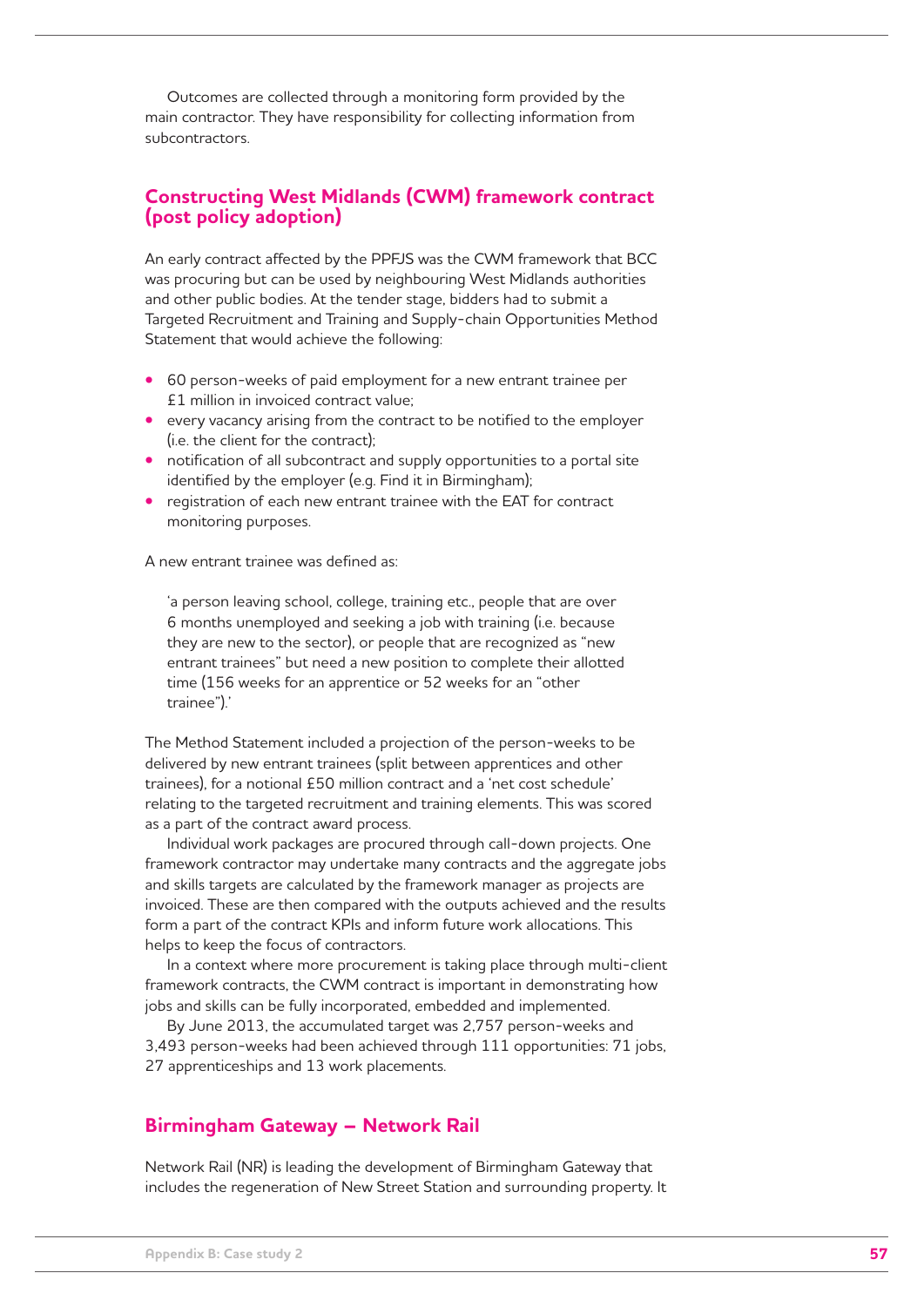was required to take action on jobs and skills and local business opportunities under the terms of a Planning Agreement (linked to the award of planning consent for the proposed development) and as a condition of grant from the Regional Development Agency.

To achieve these requirements, NR signed a Charter for Jobs and Skills with BCC and subsequently agreed to include jobs and skills requirements in the specification of work packages with an anticipated value of over £810,000, using standard documentation. These are also included as contract conditions.

Critical to delivery has been the secondment of an EAT officer to NR for three days a week over a number of years. The officer, who is based in the NR office, works with commissioning and monitoring staff on the identification of suitable new entrant trainee targets for each contract – depending on the scale and nature of the onsite activity. These targets are incorporated in the specification and in KPIs for contractors.

During the tender process for each 'package', the EAT officer gets involved with mid-tender interviews to explain what is required, and then scores a Jobs and Skills Method Statement as part of the contract award process. As opportunities become available these are recruited through the EAT approach described above.

Monitoring is done through the submission of monthly spreadsheets by each contractor listing the local beneficiaries they have onsite. A key part of the approach is the way that KPIs are managed by Mace, the Contract Delivery Partner for Network Rail. Outputs for jobs and skills are assessed each month and the outcomes shared at a meeting of all contractors. So any underperformance is exposed and widely shared. It also impacts on overall KPI scores which determine future allocations of work, and so has commercial implications for the contractor.

With two years' construction still to run, the initiative has delivered the following:

- **•** 325 construction jobs/apprenticeships/graduate positions have been filled by Birmingham residents, and a further 70 positions have been safeguarded;
- 101 unemployed Birmingham residents have participated in customised pre-employment training;
- 15 people have obtained jobs with associated railway employers.

### **Strengths and weaknesses**

A key strength of the PPFJS approach is that there is a formal requirement for BCC procurement and commissioning teams, and then contractors, to engage with the EAT. Through this comes the utilisation of the EAT services, and through this flows opportunities for Birmingham residents, including those from target communities and wards.

The approach maintains 'a level playing field' for non-local contractors by requiring all contractors and subcontractors to recruit or consider recruiting (depending on whether this is a contract condition or a charter) via the EAT.

A possible weakness of the approach is that to integrate jobs and skills into quite complex contracts (like the CWM framework) may require a level of sophistication that neither the contractor nor the EAT staff want to use in the delivery phase.

The Library of Birmingham and Birmingham Gateway projects demonstrate the importance of investing heavily in a relationship with the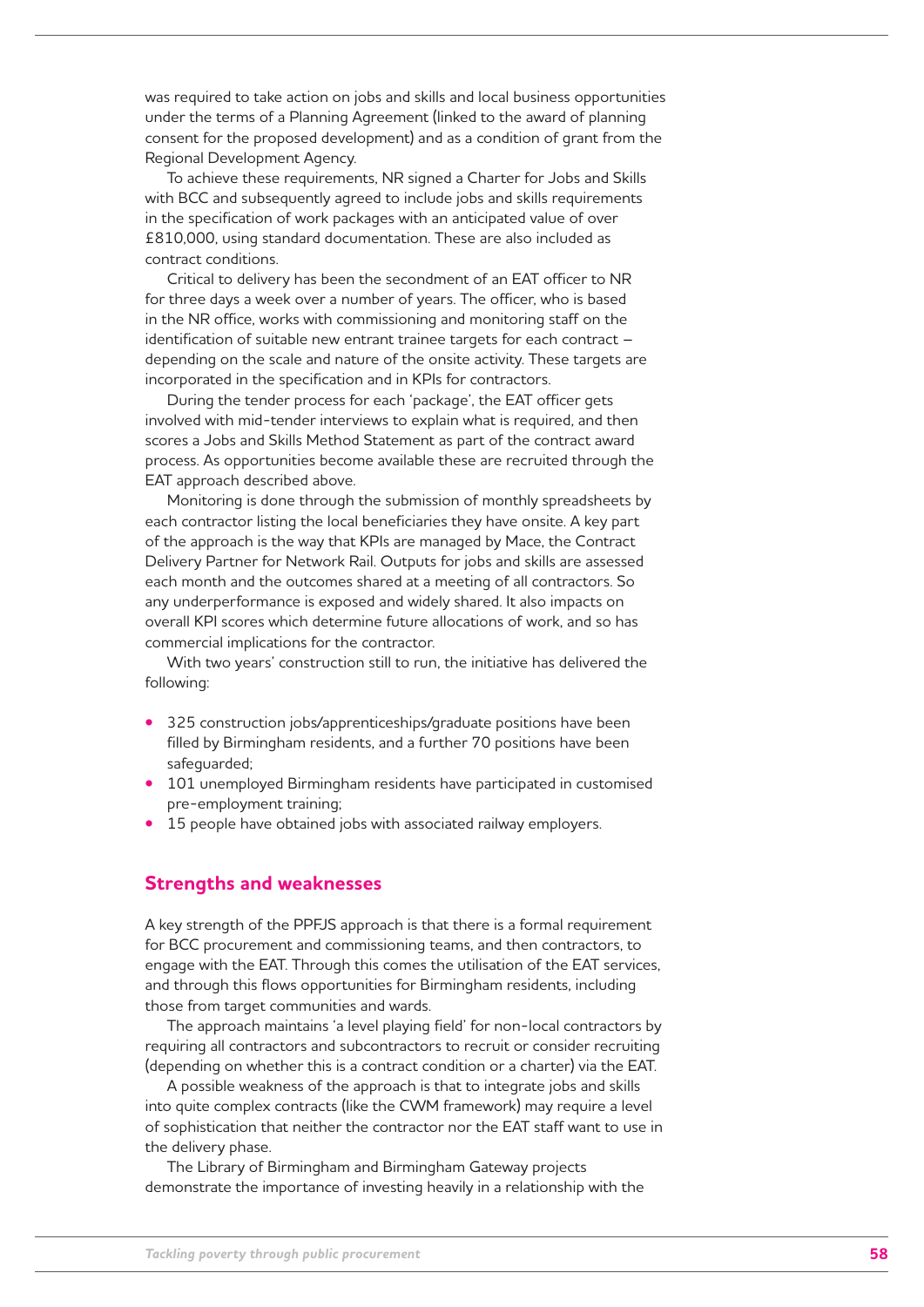contractor's management team. Officers from the EAT have been seconded to work with the contractor for two days and three days a week respectively. Over time they build up understanding with the management team, which results in the contractual approach being imposed on subcontractors and the incorporation of jobs and skills into the KPIs against which the subcontractors are assessed. This ensures that jobs and skills outcomes are commercially important for contractors.

A potential weakness is the resources needed to provide the EAT service to an expanding list of contracts. How can this be provided in a context where council budgets for the essential but 'non-statutory' EAT service is under severe pressure?

#### **Enquiries**

Cassie Sadler, Principal Employment Officer, Employment Team, Birmingham City Council. Tel: 0121 464 7731. Email: cassie.sadler@birmingham.gov.uk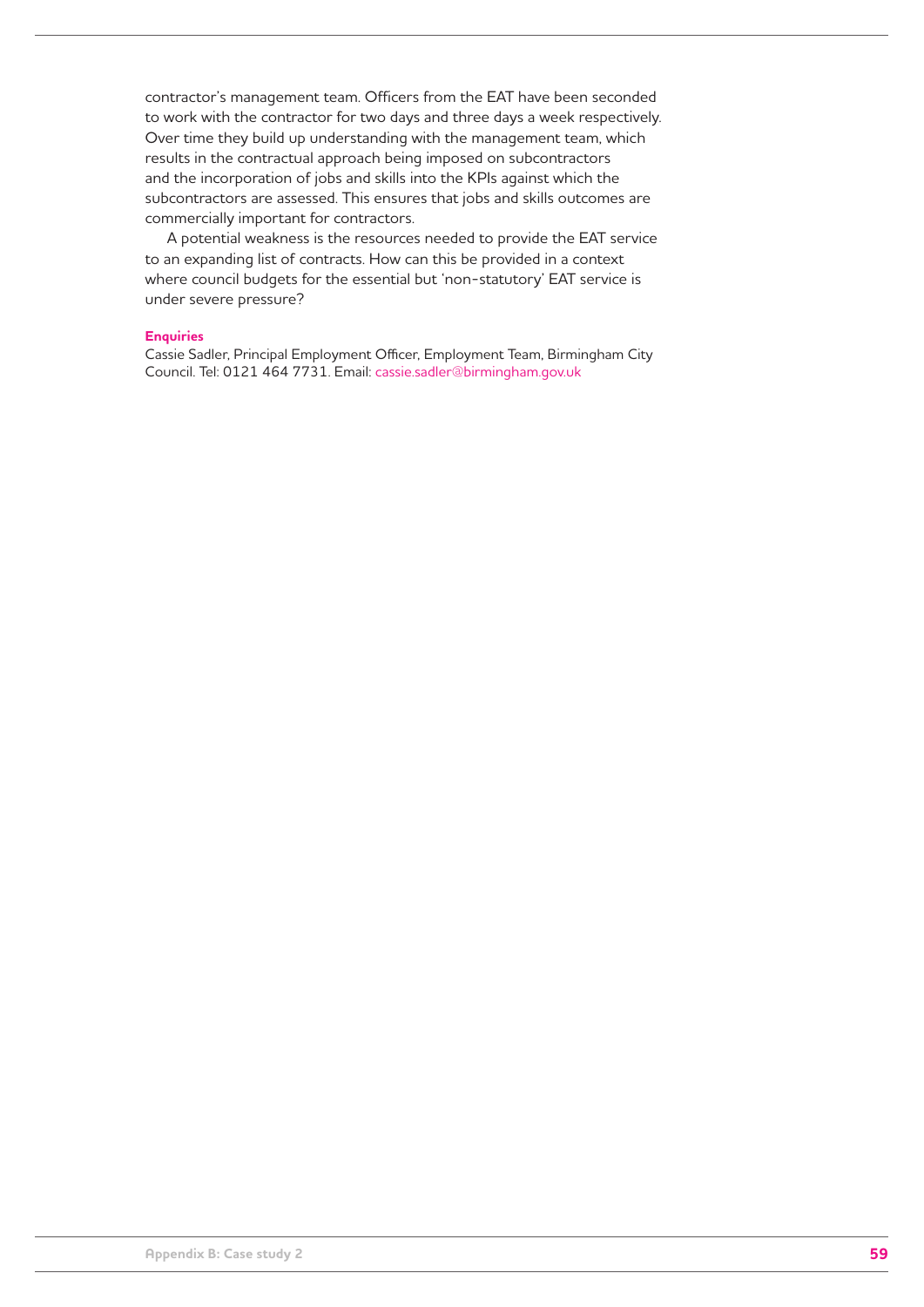# **Appendix C: Case study 3 – Knowsley Council social value framework**

## **Introduction**

The Knowsley Council social value framework is part of a wider programme of social growth that aims to create a more 'resilient community': one that is more able to thrive without full dependence on the council and its services. This is in a national context where cuts will continue to reduce council budgets.

A Social Value Statement has been adopted by the council and referenced in its Corporate Plan 2013–16 and Procurement Strategy. It is also included in The Knowsley Partnership's Plan for Knowsley. In this statement 'social value' is defined as 'outcomes, measures and activity that will create strong and well-connected public, private and social sectors that enable communities to be more resilient'. The statement sets out six outcomes and 29 examples of measures that will achieve this end (see Table 6). These were developed with commissioners and providers in workshops to both enable an understanding of the role of social value and gain commitment to its future use. It does not at this stage provide examples of texts that can be included in specifications. Instead, commissioners (i.e. client departments) and procurement officers, with support from the council's Social Inclusion Team leading this work, develop these on a case-by-case basis, consulting clients and potential contractors as necessary. The intention is that examples will be collected and shared after a period of operation and more proactive work will then be done to fill in the gaps.

The social value framework applies to all relevant council activities (e.g. inhouse services and asset transfers), not just procurement. Commissioners within the council are required to implement the framework in their procurement, 'where relevant'. As part of a 'commissioning scrutiny review', a review will take place to monitor the impact of social value in procurement.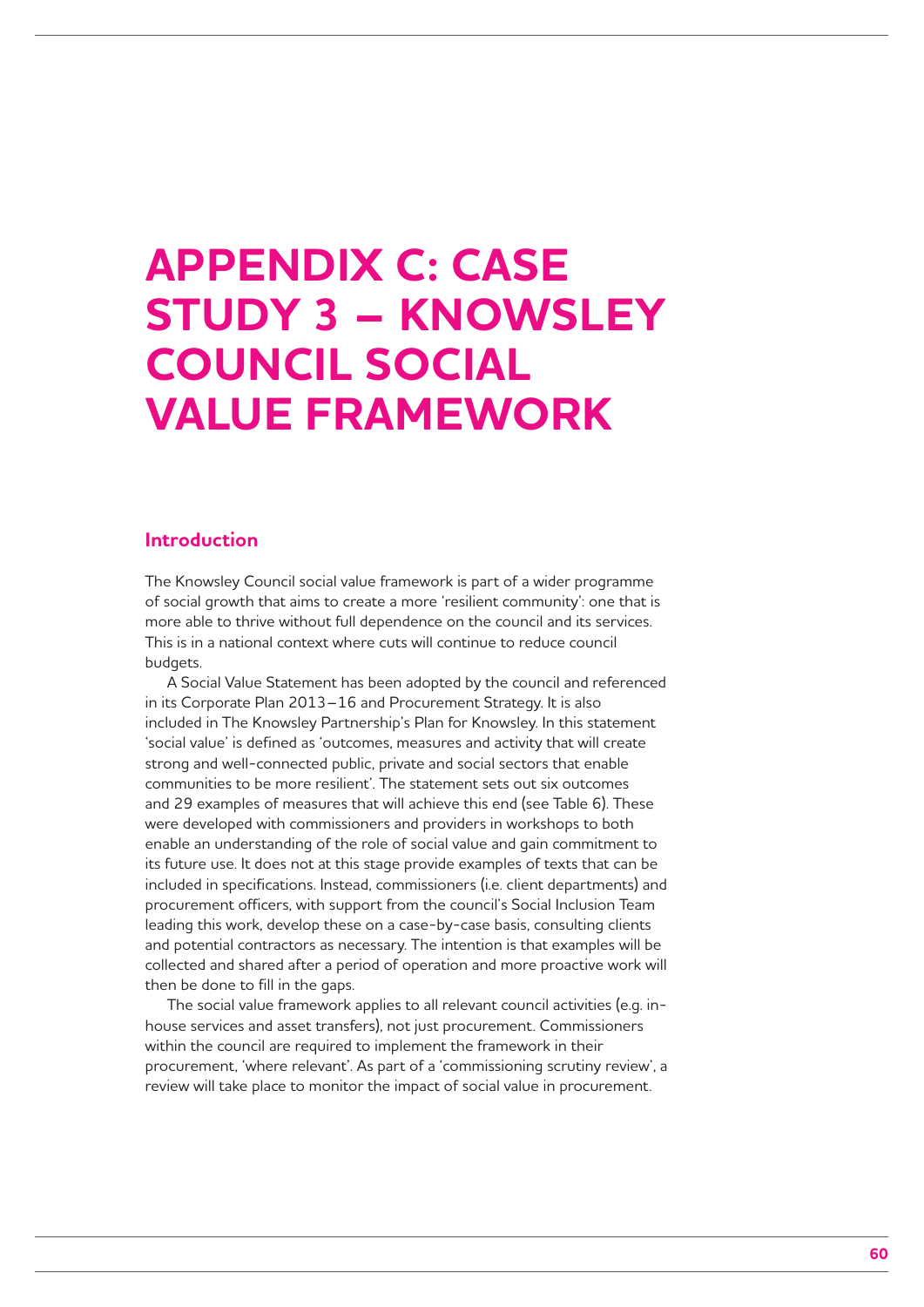#### **Table 6: Knowsley Council social value outcomes and measures**

| <b>Outcomes</b>                                       | Examples of measures (6 of 29)                                              |
|-------------------------------------------------------|-----------------------------------------------------------------------------|
| 1. Increase in community resilience                   | Provision of working-age population in<br>work                              |
| 2. Reduction in demand for public service             | Number of people supported to live<br>independently                         |
| 3. Impact of volunteers                               | Number of new volunteers                                                    |
| 4. Impact of community businesses (CBs)               | Number of community businesses with<br>social purpose linked to communities |
| 5. Private sector investment in<br>communities        | Level of investment in Knowsley as part of<br><b>CSR</b>                    |
| 6. Residents making socially responsible<br>decisions | Increase in recycling rates for household<br>waste                          |

## **Legal and procurement advice**

The council's Social Inclusion Team, together with legal and procurement officers, have produced a guidance note for commissioners. This sets out a position that distinguishes between 'core social value measures' and 'added social value measures'. The former are innovations (often preventative measures) to the way the core service requirements are delivered, and the latter are requirements that will help achieve the social value policy. Both have to be relevant and appropriate to purchase within any procurement process.

For service covered by the Social Value Act 2012, both the 'core' and the 'added' social value requirements can be included in the tender evaluation process. Where the Act does not apply – i.e. works, supplies and low-value services contracts – the view is that added social value should only be included as contract conditions or a voluntary agreement, and so they should not be scored in the tender evaluation.

Where the Social Value Act applies, the social value will be scored in the tender evaluation, with between 5 and 10 per cent of the overall scored typically being allocated to each type of social value.

## **Social growth**

The social value framework supports wider work to grow the social sector – including social enterprises – in the borough so that it is better able to deliver services to the community using a mixture of income, including some from council contracts. To facilitate this, the council has been working with the sector to develop its capacity:

- Social Enterprise Support provides development and business support to social enterprises;
- The Knowsley Foundation is attracting funding for distribution to social enterprises;
- **•** Forward Together is a company established by the social sector as a vehicle for consortium bids;
- **•** The Social Enterprise Stakeholder Group brings together large social enterprises in the borough;
- One Approach to Volunteering provides a single register for volunteers that can be accessed by social enterprise and charities;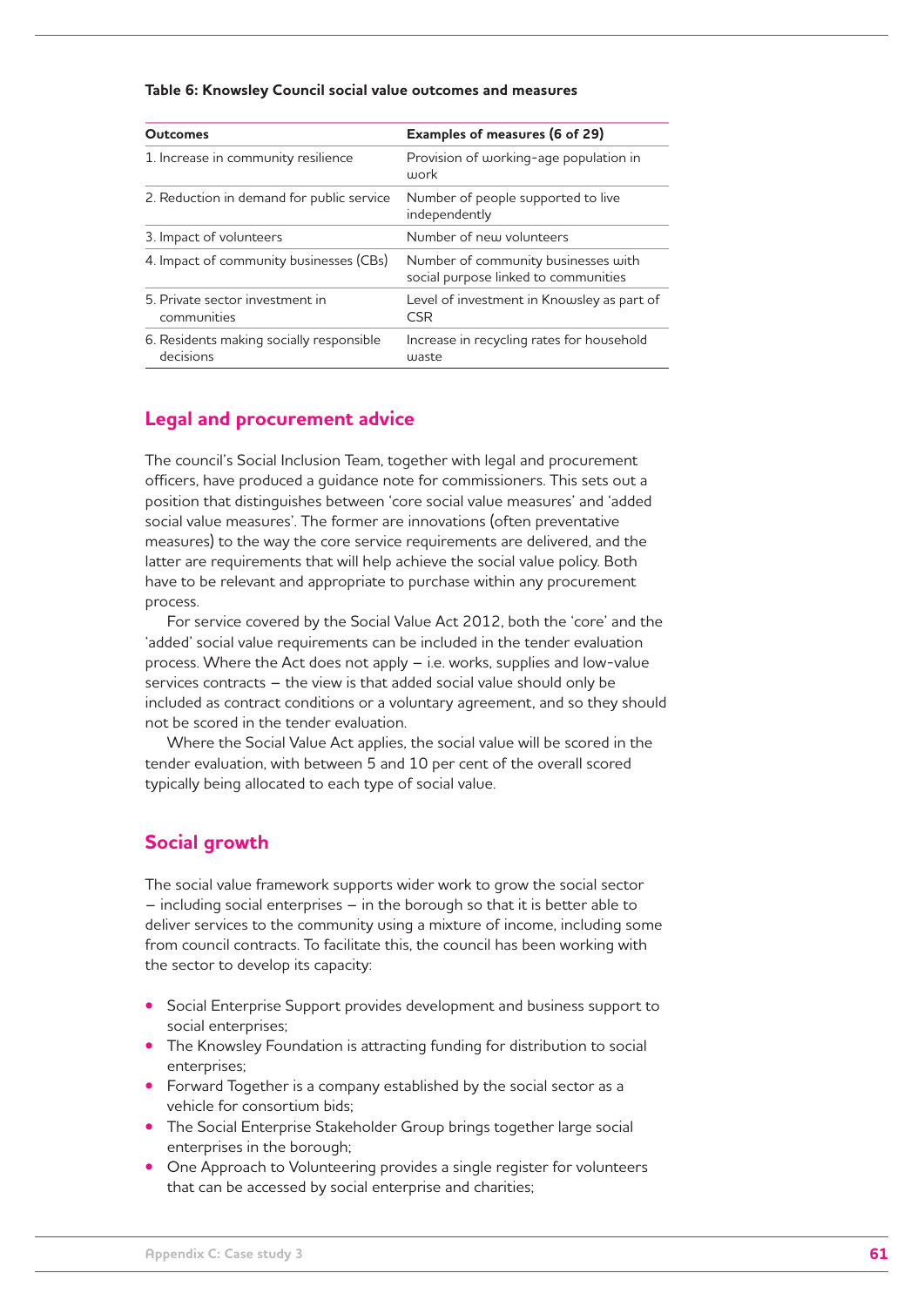**•** social sector options are considered for delivery of some council services where appropriate.

At present there are no formal arrangements to link these support structures to bidders for contracts that are not local social enterprises, which might enable local providers to act as subcontractors on major contracts.

# **Monitoring and outcomes**

Responsibility for monitoring the delivery of the social value requirements rests with the commissioning teams, with the council's Procurement Team having responsibility for aggregating the outcomes of social value delivered through council contracts.

The first report covering the six months to March 2013 indicated that social value had been included in three contracts prior to full implementation of the Act, two of which are detailed below:

- **•** Integrated Sexual Health Services: extending the normal service to promote self-esteem and confidence and help clients take responsibility for their own health and wellbeing;
- **Substance Misuse Services: linking clients to an employment and training** consultant to develop an Individual Learning Plan leading to either a job or self-employment, and providing benefits advice.

In each contract the social value was scored 5 per cent and 4 per cent respectively. The social value outcomes form part of contract monitoring but the above contracts are too new to show outcomes at this time.

The report lists a further seven services contracts where work has started to include social value in the procurement process.

## **Longer-term impact**

The Knowsley approach is a response to the changing resources and role of the council. The aim is to reduce demand on services by increasing the self-reliance of residents and by strengthening the role of the social sector. The social value framework requires commissioners and procurement teams to contribute to this process, and they are given the freedom to decide how best to do this within the funding available after having been involved in the development of the social value model. What remains to be seen is whether the choices they make are sufficient in scale and kind to achieve the aims of the framework without more central guidance.

### **Enquiries**

Ian Bancroft, Head of Social Growth, Knowsley Metropolitan Borough Council. Tel: 0151 443 2404. Email: Ian.Bancroft@knowsley.gov.uk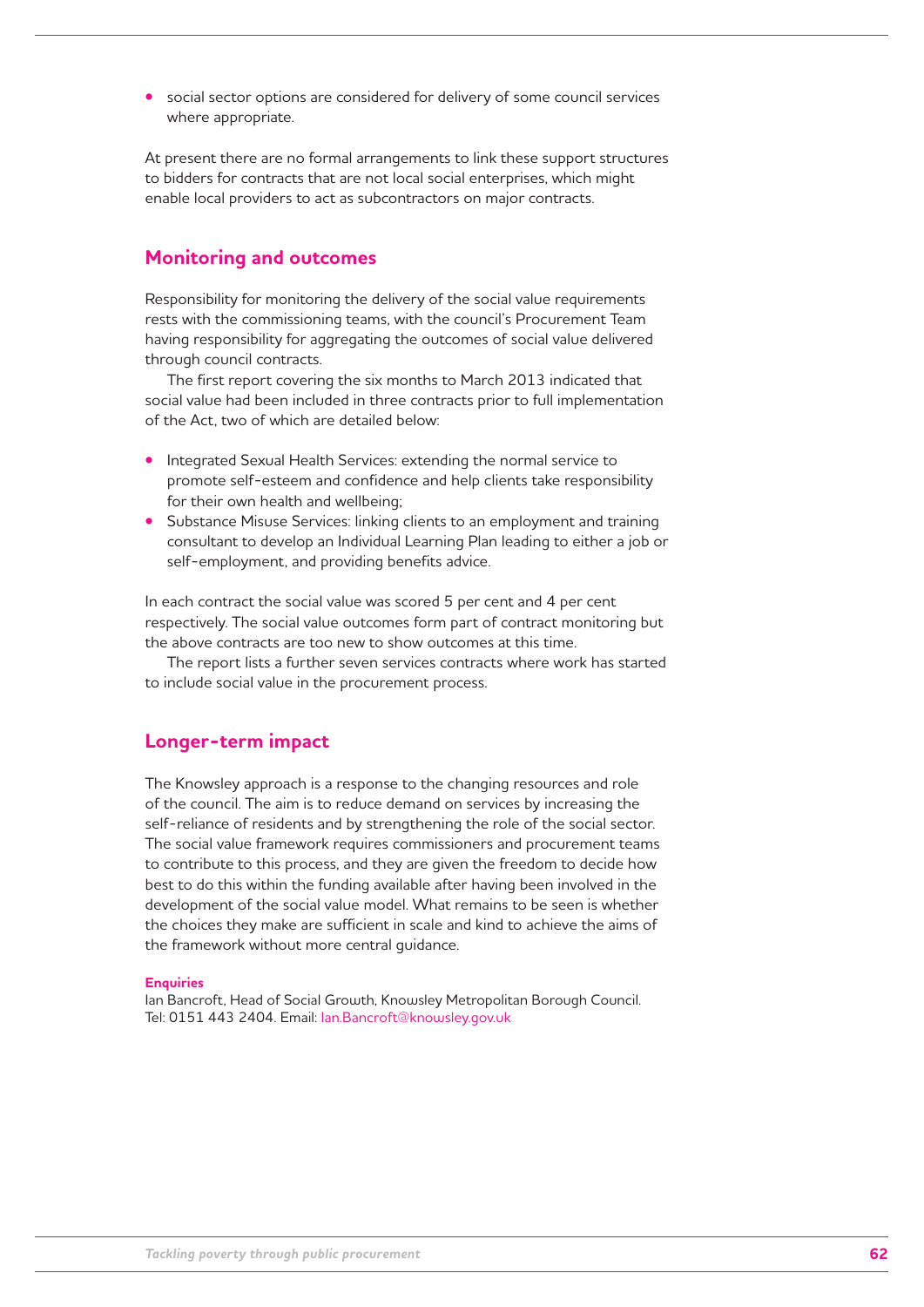# **Appendix D: Case study 4 – United Welsh Housing Association**

## **Introduction**

United Welsh Housing Association is a registered social landlord with nearly 5,000 housing units spread predominantly across Blaenau Gwent, Caerphilly and Cardiff in South Wales. In 2008, it made a corporate commitment to proactively utilise its procurement power to create new training and employment opportunities and to support those furthest from the labour market.45 In addition, it began to proactively support the growth of local SMEs by investing in the local community. The procurement and property maintenance functions of United Welsh are now heavily geared towards these objectives. Over 180 people have benefited through the approach. "Our social objectives have one main aim: to put money into the pockets of local people through the investment made by the organisation in its development and maintenance programmes" (Richard Mann, Director of Development, United Welsh).

### **SME-friendly procurement**

In 2009, United Welsh piloted an SME-friendly approach to procurement in the refurbishment of two housing developments in Cardiff. Adams Court is a 74-unit homeless hostel and Newtown Court is a 43-unit complex for older people. The work had a total budget of £2.7 million and involved complete refurbishment of both schemes, including bathrooms, kitchens and communal areas. Rather than seeking to let a single contract, United Welsh decided to manage the works in-house and then procure the labour and materials through a series of small contracts.

To facilitate this approach, United Welsh recognised that it needed to bolster its staff team through the appointment of:

- **•**  a project manager;
- **•**  a Construction Design Management (CDM) coordinator;
- a site-based coordinator:
- **•**  a tenant liaison officer.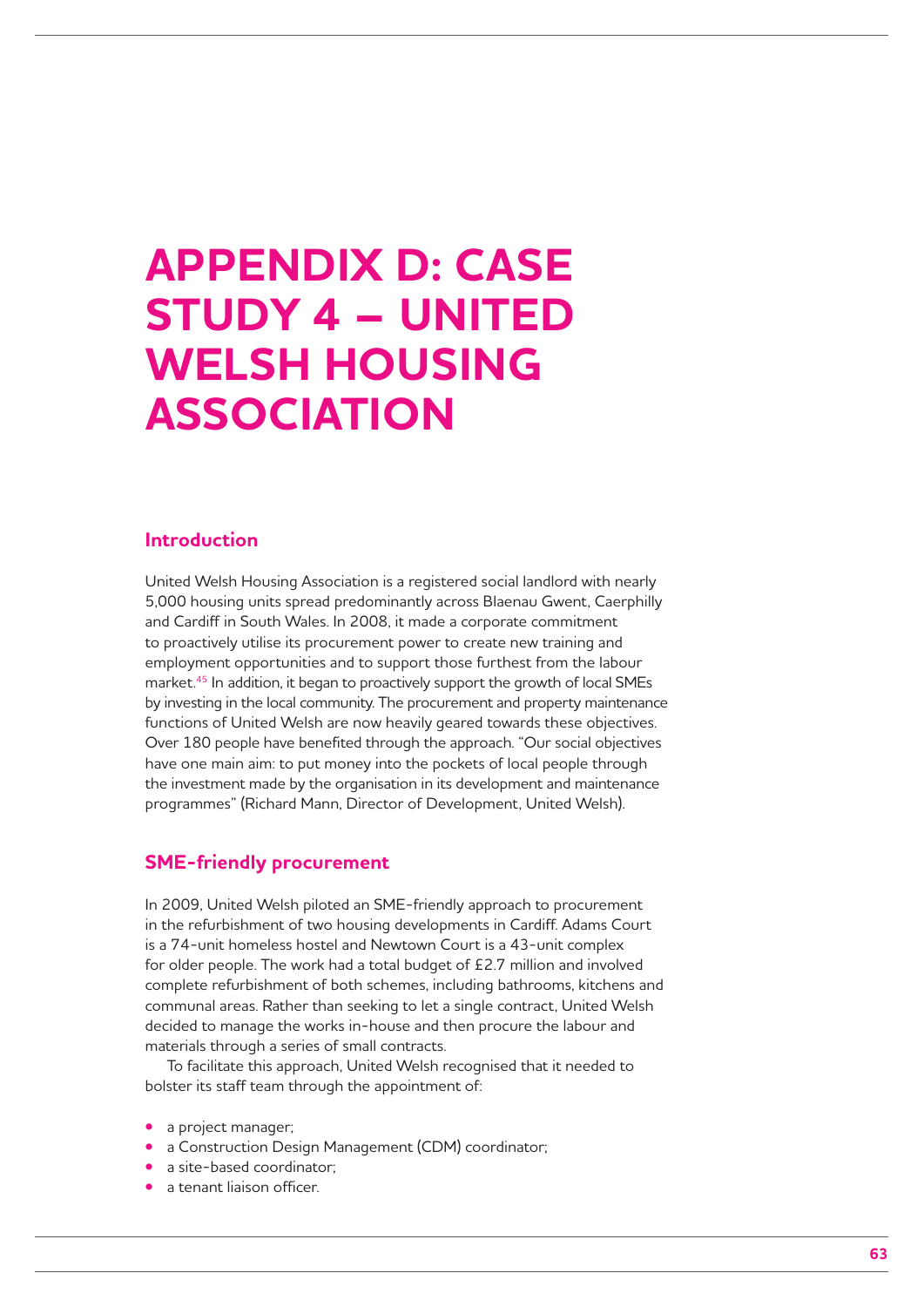This team – most of whom were already employed by the organisation and took on the new responsibilities as just one part of their roles – effectively replaced staff who would normally be employed by the main contractor and charged to the client in the contract price.

It was intended that the main cost savings would come through splitting the procurement of materials and components from the procurement of labour. However, this also meant that each contract was of modest scale and would be unattractive to bidders from outside the local area. Potential suppliers were identified from in and around the Blaenau Gwent, Caerphilly and Cardiff. Negotiations were undertaken with suppliers and tenders were issued for the labour-only contractors. All of the works and supply contracts were awarded to local SMEs – those based in the operating area of United Welsh.

To test the value for money of the approach, tenders were also issued for the whole work and responses obtained from two larger contractors.

At the end of the pilot the approach was evaluated by United Welsh. This indicated the following:

- all subcontracts were delivered by local suppliers (within 25 miles) employed directly through local procurement;
- material for the project was ordered through a direct material procurement channel with local companies, which provided increased flexibility, delivery speed and cost savings;
- a 20 per cent cost saving was achieved, relative to appointing a main contractor;
- **•** as the buildings were occupied, a huge amount of flexibility was required to manage and refurbish the apartments, which was possible through the direct management approach;
- the approach allowed United Welsh to change the specification without incurring high variation costs – allowing it to react to the needs of the scheme and the customer e.g. three apartments for use by disabled people were identified and altered with minimal disruption to the refurbishment programme.

In terms of good practice, United Welsh has identified the following from this pilot:

- there are quaranteed to be some contracts awarded to local SMEs and therefore employment opportunities for local residents (see Table 7);
- **•** certainty of cost and product, even where the specification changes;
- **•** better value for money
- **•** control of scheme progression
- **•** opportunities for onsite trainee placements.

### **Table 7: United Welsh contracts awarded to local firms**

| <b>Element</b>          | Value    | Subcontractor location  |
|-------------------------|----------|-------------------------|
| Heating                 | £369,173 | Cardiff                 |
| <b>Windows</b>          | £217,375 | Caerphilly              |
| Extension               | £100,000 | Cardiff                 |
| Electricals             | £96,000  | Cardiff                 |
| Painting and decorating | £80,000  | Caerphilly              |
| Carpets                 | £10,000  | RCT (social enterprise) |
|                         |          |                         |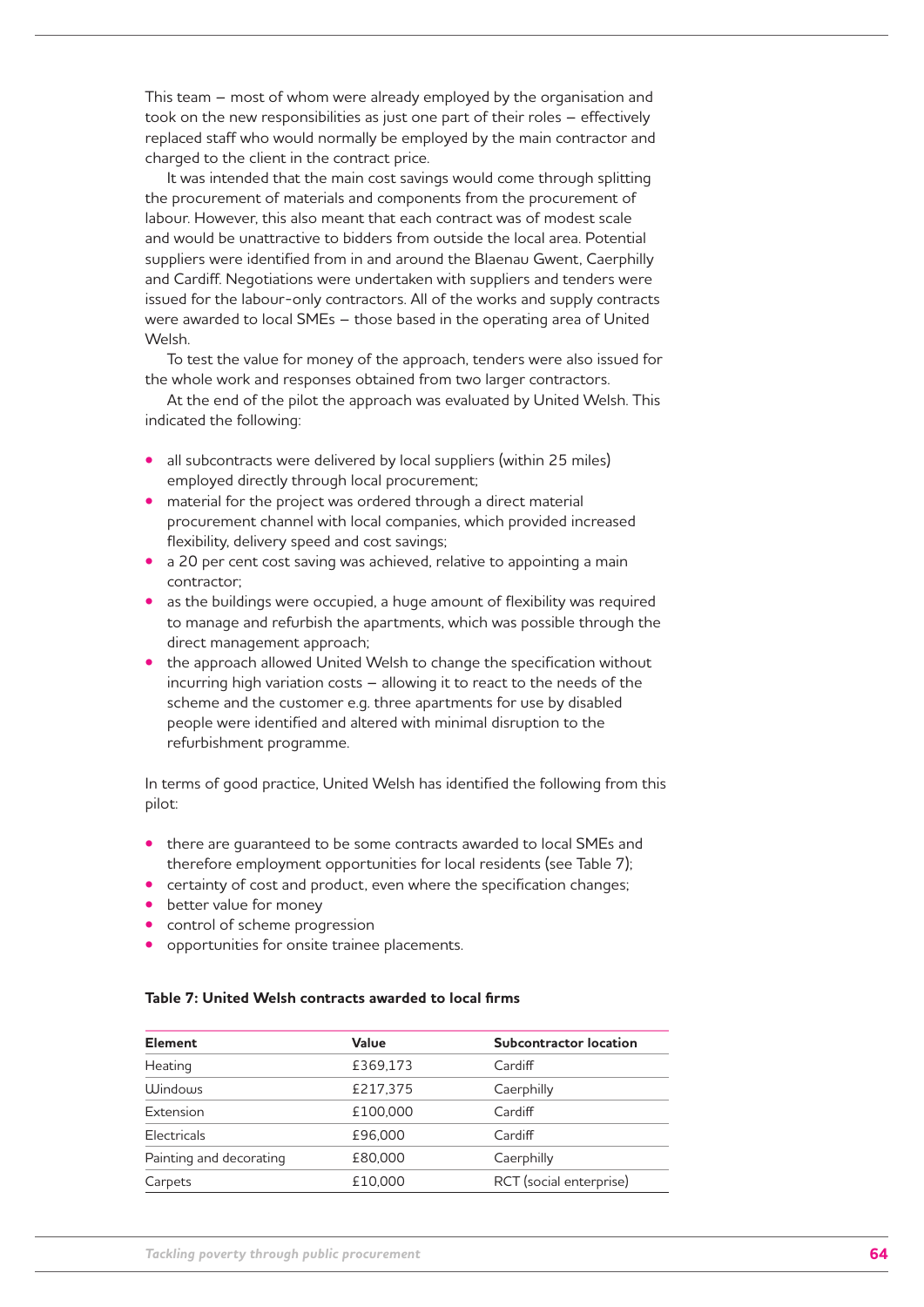There is a certain amount of risk in using a direct labour model. The key is to minimise the additional areas of work that are identified during the project that fall outside the original budget. Having completed a number of these refurbishment projects this process is now fairly tight.

The plan is to roll the model out to a few small development sites for new build where the site manager will manage the local subcontractors and also be hands-on to reduce labour costs.

# **Celtic horizons**

Following the success of the direct labour model and a desire to further develop the repairs and maintenance service offered to its customers, United Welsh launched a wholly-owned subsidiary called Celtic Horizons in April 2013.

In developing Celtic Horizons, United Welsh consolidated its asset management services into a single coordinated model, creating a delivery vehicle unique in Wales.

Celtic Horizons is the first wholly owned subsidiary of its kind, created in consultation with staff and tenants. It has been developed around a partnership with sector experts Mears, and delivers Total Asset Management, hard and soft landscaping, maximising efficiencies, and the achievement of broader outcomes e.g. community-based services shaped by tenants, boosting jobs and training and apprenticeship opportunities. "Overall satisfaction with the quality of repairs since 'go live' is 95.5 per cent – with 98.6 per cent of people saying that staff are helpful and polite" (United Welsh).

United Welsh's aim was to develop a model that would give scope to mould and improve service delivery and introduce new concepts such as the 'complete property service', a concept of lean working to improve efficiency and maximise resources. However, the model has already delivered a range of jobs and training opportunities working in customer services, grounds maintenance and general maintenance – many for their own tenants. In addition, three apprentice placements have been created alongside a number of eight-week volunteering opportunities for people to gain invaluable work experience, improving their employment prospects and developing new skills.

#### **Tackling financial exclusion**

The direct labour model was recently offered to a local credit union through Celtic Horizons. The £250,000 refurbishment project in Caerphilly provided a new high-street presence. Not only did the direct labour approach offer £30,000 savings compared with a main contractor, the new premises has delivered a 20% increase in credit union membership – a huge step forward in addressing financial exclusion within the area.

#### **Empty Homes Wales**

A focus on work around the refurbishment of empty homes has created additional opportunities. The Empty Homes Wales initiative has presented a number of small-scale refurbishment projects attractive to the local SME community.

Source: United Welsh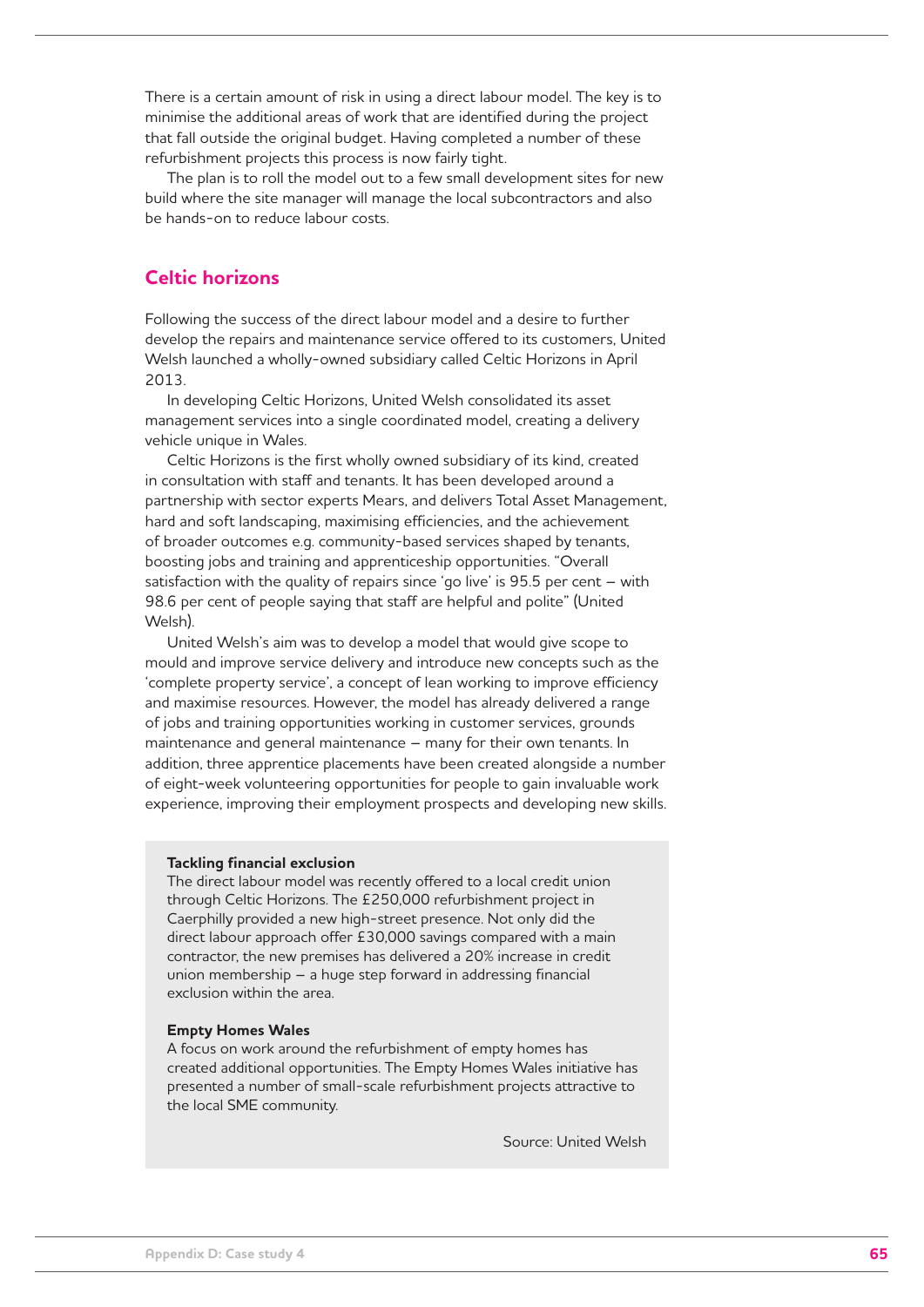The continued growth of Celtic Horizons will present additional opportunities for the local community in terms of targeted recruitment and training, and United Welsh is seeking to maximize take-up by its tenants. The latter is part of a wider programme to provide every tenant with advice and support on training and employment in response to the changes in welfare reform that could result in higher rates of rent arrears.

While the Celtic Horizons work programme is currently limited to maintenance, it could in the future bid for development contracts from United Welsh.

### **Enquiries**

Richard Mann, Director of Development, United Welsh Housing Association. Tel: 029 2085 8104. Email: richard.mann@unitedwelsh.com.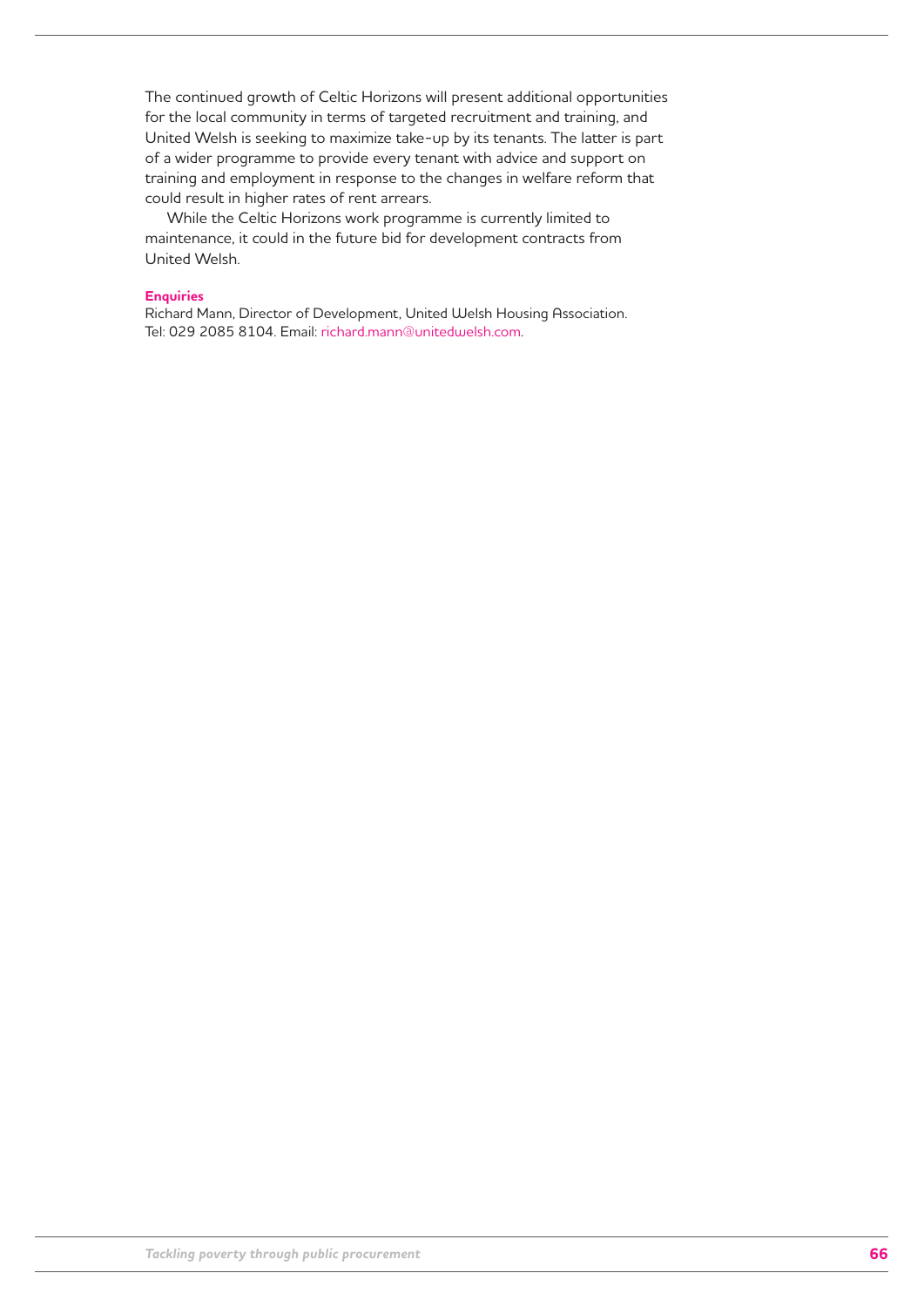# **Appendix E: Case study 5 – The Peace Bridge in Derry– Londonderry**

## **Background**

The River Foyle divides the mainly Protestant community in the Waterside (east bank) area of Derry–Londonderry from the city centre with its historic links, administrative, education and commercial facilities – and a predominantly Catholic community. The Peace Bridge was built by Ilex urban regeneration company to provide a new and inspiring pedestrian and cycle link across the river in the context of:

- **•** providing new shared space;
- **•** encouraging the direction, flow and movement of people across the city;
- **•** improving community relations;
- **•**  advancing regeneration.

The project had an onsite construction budget of approximately £8.2 million and was completed in June 2011.

## **Social clauses**

The Regeneration Plan for the City – *One city, one plan, one voice*<sup>46</sup> – advocated the use of social clauses in public procurement as a way of providing employment and training opportunities for people furthest from the labour market.

The Peace Bridge was the first procurement in Northern Ireland to incorporate social clauses related to jobs and skills. It was procured by Ilex, which stipulated that the contractor (either directly or through the supply chain) must:

- **•** recruit one person who has been registered unemployed for more than six months for each £1 million of project value;
- secure one apprenticeship for each £2 million in contract value;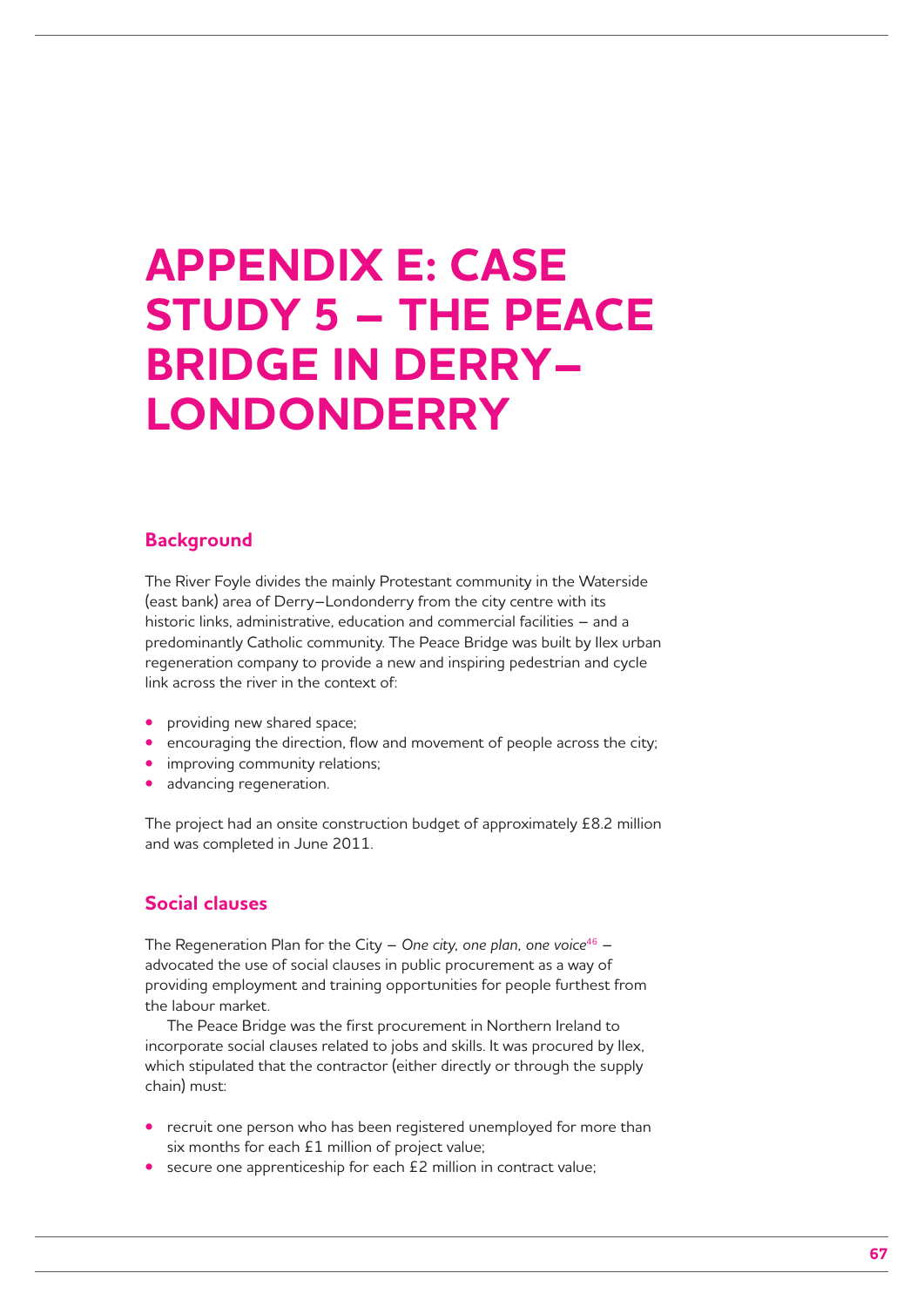**•**  comply with fair employment, equality of opportunity and antidiscrimination legislation.

Information on the services that would be available to support the contractor and facilitate delivery of the above (see Kickstart to Work, below) was included in the specification: a clear indication that this recruitment service should be used.

After the award of the contract an officer from Kickstart to Work met the contractor and agreed a list of twelve opportunities that would be provided. These included:

- five apprentices employed by the main contractor and one by a subcontractor – four engineers, one welder and one office administrator;
- **•** three operatives, including a client/community liaison officer who arranged 39 presentations to schools and community organisations – including some site visits.

Kickstart to Work undertook a recruitment campaign to fill the positions from the target communities.

# **Kickstart to Work**

Kickstart to Work is Derry City Council's employment programme – funded by the European Social Fund and Ilex to address long-term unemployment in Derry–Londonderry. It provides:

- a job-brokerage service to employers to help them recruit long-term unemployed people from the most deprived communities;
- one-to-one mentoring and support to help people find and sustain work;
- 50-week employment opportunities with local employers supported by an employer subsidy.

The Peace Bridge utilised the first two of the services. To attract applicants, Kickstart to Work undertook a two-week marketing campaign and recruitment drive. It advertised locations and times when its Jobs Bus would visit the target communities and jobseekers were given information and help with filling out the job application. This generated 290 applications for the 12 positions. Kickstart shortlisted applicants and these were interviewed by the employer, who then made the appointments. Unsuccessful applicants continued to be supported through other Kickstart programmes.

Mentoring to both the new recruit and their employer was provided by Kickstart throughout the project to overcome problems and maximise retention. The final outcomes of the social clause element of the Peace Bridge project was that eleven out of the twelve employed remained in full-time permanent employment when the contract ended. One person left employment after three months due to personal problems.

"The Kickstart to Work employment programme really helped me. After being out of work for a while, they helped me to pick myself up again and gave me the confidence to enrol in night classes for book-keeping and payroll. I have now graduated and already started a part-time degree in Business Administration. I am still employed by Graham Construction." Aishleen McLaughlin – employee on the Peace Bridge, quoted in Derry City Council, 2013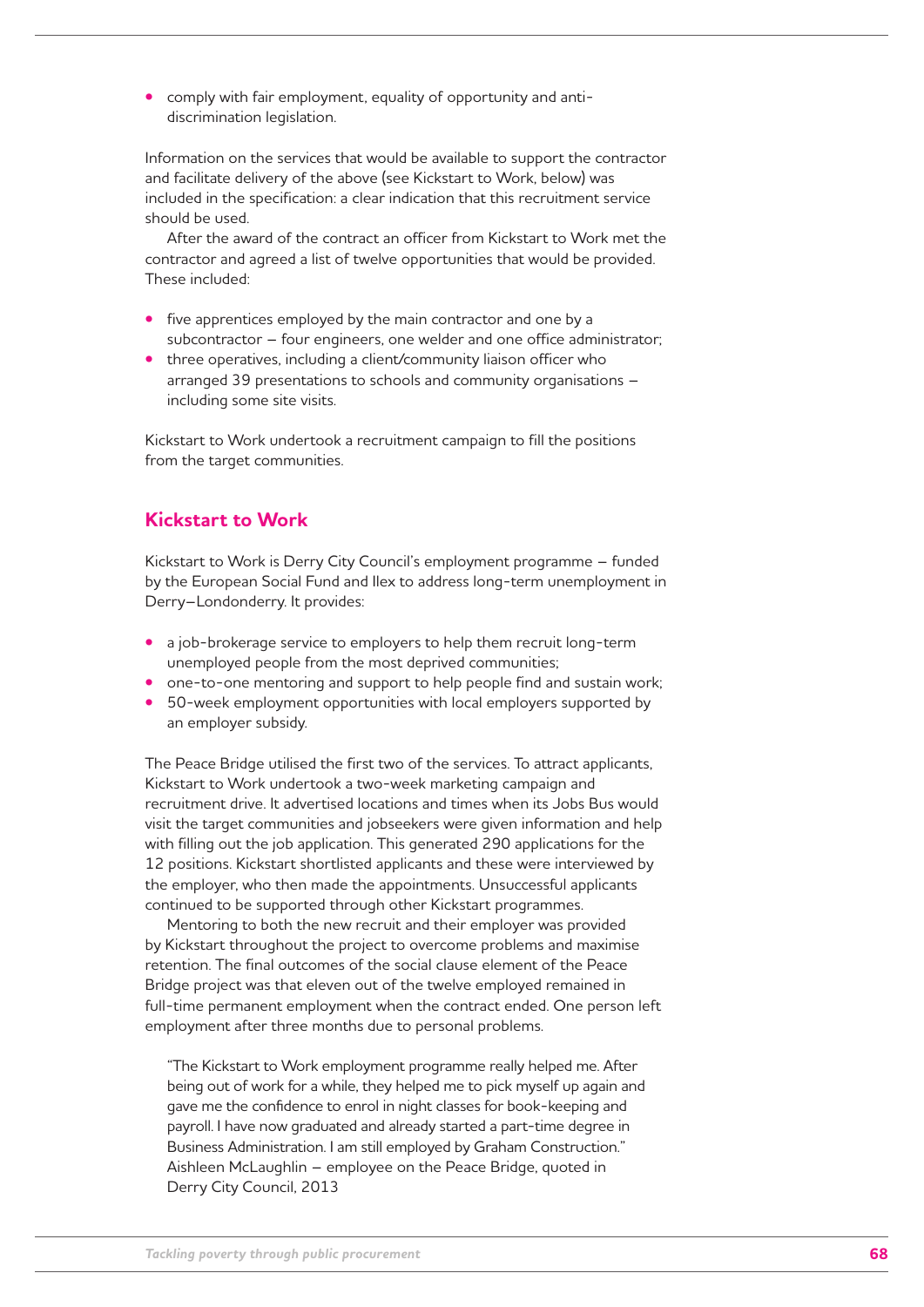# **Derry City Council**

The city council has included targets similar to those on the Peace Bridge in other construction contracts with a value over £1 million, but as a voluntary commitment. This is introduced as a part of the procurement process:

'Notice to Tenders

Derry City Council requests that contractors uphold their aspirations to the commitment of the implementation of social clauses in procurement.

For contractors this means that they will seek: … [then follows the targets used by Ilex – see above].'

It seems that the reason why the council has been reluctant to include the social clause in the specification and as a contract condition relates to uncertainty about the legal framework for such action. It is possible that this could change as a result of legal advice contained in a council-produced document *Social procurement: Building a brighter future 2013* (Derry City Council, 2013) and new advice being developed by the Central Procurement Unit in Northern Ireland (Northern Ireland Government, 2013).

Kickstart has negotiated with the contractor in two council projects with a 'voluntary commitment' in order to secure opportunities, undertake a recruitment campaign and provide mentoring support:

- **phase 1 of the Guildhall restoration project three jobs and three** apprenticeships resulted from a £4.7 million contract;
- the £7.2 million Culmore Landfill Project two jobs have been created and negotiations are ongoing for a further four to six jobs.

### **Strengths and weaknesses**

Ilex's decision to include social clauses in the Peace Bridge project demonstrates what can be achieved where the social clause is included in the specification and as a contract condition. However, the council's approach demonstrates that positive outcomes can be achieved by making contractors aware at the tendering stage that they will be expected to deliver jobs and training outputs, even though these are not formally written into the contract conditions.

To some extent both approaches depend on the personality and negotiating skills of (in this case) a Kickstart to Work officer, but this may be less important where delivery is a contract condition. In a voluntary agreement – albeit 'flagged up' at the tendering stage – much depends on the goodwill of the contractor and subcontractors.

A question this poses is how robust each approach is. Will a 'voluntary approach' be as successful if there are staff changes, or if the contractor chooses to take the view that their role is simply to deliver the contract? A less cooperative approach could impact on the type and quality of the opportunities provided, not just the number. In the longer term it may be better to at least include the requirements as contract conditions.

A clear strength of the Derry–Londonderry approach is the process for getting into the most disadvantaged communities and helping residents complete applications for opportunities coming through contracts. The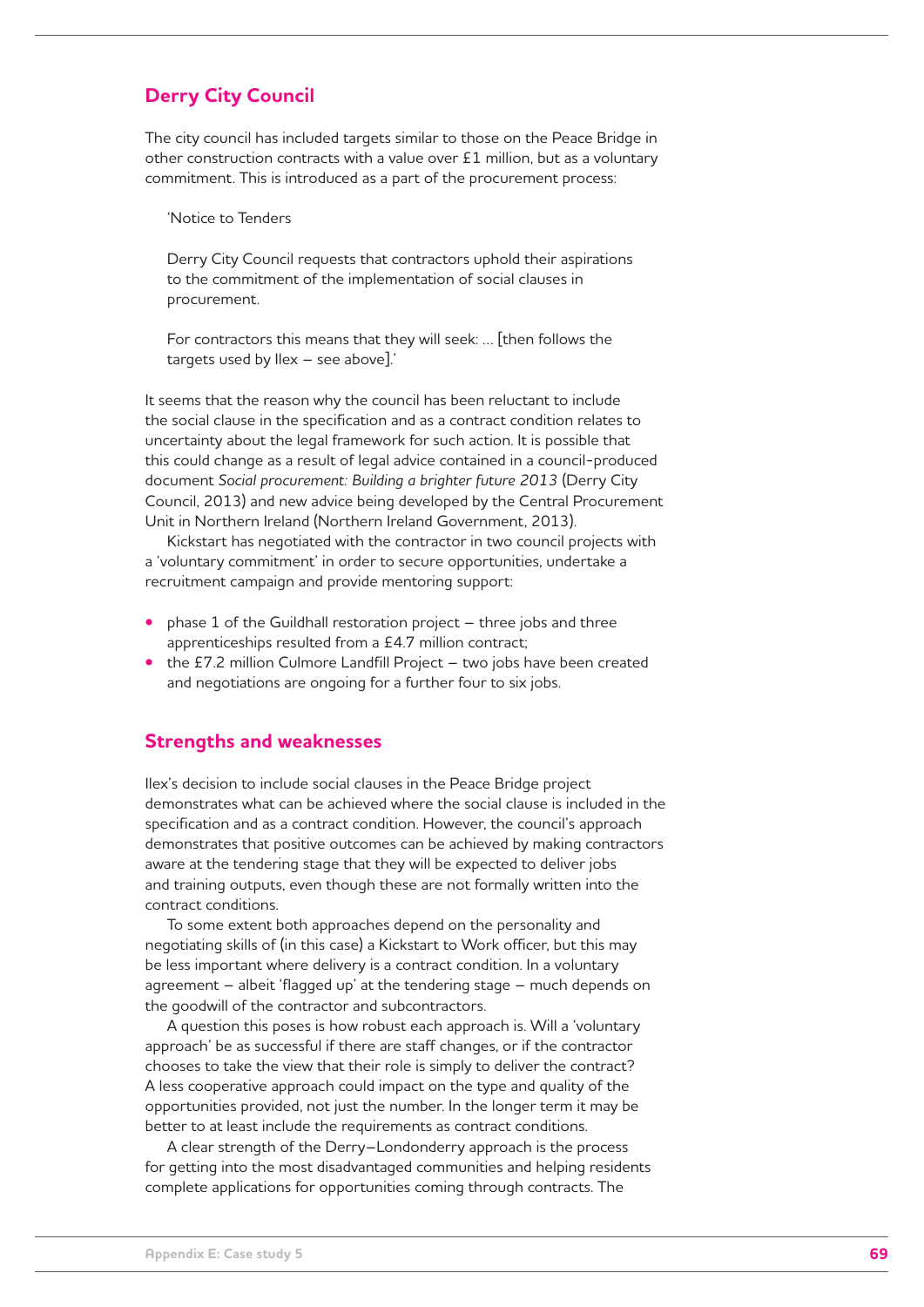volume of applications and the retention rate demonstrate the talent that can be found in disadvantaged communities. Furthermore, the unsuccessful candidates are retained within the Kickstart service and helped to go into other training and employment opportunities.

### **Enquiries**

Mena Kearney, Job Brokerage Officer, Derry City Council. Tel: 0287 130 8466. Email: mena.heaney@derrycity.gov.uk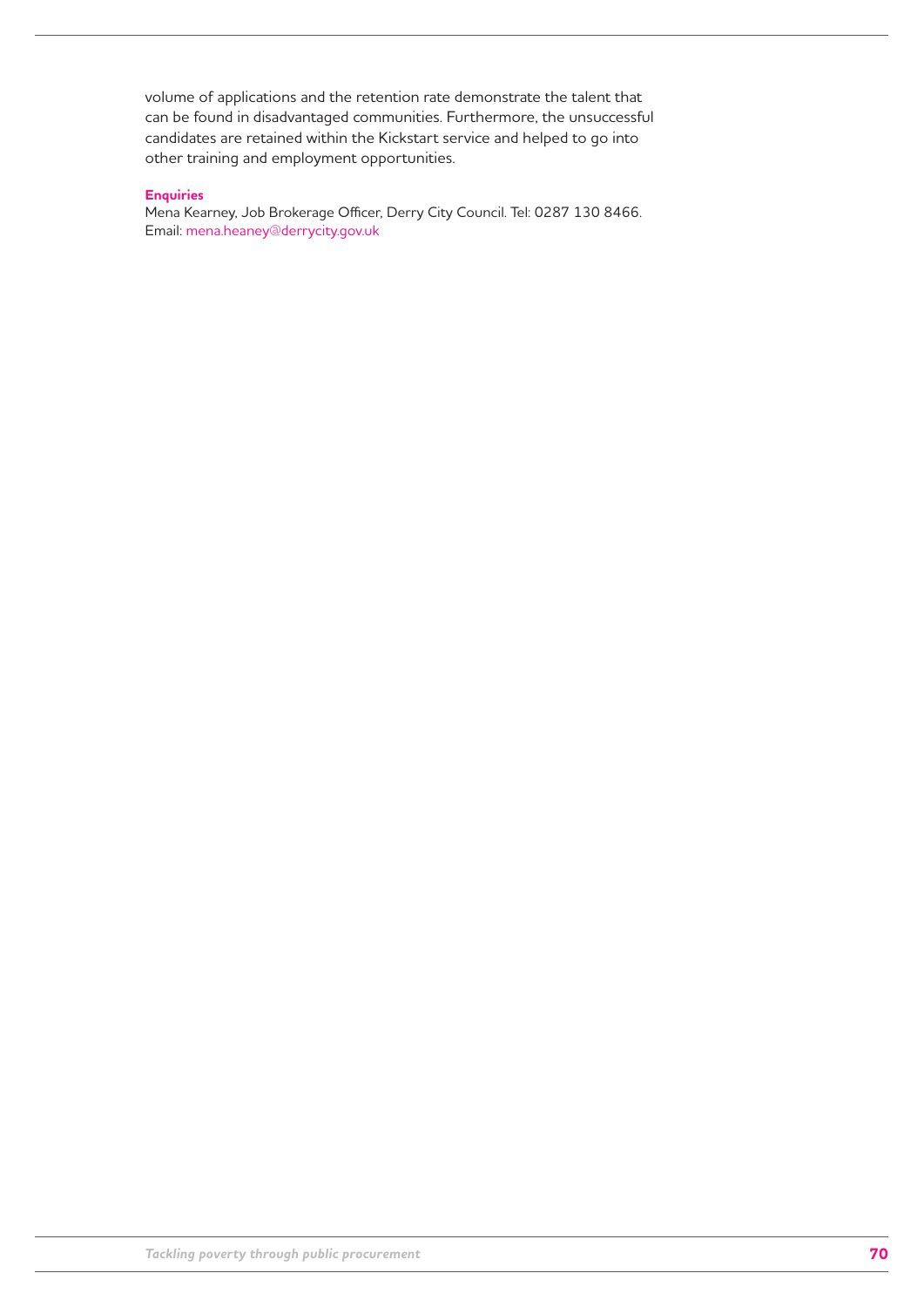# **Appendix F: Case study 6 – NHS Greater Glasgow and Clyde**

## **Background**

During community consultation on plans for a new £842 million hospital complex in South Glasgow, the NHS Greater Glasgow and Clyde (NHSGGC) identified work for local people and businesses as a key concern. It commissioned a Social and Economic Impact Study and subsequently adopted an Employability and Health Strategy. On the basis of this it sought to include these 'community benefits' in the procurement process and contract, working with Jobs & Business Glasgow (JBG) and a social enterprise support organisation called Community Enterprise in Scotland (CEiS). The latter operates a Scottish Government programme called Ready for Business.

### **The requirements**

Legal advice indicated that it was appropriate to include targeted recruitment and training requirements in the specification because of the established links between employment and health: increasing employability and employment falls within the scope of NHS powers. On this basis a KPI was included in the specification: 10 per cent of the labour required to deliver the project should be new entrant trainees. The definition of the latter includes people leaving an educational or training organisation, non-employed people without construction experience and construction workers who have been unemployed for more than six months. This was amended to three months in response to rising unemployment in the sector. Bidders had to complete a pro-forma Training Opportunities Method Statement that detailed what would be delivered without additional cost to the client. This was scored as part of the contract award process.

However, legal advice did not support the inclusion of targets for supplychain opportunities so here the specification just identified the related policies and required bidders to complete Method Statements on how they would involve SMEs and social enterprises at no additional cost to the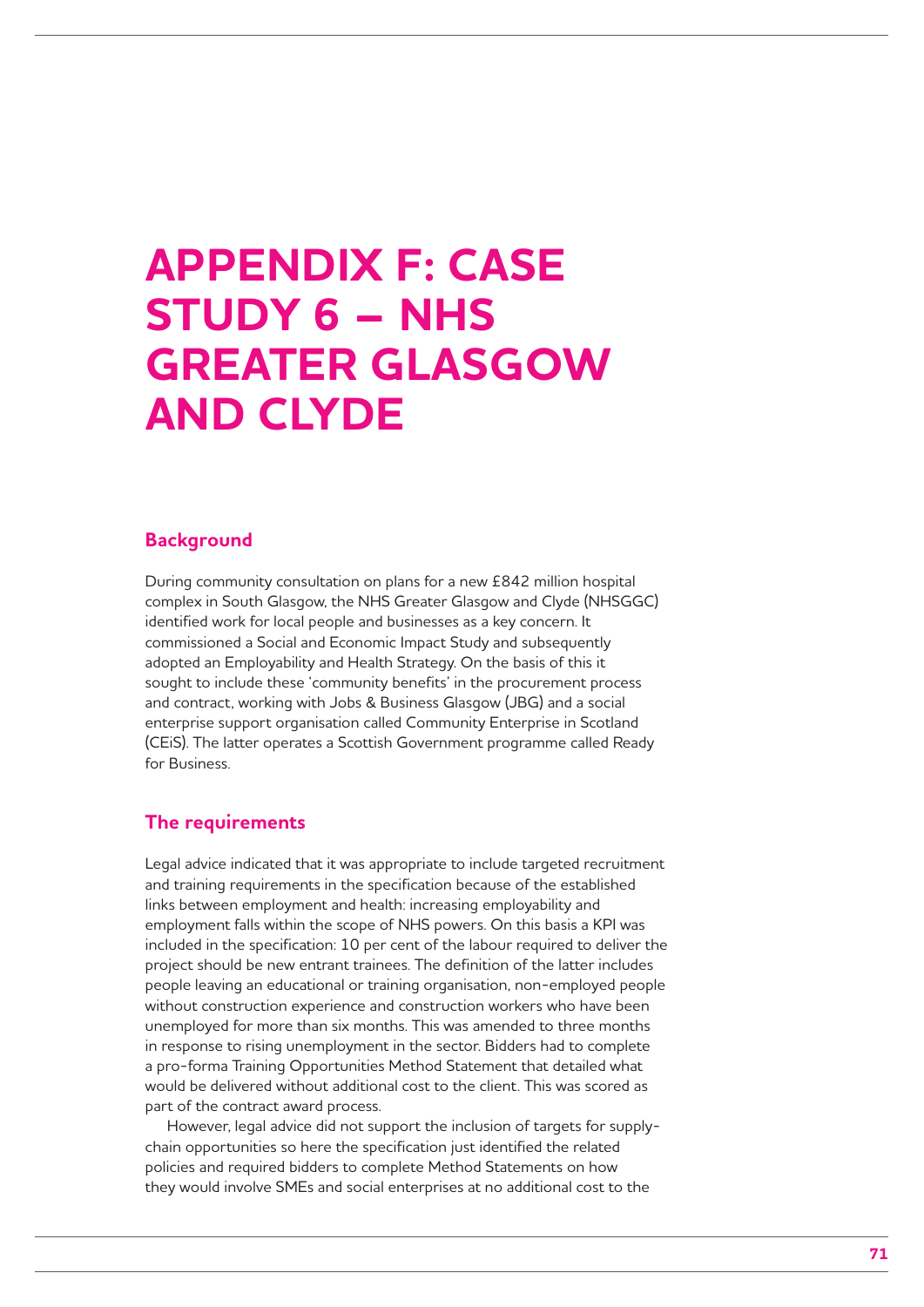client. These did not form a part of the award process but the provision of monitoring reports and case studies is a condition of contract.

# **A partnership approach**

The contract was procured through a competitive dialogue process in which bidders worked up their tender in discussion with NHSGGC. During this process each bidder was invited to make contact with Glasgow City Council and JBG to discuss their 'community benefits offer'. They were given advice based on the construction of a major retail centre where a partnership approach was developed. The successful bidder – Brookfield Multiplex – offered to adopt a similar approach as well as committing to engage 250 new entrant trainees and provide 184 work experience opportunities.

A formal Partnership Agreement sets out the roles and responsibilities of each partner. Broadly:

- **•**  Brookfield Multiplex Construction Europe Ltd. has overall responsibility for delivering the community benefits;
- **•** NHSGGC has responsibility for monitoring progress on achieving these;
- **JBG** has lead responsibility for maximising the training and employment opportunities for local people;
- **•** CEIS has lead responsibility for maximising business opportunities for social enterprises;
- **•** Supplier Development Programme is responsible for capacity building within local SMEs.

Each partner committed staff resources to the work, with Brookfield Multiplex recruiting a community engagement manager as the key point of contact between the company's procurement staff and lead subcontractors, and the other partnership organisations. This conduit for internal/external working has been crucial to enabling the other partnership organisations to help deliver the outputs. Furthermore, the partnership meetings have created strong relationships, which enable problems or new initiatives (like the Brookfield Multiplex CSR contributions) to be discussed.

# **Employment and business opportunities**

To achieve the targeted recruitment and training opportunities, JBG operate an on-site recruitment centre (provided by Brookfield Multiplex) that undertakes a job-matching service to fill vacancies (see GHA case study for the JBG methodology – Appendix A).

Glasgow City Council supports the provision of local supply-chain opportunities by providing Brookfield Multiplex with access to the Scottish Local Authorities' Supplier Development Programme database where local firms can register their interests and experience.

Both of these 'established processes' have worked well for the partnership. What has proved more challenging is meeting the commitment to provide opportunities for social enterprises. Working with Ready for Business – which already has a register of social enterprises in Glasgow – Brookfield Multiplex identified packages of work that could be suitable for social enterprises. The latter were invited to submit bids for the work but in a number of initial 'packages' the social enterprises were unable to deliver on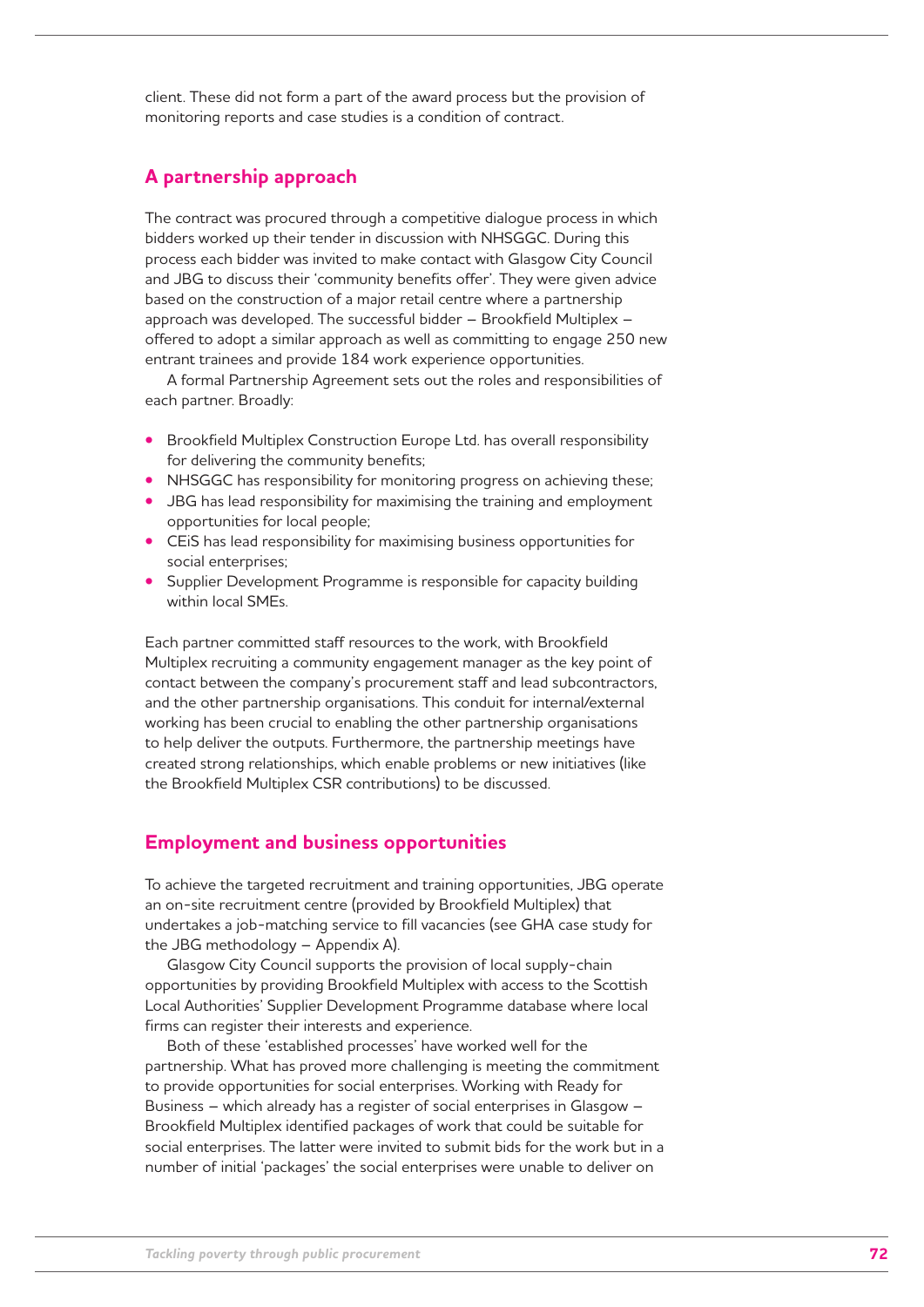certain requirements, e.g. the consistency and quality of delivery, time and staff resources.

From the NHSGGC and the Brookfield Multiplex perspective, the terms could not be relaxed because each package was on the critical path for completion of the project and therefore essential. However, the implication in a Ready for Business case study is that purchasers may be too risk averse: 'Given the lack of experience of working with the sector, issues can be identified as 'risks' by procurement specialists' (Social Value Lab and Ready for Business (no date, p. 3).

Twelve packages of work suitable for local social enterprises were identified. One of the more successful was for painting the perimeter fencing as this was not time-critical. Project OsKar, a local social enterprise, won and successfully delivered this subcontract, creating jobs and training opportunities for disadvantaged young people. As with the employment and training outcomes, the role of the intermediary in facilitating this was critical: 'Without support from Ready for Business it is unlikely that Project OsKar would have heard about the opportunity, decided to compete, or would have won the contract (Social Value Lab and Ready for Business, no date, p. 4).

#### **Outcomes**

With roughly two-thirds of the contract completed, the outputs presented in Table 8 have been achieved

#### **Key issues and good practice**

Key issues for success included the following:

- Establishing the links between employability and the health objectives of NHSGGC was important in legitimising the inclusion of new entrant trainee requirements in the contract.
- The establishment of the partnership, underpinned by a contractual commitment to measured targets for new entrant trainees and

|  | Table 8: Outcomes achieved to date (NHSGGC) |  |  |  |
|--|---------------------------------------------|--|--|--|
|--|---------------------------------------------|--|--|--|

| <b>Activity</b>                      | <b>Contract requirement</b><br>(if any) | Outcomes achieved                         |
|--------------------------------------|-----------------------------------------|-------------------------------------------|
| Targeted recruitment and<br>training | 250 new entrant trainees                | 379 new entrant jobs filled               |
| Targeted recruitment and<br>training | 184 work experience<br>opportunities    | 196 provided                              |
| Targeted recruitment and<br>training | 502 training outcomes                   | $3,000+$                                  |
| SME opportunities                    | Maximise opportunities                  | 65% of available work<br>packages to SMEs |
| Social enterprise                    | Maximise opportunities                  | Four contracts valued at<br>£28,000       |
| <b>CSR</b>                           | Charitable fundraising and<br>donations | £191.000                                  |
| <b>CSR</b>                           | Community volunteering                  | $1.000$ hours                             |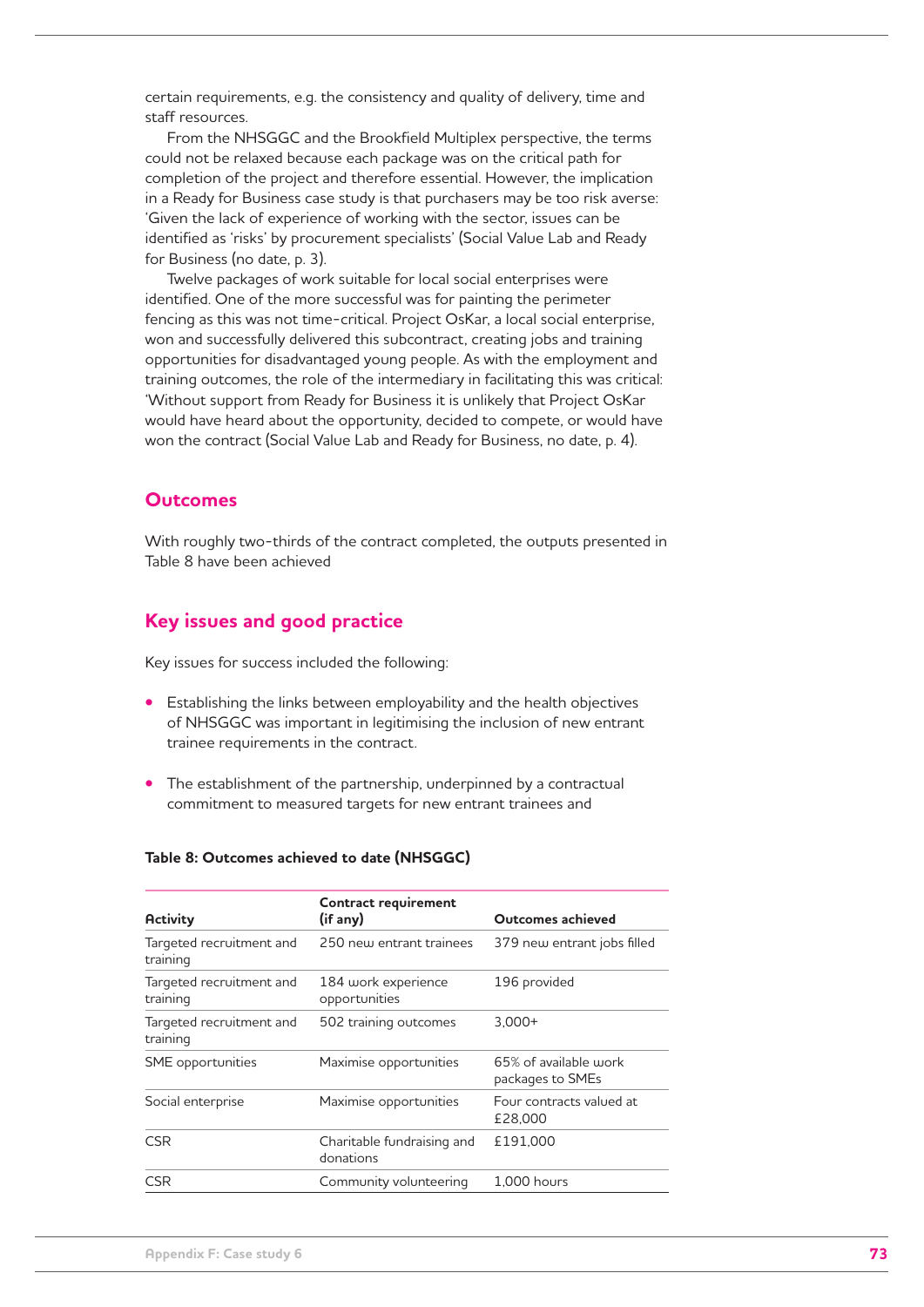maximising local supply-chain opportunities, was critical in the successful delivery of community benefits, including the CSR contributions.

- The contact between JBG and bidders during the procurement process enabled JBG's existing working practices to inform the development of the bids, which made subsequent implementation much quicker and easier.
- The long-term commitment to funding JBG, especially by Glasgow City Council, enabled the organisation to commit resources to the partnership with Brookfield Multiplex for the duration of the four-year construction programme. Likewise the Scottish Government funding of Ready for Business.
- The objective of providing subcontract opportunities for local social enterprises was difficult to achieve. This indicates that good intentions may not be sufficient to enable social enterprises to take on commercial subcontracts within the construction sector. The latter will also need:
	- **–** an appropriate operational model, including a reliable and adequately skilled workforce;
	- **–** the financial resources to commit to the contract terms and the associated risks;
	- **–** the management skills to prepare a robust costing and subsequently manage the delivery within budget;
	- **–** established quality and environmental practices.

While recognising that the number of social enterprises with the potential to work specifically with the construction industry is limited, in order to maximise opportunities purchasers may need to consider the available work packages, including support functions such as catering and cleaning, that offer the best opportunity to engage social enterprise. Procurement teams should also consider how best to vary their standard procurement approach e.g. by breaking contracts into small packages or negotiating different terms, while ensuring best value for the public purse.

This may require a more detailed specification in the tender documentation, which in turn requires NHS commissioners to convince their legal advisers that social enterprises will deliver health benefits (such as increased employment in disadvantaged communities) – outcomes that it is legitimate for the NHS to procure. A key lesson learnt by NHSGGC is that community benefit clauses without specific targets relative to supply chain involvements are difficult to realize.

Specifying targets will provide focus, support delivery and create demand for the services that social enterprises can provide. However, social enterprises need to be ready to respond to these opportunities when they arise.

#### **Enquiries**

Mark McAllister, Community Engagement Manager, NHS Greater Glasgow and Clyde. Tel: 0141 201 5830 ext 65830. Email: Mark.mcallister@ggc.scot.nhs.uk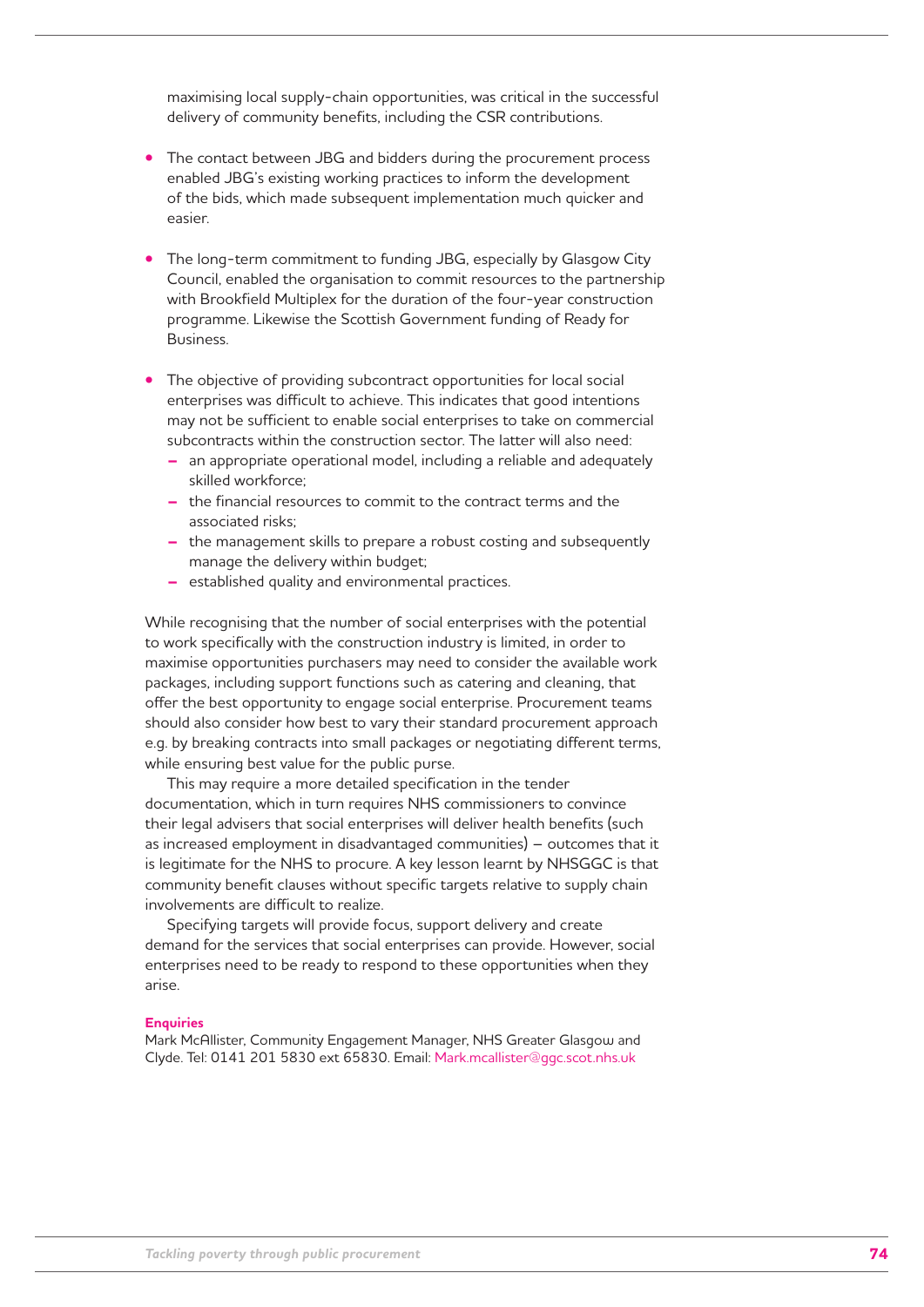# **Notes**

#### **Chapter 1**

- 1 So poverty is relative, and increasing rates of poverty will arise if median household income rises e.g. because of sharp increases in incomes for relatively few high-earners.
- 2 These are produced and maintained by the Chartered Institute of Housing Cymru's i2i project (see Chartered Institute of Housing, 2008).
- 3 See ACS 2014 page 16 for a list of public bodies covered by the Act.
- 4 The Public Services (Social Value) Act 2012 does not apply in Scotland or Northern Ireland.
- 5 It is important to distinguish between requirements such as 'targeted recruitment' and 'SMEfriendly procurement' that can aid a local economy, and providing opportunities for people with additional barriers to employment who make up the poorest segment of a community.
- 6 Through SME-friendly procurement: organising the purchasing so that SMEs can compete.
- 7 For example, the Scottish Government's guidance notes on *Monitoring the impact of community benefit clauses in procurement contracts* (Scottish Government, no date) allow any unemployed person, whether they have previous experience in the field or not, to be defined as a new entrant trainee.

#### **Chapter 2**

- 8 See Public Services (Social Value) Act 2012 and the related Procurement Policy Note dated 20 December 2012.
- 9 For example, fair wages clauses were widely used in the decades up to 1981.
- 10 'Social clauses' were at that time being promoted in the EU but resisted by the UK government.
- 11 But this term includes matters that do not just benefit a UK community e.g. Fair Trade and International Labour Organization Conventions.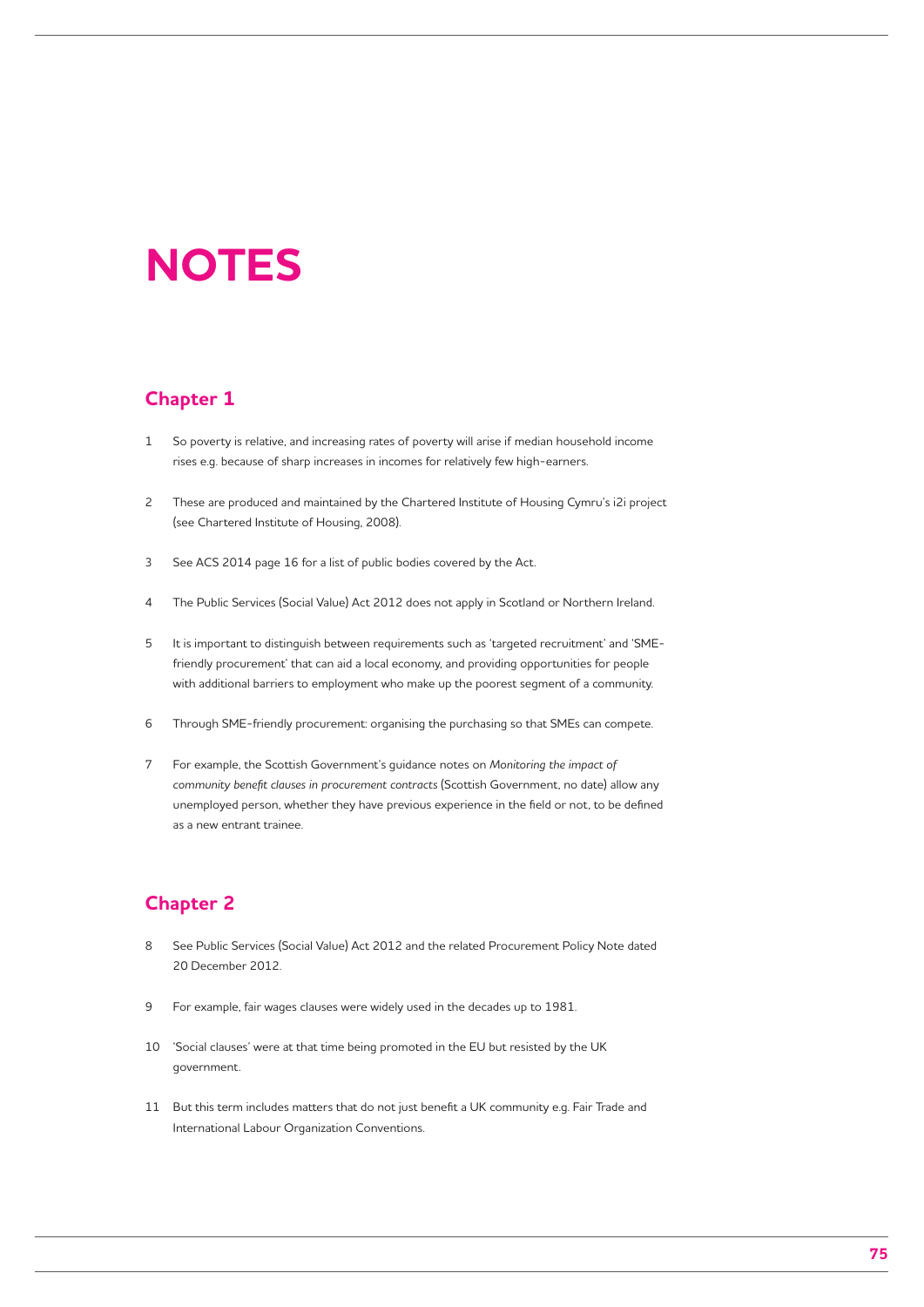- 12 These are the three elements of 'sustainable development' that underpin *Social issues in purchasing* (Office of Government Commerce, 2006) and the three elements of 'wellbeing' in the Local Government Act 2006.
- 13 That is, the UK government or the devolved administrations in Scotland, Wales and Northern Ireland, or senior management as in Birmingham City Council and Knowsley Council.
- 14 In Wales, the community benefits policy also applies to supplies contracts. As there is little experience of including social/community benefits in these contracts, Value Wales is supporting a method that invites bidders to say what they would provide. It is anticipated that, over time, benchmarks for supplies contracts will be developed.
- 15 See the Birmingham City Council and NHS Greater Glasgow and Clyde case studies for examples of how this term has been defined (Appendices B and F).

#### **Chapter 3**

- 16 See, for example, Cabinet Office (2012a) and the work of the New Economics Foundation (see NEF, 2008 and Wilkinson *et al.*, 2009).
- 17 See admin@lm3online.com
- 18 Community Benefits Measurement Tool v5.1 (Welsh Government, forthcoming).

#### **Chapter 4**

- 19 Covering social enterprises but also charities, voluntary organisations and others.
- 20 The Social Value Act only applies to larger services contracts, but the Scottish Government's Ready for Business programme has a wider brief.
- 21 For their definition, see www.socialenterprise.org.uk/about
- 22 See www.msduk.org.uk/upload/publications/ 25720165842 11-1077-estimates-womenethnic-minority-led-social-enterprisees-in-UK.pdf
- 23 Firms with under 250 staff or a 50 million euro turnover.
- 24 See Appendix D.
- 25 Anthony Collins Solicitors. Haringey Council Neutral Vendor Contract. Case study prepared for the Manufacturing Forum of the Department of Trade and Industry. 2006.

#### **Chapter 5**

- 26 A discussion of what determines the core requirements is included in the next section.
- 27 In Northern Ireland the published methodology (see Northern Ireland Government Department of Finance and Personnel, Central Procurement Directorate 2013) is currently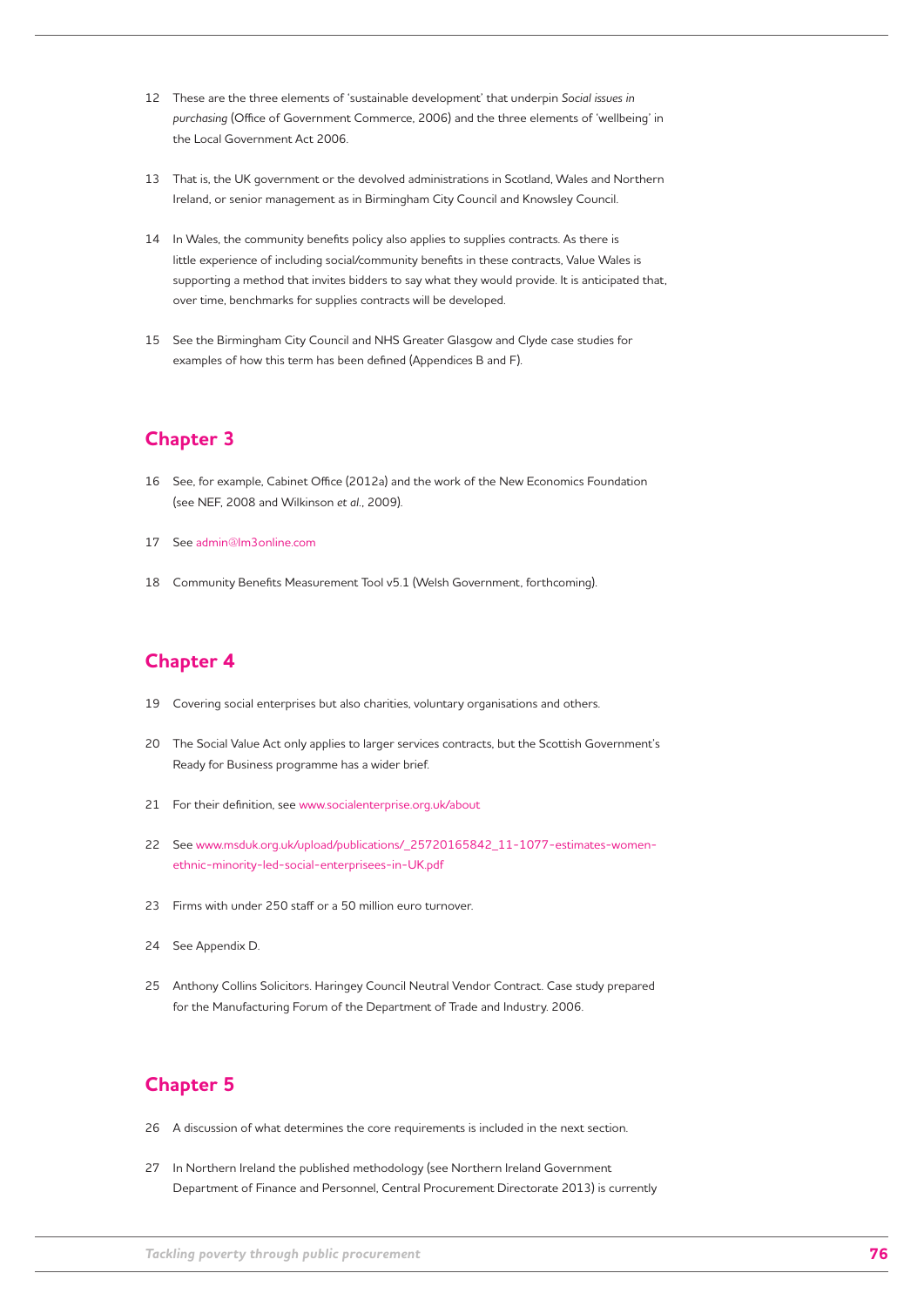limited to the construction sector and to the delivery of opportunities for participants in government skills programmes. Nevertheless, this has established some principles that are compatible with the approach in Table 1.

- 28 The Act originally applied to Wales and Scotland but has effectively been set aside in those devolved administrations.
- 29 Contracts for services that are covered by the Public Contract Regulations 2006.
- 30 In relation to section 17(5) of the Local Government Act 1988 that still applies in England.
- 31 If any person is under a statutory duty, it follows that they have the power to perform that duty (see ACS 2014 Section 4).
- 32 Procurement Reform (Scotland) Bill 2013.
- 33 In England this is a general power of competence under the Localism Act 2011. In Scotland and Wales the powers are provided by Local Government Acts.
- 34 Which provides a duty to take action but does not extend an automatic power to do so.
- 35 As set out in statute and/or its constitution.
- 36 This may provide a 'value for money' argument for social/community benefits, but it is not essential as a basis for including social/community benefits as an award criterion.

#### **Chapter 6**

- 37 In Northern Ireland there is a political commitment to adopt a community benefits approach but advice on how this should be done is only now being developed (see Northern Ireland Government Department of Finance and Personnel, Central Procurement Directorate 2013).
- 38 Public Services (Social Value) Act 2012.
- 39 See Cabinet Office 2012b section 9 and the Technical Questions.
- 40 Discussed in Chapter 1.
- 41 Value Wales is extending use to include contracts for supplies, but in general these contracts will have limited local employment impacts – since most manufacturing is not local – and therefore the impact on poverty in specific localities is likely to be limited.
- 42 Where social/community benefits are a core requirement, any associated costs are legitimate contract payments.
- 43 For example, the additional costs may be paid by a local authority but far greater cost savings from getting beneficiaries into the labour market may accrue to the Department for Work and Pensions.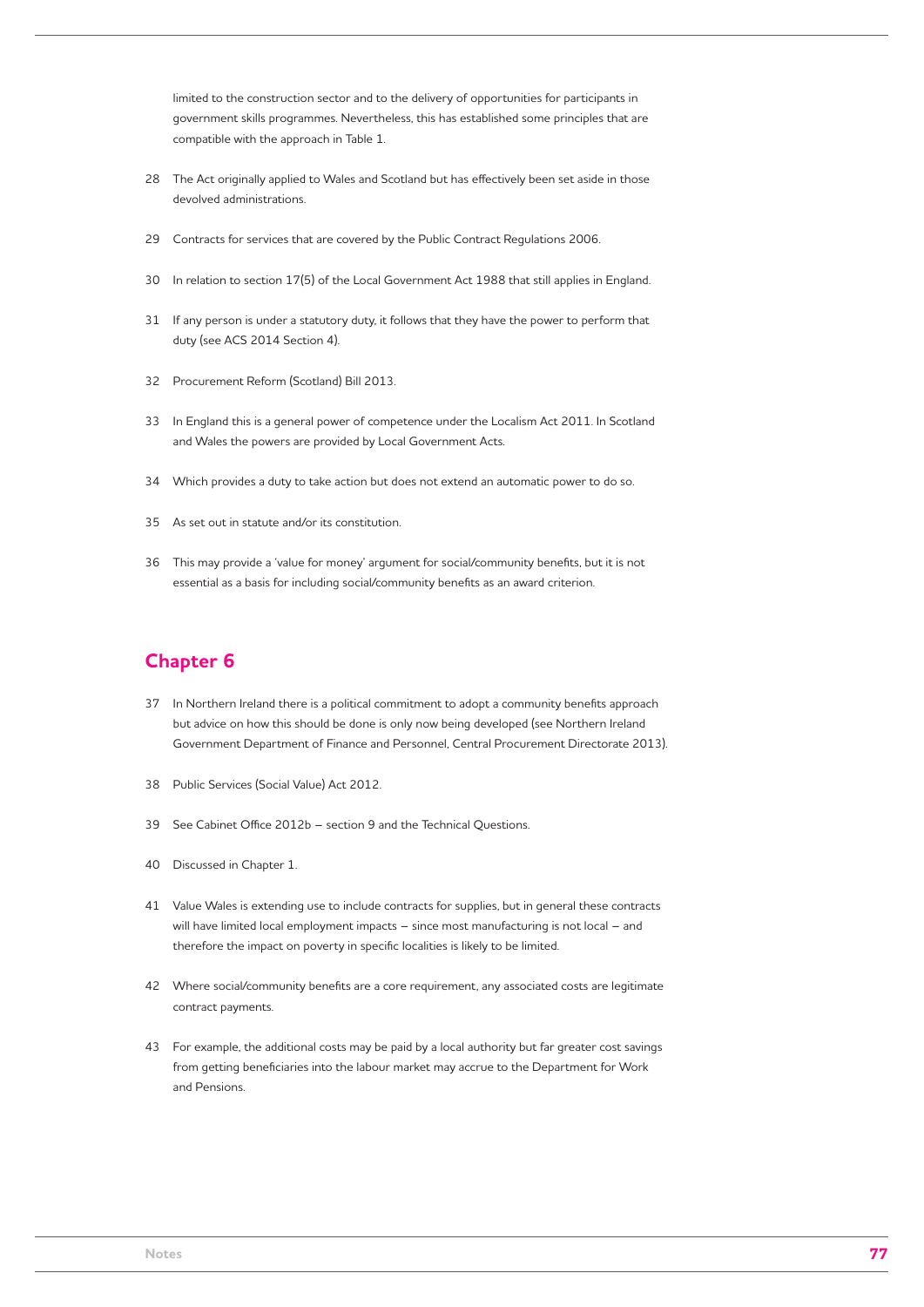### **Appendix A**

44 Including the *Official Journal of the European Union* (OJEU).

### **Appendix D**

45 United Welsh was a key contributor to the development of the CAN DO Toolkits on targeted recruitment and training by the Chartered Institute of Housing Cymru's i2i team. This continues to produce good up-to-date material. See www.whq.org.uk/docs/i2i/english

### **Appendix E**

46 Quoted in Derry City Council, 2013, p. 4.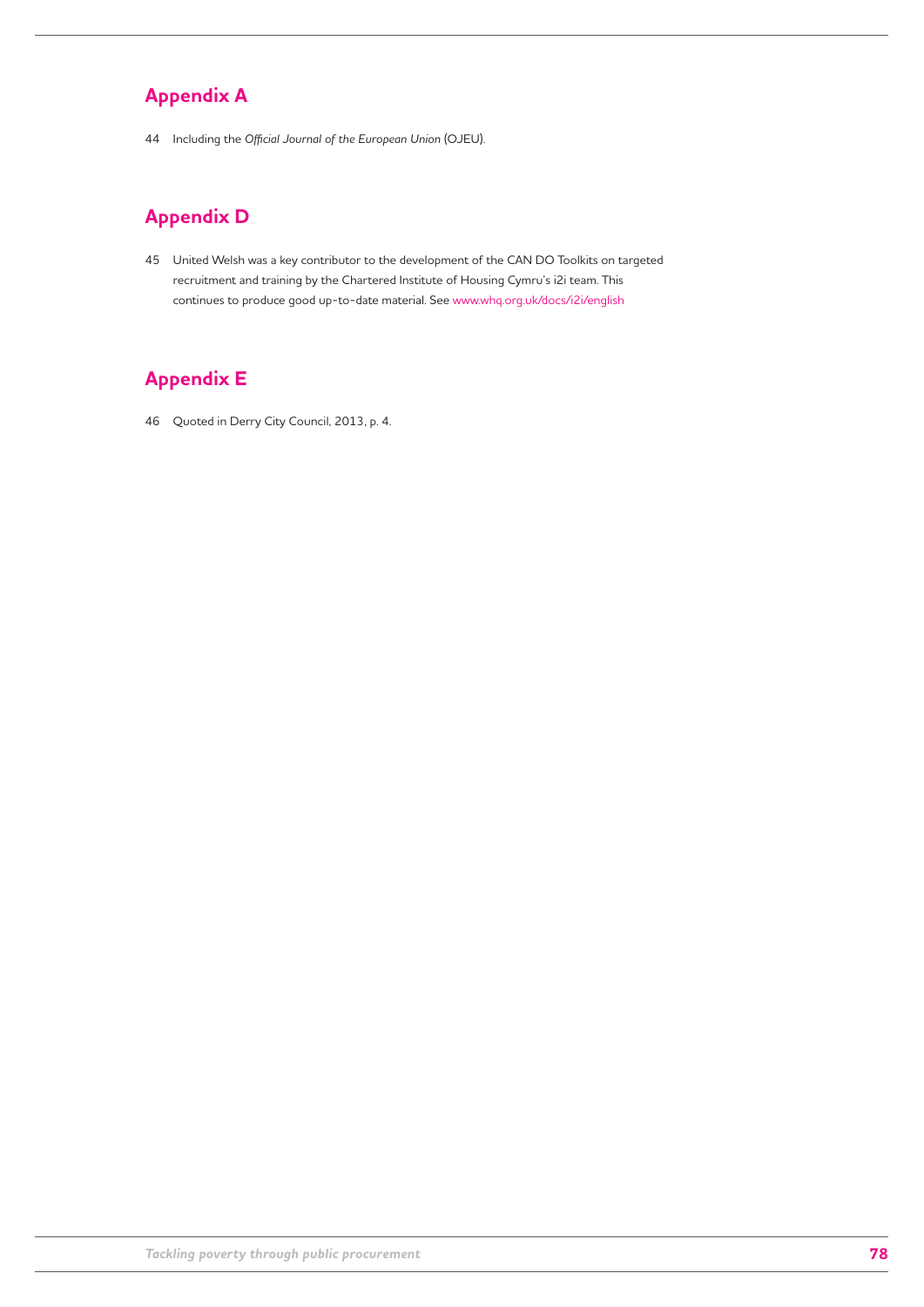## **References**

- ACS (Anthony Collins Solicitors) (2014) *Social value and public procurement: A legal guide*. Birmingham: ACS. Available at: www.anthonycollins.com/briefings/social-value-and-publicprocurement-legal-guide
- Aldridge, H., Kenway, P., MacInnes, T. and Parekh, A. (2012) *Monitoring poverty and social exclusion 2012*. York: Joseph Rowntree Foundation. Available at: www.jrf.org.uk/publications/browse/ category/p#poverty

Cabinet Office (2012a) *A guide to social return on investment*. London: Cabinet Office

- Cabinet Office (2012b) *Procurement policy note The Public Services (Social Value) Act 2012 advice for commissioners and procurers*, Information Note 10/12, London: Cabinet Office
- Centre for Local Economic Strategies (2013) *Addressing poverty through local governance*. York: Joseph Rowntree Foundation. Available at: www.jrf.org.uk/publications/browse/category/ p#poverty
- Chartered Institute of Housing Cymru (2008) *The CAN DO toolkit: Targeted recruitment and training for social landlords.* i2i. Available at: www.whq.org.uk/i2i
- DCLG (Department for Communities and Local Government) (2011) *Best value statutory guidance*. London: DCLG
- Defra (Department for Environment, Food & Rural Affairs) (2011) *Sustainable procurement in government: Guidance to the Flexible Framework*. London: Defra. Available at: https://www.gov. uk/government/uploads/system/uploads/attachment\_data/file/69471/pb13423-flexibleframework-guidance-110928.pdf
- Defra (2013) *Sustainable development indicators*. London: Defra
- Derry City Council (2013) *Social procurement: Building a brighter future 2013*. Derry–Londonderry: Derry City Council. Available at: www.nilga.org/CMSPages/GetFile.aspx?guid=5620d3d7- 23ef-4fbc-8735-48f2b2ddbdcf
- European Commission (2010) *Buying social: A guide to taking account of social considerations in public procurement*. Brussels: European Commission
- Government UK (2013) Making sustainable development a part of all government policy and operations. Available at: www.gov.uk/government/policies/making-sustainable-development-apart-of-all-government-policy-and-operations.
- Harkness, S., Gregg, P. and MacMillan, L. (2012) *Poverty: The role of institutions, behaviours and culture*. York: Joseph Rowntree Foundation. Available at: www.jrf.org.uk/publications/browse/ category/p#poverty
- HM Treasury (2008) *Accelerating the SME economic engine: Through transparent, simple and strategic procurement* (Glover Report). London: HM Treasury
- Institute for Employment Research (2012) *The impact of employment changes on poverty in 2020*. York: Joseph Rowntree Foundation. Available at: www.jrf.org.uk/publications/browse/category/ p#poverty
- Macfarlane, R. and Cook, M. (2002) *Achieving community benefits through contracts: Law, policy and practice*. York: Joseph Rowntree Foundation. Available at: www.jrf.org.uk/publications/browse/ category/r#regeneration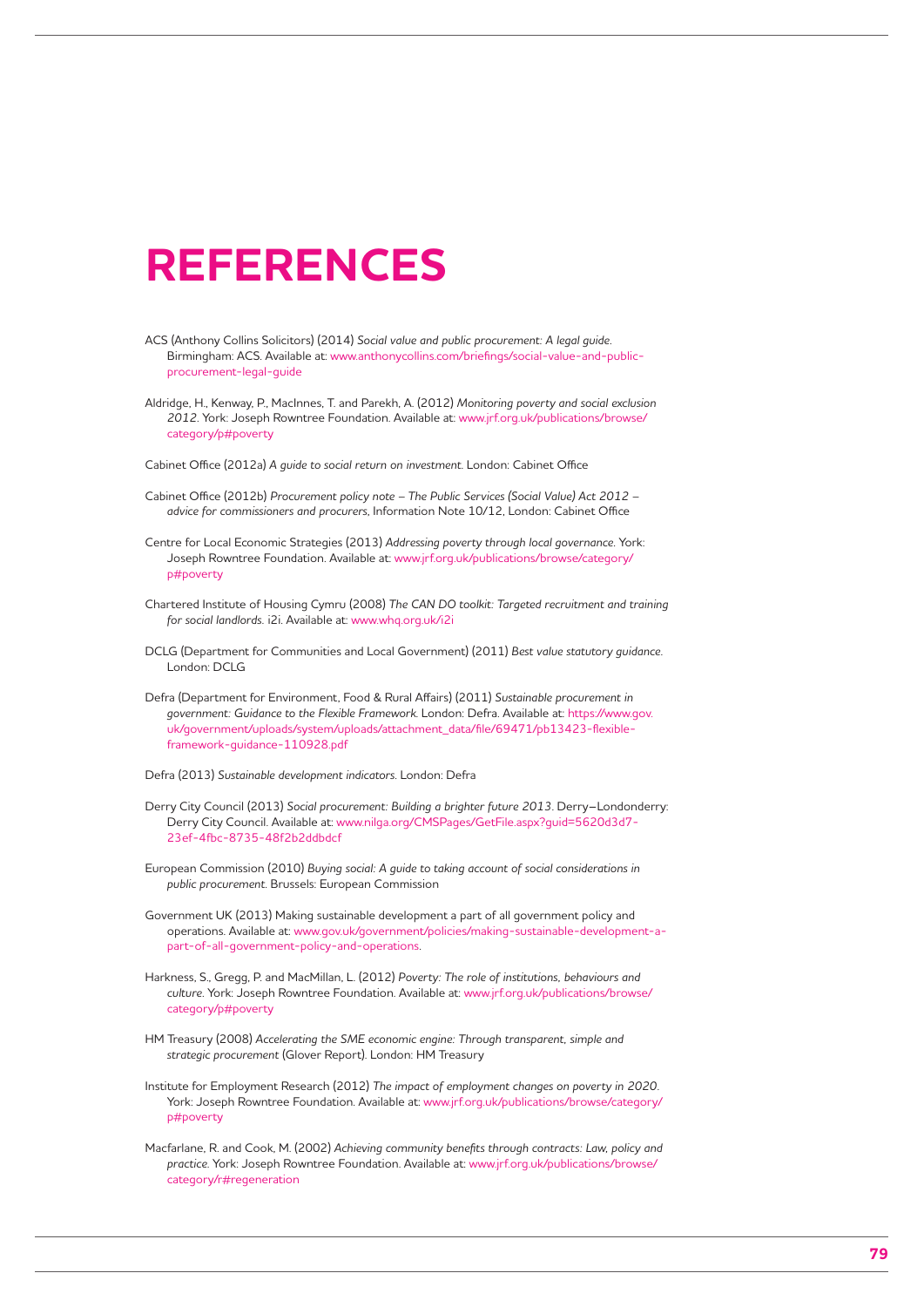- New Economics Foundation (2008) *Measuring value: A guide to social return on investment*. London: New Economics Foundation. Available at: www.neweconomics.org
- Northern Ireland Government Department of Finance and Personnel, Central Procurement Directorate (2013) *Project initiation document for the delivery of the programme for government commitment on social clauses*. Belfast: Northern Ireland Government
- Office of Government Commerce (2005) *Sustainable Procurement Group joint note on social issues in purchasing*. London: Office of Government Commerce
- Office of Government Commerce (2006) *Social issues in purchasing*. London: Office of Government Commerce
- Scottish Enterprise (2008) *Additionality & Economic Impact Assessment Guidance Note*
- Scottish Government (no date) *Monitoring the impact of community benefit clauses in procurement contracts – guidance notes and definitions*. Edinburgh: Scottish Government. Available at: www. Scotland.gov.uk/Resource/Doc/116601/0124887.pdf
- Scottish Government (2005) *Choosing our future: Scotland's sustainable development strategy*. Edinburgh: Scottish Government. Available at: www.scotland.gov.uk/ Publications/2005/12/1493902/39032
- Scottish Government (2008a) *Community benefits in public procurement*, Edinburgh: Scottish Government. Available at: www.scotland.gov.uk/Publications/2008/02/13140629/20
- Scottish Government (2008b) *Community benefits in public procurement guidance note*. Edinburgh: Scottish Government. Available at: www.scotland.gov.uk/Resource/Doc/212259/0056492.pdf
- Scottish Government (2009) *Scottish Sustainable Procurement Action Plan*. Available at: www. Scotland.gov.uk/Publications/2009/10/sspap#a1
- Scottish Government (2013) *Scottish Sustainable Procurement Action Plan*. Edinburgh: Scottish Government. Available at: www.scotland.gov.uk/Topics/Government/Procurement/policy
- SMCP Commission (Social Mobility and Child Poverty Commission) (2013) *State of the Nation 2013: Social mobility and child poverty in Great Britain.* London: SMCP Commission. Available at: https://www.gov.uk/government/publications/state-of-the-nation-2013
- Social Enterprise UK (no date) *What Makes a Social Enterprise a Social Enterprise?* Available at: www. socialenterprise.org.uk/about
- Social Value Lab and Ready for Business (no date) *Social value case studies: The New South Glasgow hospitals*. Available at: http://readyforbusiness.org/wp-content/uploads/2013/03/South-Glasgow-Hospitals-CBC-Case-Study.pdf
- Taylor, M., Haux, T. and Pudney, S. (2012a) *Skills, employment, income inequality and poverty: Theory, evidence and an estimation framework*. York: Joseph Rowntree Foundation. Available at: www.jrf. org.uk/publications/skills-employment-theory-evidence
- Taylor, M. Haux, T. and Pudney, S. (2012b) *Can improving UK skills levels reduce poverty and income inequality by 2020?* York: Joseph Rowntree Foundation. Available at: www.jrf.org.uk/ publications/can-improving-uk-skills-reduce-poverty

Value Wales Community Benefits Task and Finish Group (2012) *Ambition Statement* (unpublished)

- Welsh Government (2011) *Community benefits buyer guidance*. Cardiff: Welsh Government. Available at: www.prp.wales.gov.uk/docs/prp/generalgoodsservices/1306/cbbuyeng.pdf
- Welsh Government (2012) 'Maximising the impact of welsh procurement policy Wales Procurement Policy Statement', Jane Hutt, AM, Minister for Finance and Leader of the House. Available at: http://wales.gov.uk/about/cabinet/cabinetstatements/2012/ welshprocurement/?lang=en
- Welsh Government (forthcoming) *Community benefits measurement tool* (v 5.1). Cardiff: Welsh Government.
- Wilkinson, A. and Kirkup, B. (2009) *Measurement of sustainable procurement*. Nottingham: East Midlands Development Agency. Available at: www.impactmeasurement.net/Downloads/ Measuring\_SP\_Report\_Release.pdf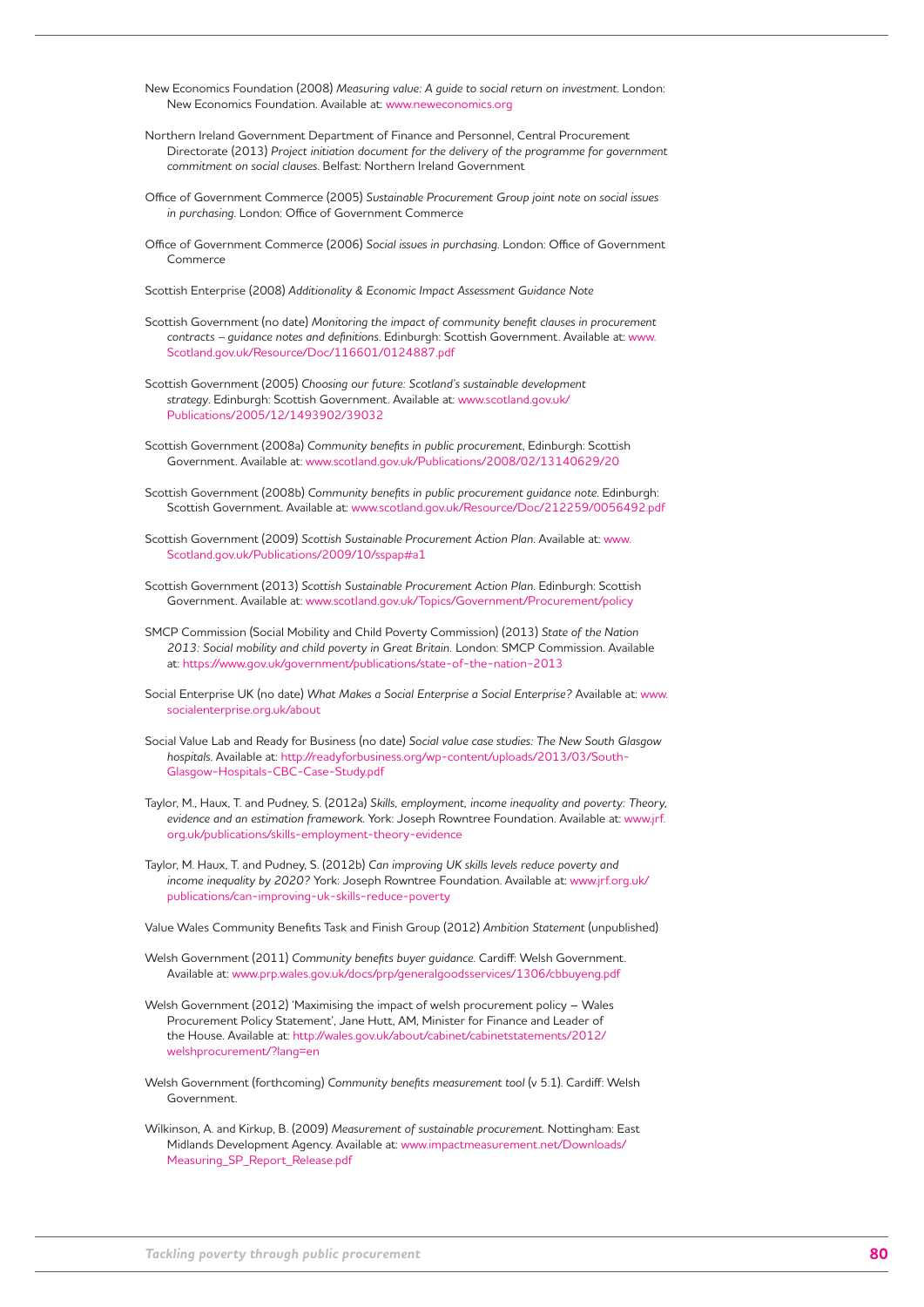# **Acknowledgements**

The authors wish to thank the organisations that have agreed to permit their work to be featured as a case study and in particular to acknowledge the time and information provided by the staff involved. It is appreciated that the 'learning' that is contained in this report is a by-product of the committed work they undertake day in and day out. Their generosity in being willing to share their experience is appreciated.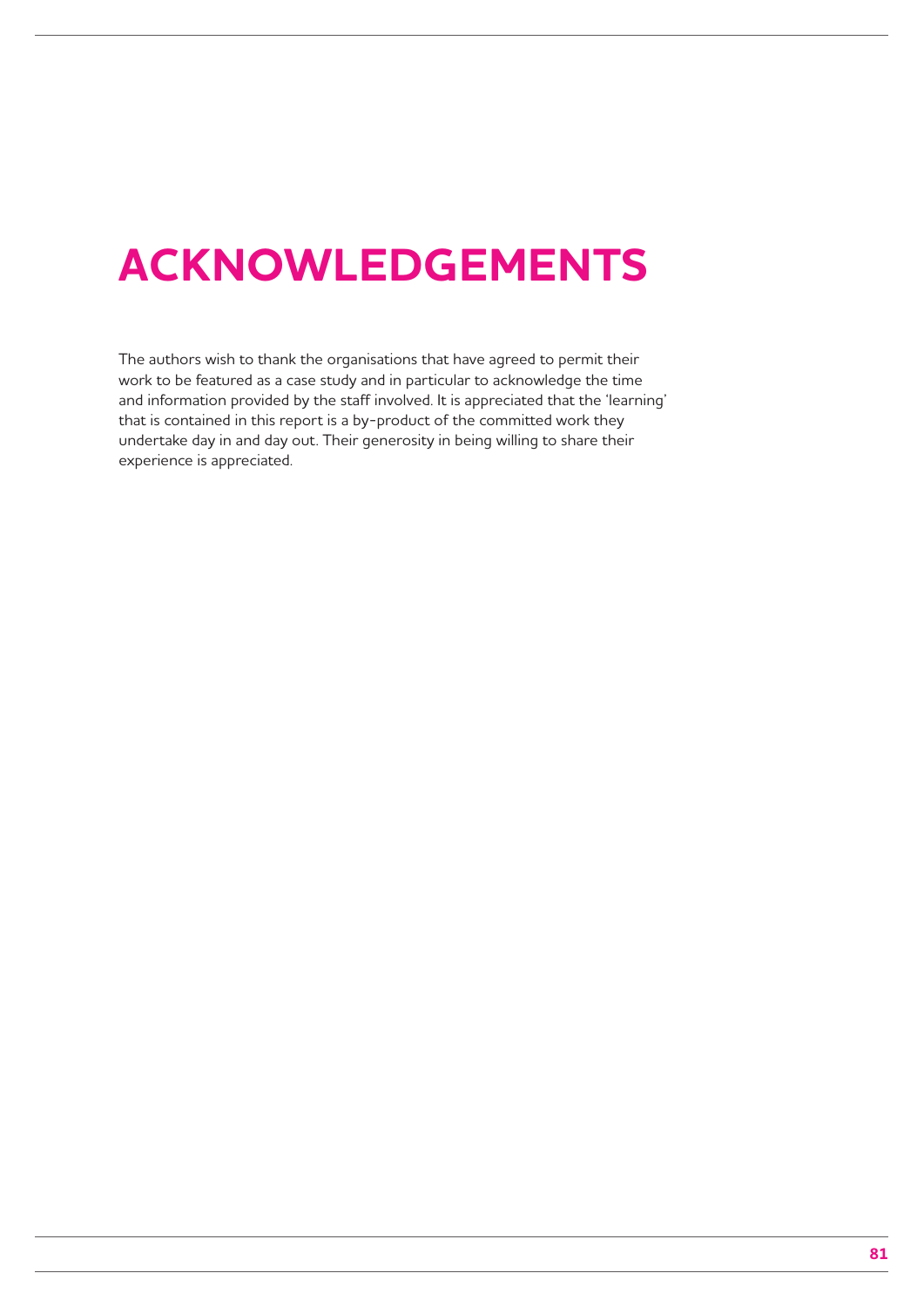# **About the authors**

**Richard Macfarlane** is an independent researcher and consultant with 30 years' experience of community-based economic development work. He has been an leading practitioner in the use of public sector leverage to secure target recruitment and training and targeted supply-chain opportunities both through public procurement and through Planning Agreements on major developments, and has published numbers of authoritative guidance works, often in partnership with Anthony Collins Solicitors.

**Anthony Collins Solicitors** is a medium-sized law firm providing legal advice to organisations in the public, private and third sectors. It is a firm with clear values and purpose, committed to excellence in a national market in areas including housing, local government, health and social care, and social enterprise. It advises on public procurement, and has a particular specialism in procuring for social value. The work on this report has been carried out by Mark Cook, Sarah Lines and Gayle Monk.